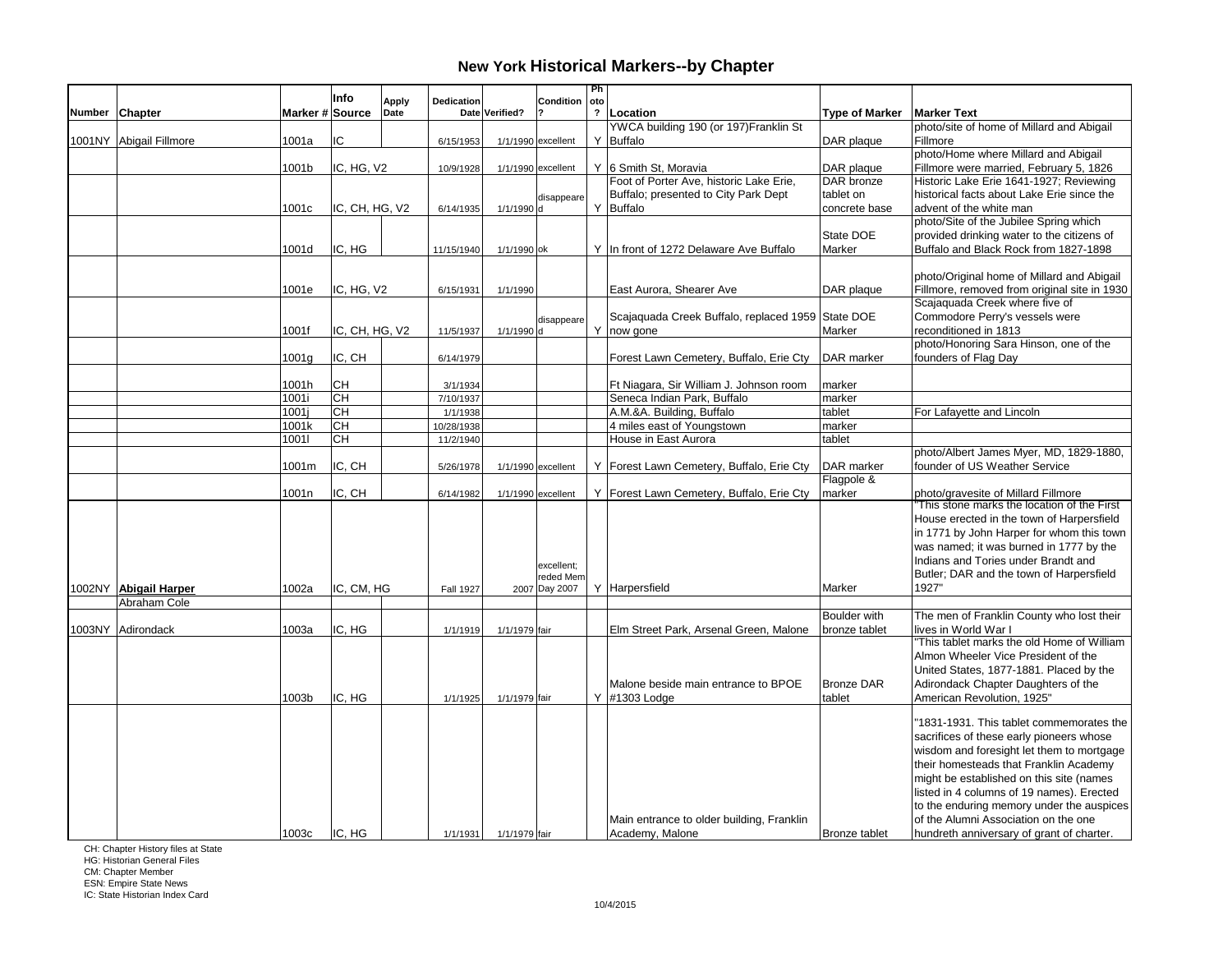|        |                                        |                 | Info                                          | <b>Apply</b> | Dedication         |                | Condition | Ph<br>oto |                                                                 |                             |                                                                                                                                                                                                                                                                                                                                                                                                                                                                                                                                                                                                                                                                                                              |
|--------|----------------------------------------|-----------------|-----------------------------------------------|--------------|--------------------|----------------|-----------|-----------|-----------------------------------------------------------------|-----------------------------|--------------------------------------------------------------------------------------------------------------------------------------------------------------------------------------------------------------------------------------------------------------------------------------------------------------------------------------------------------------------------------------------------------------------------------------------------------------------------------------------------------------------------------------------------------------------------------------------------------------------------------------------------------------------------------------------------------------|
| Number | <b>Chapter</b>                         | Marker # Source |                                               | Date         |                    | Date Verified? |           |           | ?   Location                                                    | <b>Type of Marker</b>       | <b>Marker Text</b>                                                                                                                                                                                                                                                                                                                                                                                                                                                                                                                                                                                                                                                                                           |
|        |                                        |                 |                                               |              |                    |                |           |           |                                                                 |                             | "Richard Harrison/Born 1747 England/Died<br>1829 New York/Founder of Malone/Donor<br>of site of Franklin Academy on which a<br>school building has stood since the first<br>one was erected in 1805-6 from timber cut<br>and hewn on the spot then primeval forest.<br>Graduate First Class Kings College/Law<br>Partner of Alexander Hamilton/State<br>Assemblyman elected 1787/Member<br><b>Federal Constitutional Convention</b><br>1788/United States Attorney appointed by<br>President Washington 1789/Secretary<br>State Board of Regents 1787-1790/To<br>honor our founder and in recognition of his<br>benefactions to the town of which he was<br>the first citizen and proprietor. This tablet is |
|        |                                        | 1003d           | IC                                            |              | 1/1/1940           | 1/1/1979       |           |           | Main entrance to Franklin Academy,<br>Malone                    | Plaque                      | here placed by Adirondack Chapter DAR<br>1940."                                                                                                                                                                                                                                                                                                                                                                                                                                                                                                                                                                                                                                                              |
|        |                                        | 1003e           | HG                                            |              | 1/1/1933           |                |           |           | Campus of Franklin Academy, Malone                              | DAR plaque                  | Commemorating the gift of the campus to<br>the township by Ricahrd Harrison, founder<br>of Malone, scotch pine trees originally<br>marking plaque were gone by 1980                                                                                                                                                                                                                                                                                                                                                                                                                                                                                                                                          |
|        |                                        |                 |                                               |              |                    |                |           |           | many markers listed in State Chapter                            |                             |                                                                                                                                                                                                                                                                                                                                                                                                                                                                                                                                                                                                                                                                                                              |
|        |                                        | 1003f           |                                               |              |                    |                |           |           | history file, but no other info known                           |                             |                                                                                                                                                                                                                                                                                                                                                                                                                                                                                                                                                                                                                                                                                                              |
|        | Ag-Wron-Doug-Was                       | 1003g           | Y97. NYS VI<br>see Ag-Wron-Doug-Was-Cunahunta |              | 6/19/1905          |                |           |           | First Settlers Cemetery, First<br>Congregational Church, Malone |                             | Voted in 1997 to donate up to \$15000 for<br>chain link fence around cemetery to protect<br>it from vandals                                                                                                                                                                                                                                                                                                                                                                                                                                                                                                                                                                                                  |
|        | 1004NY Ag-Wron-Doug-Was-Cunahunt 1004a |                 | IC, CM, HG                                    |              | 9/12/1929 1/1/2007 |                | qood      |           | Y Route 7 between Bainbridge and Sidney                         | Sullivan bronze<br>tablet # | "[map and portraits] Routes of the armies<br>of General John Sullivan and General<br>James Clinton 1779; an expedition against<br>hostile Indian nations which checked the<br>aggressions of the English and Indians on<br>the frontiers of New York and<br>Pennsylvania, extending westward the<br>dominion of the United States; erected by<br>the State of New York 1929"                                                                                                                                                                                                                                                                                                                                 |
|        |                                        | 1004b           | IC, HG                                        |              | 6/14/1934          |                |           |           | <b>West Bainbridge</b>                                          | 3 trees                     | Commemorating three solders who died in<br>the World War                                                                                                                                                                                                                                                                                                                                                                                                                                                                                                                                                                                                                                                     |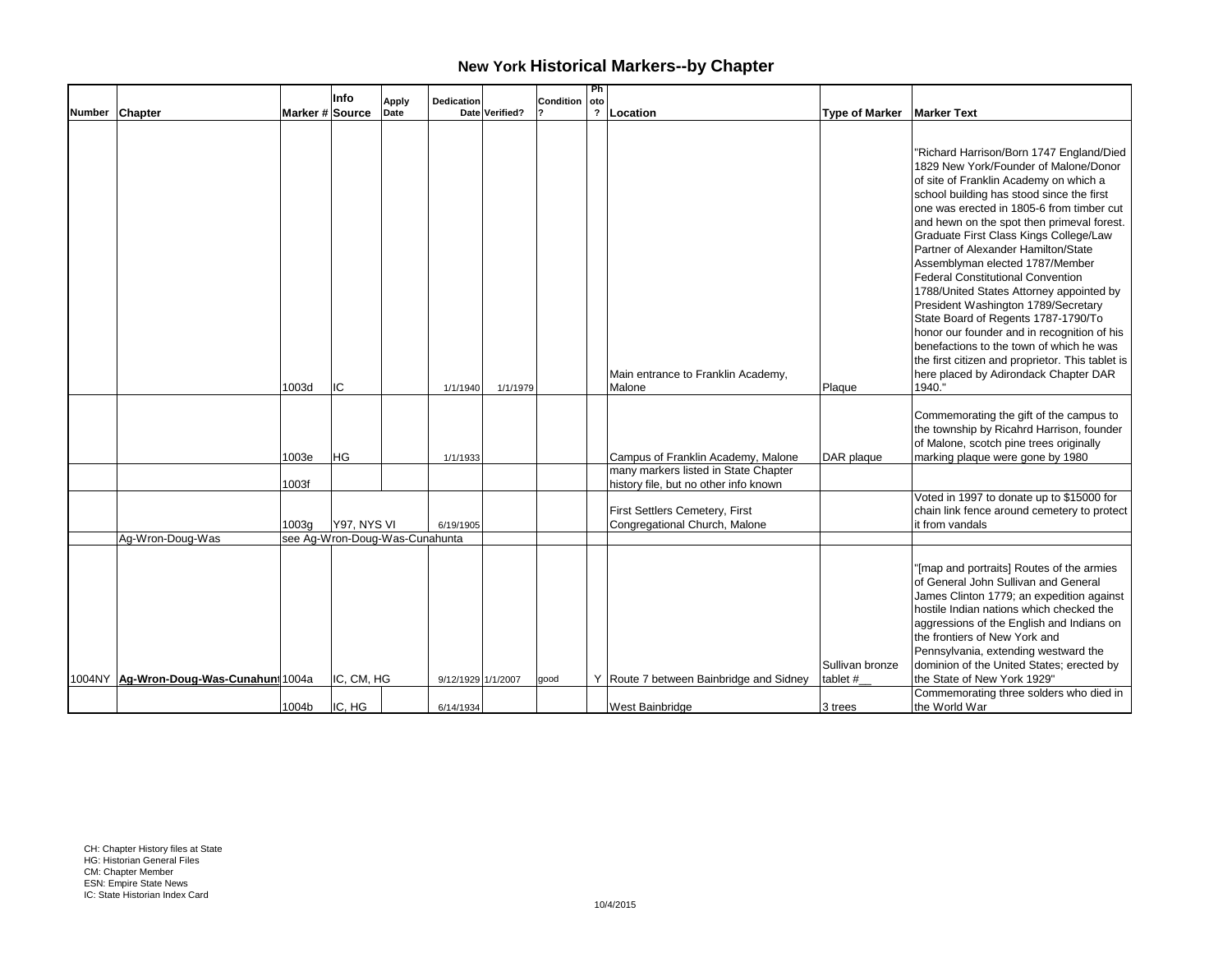| $\overline{\mathbf{?}}$<br>Marker # Source<br>Location<br><b>Marker Text</b><br>Number Chapter<br>Date Verified?<br><b>Type of Marker</b><br>Date<br>2 bronze DAR<br>IC, HG<br>1004c<br>Village of Bainbridge<br>village, erected in 1826.<br>5/24/1935<br>markers<br>DAR bronze<br>1004d<br>IC, CM, HG<br>Y Village Green, Main St, Afton<br>New York 1929"<br>10/31/1929 1/7/2007<br>plaque<br>good<br>Intersection of State Rt 7 and Rt 41,<br><b>Bronze NYS</b><br>1004e<br><b>CM</b><br>Y VillageGreen, Afton<br>York 1920"<br>marker<br>1/1/1920 1/7/2007<br>good<br>Amsterdam, East end of Florida Ave,<br>Granite boulder<br>across the Chuctanunda Creek in 5th<br>with bronze DAR<br>IC, CH, HG<br>1005NY Amsterdam<br>1005a<br>1/1/1979 good<br>Ward by the Florida Ave bridge<br>tablet<br>1/1/1925<br>1197NY Anna Ingalsbe Lovell<br>1176NY Anna Smith Strong<br>Anne Cary<br>see Anne Cary-Lord Stirling<br>State DOE<br>IC<br>Vicinity of village of East Rockaway<br>Marker<br>Anne Cary-Lord Stirling<br>1092a<br>State DOE<br>1092b<br>IC<br>Marker<br>Vicinity of village of East Rockaway<br>Site of first public oven<br>State DOE<br>IC<br>Marker<br>1092c<br>Vicinity of village of East Rockaway<br>Site of first grist mill<br>State DOE<br>IC<br>1092d<br>Marker<br>Site of home of Alexander Davison<br>Vicinity of village of East Rockaway<br>State DOE<br>IC<br>1092e<br>Vicinity of village of East Rockaway<br>Marker<br>Site of home of John Hewlett<br>State DOE<br>1092f<br>IC<br>Marker<br>Vicinity of village of East Rockaway<br>Site of home of Col. Richard Hewlett<br>V <sub>2</sub><br>Polish Catholic Church, Hempstead LI<br>Honoring Count Pulaski<br>1092g<br>tablet in church<br>1930s |  | Info | Apply | Dedication | Condition | Ph<br>oto |               |                                                                                                                                                                                                                                                                                                                                                                                                                                                          |
|---------------------------------------------------------------------------------------------------------------------------------------------------------------------------------------------------------------------------------------------------------------------------------------------------------------------------------------------------------------------------------------------------------------------------------------------------------------------------------------------------------------------------------------------------------------------------------------------------------------------------------------------------------------------------------------------------------------------------------------------------------------------------------------------------------------------------------------------------------------------------------------------------------------------------------------------------------------------------------------------------------------------------------------------------------------------------------------------------------------------------------------------------------------------------------------------------------------------------------------------------------------------------------------------------------------------------------------------------------------------------------------------------------------------------------------------------------------------------------------------------------------------------------------------------------------------------------------------------------------------------------------------------------------------------------------------------------------------------------------|--|------|-------|------------|-----------|-----------|---------------|----------------------------------------------------------------------------------------------------------------------------------------------------------------------------------------------------------------------------------------------------------------------------------------------------------------------------------------------------------------------------------------------------------------------------------------------------------|
|                                                                                                                                                                                                                                                                                                                                                                                                                                                                                                                                                                                                                                                                                                                                                                                                                                                                                                                                                                                                                                                                                                                                                                                                                                                                                                                                                                                                                                                                                                                                                                                                                                                                                                                                       |  |      |       |            |           |           |               |                                                                                                                                                                                                                                                                                                                                                                                                                                                          |
|                                                                                                                                                                                                                                                                                                                                                                                                                                                                                                                                                                                                                                                                                                                                                                                                                                                                                                                                                                                                                                                                                                                                                                                                                                                                                                                                                                                                                                                                                                                                                                                                                                                                                                                                       |  |      |       |            |           |           |               | Commemorating two village churches,<br>Presbyterian and Episcopal, each over one<br>hundred years old; "The first Presbyterian<br>Church Society founded March 31, 1793<br>through the efforts of Rev. Wm. A. Stone of<br>the Vermont Domestic Missionary Society.<br>The first church was erected in 1798, and<br>was destroyed by fire in 1814. The present<br>building was erected in 1831." St. Peter's<br>Episcopal Chruch, second oldest church in |
|                                                                                                                                                                                                                                                                                                                                                                                                                                                                                                                                                                                                                                                                                                                                                                                                                                                                                                                                                                                                                                                                                                                                                                                                                                                                                                                                                                                                                                                                                                                                                                                                                                                                                                                                       |  |      |       |            |           |           |               |                                                                                                                                                                                                                                                                                                                                                                                                                                                          |
|                                                                                                                                                                                                                                                                                                                                                                                                                                                                                                                                                                                                                                                                                                                                                                                                                                                                                                                                                                                                                                                                                                                                                                                                                                                                                                                                                                                                                                                                                                                                                                                                                                                                                                                                       |  |      |       |            |           |           |               | "In memory of the men in the twon of Afton<br>who fought in the Revolutionary War [29<br>names, see photo]; Presented b<br>Cunahunta Chapter NSDAR and State of                                                                                                                                                                                                                                                                                          |
|                                                                                                                                                                                                                                                                                                                                                                                                                                                                                                                                                                                                                                                                                                                                                                                                                                                                                                                                                                                                                                                                                                                                                                                                                                                                                                                                                                                                                                                                                                                                                                                                                                                                                                                                       |  |      |       |            |           |           |               | "About two miles down the Susquehanna<br>River on an island and adjacent shores<br>was the campsite of the army of General<br>James Clinton on the night of August 18,<br>1779. The siteof Afton was occupied by the<br>Indian village of Conihunto; destroyed by a<br>force under Captain William Gray in<br>October 1778; erected by the State of New                                                                                                  |
|                                                                                                                                                                                                                                                                                                                                                                                                                                                                                                                                                                                                                                                                                                                                                                                                                                                                                                                                                                                                                                                                                                                                                                                                                                                                                                                                                                                                                                                                                                                                                                                                                                                                                                                                       |  |      |       |            |           |           |               | Halt of the Army of Gen. VanRensselaer on<br>its way to defend the upper Mohawk Valley<br>from the Tories and Indians from Canada                                                                                                                                                                                                                                                                                                                        |
|                                                                                                                                                                                                                                                                                                                                                                                                                                                                                                                                                                                                                                                                                                                                                                                                                                                                                                                                                                                                                                                                                                                                                                                                                                                                                                                                                                                                                                                                                                                                                                                                                                                                                                                                       |  |      |       |            |           |           |               |                                                                                                                                                                                                                                                                                                                                                                                                                                                          |
|                                                                                                                                                                                                                                                                                                                                                                                                                                                                                                                                                                                                                                                                                                                                                                                                                                                                                                                                                                                                                                                                                                                                                                                                                                                                                                                                                                                                                                                                                                                                                                                                                                                                                                                                       |  |      |       |            |           |           |               |                                                                                                                                                                                                                                                                                                                                                                                                                                                          |
|                                                                                                                                                                                                                                                                                                                                                                                                                                                                                                                                                                                                                                                                                                                                                                                                                                                                                                                                                                                                                                                                                                                                                                                                                                                                                                                                                                                                                                                                                                                                                                                                                                                                                                                                       |  |      |       |            |           |           |               |                                                                                                                                                                                                                                                                                                                                                                                                                                                          |
|                                                                                                                                                                                                                                                                                                                                                                                                                                                                                                                                                                                                                                                                                                                                                                                                                                                                                                                                                                                                                                                                                                                                                                                                                                                                                                                                                                                                                                                                                                                                                                                                                                                                                                                                       |  |      |       |            |           |           |               | Site of first post office, East Rockaway                                                                                                                                                                                                                                                                                                                                                                                                                 |
|                                                                                                                                                                                                                                                                                                                                                                                                                                                                                                                                                                                                                                                                                                                                                                                                                                                                                                                                                                                                                                                                                                                                                                                                                                                                                                                                                                                                                                                                                                                                                                                                                                                                                                                                       |  |      |       |            |           |           |               |                                                                                                                                                                                                                                                                                                                                                                                                                                                          |
|                                                                                                                                                                                                                                                                                                                                                                                                                                                                                                                                                                                                                                                                                                                                                                                                                                                                                                                                                                                                                                                                                                                                                                                                                                                                                                                                                                                                                                                                                                                                                                                                                                                                                                                                       |  |      |       |            |           |           |               |                                                                                                                                                                                                                                                                                                                                                                                                                                                          |
|                                                                                                                                                                                                                                                                                                                                                                                                                                                                                                                                                                                                                                                                                                                                                                                                                                                                                                                                                                                                                                                                                                                                                                                                                                                                                                                                                                                                                                                                                                                                                                                                                                                                                                                                       |  |      |       |            |           |           |               |                                                                                                                                                                                                                                                                                                                                                                                                                                                          |
|                                                                                                                                                                                                                                                                                                                                                                                                                                                                                                                                                                                                                                                                                                                                                                                                                                                                                                                                                                                                                                                                                                                                                                                                                                                                                                                                                                                                                                                                                                                                                                                                                                                                                                                                       |  |      |       |            |           |           |               |                                                                                                                                                                                                                                                                                                                                                                                                                                                          |
|                                                                                                                                                                                                                                                                                                                                                                                                                                                                                                                                                                                                                                                                                                                                                                                                                                                                                                                                                                                                                                                                                                                                                                                                                                                                                                                                                                                                                                                                                                                                                                                                                                                                                                                                       |  |      |       |            |           |           |               |                                                                                                                                                                                                                                                                                                                                                                                                                                                          |
|                                                                                                                                                                                                                                                                                                                                                                                                                                                                                                                                                                                                                                                                                                                                                                                                                                                                                                                                                                                                                                                                                                                                                                                                                                                                                                                                                                                                                                                                                                                                                                                                                                                                                                                                       |  |      |       |            |           |           |               |                                                                                                                                                                                                                                                                                                                                                                                                                                                          |
|                                                                                                                                                                                                                                                                                                                                                                                                                                                                                                                                                                                                                                                                                                                                                                                                                                                                                                                                                                                                                                                                                                                                                                                                                                                                                                                                                                                                                                                                                                                                                                                                                                                                                                                                       |  |      |       |            |           |           |               |                                                                                                                                                                                                                                                                                                                                                                                                                                                          |
|                                                                                                                                                                                                                                                                                                                                                                                                                                                                                                                                                                                                                                                                                                                                                                                                                                                                                                                                                                                                                                                                                                                                                                                                                                                                                                                                                                                                                                                                                                                                                                                                                                                                                                                                       |  |      |       |            |           |           |               |                                                                                                                                                                                                                                                                                                                                                                                                                                                          |
| IC, CH<br>Y  Bronxville, (oldest house)<br>boulder<br>1007NdhaAnneshutchinsonhte<br>1007a<br>1/1/1967                                                                                                                                                                                                                                                                                                                                                                                                                                                                                                                                                                                                                                                                                                                                                                                                                                                                                                                                                                                                                                                                                                                                                                                                                                                                                                                                                                                                                                                                                                                                                                                                                                 |  |      |       |            |           |           | DAR Tablet on | "Abijah Morgan House where Jonathan<br>Verian's regiment mustered on the morning<br>of September 13, 1812, under the<br>command of Captain Lawrence Davenport<br>of New Rochelle, Lieutenant John Butler of<br>Fordham, Ensign Abijah Morgan"                                                                                                                                                                                                            |

HG: Historian General Files

CM: Chapter Member ESN: Empire State News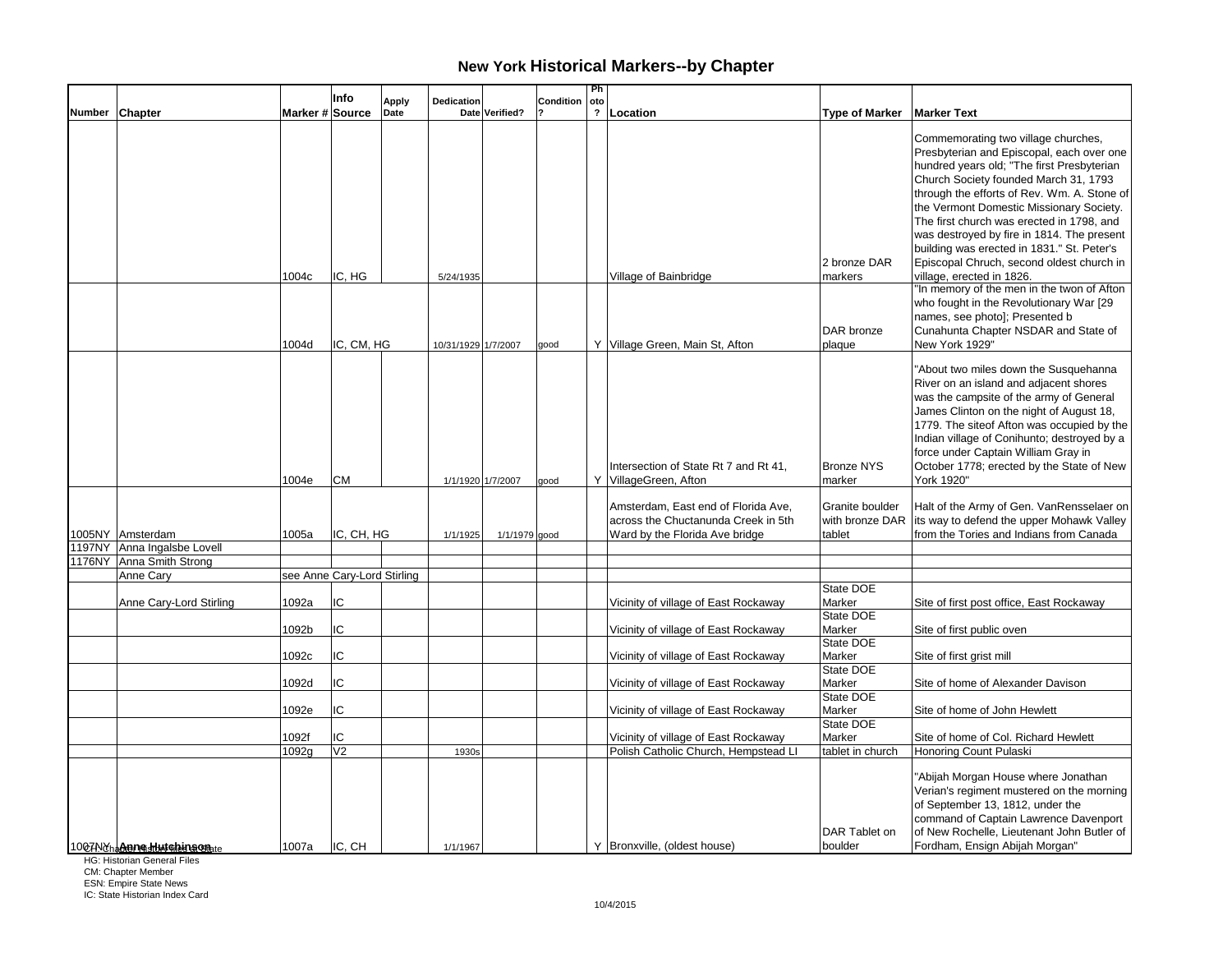|        |                      |                 | Info           | <b>Apply</b> | Dedication |                | Condition                                | Ph<br>oto                 |                                                                                             |                                                             |                                                                                                                                                                                                                                                                                                                                                                                                                                   |
|--------|----------------------|-----------------|----------------|--------------|------------|----------------|------------------------------------------|---------------------------|---------------------------------------------------------------------------------------------|-------------------------------------------------------------|-----------------------------------------------------------------------------------------------------------------------------------------------------------------------------------------------------------------------------------------------------------------------------------------------------------------------------------------------------------------------------------------------------------------------------------|
| Number | <b>Chapter</b>       | Marker # Source |                | Date         |            | Date Verified? |                                          | $\boldsymbol{\mathsf{?}}$ | Location                                                                                    | <b>Type of Marker</b>                                       | <b>Marker Text</b>                                                                                                                                                                                                                                                                                                                                                                                                                |
|        | (see also Larchmont) | 1007b           | IC             |              | 1/1/1976   |                |                                          |                           | Eleazer Hart house                                                                          | Bronze tablet on<br>house                                   | 'Eleazer Hart House, granted to the<br>Revolutionary War Patriot, with 154 acres<br>of land, formerly belonging to Philipsburgh<br>Manor, by the commisioners of forfeitures,<br>1785"                                                                                                                                                                                                                                            |
|        |                      |                 |                |              |            |                | legible, but<br>finish is<br>deteriorati |                           | Grounds of Prospect Hill School, Pelham                                                     |                                                             | '1776 1976 Bicentennial of the Battle of<br>Pelham October 18, 1776; Knapp Chapter,<br>NSDAR, honors Colonel John Glover, Col<br>Joseph Read, Col William Shepard, Col<br>Loammi Baldwin and the 750 Continentals;<br>their courageous action delayed Gen.<br>William Howe's British invasion and enable<br>General George Washington to move the<br>Continental Army to White Plains."<br>Commemorating the 200th anniversary of |
|        |                      | 1007c           | IC, CH, CM, HG |              | 10/16/1976 | 2006 ng        |                                          |                           | Y Manor, Westchester Cty<br>Pelham Memorial High School grounds,<br>Pelham                  | DAR marker<br>tablet at foot of                             | the Battle of Pelham<br>This tree planted in honor of Nellie Ruth<br>Vidaver, Organizing Regent, Knapp<br>Chapter, DAR 1928 [chapter is replacing<br>as of 2006]                                                                                                                                                                                                                                                                  |
|        |                      | 1007d           | IC, CM, HG     |              | 4/29/1937  |                | 1979 missing                             |                           | corner of Colonial Ave and Wolf's Lane,                                                     | dogwood tree<br>granite stone                               | This tree planted in memory of George                                                                                                                                                                                                                                                                                                                                                                                             |
|        |                      | 1007e           | IC, CM         |              |            |                |                                          |                           | Pelham                                                                                      | beneath tree                                                | Washington by the Knapp DAR Chapter<br>"The Old Boston Road: originally an Indian                                                                                                                                                                                                                                                                                                                                                 |
|        |                      | 1007f           | IC, CM, HG, V2 |              | 10/18/1930 |                | $2006$ good                              |                           | corner of Colonial Ave and Wolf's Lane.<br>Pelham Memorial High School grounds,<br>Y Pelham | bronze DAR<br>tablet on boulder                             | trail; New York City to Boston frist traveled<br>by a post rider Jan 13, 1673 making the<br>round trip in one month. First stage route<br>established in 1732. Site of British<br>encampment Battle of Pelham Oct 18,<br>1776. Erected by Knapp Chapter DAR<br>1930'                                                                                                                                                              |
|        |                      | 1007q           | IC, CM, HG, V2 |              | 4/30/1937  | $2006$ good    |                                          |                           | corner Esplanade and Boston Post Road,<br>Y Pelham Manor                                    | bronze DAR<br>tablet on old<br>milestone granite<br>boulder | Old Milestone Marker from NYC to the<br>Esplanade, Pelham Manor; K324 "This mile<br>stone was originally erected in 1804 to<br>mark the distance of 17 miles from New<br>York City Hall by the way of the new<br>Boston Post Road; this monument was re-<br>erected by the DAR Knapp Chapter April<br>30, 1937"                                                                                                                   |
|        |                      |                 |                |              |            |                |                                          |                           |                                                                                             |                                                             | "Erected 1903 by Astenrogen Chap. DAR<br>in memory of John Christian Shell, his<br>brave wife and sons who defended their<br>blockhouse which stood 450 ft. north of this                                                                                                                                                                                                                                                         |
|        | 1008NY Astenrogen    | 1008a           | IC             |              | 1/1/1903   |                | hard to<br>read                          |                           | beside Shell's Bush Rd, north of Little<br>Falls                                            | granite marker                                              | monument from an attack by the Indians<br>Aug. 6, 1781."                                                                                                                                                                                                                                                                                                                                                                          |
|        |                      |                 |                |              |            |                |                                          |                           | Front of Ft. Herkimer Church, on Rt 5S                                                      |                                                             | "Ft. Herkimer stood 86 rods west of this<br>church. It served as a place of refuge for<br>the pioneers from attacks by the French<br>and Indians and during the War of the<br>Revolution with this church as a place of<br>defence and a base of military supplies.<br>Erected by Astenrogen Chap DAR Little                                                                                                                      |
|        |                      | 1008b           | lic            |              | 1/1/1906   |                | boop                                     |                           | between LittleFalls and Mohawk                                                              | bronze plaque                                               | Falls, NY AD 1906."                                                                                                                                                                                                                                                                                                                                                                                                               |

CH: Chapter History files at State

HG: Historian General Files

CM: Chapter Member ESN: Empire State News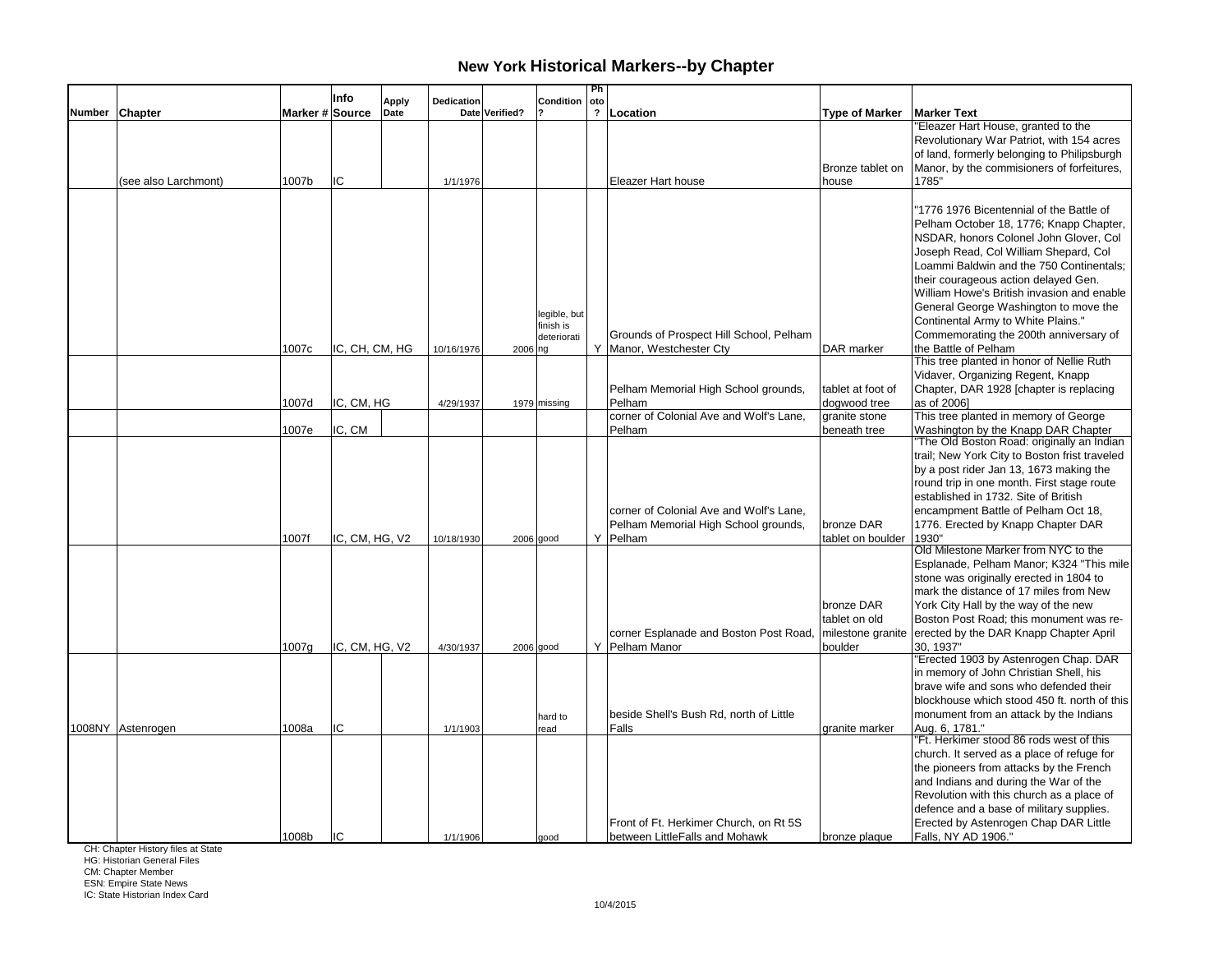|        |                                 |                 | Info   | <b>Apply</b> | Dedication |                | Condition                                 | Ph<br>oto               |                                                                                               |                                        |                                                                                                                                                                                                                                                                                                                                                                                                                                                                                                                                                                         |
|--------|---------------------------------|-----------------|--------|--------------|------------|----------------|-------------------------------------------|-------------------------|-----------------------------------------------------------------------------------------------|----------------------------------------|-------------------------------------------------------------------------------------------------------------------------------------------------------------------------------------------------------------------------------------------------------------------------------------------------------------------------------------------------------------------------------------------------------------------------------------------------------------------------------------------------------------------------------------------------------------------------|
| Number | <b>Chapter</b>                  | Marker # Source |        | Date         |            | Date Verified? |                                           | $\overline{\mathbf{?}}$ | Location                                                                                      | <b>Type of Marker</b>                  | <b>Marker Text</b>                                                                                                                                                                                                                                                                                                                                                                                                                                                                                                                                                      |
|        |                                 | 1008c           | IC     |              | 9/5/1911   |                | reded<br>2011                             |                         | Located corner Church and School Sts.<br>Little Falls                                         | large boulder on<br>flat granite stone | This memorial erected by Astenrogen<br>Chapter of Daughters of the American<br>Revolution of Little Falls, N.Y., aided by<br>patriotic citizens of this city was dedicated<br>Sept. 5, 1911 and marks the site of the old<br>Octagon Church. The first church in Little<br>Falls in which all denominations<br>worshiopped. Built in 1796, Demolished in<br>1842."                                                                                                                                                                                                      |
|        |                                 | 1008d           | IC     |              | 6/14/1912  |                | good                                      |                         | From Herkimer Home travel west on<br>Route 5S to the Fort Herkimer Church,<br>about 7.5 miles | Herkimer Marker<br>#3                  | "40 mile route taken by Gen. Herkimer<br>Aug. 3-6, 1777 for relief of Fort Stanwix.<br>The Battle of Oriskany, Aug. 6, between<br>Herkimer's men and St. Leger with his<br>Indians was the turning point of the<br>Revolution; near this spot was the site of<br>Fort Herkimer, built in 1756, around the<br>second stone house of Johan Jost<br>Herchheimer, father of Gen. Nicholas<br>Herkimer. HereNicholas pased his<br>boyhood, and here he rested when<br>returning wounded from the Battle of<br>Oriskany."                                                     |
|        |                                 | 1033f           | IC, HG |              | 10/18/1959 |                | good, used<br>for target<br>1979 practice |                         | Between Little Falls and Herkimer on<br>Smith rd in Central Herkimer Cty                      | monument with<br>bronze plaque         | "This monument marks the site where Lt.<br>Solomon Woodworth and his men fell in<br>battle on 7 Sept. 1781 during the<br>Revolutionary War. It was erected in 1959<br>during New York State's Year of History by<br>the Herkimer County Board of Supervisors<br>and dedicated by the Mohawk Valley<br>Chapters DAR." Lt. Solomon Woodworth<br>who with many of his brave followers met<br>death by being ambushed by Indians. Their<br>men were buried in a common grave on the<br>land where the fighting took place. Mohawk<br>Valley Indian ambush near Shells Bush. |
|        | Au-Ly-Ou-Let                    | 2001a           | IC, HG |              | 6/27/1927  |                |                                           |                         | Franklin                                                                                      | DAR bronze<br>tablet on boulder        | This boulder marks the site of the home of<br>Sluman Wattles, the first settler in the<br>Town of Franklin, who built this house in<br>1785. One hundred and fifty feet south<br>stood the Treaty Elm under whose<br>branches he made a treaty with the<br>Indians."                                                                                                                                                                                                                                                                                                    |
|        | Barnard<br><b>Baron Steuben</b> | 1009a           | IC. HG |              | 5/4/1929   | 1/1/1979 good  |                                           |                         | Pultney Park, Bath                                                                            | bronze marker                          | "To mark the first clearing in Steuben<br>County made in 1793 by Col. Charles<br>Williamson founder of Bath and first agent<br>of the Pulteney Estate. Placed by Baron<br>Steuben Chapter N.S. Daughters of the<br>American Revolution and the State of New<br>York 1929."                                                                                                                                                                                                                                                                                              |

CH: Chapter History files at State HG: Historian General Files CM: Chapter Member ESN: Empire State News IC: State Historian Index Card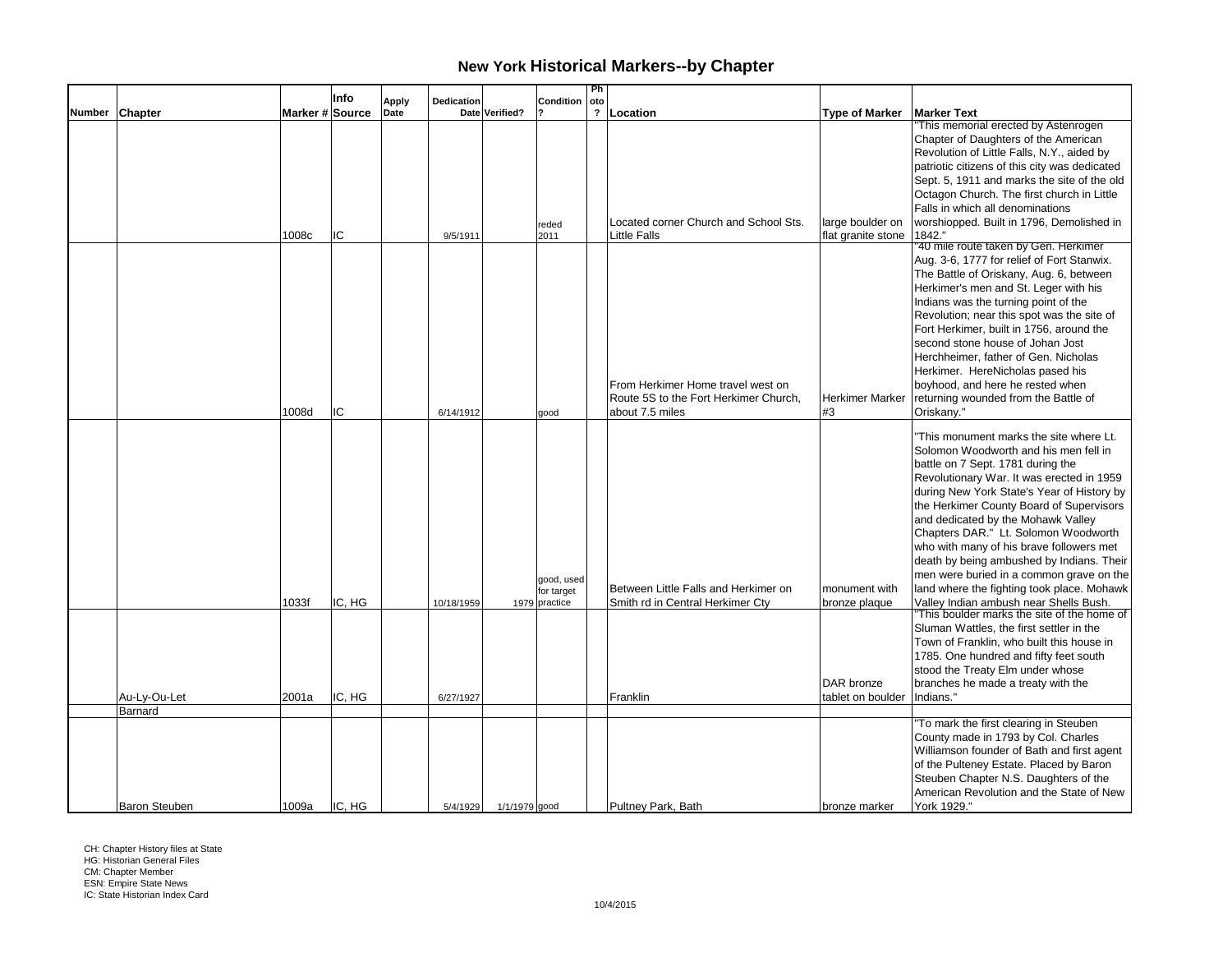|        |                                                               |                 | Info       | Apply | <b>Dedication</b> |                    | Condition                                                              | Ph<br>oto    |                                                          |                                                     |                                                                                                                                                                                                                                                                                                                                                                                                     |
|--------|---------------------------------------------------------------|-----------------|------------|-------|-------------------|--------------------|------------------------------------------------------------------------|--------------|----------------------------------------------------------|-----------------------------------------------------|-----------------------------------------------------------------------------------------------------------------------------------------------------------------------------------------------------------------------------------------------------------------------------------------------------------------------------------------------------------------------------------------------------|
| Number | Chapter                                                       | Marker # Source |            | Date  |                   | Date Verified?     |                                                                        | $\mathbf{r}$ | Location                                                 | <b>Type of Marker</b>                               | <b>Marker Text</b>                                                                                                                                                                                                                                                                                                                                                                                  |
|        |                                                               | 1009b           | IC, HG     |       | 1/1/1930          | 1/1/1979 good      |                                                                        |              | Wheeler, County road 53 (or 54)                          | bronze marker on<br>boulder                         | 'Site of office of Marcus Whitman, MD<br>1828-1835 Missionary to Cayuse Indians<br>1836-1847 Patriotic leader in establishing<br>the claim of the United States to Oregon<br>1842-1844/Martyr of an Indian Massacre<br>1847/His was the first wagon to cross the<br>Rocky Mountains Erected by Baron<br>Steuben Chapter NSDAR and the State of<br>New York 1930"                                    |
|        | <b>Battle Pass</b>                                            | 2002a           | IC, HG     |       | 10/24/1929        |                    | missing/va<br>ndalized<br>and tablet<br>removed<br>1/1/1979 about 1974 |              | Prospect Park, Brooklyn                                  | marker on<br>boulder                                | Battle of Long Island, Aug. 27, 1776 at the<br>point where our solders were defeated with<br>great loss by the Hessians                                                                                                                                                                                                                                                                             |
|        |                                                               | 2002b           | IC, HG     |       | 5/18/1935         | 1/1/1979 good      |                                                                        |              | <b>Flatlands Dutch Reformed Church</b><br>grounds        | Memorial tablet                                     | King's Highway and the retreat of the<br>American soldiers after battle of Long<br>Island, Aug. 27, 1776                                                                                                                                                                                                                                                                                            |
|        | 1011NY Beaverkill                                             | 1011a           | IC, CH, CM |       | 6/30/1923         | 12/1/2006 cleaning | needs                                                                  |              | Westfield Flats cemetery, Roscoe, Old<br>Y Route 17      | 14' circum<br>boulder with<br>bronze DAR<br>tablet  | "In memory of Rachel Williams, wife of<br>Jehiel Stewart. She was a descendant of<br>Roger Williams and was the first white<br>woman settler in this vicinity in 1789.<br>Erected by Beaverkill Chapter DAR 1923 'I<br>was sick and she visited me"                                                                                                                                                 |
|        |                                                               | 1011b           | <b>CH</b>  |       | 9/3/1920          |                    |                                                                        |              | between Neversink and Grahamsville,<br>Y Sullivan County | granite boulder                                     | "On this field was the Battle of Chestnut<br>Woods September 5, 1778; A detachment<br>of troops from the Fort at Honk under<br>command of Lieutenant John Graham<br>fought a band of Indians returning from a<br>raid at Pine Bush in the Roundout Valley.<br>Here died in that battle Lt John Graham.<br>bronze plaque on Private Robert Temple; Private Adam<br>Ambler; erected by citizens 1920" |
|        | 1012NY Benjamin Prescott                                      | 1012a           | IC, HG     |       | 4/19/1900         |                    |                                                                        |              | upper window casing of Free Public<br>Library, Fredonia  | DAR brass<br>marker 4x9<br>inches<br>DAR bronze     | "This window frame was burned by candles<br>placed for illumination when Gen. Lafayette<br>was a guest of the village of Fredonia, NY<br>on June 4, 1825."                                                                                                                                                                                                                                          |
|        |                                                               | 1012b           | IC, HG     |       | 1/1/1931          |                    |                                                                        |              | Barker Commons, corner of Park in<br>Fredonia            | boulder                                             | marker on granite Site of Barker Common which was "cleared<br>of stumps" in 1808                                                                                                                                                                                                                                                                                                                    |
|        |                                                               | 1012c           | IC, HG     |       | 6/3/1925          |                    |                                                                        |              | West Main St, Fredonia                                   | DAR bronze                                          | tablet on boulder first gas well in the United States                                                                                                                                                                                                                                                                                                                                               |
|        |                                                               | 1012d           | IC, CH, HG |       | 7/27/1940         | 1/1/1982 good      |                                                                        |              | Smith Mills near Silver Creek, town of<br>Y Hanover      | large stone<br>boulder with<br>bronze DAR<br>plaque | Birthplace of Mary Smith Lockwood, 1831-<br>1922 Pen Founder of NSDAR; NSDAR<br>Placed by Chatauqua County Chapters,<br>Patterson, Ben Prescott, Ellicott, and Maj<br>Bosworth Chapters 1940                                                                                                                                                                                                        |
|        | CH: Chapter History files at State<br>нG: HistBRAN&ФИА-ВФИАЛО | 1012e           | <b>CH</b>  |       | 1/1/1974          |                    |                                                                        |              | Russo Building, Fredonia                                 |                                                     | Commemorating the 150th anniversary of<br>Historical marker the visit of General Lafayette to the village                                                                                                                                                                                                                                                                                           |
|        | CM: Chapter Member<br><b>ESN: Empire State News</b>           |                 |            |       |                   |                    |                                                                        |              |                                                          |                                                     |                                                                                                                                                                                                                                                                                                                                                                                                     |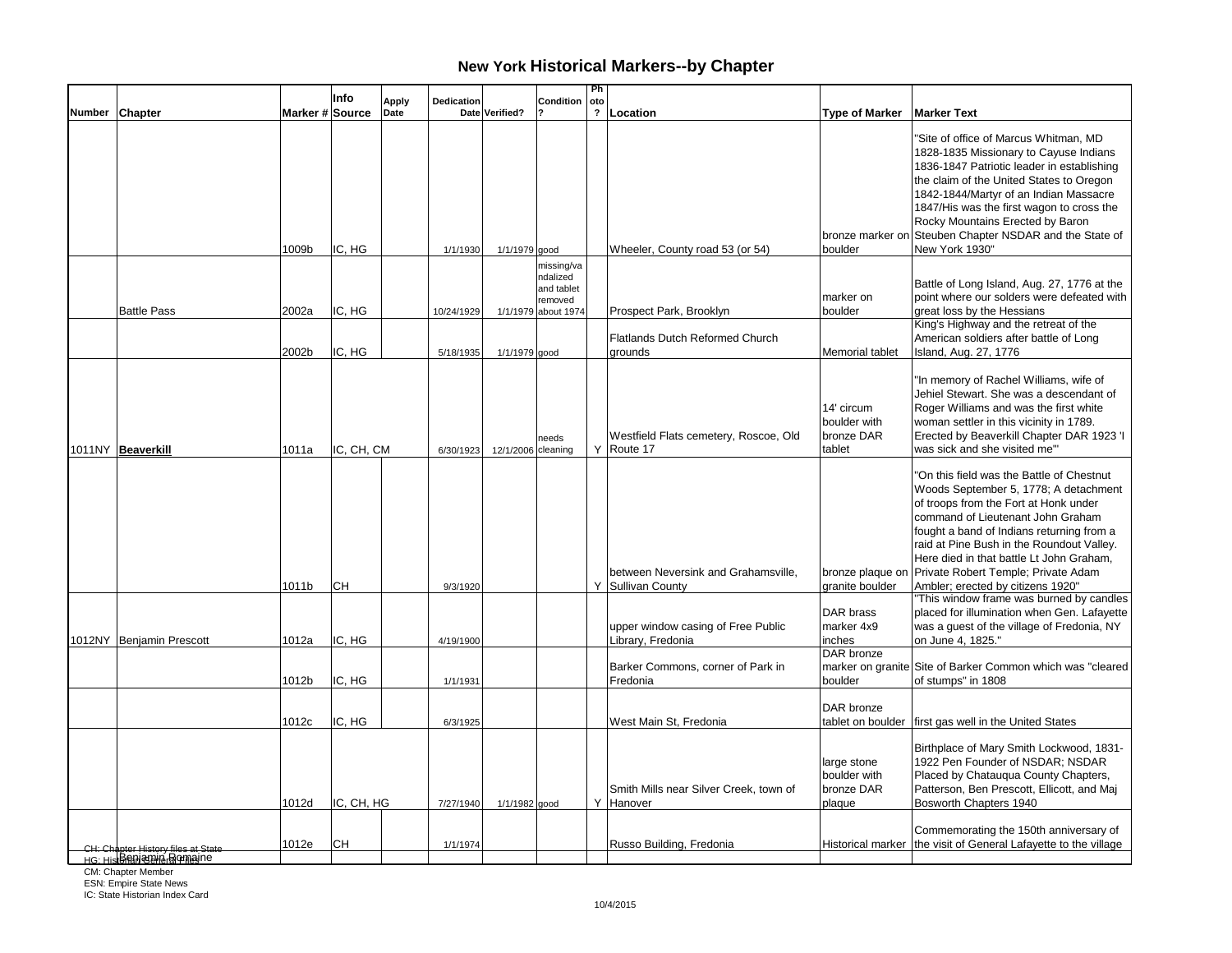|        |                                    |                  | Info                 | Apply | Dedication            |                         | Condition          | Ph<br>oto               |                                                                                                                  |                                                               |                                                                                                                                                                                                                                                                                                                                                                                                                                                       |
|--------|------------------------------------|------------------|----------------------|-------|-----------------------|-------------------------|--------------------|-------------------------|------------------------------------------------------------------------------------------------------------------|---------------------------------------------------------------|-------------------------------------------------------------------------------------------------------------------------------------------------------------------------------------------------------------------------------------------------------------------------------------------------------------------------------------------------------------------------------------------------------------------------------------------------------|
| Number | <b>Chapter</b>                     | Marker # Source  |                      | Date  |                       | Date Verified?          |                    | $\overline{\mathbf{r}}$ | Location                                                                                                         | <b>Type of Marker</b>                                         | <b>Marker Text</b>                                                                                                                                                                                                                                                                                                                                                                                                                                    |
|        | 1179NY Betsy Baldwin               |                  |                      |       |                       |                         |                    |                         |                                                                                                                  |                                                               |                                                                                                                                                                                                                                                                                                                                                                                                                                                       |
|        | Beukendaal                         | 2003a            | IC, HG               |       | 1/1/1929              | 1/1/1979 good           |                    |                         | Schenectady two miles up the Sarandoga<br>Road from Scotia                                                       | monument and<br>bronze DAR<br>tablet                          | "Beukendaal -1748 Dutch word meaning<br>Beechdale DeGraff House where 40<br>Schenectady Militia fought off French-<br>Indian raiding party" July 18, 1748<br>"Beulah Patterson Brown Jan 20, 1741-                                                                                                                                                                                                                                                    |
|        | 1014NY Beulah Patterson Brown      | 1014a            | CH, CM               |       | 9/13/1924             |                         | 6/9/2007 excellent |                         | Brown Settlement Cemetery, Brown Lane   plaque on<br>Y off Route 38, Berkshire                                   | DAR bronze<br>boulder                                         | July 6, 1820 widow of Capt. Abraham<br>Brown; placed by Beulah Patterson Brown<br>Chapter DAR 1924;" unveiled by seventh<br>generation descendants                                                                                                                                                                                                                                                                                                    |
|        | <b>Blooming Grove</b>              | see Quassaick    |                      |       |                       |                         |                    |                         |                                                                                                                  |                                                               |                                                                                                                                                                                                                                                                                                                                                                                                                                                       |
|        | <b>Bronx</b>                       | see Jonas Bronck |                      |       |                       |                         |                    |                         |                                                                                                                  |                                                               |                                                                                                                                                                                                                                                                                                                                                                                                                                                       |
|        | 1200NY Brooklyn                    | 1200a            | <b>CM</b>            |       |                       | 8/1/2006 12/11/2006 New |                    |                         | Louise J. Valentino Park Pier in Red<br>Y Hook, Brooklyn                                                         | Park & Rec<br>marker                                          | To commemorate Fort Defiance and its<br>role in the defense of New York Cityin<br>1776, especially covering retreat of<br>Washington across the East River on Aug<br>29, 1776. [see marker document 1200a_2<br>for full citation]                                                                                                                                                                                                                     |
|        | 1195NY Caleb Hopkins               | 1195a            | ESN 201108           |       | 6/11/2011             |                         |                    |                         | Northfield Enriched Housing Butterfly<br>Garden, 4560 Nine Mile Road, Fairport                                   | <b>Stone Marker</b>                                           | "We dedicate this marker to commemorate<br>the works of the Caleb Hopkins Chapter<br>DAR in our endeavo to bring new life and<br>beauty of this garden to the rsidents of<br>Northfield. May the Lord bless our efforts<br>and preserve the life of this garden and the<br>memory of this marker which signifies our<br>ongoing commitment to the Daughters of<br>the American Revolution, 'God, Home and<br>Country.' for many years to come. Amen." |
|        | 1015NY Camden                      | 1015a            | IC, HG               |       | 7/4/1899              |                         |                    |                         | Cemetary on Mexico St, Camden                                                                                    | 7' plain granite<br>stone                                     | 34 Revolutionary soldiers came from Conn.<br>And settled in Camden and buried in this<br>cemetery                                                                                                                                                                                                                                                                                                                                                     |
|        |                                    | 1015b            | IC, CH, HG           |       | 10/31/1913            |                         |                    |                         | six miles from Camden; 18 miles from<br>Rome; route from Rome to Sacketts<br>Harbor                              | a boulder                                                     | "Here stood for more than a century the<br>last remaining cedar mile post marking the<br>bronze marker on route from Rome to Sacketts Harbor, over<br>which troops marched in the war of 1812"                                                                                                                                                                                                                                                        |
|        | 1191NY Canandaigua                 |                  |                      |       |                       |                         |                    |                         |                                                                                                                  |                                                               |                                                                                                                                                                                                                                                                                                                                                                                                                                                       |
|        | 1016NY Captain Christian Brown     | 1016a<br>1016b   | IC, HG<br>IC, CH, HG |       | 7/4/1918<br>8/24/1914 |                         |                    |                         | Sego-Sego Park, Cobleskill<br>Intersection of 2 roads, 1.5 miles north of<br>Y state highway, wast of Cobleskill | a cannon and a<br>DAR tablet<br>boulder with<br>bronze plaque | Present to the village, and history of the<br>cannon<br>Captain Christian Brown, a true patriot and<br>soldier who served in the struggle for our<br>independence and received honorable<br>discharge                                                                                                                                                                                                                                                 |
|        | CH: Chapter History files at State | 1016c            | IC, CH, HG           |       | 10/1/1927 good        |                         | reded<br>2005      |                         | Y near Janesville                                                                                                | Barre Rock with<br>DAR bronze<br>plate                        | Catherine Merckley, shot and killed by<br>Indians while fleeing on horseback; Oct 18,<br>1780                                                                                                                                                                                                                                                                                                                                                         |

HG: Historian General Files

CM: Chapter Member ESN: Empire State News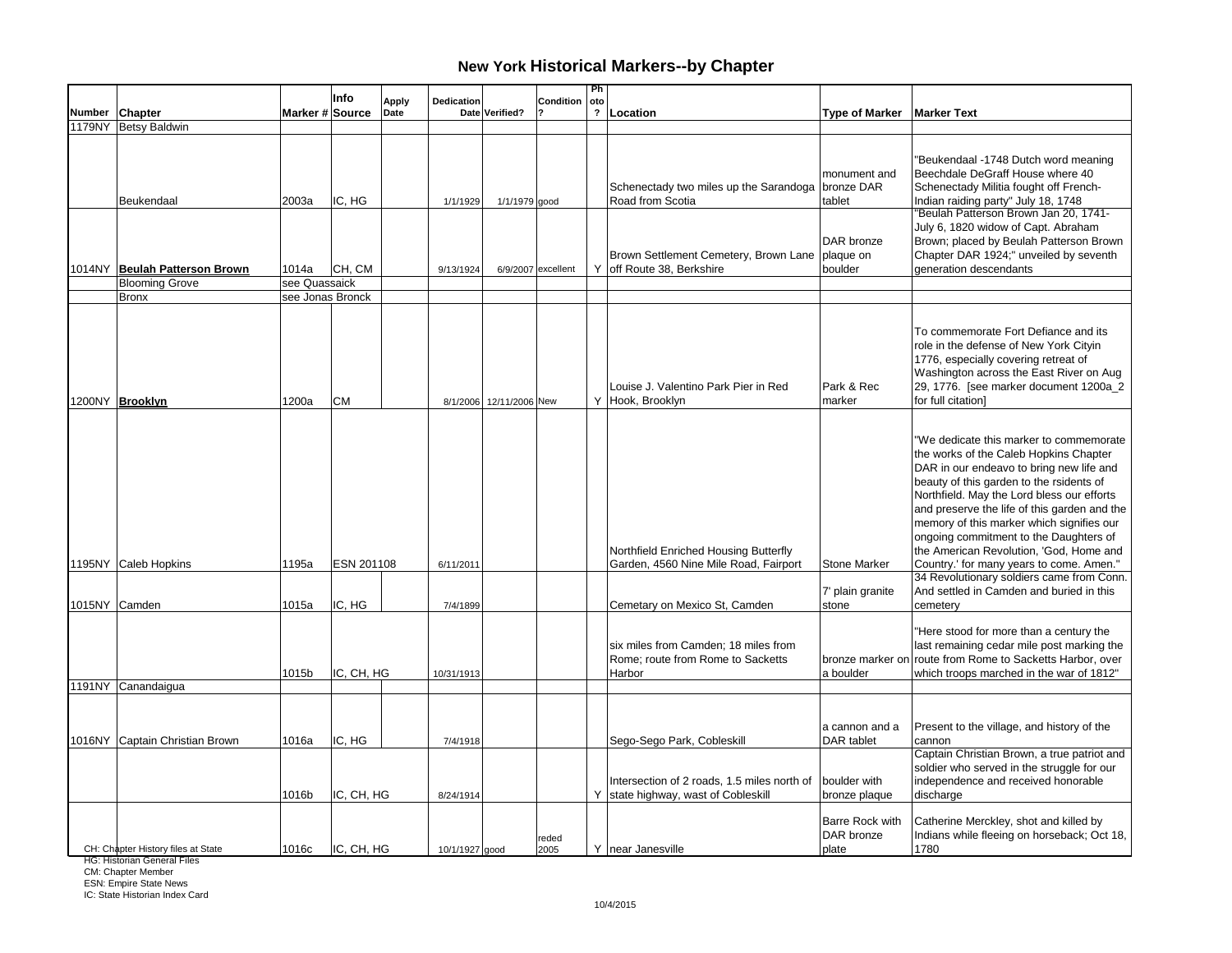|        |                                                |                 | Info       | <b>Apply</b> | Dedication                                      |                | Condition             | Ph<br> oto   |                                         |                             |                                                                                          |
|--------|------------------------------------------------|-----------------|------------|--------------|-------------------------------------------------|----------------|-----------------------|--------------|-----------------------------------------|-----------------------------|------------------------------------------------------------------------------------------|
| Number | Chapter                                        | Marker # Source |            | Date         |                                                 | Date Verified? |                       | $\mathbf{r}$ | Location                                | <b>Type of Marker</b>       | <b>Marker Text</b>                                                                       |
|        |                                                |                 |            |              |                                                 |                |                       |              |                                         |                             |                                                                                          |
|        |                                                |                 |            |              |                                                 |                |                       |              |                                         |                             |                                                                                          |
|        |                                                |                 |            |              |                                                 |                |                       |              |                                         | boulder with                | Fort DuBois, which was named in honor of                                                 |
|        |                                                | 1016d           | IC, CH, HG |              | 10/26/1924                                      |                |                       |              | East Main St, Cobleskill                | bronze plaque               | Col. Lewis DuBois                                                                        |
|        | Captain Israel Harris                          |                 |            |              | see Captain Israel Harris-General John Williams |                |                       |              |                                         |                             |                                                                                          |
|        |                                                |                 |            |              |                                                 |                |                       |              |                                         |                             | a weathered board 6x16" nailed to base of                                                |
|        | 1017NY Captain Israel Harris-General Jol 1017a |                 | IC, HG     |              |                                                 |                |                       |              | Mettowee Cemetary, Granville            |                             | tree listing 13 men who died in WWI; small                                               |
|        |                                                |                 |            |              | 1/1/1922 1979                                   |                | poor                  |              | Quaker, North, Mettowee Cemetary        |                             | Marked pine tree bronze plaque attached to base<br>commemorating cannon located at North |
|        |                                                | 1017b           | IC, HG     |              | about 1914 1979                                 |                | good                  |              | intersections Granville                 | Mounds                      | <b>Street Mound</b>                                                                      |
|        |                                                |                 |            |              |                                                 |                |                       |              |                                         |                             |                                                                                          |
|        |                                                |                 |            |              |                                                 |                | qood/cano             |              |                                         | boulder with                | names of Revolutionary soldiers from                                                     |
|        |                                                | 1017c           | IC, HG     |              |                                                 |                | n scrapped<br>in WWII |              | Main and Quaker St, Granville           | bronze plaque               | Granville                                                                                |
|        |                                                |                 |            |              | about 1914 1979                                 |                |                       |              |                                         |                             |                                                                                          |
|        |                                                |                 |            |              |                                                 |                |                       |              |                                         |                             | George Washington Bicentennial year,                                                     |
|        |                                                |                 |            |              |                                                 |                |                       |              | North Street Mound (Pine and North St), |                             | Flag pole, at base are 2 plaques, original                                               |
|        |                                                | 1017d           | IC, HG     |              | 1/1/1932                                        |                | good                  |              | Granville                               | Marked tree                 | plus a new one dedicated in 1976                                                         |
|        |                                                |                 |            |              |                                                 |                |                       |              |                                         |                             | 'Turner's Cabin was built on this site in                                                |
|        |                                                |                 |            |              |                                                 |                |                       |              |                                         |                             | 1762 by James Turner, Joshua Conkey                                                      |
|        |                                                |                 |            |              |                                                 |                |                       |              |                                         |                             | and Hamilton McCollister. In 1764 they                                                   |
|        |                                                |                 |            |              |                                                 |                |                       |              |                                         |                             | brought their families from Pelham, Mass.                                                |
|        |                                                |                 |            |              |                                                 |                |                       |              |                                         |                             | To form the first settlement in this place.                                              |
|        |                                                |                 |            |              |                                                 |                |                       |              |                                         |                             | Placed by Gen. John Wms. Ch., DAR                                                        |
|        |                                                | 1017e           | IC, CH, HG |              | 7/4/1959 1979                                   |                | good                  |              | Abrams Bldg, Main St, Salem             | bronze marker               | 1959"                                                                                    |
|        |                                                | 1017f           | <b>CH</b>  |              | 3/1/1974                                        |                |                       |              | Evergreen Cemetery gate, Salem          | cemetery<br>entrance marker | Revolutionary soldiers buried within,<br>dedicated March 1974                            |
|        |                                                |                 |            |              |                                                 |                |                       |              |                                         |                             |                                                                                          |
|        |                                                |                 |            |              |                                                 |                |                       |              |                                         |                             | First log cabin in Norwich was built on this                                             |
|        |                                                |                 |            |              |                                                 |                |                       |              |                                         | State DOE                   | site about 1790 by Col. Wm. Munroe,                                                      |
|        | 1018NY Captain John Harris                     | 1018a           | IC, HG     |              | 6/12/1936                                       |                |                       |              | Norwich                                 | marker                      | drummer boy fo the Revolutionary War."                                                   |
|        |                                                |                 |            |              |                                                 |                |                       |              |                                         |                             |                                                                                          |
|        |                                                |                 |            |              |                                                 |                |                       |              |                                         |                             | The first newspaper in Chenango Co. was                                                  |
|        |                                                |                 |            |              |                                                 |                |                       |              |                                         | State DOE                   | the "Western Oracle," published in this site                                             |
|        |                                                | 1018b           | IC, HG     |              | 6/12/1936                                       |                |                       |              | Norwich, Sherburne 4 corners            | marker                      | in 1803 by Abraham and Nicholas Romeyn.                                                  |
|        |                                                |                 |            |              |                                                 |                |                       |              |                                         |                             | Site of the home of Militia General at North                                             |
|        |                                                |                 |            |              |                                                 |                |                       |              |                                         |                             | Norwich. On this site 1794 stood the home                                                |
|        |                                                |                 |            |              |                                                 |                |                       |              |                                         |                             | of Obadiah German, Militia General, land                                                 |
|        |                                                |                 |            |              |                                                 |                |                       |              |                                         | State DOE                   | agent, State Assemblyman, United States                                                  |
|        |                                                | 1018c           | IC, HG     |              | 6/12/1936                                       |                |                       |              | North Norwich                           | marker                      | Sentaor 1809-1815.                                                                       |
|        |                                                |                 |            |              |                                                 |                |                       |              |                                         |                             | A stake driven here marked 101 miles west                                                |
|        |                                                |                 |            |              |                                                 |                |                       |              |                                         | State DOE                   | from Albany on the Albany-Ithaca Turnpike;                                               |
|        |                                                | 1018d           | IC, HG     |              | 6/12/1936                                       |                |                       |              | Smyrna Village, Norwich                 | Imarker                     | <b>built 1805</b>                                                                        |
|        |                                                |                 |            |              |                                                 |                |                       |              |                                         |                             | First site of Oxford Academy, charter                                                    |
|        |                                                |                 |            |              |                                                 |                |                       |              |                                         |                             | granted 1794; Uri Tracey, first principal;                                               |
|        |                                                |                 |            |              |                                                 |                |                       |              |                                         | State DOE                   | one of first four charters granted west of                                               |
|        |                                                | 1018e           | IC, HG     |              | 6/12/1936                                       |                |                       |              | Norwich                                 | marker                      | the Hudson<br>Brigham Young, when a boy, lived about 2                                   |
|        |                                                |                 |            |              |                                                 |                |                       |              |                                         | State DOE                   | miles up this road. The Young family went                                                |
|        |                                                | 1018f           | IC. HG     |              | 6/12/1936                                       |                |                       |              | Norwich                                 | marker                      | from here to western New York.                                                           |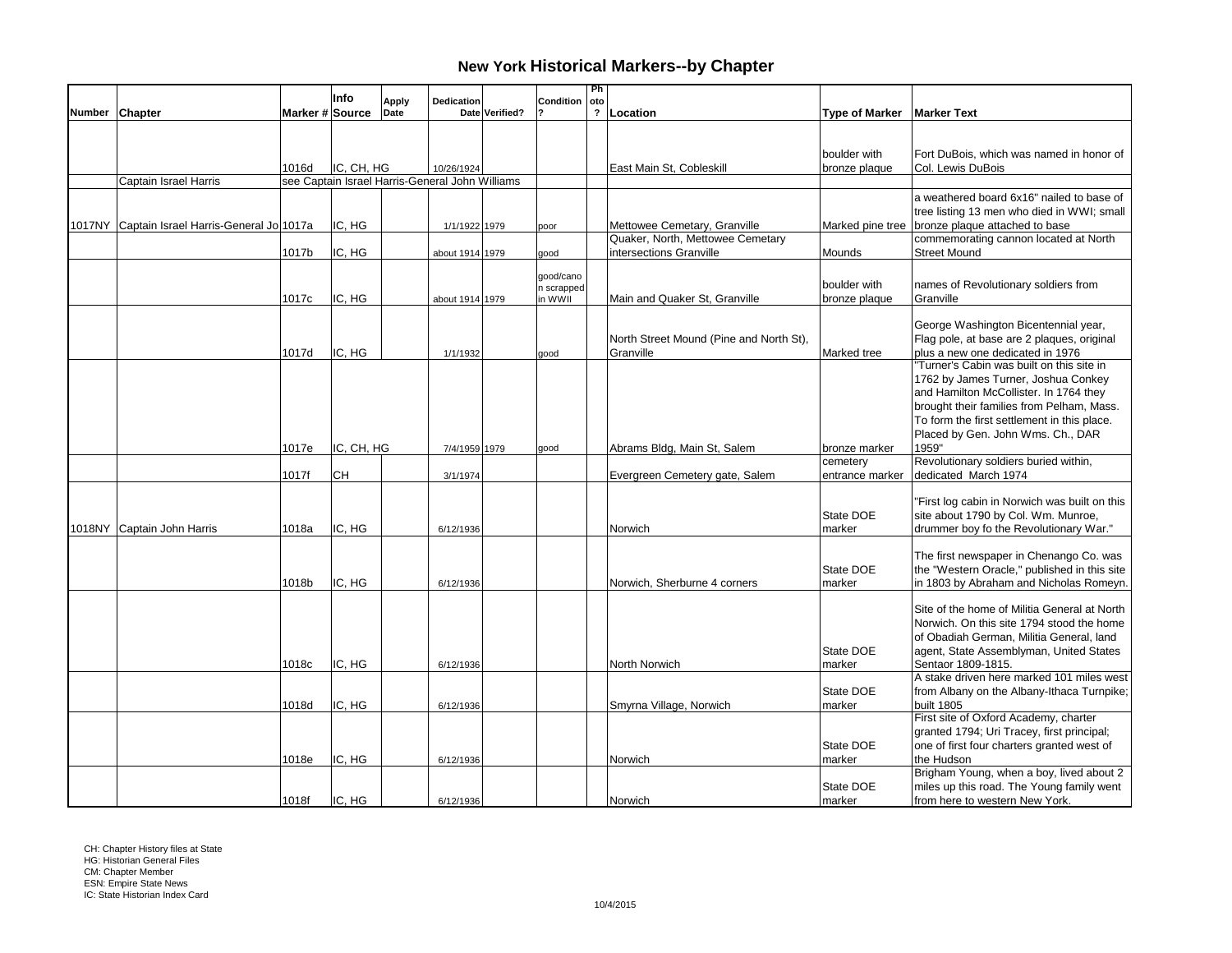|        |                        |                 | Info       | Dedication<br><b>Apply</b> |                 | Condition | Ph<br>oto               |                                          |                       |                                                                       |
|--------|------------------------|-----------------|------------|----------------------------|-----------------|-----------|-------------------------|------------------------------------------|-----------------------|-----------------------------------------------------------------------|
| Number | Chapter                | Marker # Source |            | Date                       | Date Verified?  |           | $\overline{\mathbf{?}}$ | Location                                 | <b>Type of Marker</b> | <b>Marker Text</b>                                                    |
|        |                        |                 |            |                            |                 |           |                         |                                          |                       | Site of early homestead of Capt. John                                 |
|        |                        |                 |            |                            |                 |           |                         |                                          |                       | Harris, 1789. Capt. Harris, seaman and                                |
|        |                        |                 |            |                            |                 |           |                         |                                          |                       | pioneer, bought land from Broad St. to                                |
|        |                        |                 |            |                            |                 |           |                         |                                          | State DOE             | river. First Norwich town meeting held in                             |
|        |                        | 1018g           | IC, HG     | 6/12/1936                  |                 |           |                         | Norwich                                  | marker                | his house.                                                            |
|        |                        |                 |            |                            |                 |           |                         |                                          |                       |                                                                       |
|        |                        |                 |            |                            |                 |           |                         |                                          |                       | Site of ancient Indian fort. In 1791 early                            |
|        |                        |                 |            |                            |                 |           |                         |                                          | State DOE             | settlers found evidence of this fort having                           |
|        |                        | 1018h           | IC, HG     | 6/12/1936                  |                 |           |                         | Norwich                                  | marker                | been in use nearly four hundred years.                                |
|        |                        |                 |            |                            |                 |           |                         |                                          |                       | Site of home of Avery Power, first settler in                         |
|        |                        |                 |            |                            |                 |           |                         |                                          |                       | Norwich Township 1788, owned adjoining                                |
|        |                        |                 |            |                            |                 |           |                         |                                          | State DOE             | river flat. Lucy Power, first white native of                         |
|        |                        | 1018i           | IC, HG     | 6/12/1936                  |                 |           |                         | Norwich                                  | marker                | Chenango Valley.                                                      |
|        |                        |                 |            |                            |                 |           |                         |                                          |                       | Site of land used by the Oneida Indians for                           |
|        |                        |                 |            |                            |                 |           |                         |                                          |                       | Councils. "The Castle," Oneida Indian fort.                           |
|        |                        |                 |            |                            |                 |           |                         |                                          | State DOE             | Councils held here up to 1790. About 1/4                              |
|        |                        | 1018j           | IC, HG     | 6/12/1936                  |                 |           |                         | Noriwch                                  | marker                | mile west from road.                                                  |
|        | Captain Robert Nichols |                 |            |                            |                 |           |                         |                                          |                       |                                                                       |
|        | Carantouan             |                 |            |                            |                 |           |                         |                                          |                       |                                                                       |
|        |                        |                 |            |                            |                 |           |                         |                                          |                       |                                                                       |
|        |                        |                 |            |                            |                 |           |                         |                                          | Tree marked with      |                                                                       |
| 1020NY | Catherine Schuyler     | 1020a           | IC, HG     | 7/1/1932                   |                 |           |                         | Genesee Park, Cuba                       | copper plate          | Washington Bicentennial                                               |
|        |                        |                 |            |                            |                 |           |                         |                                          | Plates on old         |                                                                       |
|        |                        |                 |            |                            |                 |           |                         |                                          | bridge replaced       |                                                                       |
|        |                        | 1020b           | IC, HG     | 1/1/1933                   |                 |           |                         | <b>Transit bridge</b>                    | on new one            | The site of the old toll bridge                                       |
|        |                        |                 |            |                            |                 |           |                         |                                          |                       | Site of the first bridge across the Genesee                           |
|        |                        | 1020c           | IC, HG     | 1/1/1934                   |                 |           |                         | Bridge at transit bridge, Angelica       | DAR marker            | River in Allegheny County                                             |
|        |                        |                 | IC, HG     |                            |                 |           |                         |                                          |                       | Site of the old Indian Council House and                              |
|        |                        | 1020d           |            | 8/1/1908                   |                 |           |                         | Letchworth Park, Caneadea                | Boulder               | Major Moses Van Campen House<br>"40 mile route taken by Gen. Herkimer |
|        |                        |                 |            |                            |                 |           |                         |                                          |                       | Aug. 3-6, 1777 for relief of Fort Stanwix.                            |
|        |                        |                 |            |                            |                 |           |                         |                                          |                       | The Battle of Oriskany, Aug. 6, between                               |
|        |                        |                 |            |                            |                 |           |                         |                                          |                       | Herkimer's men and St. Leger with his                                 |
|        |                        |                 |            |                            |                 |           |                         |                                          |                       | Indians was the turning point of the                                  |
|        |                        |                 |            |                            |                 |           |                         |                                          |                       | Revolution; to the memory of the men who                              |
|        |                        |                 |            |                            |                 |           |                         | Herkimer Home State Historic Site near   |                       | passed along this route and fought with                               |
|        |                        |                 |            |                            |                 |           |                         | flagpole; originally about 1/2 mile from | Herkimer Marker       | General Nicholas Herkimer on the                                      |
|        | 1021NY Caughnawaga     | 1060i           | IC, CH     | 6/14/1912                  | 6/13/2004 reded | moved and |                         | Homestead                                | #2                    | battlefield of Oriskany Aug. 6, 1777."                                |
|        |                        |                 |            |                            |                 |           |                         |                                          |                       |                                                                       |
|        |                        |                 |            |                            |                 |           |                         |                                          |                       | Oregon Mission in 1834 sent out from                                  |
|        |                        |                 |            |                            |                 |           |                         |                                          |                       | Presbyterian Church under the leadership                              |
|        |                        |                 |            |                            |                 |           |                         |                                          | tablet on gray        | of Rev. Samuel Parker; erected by DOE,                                |
|        | 1022NY Cayuga          | 1022a           | IC, CH, HG | 5/12/1935                  | 1990 ok         |           |                         | DeWitt Park                              | stone monument        | Cayuga DAR and Pres. Ch.                                              |
|        |                        |                 |            |                            |                 |           |                         |                                          |                       | "In honor of the soldiers of the American                             |
|        |                        |                 |            |                            |                 |           |                         |                                          |                       | Revolution buried in Tompkins County (list                            |
|        |                        |                 |            |                            |                 |           |                         |                                          |                       | of names) and the unknown dead; placed                                |
|        |                        | 1022b           | <b>CH</b>  | 6/3/1910                   |                 |           |                         | Post Office Lobby, Ithaca                | bronze tablet         | by Cayuga Chapter DAR 1910"                                           |
|        |                        |                 |            |                            |                 |           |                         |                                          |                       |                                                                       |
|        |                        |                 |            |                            |                 |           |                         |                                          |                       | "To the honor and glory of the                                        |
|        |                        |                 |            |                            |                 |           |                         |                                          | boulder and           | Revolutionary soldiers buried in Spencer                              |
|        |                        |                 |            |                            |                 |           |                         |                                          | bronze DAR            | (names); reverently placed by the Spencer                             |
|        |                        | 1022c           | lсн        | 1/1/1923                   |                 |           |                         | Y   cemetery in Spencer                  | tablet                | Daughters of the American Revolution"                                 |

CH: Chapter History files at State HG: Historian General Files

CM: Chapter Member ESN: Empire State News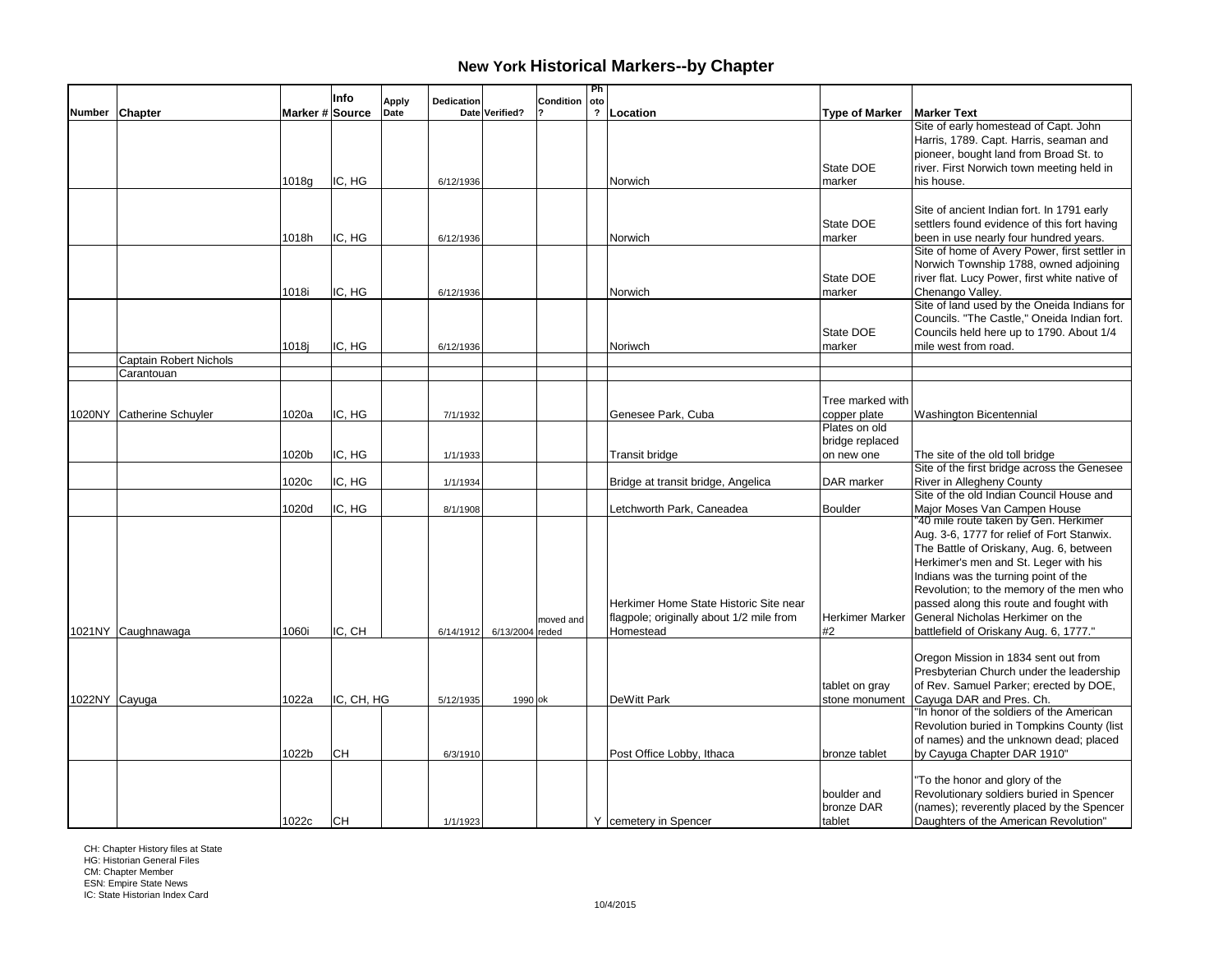|                              |                 | Info              | Apply | Dedication       |                         | Condition     | Ph<br>oto               |                                                          |                       |                                                |
|------------------------------|-----------------|-------------------|-------|------------------|-------------------------|---------------|-------------------------|----------------------------------------------------------|-----------------------|------------------------------------------------|
| Number Chapter               | Marker # Source |                   | Date  |                  | Date Verified?          |               | $\overline{\mathbf{?}}$ | Location                                                 | <b>Type of Marker</b> | <b>Marker Text</b>                             |
|                              |                 |                   |       |                  |                         |               |                         |                                                          | small bronze          |                                                |
|                              |                 |                   |       |                  |                         |               |                         |                                                          | marker beside         | Beside the tree dedicated to the soldiers of   |
| 1023NY Champlain             | 1023a           | IC, HG            |       | 7/1/1932         |                         |               |                         | Fort Crown Point                                         | tree                  | the Revolution                                 |
|                              |                 |                   |       |                  |                         |               |                         |                                                          |                       | The traditional Put's Oak, the tree to which   |
|                              |                 |                   |       |                  |                         |               |                         |                                                          |                       | General Isreal Putnam was tied by the          |
|                              |                 |                   |       |                  |                         |               |                         |                                                          |                       | Indians during the French and Indian War       |
|                              |                 |                   |       |                  | <b>SVC</b><br>6/15/2013 |               |                         |                                                          |                       | to be burned at the stake. "182 feet north     |
|                              |                 |                   |       |                  |                         |               |                         |                                                          | boulder and           | of this spot stood the oak to which Israel     |
|                              |                 |                   |       |                  | Ticonderog              |               |                         |                                                          | bronze DAR            | Putnam was tied and tortured by the            |
|                              | 1023b           | IC. HG            |       | 11/5/1923 a Chap |                         |               |                         | Y Lake Rd (old Indian Ridge), Crown Point                | tablet                | Indians in 1758."                              |
|                              |                 |                   |       |                  |                         |               |                         |                                                          |                       | "Schuyler House: 'The Grove' built 1795 by     |
|                              |                 |                   |       |                  |                         |               |                         |                                                          |                       | General Philip j. Schuyler visited early       |
|                              |                 |                   |       |                  |                         |               |                         | Rt 308, 1 mile east of Rhinebeck Village,                | Iron, DAR blue        | statesmen; site of Rutsen Mill 1740, Chan-     |
| 1024NY Chancellor Livingston | 1024a           | IC                |       | 5/6/1962         |                         |               |                         | at entrance to Schuyler House                            | with white letters    | Livingston Chapter DAR erected 1962"           |
|                              |                 |                   |       |                  |                         |               |                         |                                                          |                       | Gate was oriingally commissioned and           |
|                              |                 |                   |       |                  |                         |               |                         |                                                          |                       | dedicated in 1926 by Mrs. Theodore de          |
|                              |                 |                   |       |                  |                         |               |                         |                                                          |                       | Laporte, Organizing Regent of the Chapter.     |
|                              |                 |                   |       |                  |                         | restored      |                         | <b>East Memorial Gate of Rhinebeck</b>                   |                       | Gate was restored in 1993 and landscaped       |
|                              | 1024b           | YB94, NYS VI      |       | 1/1/1926         |                         | 1993&<br>2006 |                         | Cemetery                                                 | Gate                  | with a briar rose popular at time and very     |
|                              |                 |                   |       |                  |                         |               |                         |                                                          |                       |                                                |
|                              |                 |                   |       |                  |                         |               |                         |                                                          |                       |                                                |
|                              |                 |                   |       |                  |                         |               |                         |                                                          |                       |                                                |
|                              |                 |                   |       |                  |                         |               |                         |                                                          |                       | Dedicated to 44 Revolutionary Soldiers         |
|                              | 1024c           | <b>ESN 201506</b> |       | 1970s?           |                         |               |                         | Reformed Church Cemetery, Rhinebeck                      | Tablet                | buried in cemetery/.                           |
| Chappaqua                    | see Mohegan     |                   |       |                  |                         |               |                         |                                                          |                       |                                                |
|                              |                 |                   |       |                  |                         |               |                         |                                                          |                       | "1776-1976 in memory of themore than           |
|                              |                 |                   |       |                  |                         |               |                         |                                                          |                       | 170 soldiers of the American Revolution        |
|                              |                 |                   |       |                  |                         |               |                         | northwestern section of the Chemun g                     |                       | know to have been buried in Chemung            |
|                              |                 |                   |       |                  |                         |               |                         | County Courthouse lawn, 25 feet east of                  |                       | County and of their pioneer wives and          |
| 1026NY Chemung               | 1026a           | <b>HG</b>         |       | 8/29/1976        |                         |               |                         | Lake Street. Elmira                                      | DAR marker            | families. Chemung Chapter"                     |
|                              |                 |                   |       |                  |                         |               |                         |                                                          |                       | Birthplace of Charles Evans Hughes, Born       |
|                              |                 |                   |       |                  |                         |               |                         |                                                          |                       | Glens Falls, NY April 11, 1862, Governor       |
|                              |                 |                   |       |                  |                         |               |                         |                                                          |                       | of New York State 1907-1910, Justice U.S.      |
|                              |                 |                   |       |                  |                         |               |                         |                                                          |                       | Supreme Court 1910-1916, Secretary of          |
|                              |                 |                   |       |                  |                         |               |                         |                                                          |                       | State of the U.S. 1921-1925, Chief Justice     |
|                              |                 |                   |       |                  |                         |               |                         |                                                          |                       | of the U.S. 1930-1941, Died August 27,         |
| Chepontuc                    | 2004a           | IC                |       | 1/1/1976         | 1990 ok                 |               |                         | 22 Center St, Glens Falls, Warren County Plaque on house |                       | 1948                                           |
|                              |                 |                   |       |                  |                         |               |                         |                                                          |                       | "In honor of Charles Evans Hughes, Born        |
|                              |                 |                   |       |                  |                         |               |                         |                                                          |                       | Glens Falls, NY April 11, 1862, Governor       |
|                              |                 |                   |       |                  |                         |               |                         |                                                          |                       | of New York State 1907-1910, Justice U.S.      |
|                              |                 |                   |       |                  |                         |               |                         |                                                          |                       | Supreme Court 1910-1916, Secretary of          |
|                              |                 |                   |       |                  |                         |               |                         |                                                          |                       | State of the U.S. 1921-1925, Chief Justice     |
|                              |                 |                   |       |                  |                         |               |                         |                                                          |                       | of the U.S. 1930-1941, Died August 27,         |
|                              |                 |                   |       |                  |                         |               |                         |                                                          | boulder with          | 1948; erected by Chepontuc Chapter DAR         |
|                              | 2004b           | IC, HG            |       | 1/1/1962         |                         |               |                         | Glens Falls City Park, near the library                  | plaque                | Glen Falls, NY 1962"                           |
|                              |                 |                   |       |                  |                         |               |                         |                                                          |                       | Rev. Samuel Dunlop, one of the founders        |
|                              |                 |                   |       |                  |                         |               |                         |                                                          |                       | of the settlement of Cherry Valley in 1741.    |
|                              |                 |                   |       |                  |                         |               |                         |                                                          |                       | He was the first pastor of the first church    |
|                              |                 |                   |       |                  |                         |               |                         |                                                          |                       | and first teacher in first classical school in |
| <b>Cherry Valley</b>         | 2005a           | IC. HG            |       | 8/14/1904        |                         |               |                         | Presbyterian Church, Cherry Valley                       | Tablet                | western NY.                                    |

CH: Chapter History files at State HG: Historian General Files

CM: Chapter Member ESN: Empire State News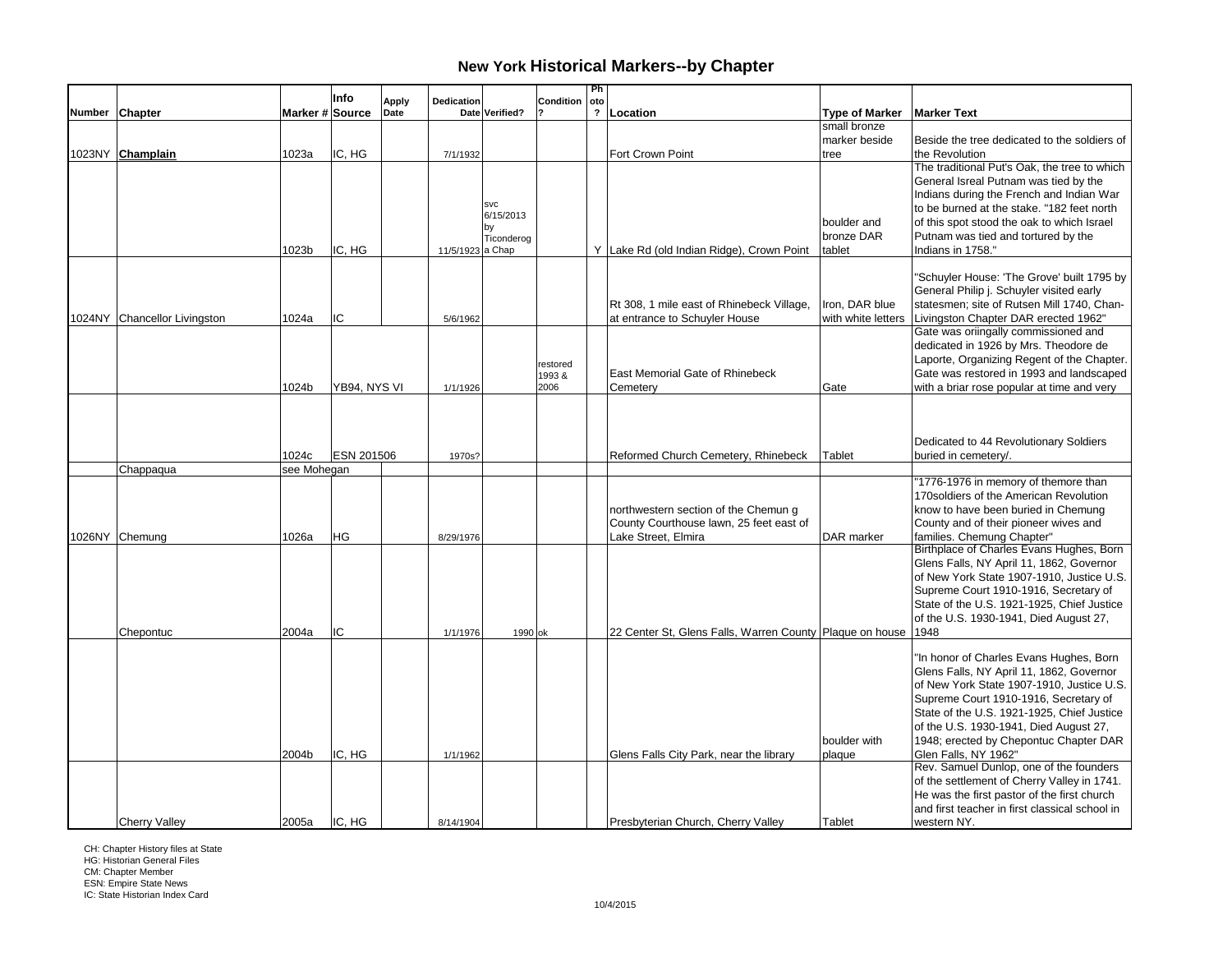|                                                                                           |       | Info                     | <b>Apply</b> | Dedication |                             | <b>Condition</b> | Ph<br>oto               |                                                                                                                                        |                                                                                |                                                                                                                                                                                                                                                                                                             |
|-------------------------------------------------------------------------------------------|-------|--------------------------|--------------|------------|-----------------------------|------------------|-------------------------|----------------------------------------------------------------------------------------------------------------------------------------|--------------------------------------------------------------------------------|-------------------------------------------------------------------------------------------------------------------------------------------------------------------------------------------------------------------------------------------------------------------------------------------------------------|
| Number Chapter                                                                            |       | Marker # Source          | Date         |            | Date Verified?              |                  | $\overline{\mathbf{?}}$ | Location                                                                                                                               | <b>Type of Marker</b>                                                          | <b>Marker Text</b>                                                                                                                                                                                                                                                                                          |
|                                                                                           |       |                          |              |            |                             |                  |                         |                                                                                                                                        |                                                                                | Marker commemorating Col Alden<br>Massacre of 1778; The card is postally<br>used, dated 1906. Written on the back are<br>the names of the people in the photo: last<br>names that we can read are - Little, Smith,<br>White, Cox, O'Connor, Leaning, Gibbons,<br>Watkins, and possibly "Rev. Mr. Keaton" or |
|                                                                                           | 2005b |                          |              | 8/15/1906  |                             |                  |                         |                                                                                                                                        | Monument                                                                       | "Keaston"                                                                                                                                                                                                                                                                                                   |
| Chi-Nose-Heh-Geh                                                                          |       | see Mary Jemison         |              |            |                             |                  |                         |                                                                                                                                        |                                                                                |                                                                                                                                                                                                                                                                                                             |
| Chief Catoonah                                                                            |       | see Pierre van Cortlandt |              |            |                             |                  |                         |                                                                                                                                        |                                                                                |                                                                                                                                                                                                                                                                                                             |
| 1028NY Chief Taughannock                                                                  | 1028a | IC, HG                   |              |            |                             |                  |                         | Trumansburg<br>Halseyville--crossroads 1/2 mile south of                                                                               |                                                                                | Hermann Camp house                                                                                                                                                                                                                                                                                          |
|                                                                                           | 1028b | IC, HG                   |              |            | pre-1976 reded 1976 ok-1990 |                  |                         | Trumansburg on Rt 96                                                                                                                   | <b>Plot Marker</b>                                                             | Commemorating Sullivan's plot                                                                                                                                                                                                                                                                               |
|                                                                                           | 1028c | IC, HG                   |              |            |                             |                  |                         | Halseyville                                                                                                                            | Marker                                                                         | Marker commemorating Nicoll Halsey<br>House                                                                                                                                                                                                                                                                 |
| 184NY Christopher Stone                                                                   |       |                          |              |            |                             |                  |                         |                                                                                                                                        |                                                                                |                                                                                                                                                                                                                                                                                                             |
| 1029NY Colonel Aaron Ogden                                                                |       |                          |              |            |                             |                  |                         |                                                                                                                                        |                                                                                |                                                                                                                                                                                                                                                                                                             |
| 1196NY Colonel Bigelow Lawrence                                                           | 1196a | Y95                      |              | 1995       |                             |                  |                         | <b>Skaneateles Historical Society</b>                                                                                                  | Flagpole<br><b>NYS DOE</b>                                                     | Presented to SHS by Chapter in 1994-95                                                                                                                                                                                                                                                                      |
|                                                                                           | 1196b | photo                    |              | 1/1/1932   |                             |                  |                         | Sherwood Inn, Skaneateles                                                                                                              | Marker                                                                         | "Sherwood Inn Built about 1800"                                                                                                                                                                                                                                                                             |
| 1030NY Colonel Gilbert Potter                                                             | 1030a | IC, HG                   |              | 4/9/1989   |                             |                  |                         | Chicester Cemetery Oak St, Amityville,<br>Town of Babylon Suffolk Cty.                                                                 | DAR Bronze<br>plaque at base of<br>flowering cherry<br>tree set in<br>concrete | By Col. Gilbert Potter Chapter presenting<br>tree and plaque commemorating the 200th<br>anniversary of the inaugeration of our 1st<br>United States President, Gen. George<br>Washington                                                                                                                    |
| 1031NY Colonel Israel Angell                                                              | 1031a | IC                       |              | 6/19/1914  |                             | 1979 good        |                         | On Carr farm 2 mile south of West<br>Edmiston; moved to a plot farther south<br>on the new road to So. Edmeston                        | 3x4' marker                                                                    | "In memory of the three scouts killed on the<br>estate of Percifer Carr by 'Brandt's Indians,<br>Sept. 16th 1778. Erected by the Col. Israel<br>Angell Chapter NSDAR."                                                                                                                                      |
| 1032NY Colonel Josiah Smith                                                               | 1032a | IC, CH, CM, HG           |              | 5/5/1963   |                             | $2006$ good      |                         | Manor of St. George, Mastic, Long Island,<br>Suffolk Co [William Floyd Parkway and<br>Neighborhood Rd, near front of manor<br>Y housel | <b>Bronze DAR</b><br>marker                                                    | Battle of Ft. St. George; "Under orders"<br>from Gen. George Washington, two<br>companies of the Continental Light<br>Dragoons commanded by Major<br>BenjaminTallmadge, attacked and captured<br>Fort St. George and captured the British<br>garrison at this place on November 23rd,<br>180 "              |
|                                                                                           | 1032b | IC, CM, HG               |              | 6/1/1933   | 3/12/2007 good              |                  |                         | Route 112 and Route 25, Coram NY<br>[triangular piece of land west side of<br>Y Route 112]                                             | bronze DAR<br>marker on native<br>boulder                                      | "Near this spot while Long Island was<br>under English military control Col. Benjamin<br>Tallmadge with twelve Patriot soldiers<br>captured and burned a British magazine<br>and supply of forage on November 23,<br>1780; Erected by Col. Josiah Smith DAR<br>and the State of N 1933"                     |
| CH: Chapter History files at State<br>CM: Chapter Member<br><b>ESN: Empire State News</b> | 1032c | IC, CM, CH, HG           |              |            | 10/13/1925 3/12/2007 good   |                  |                         | Main Street and River Avvenue, north<br>Y side of Main Street, Patchoque                                                               | engraved granite<br>stone                                                      | Site of Hart's Tavern, in West Patchogue.<br>George Washington reports in diary that<br>when he made his tour of Long Island in<br>April 22, 1790, he remained overnight at<br>Hart's Tavern and ate Oysters there.                                                                                         |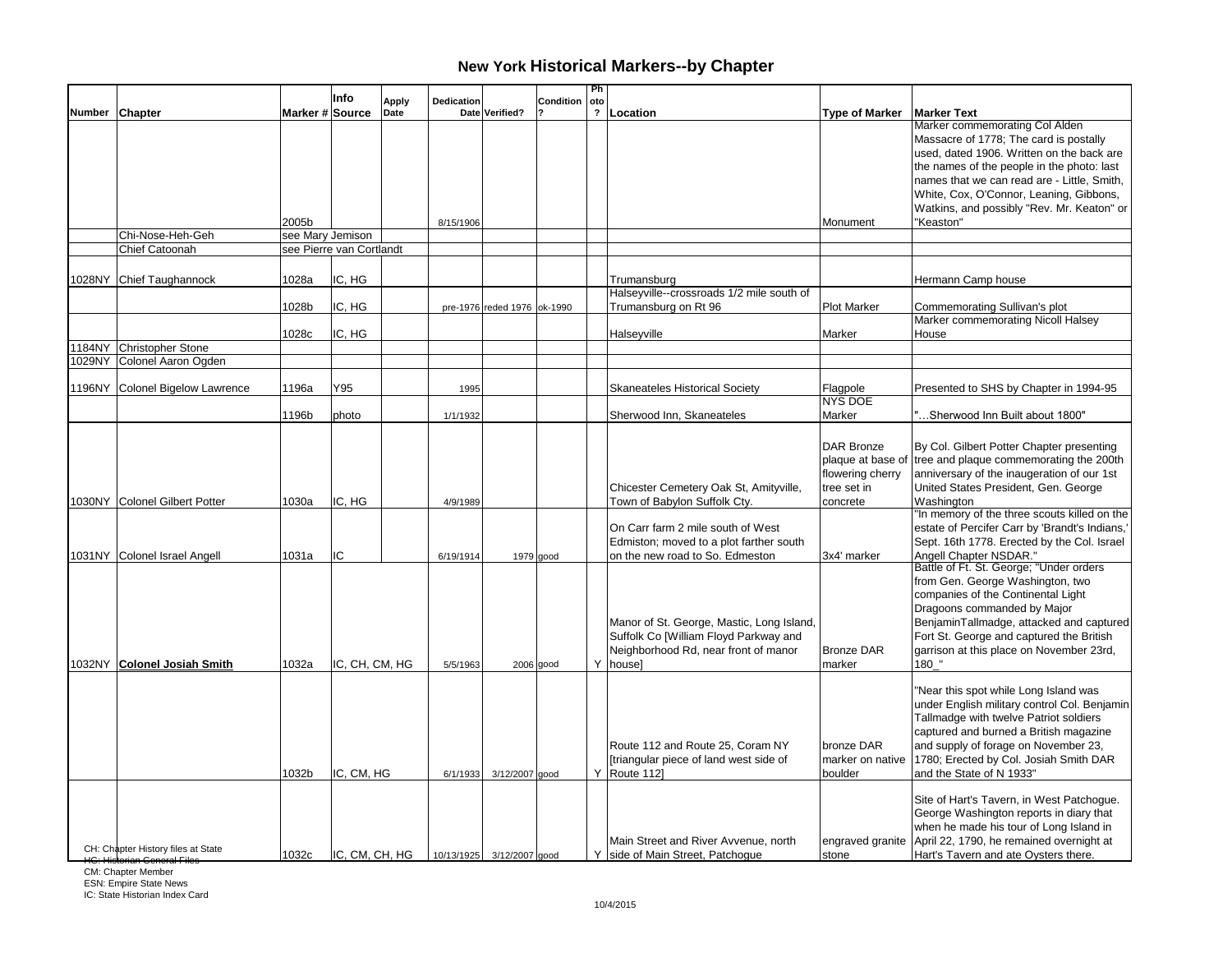|               |                                |                 | Info       | <b>Apply</b> | Dedication |                | Condition                                 | Ph<br>oto               |                                                                                                                                                                              |                                |                                                                                                                                                                                                                                                                                                                                                                                                                                                                                                                                                                         |
|---------------|--------------------------------|-----------------|------------|--------------|------------|----------------|-------------------------------------------|-------------------------|------------------------------------------------------------------------------------------------------------------------------------------------------------------------------|--------------------------------|-------------------------------------------------------------------------------------------------------------------------------------------------------------------------------------------------------------------------------------------------------------------------------------------------------------------------------------------------------------------------------------------------------------------------------------------------------------------------------------------------------------------------------------------------------------------------|
| <b>Number</b> | Chapter                        | Marker # Source |            | Date         |            | Date Verified? |                                           | $\overline{\mathbf{?}}$ | Location                                                                                                                                                                     | <b>Type of Marker</b>          | <b>Marker Text</b>                                                                                                                                                                                                                                                                                                                                                                                                                                                                                                                                                      |
|               |                                |                 |            |              |            |                |                                           |                         |                                                                                                                                                                              |                                | '40 mile route taken by Gen. Herkimer<br>Aug. 3-6, 1777 for relief of Fort Stanwix.<br>The Battle of Oriskany, Aug. 6, between<br>Herkimer's men and St. Leger with his<br>Indians was the turning point of the<br>Revolution; at this point, on Aug. 5, 1777,                                                                                                                                                                                                                                                                                                          |
|               | 1033NY Colonel Marinus Willett | 1033a           | IC, CH     |              | 6/14/1912  | 8/5/1980 reded |                                           |                         | Deerfield Corners; North side of Herkimer   Herkimer Marker<br>Y Rd, opposite Leland Ave, Utica                                                                              | #7                             | General Herkimer with the greater part of<br>his men and wagon train turned southerly<br>to ford the Mohawk River."                                                                                                                                                                                                                                                                                                                                                                                                                                                     |
|               |                                | 1033b           | IC, CH, HG |              | 10/16/1976 |                | 1979 good                                 |                         | Route 5 S, Frankfort, Herkimer County                                                                                                                                        | 2x3' historical<br>marker      | "Frank's Ford: Near this spot lived the<br>Frank family for whom Frankfort was<br>named. They settled here by 1747."                                                                                                                                                                                                                                                                                                                                                                                                                                                    |
|               |                                | 1033c           | IC, HG     |              | 10/15/1977 |                | 1979 good                                 |                         | Route 5, Schuyler, Herkimer County                                                                                                                                           | Historical marker              | "New Petersburgh Fort: a stockade built<br>and used by the pioneers of Schuyler prior<br>to and during the American Revolution"<br>"Balloon Farm: Carlotta and Carl Myers                                                                                                                                                                                                                                                                                                                                                                                               |
|               |                                | 1033d           | IC, CH, HG |              | 11/13/1976 |                | 1979 good                                 |                         | Cemetery St, Frankfort, Herkimer county                                                                                                                                      | 2x3' iron hist<br>marker       | invented and manufactured balloons here<br>in the 1880s. Their balloon ascensions<br>were attractions at fairs."<br>"Potash Factory: near this site in 1764,                                                                                                                                                                                                                                                                                                                                                                                                            |
|               |                                | 1033e           | IC, HG     |              | 10/15/1977 |                | $1979$ good                               |                         | Route 5 Schuyler, Herkimer County                                                                                                                                            | Historical marker   DAR"       | Peter Hasenclever biult an ashery which<br>was the first frame building erected in the<br>town of Schulyer; Col Marinus Willett Chap                                                                                                                                                                                                                                                                                                                                                                                                                                    |
|               |                                | 1033f           | IC, HG     |              | 10/18/1959 |                | good, used<br>for target<br>1979 practice |                         | Between Little Falls and Herkimer on<br>Smith rd in Central Herkimer Cty                                                                                                     | monument with<br>bronze plaque | 'This monument marks the site where Lt.<br>Solomon Woodworth and his men fell in<br>battle on 7 Sept. 1781 during the<br>Revolutionary War. It was erected in 1959<br>during New York State's Year of History by<br>the Herkimer County Board of Supervisors<br>and dedicated by the Mohawk Valley<br>Chapters DAR." Lt. Solomon Woodworth<br>who with many of his brave followers met<br>death by being ambushed by Indians. Their<br>men were buried in a common grave on the<br>land where the fighting took place. Mohawk<br>Valley Indian ambush near Shells Bush. |
|               | 1034NY Colonel William Feeter  | 1034a           | lic        |              | 6/14/1912  |                | needs<br>$1979$ clean                     |                         | In front of Ft. Herkimer Church, located<br>on Rt 5S between Little Falls and<br>Mohawk [originally 1/2 mile east of Ft<br>Herkimer Church, moved when thruway<br>was built] | <b>Herkimer Marker</b><br>#4   | "40 mile route taken by Gen. Herkimer<br>Aug. 3-6, 1777 for relief of Fort Stanwix.<br>The Battle of Oriskany, Aug. 6, between<br>Herkimer's men and St. Leger with his<br>Indians was the turning point of the<br>Revolution; here was born Nicholas<br>Herkimer, eldest son of Johan Jost<br>Herheimer. He became a general in the<br>Revolutionary War, and the hero of<br>Oriskany. The town and county of Herkimer<br>were named in his honor. Placed by Col.<br>William Feeter Chapter DAR."                                                                      |

CH: Chapter History files at State HG: Historian General Files

CM: Chapter Member ESN: Empire State News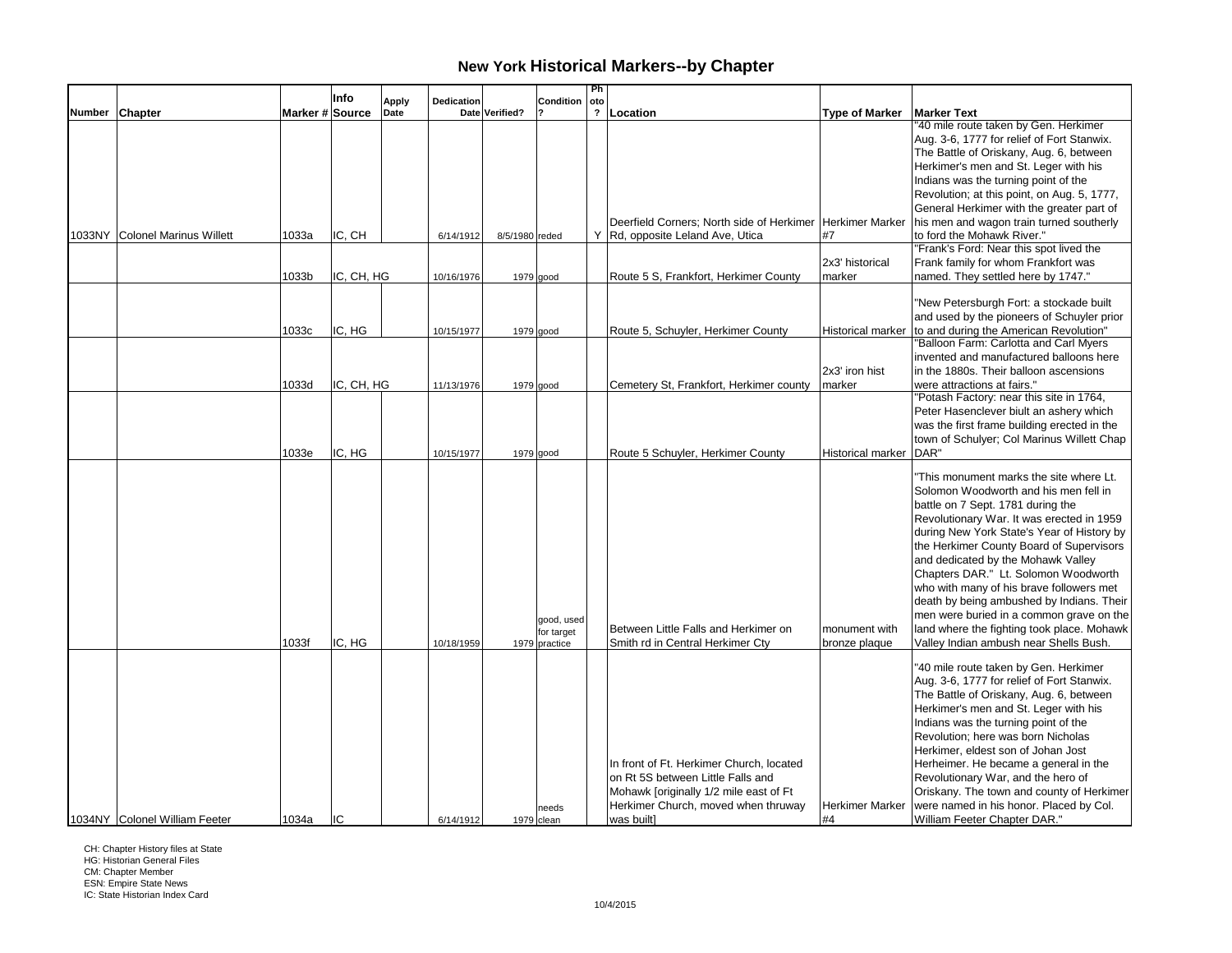|        |                                              |                 | Info                           | <b>Apply</b> | <b>Dedication</b> |                        | <b>Condition</b> | Ph<br>oto                  |                                                                                  |                                    |                                                                            |
|--------|----------------------------------------------|-----------------|--------------------------------|--------------|-------------------|------------------------|------------------|----------------------------|----------------------------------------------------------------------------------|------------------------------------|----------------------------------------------------------------------------|
|        | Number Chapter                               | Marker # Source |                                | Date         |                   | Date Verified?         |                  | $\boldsymbol{\mathcal{P}}$ | Location                                                                         | <b>Type of Marker</b>              | <b>Marker Text</b>                                                         |
|        |                                              |                 |                                |              |                   |                        |                  |                            | In front of home of the late Augusta                                             |                                    | '1800 FIRST TAVERN kept in Marion was                                      |
|        |                                              |                 |                                |              |                   |                        |                  |                            | Pulver, at the intersection of Mill and                                          | State DOE                          | located on this site" kept by the "Widow                                   |
|        | 1035NY Colonel William Prescott              | 1035a           | IC, CH, CM, HG                 |              | 7/4/1934          |                        | $2006$ good      |                            | Y South Main st, Marion                                                          | marker                             | Styles."                                                                   |
|        |                                              |                 |                                |              |                   |                        |                  |                            |                                                                                  |                                    | "FIRST LOG HOUSE in Marion was                                             |
|        |                                              |                 |                                |              |                   |                        |                  |                            | South Main Street; stolen and replaced by State DOE                              |                                    | erected on this site in 1795 by Henry                                      |
|        |                                              | 1035b           | IC, CH, CM, HG                 |              | 7/4/1934          | 2006 fair              |                  |                            | Y Marion Hist Society in Sept 90                                                 | marker                             | Lovell"                                                                    |
|        |                                              |                 |                                |              |                   |                        |                  |                            |                                                                                  |                                    | "THIS HOUSE erected in 1830 was a                                          |
|        |                                              |                 |                                |              |                   |                        |                  |                            |                                                                                  | State DOE                          | station of the Underground Railway in the                                  |
|        |                                              | 1035c           | IC, CH, CM, HG                 |              | 7/4/1934          |                        | 2006 excellent   |                            | Y   "Youngs Farm," Palmyra St, Marion<br>On the corner of Main and Maple Ave, in | marker                             | days of slavery;" the Youngs Farm<br>"MARION settled in 1795-6 by pioneers |
|        |                                              |                 |                                |              |                   |                        |                  |                            | front of the bank, Marion; was stolen,                                           | State DOE                          | from Rhode Island and Massachusetts.                                       |
|        |                                              | 1035d           | IC, CH, CM, HG                 |              | 7/4/1934          |                        | 2006 excellent   | Y.                         | replaced in 1990 by Marion Hist Assn                                             | marker                             | was organized as a town April 15, 1828"                                    |
|        |                                              |                 |                                |              |                   |                        |                  |                            |                                                                                  |                                    | "OLD POST ROAD Marks Old Post Road                                         |
|        |                                              |                 |                                |              |                   |                        |                  |                            |                                                                                  |                                    | from Canandaigua to Pultneyville and also                                  |
|        |                                              |                 |                                |              |                   |                        |                  |                            | Upper corners of Marion N. Main St.                                              |                                    | the old Sodus Road;" commemorating the                                     |
|        |                                              |                 |                                |              |                   |                        |                  |                            | where it branches off to East Williamson                                         | State DOE                          | building of the Old Post Road by Capt.                                     |
|        |                                              | 1035e           | CH, CM                         |              | 7/4/1934          |                        | $2006$ good      |                            | Y on right, to Route 21 on the left                                              | marker                             | Williamson in 1794                                                         |
|        |                                              |                 |                                |              |                   |                        |                  |                            |                                                                                  |                                    | Home of Comfort Tyler, in rear of stone                                    |
|        |                                              |                 |                                |              |                   |                        |                  |                            | South Salina St, in front of former Mayor                                        | <b>Boulder</b> with                | residence may be seen the old chimney                                      |
|        | 1036NY Comfort Tyler (formerly To-Whar 1036a |                 | IC, HG                         |              | 11/22/1929        |                        |                  |                            | Walter Stone's house                                                             | tablet                             | and wall of Tyler house.                                                   |
|        |                                              |                 |                                |              |                   |                        |                  |                            |                                                                                  |                                    | two elm trees planted for the bicentennial                                 |
|        |                                              | 1036b           | IC, HG                         |              | 1/1/1931          |                        |                  |                            | <b>Kirk Park</b>                                                                 | two tablets                        | year                                                                       |
|        |                                              |                 |                                |              |                   |                        |                  |                            |                                                                                  |                                    | Lodi Cemetery, second oldest cemetery in                                   |
|        |                                              |                 |                                |              |                   |                        |                  |                            |                                                                                  |                                    | Syracuse and the resting place of Lieut.                                   |
|        |                                              |                 |                                |              |                   |                        |                  |                            |                                                                                  | bronze tablet on                   | Elias Steenbergh, Jr. 12th Albany County                                   |
|        |                                              | 1036c           | IC. HG                         |              | 11/20/1938        |                        |                  |                            | Old Lodi Cemetery in Syracuse                                                    | granite stone<br>Boulder with      | Militia, Revolutionary War.                                                |
|        |                                              | 1036d           | IC, HG                         |              | 9/22/1929         |                        |                  |                            | <b>Valley Drive</b>                                                              | marker                             | Clinton-Sullivan Expedition                                                |
|        |                                              |                 |                                |              |                   |                        |                  |                            |                                                                                  |                                    | Comfort Tyler, original settler of Onondaga                                |
|        |                                              |                 |                                |              |                   | reded                  |                  |                            |                                                                                  |                                    | County; after second plaque was stolen                                     |
|        |                                              |                 |                                |              |                   | 2006;                  |                  |                            |                                                                                  |                                    | less than a year after dedication, plans                                   |
|        |                                              |                 |                                |              |                   | stolen.<br>reded again |                  |                            | Comfort Tyler Park, Comstock and Colvin                                          |                                    | underway to have it replaced with a granite                                |
|        |                                              | 1036e           | <b>ESN</b>                     |              | 6/19/1941 ??      |                        |                  |                            | Streets, Syracuse                                                                | plaque                             | memorial                                                                   |
|        | Conhocton                                    |                 |                                |              |                   |                        |                  |                            |                                                                                  |                                    |                                                                            |
|        | Corning                                      |                 | see Baron Steuben              |              |                   |                        |                  |                            |                                                                                  |                                    |                                                                            |
| 1009NY | Corning-Baron Steuben                        |                 | see Baron Steuben              |              |                   |                        |                  |                            |                                                                                  |                                    |                                                                            |
| 1038NY | Corporal Josiah Griswold                     |                 |                                |              |                   |                        |                  |                            |                                                                                  |                                    |                                                                            |
|        | Cunahunta                                    |                 | see Aq-Wron-Doug-Was-Cunahunta |              |                   |                        |                  |                            |                                                                                  |                                    |                                                                            |
|        | Darling Whitney                              |                 |                                |              |                   |                        |                  |                            |                                                                                  |                                    |                                                                            |
|        | Deborah Champion                             |                 |                                |              |                   |                        |                  |                            |                                                                                  |                                    |                                                                            |
|        |                                              |                 |                                |              |                   |                        |                  |                            |                                                                                  | Cannon on the<br>base of which is  |                                                                            |
|        | 1040NY Deo-On-Go-Wa                          |                 | IC, HG                         |              |                   |                        |                  |                            | Junction of West Main and Lewiston Rd,<br>Batavia                                |                                    | Site of the great stone arsenal, "The<br>Guardian of the Frontier."        |
|        |                                              | 1040a           |                                |              | 5/28/1928         |                        |                  |                            |                                                                                  | a tablet                           |                                                                            |
|        |                                              |                 |                                |              |                   |                        |                  |                            |                                                                                  |                                    |                                                                            |
|        |                                              |                 |                                |              |                   |                        |                  |                            |                                                                                  |                                    |                                                                            |
|        |                                              |                 |                                |              |                   |                        |                  |                            | "Old Pioneer" cemetery, Rt 5 between<br>Baptist and Pres churches East           | Bronze cemetery<br>entrance marker |                                                                            |
|        | (see Mary Jemison for more)                  | 1040b           | IC, CH, HG                     |              | 9/12/1976         |                        |                  |                            | Pembroke, Genesee Cty                                                            | on boulder                         | Revolutionary soldiers buried therein                                      |
|        |                                              |                 |                                |              |                   |                        |                  |                            |                                                                                  |                                    |                                                                            |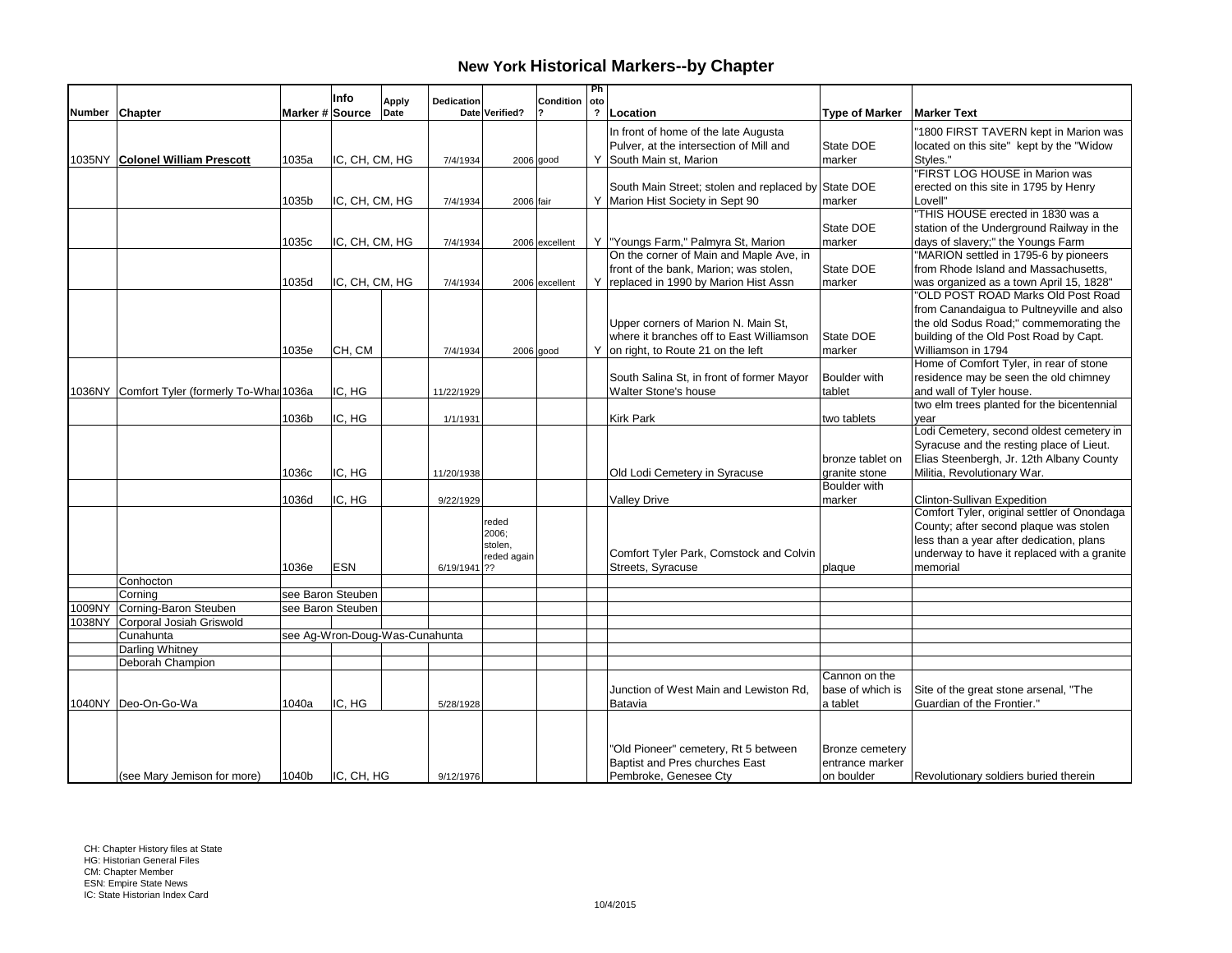|                 |                                    |                 | Info       | <b>Apply</b> | <b>Dedication</b> |                | Condition      | Ph<br>oto      |                                                                                                       |                                                            |                                                                                                                                                                                                                                                      |
|-----------------|------------------------------------|-----------------|------------|--------------|-------------------|----------------|----------------|----------------|-------------------------------------------------------------------------------------------------------|------------------------------------------------------------|------------------------------------------------------------------------------------------------------------------------------------------------------------------------------------------------------------------------------------------------------|
|                 | Number Chapter                     | Marker # Source |            | Date         |                   | Date Verified? |                | $\overline{?}$ | Location                                                                                              | <b>Type of Marker</b>                                      | <b>Marker Text</b>                                                                                                                                                                                                                                   |
|                 | 1181NY East Hampton                |                 |            |              |                   |                |                |                |                                                                                                       |                                                            | numerous markers on index cards, none<br>look to have been erected with help of<br>Chapter; HG has numerous cards for<br>markers, but could not find any Chapter or<br>State records that the East Hampton<br>chapter actually erected these markers |
|                 | Elizabeth Annesley Lewis           |                 |            |              |                   |                |                |                |                                                                                                       |                                                            | Col. Isaac Barre, 1726-1802, an ardent                                                                                                                                                                                                               |
|                 | Ellen Hardin Walworth              | 1042a           | IC, CH, HG |              | 1920s             |                | 2006 very good |                | City Hall Park, NYC, on a stone<br>Petticoat Lane, NYC (now Broad St at                               | stone                                                      | patriot and advocate of American liberties.<br>erected five liberty poles on this site<br>bronze marker on successfully from 1766-1776; founder of<br>Sons of Liberty                                                                                |
|                 |                                    | 1042b           | IC, CH, HG |              |                   |                |                |                | #22, few feet from Beaver st)                                                                         | bronze marker                                              | Location of Petticoat Lane                                                                                                                                                                                                                           |
|                 |                                    | 1042c           | CH-Sara    |              |                   |                |                |                | Greenridge Cemetery, Saratoga Springs                                                                 | bronze markers                                             | Commemorating gravesite of Ellen Hardin<br>Walworth, one of founders of DAR                                                                                                                                                                          |
| 1043NY Ellicott |                                    | 1043a           | IC, HG     |              | 10/18/1975        |                |                |                | Allen Cemetery (Willard St Ext), off<br>Falconer-Frewburg Rd by Forbes Farm,<br>Poland, Chatauqua Cty | <b>Bronze DAR</b><br>marker on<br>wooden base<br>near gate | Commemorating burial of 4 Rev War<br>soldiers                                                                                                                                                                                                        |
|                 |                                    | 1043b           | IC. HG     |              | 2/15/1975         |                |                |                | North Work St, entrance to Pine Hill<br>cemetery, Falconer                                            | bronze marker on<br>large cemetery<br>boulder              | "Revolutionary soldier buried here, placed<br>by NY State Organization NSDAR"                                                                                                                                                                        |
|                 |                                    | 1012d           | IC, HG     |              | 1/1/1940          |                | $1982$ good    |                | Smith Mills, near Silver Creek                                                                        | bronze plaque on<br>large stone                            | Marking birthplace of Mary Smith<br>Lockwood 1831-1922 Pen Founder of<br><b>NSDAR</b>                                                                                                                                                                |
|                 |                                    | 1043с           | IC         |              | 1/1/1938          | 1990 ok        |                |                | corner of W. Main and Homestead St in<br>Davis Park, Falconer                                         | Boulder                                                    | "To honor and commemorate the pioneer<br>settlers of this community known as<br>Worksburg 1807-1875 since 1874 called<br>Falconer incorporated as a village in 1891<br>erected by Ellicott Chapter DAR 1938"                                         |
|                 | 1044NY Enoch Crosby                | 1044a           | IC, CH, HG |              | 6/3/1961          | 1987 Cty       | given to       |                | shore of Lake Gleneida, Carmel, Putnam<br>Cty-given to Putnam Cty to keep for<br>Y people             | Statue and DAR<br>plaque                                   | Sybil Ludington, Revolutionary War heroine<br>April 26, 1777. Presented by Anna Hyatt<br>Huntington sculptress to Enoch Crosby<br>Chapter DAR, Dedicated June 3, 1961<br>Carmel, NY                                                                  |
|                 |                                    | 1044b           | <b>CM</b>  |              | 1/1/931           |                |                |                | Enoch Crosby farm, Route 6, Southeast                                                                 | plaque on<br>boulder                                       | <b>Commemorating Enoch Crosby</b>                                                                                                                                                                                                                    |
|                 |                                    | 1044c           | СM         |              | 1/1/1931          |                |                |                | Ludington Farm near Ludingtonville,<br>Route 52, Kent                                                 | State DOE<br>marker                                        | Commemorating Sybil Ludington                                                                                                                                                                                                                        |
|                 |                                    | 1044d           | <b>CM</b>  |              | 1/1/1931          |                |                |                | Putnam County Office Building, Route 52, State DOE<br>Carmel                                          | marker                                                     | <b>Commemorating Enoch Crosby</b>                                                                                                                                                                                                                    |
|                 |                                    | 1044e           | СM         |              | 1/1/1931          |                |                |                | Ludington Mill, Ludingtonville, Route 52,<br>Kent                                                     | State DOE<br>marker                                        | <b>Ludington Mill</b>                                                                                                                                                                                                                                |
|                 | CH: Chapter History files at State | 1044f           | <b>CM</b>  |              | 1/1/1931          |                |                |                | Red Mill, Route 6N, Mahopac Falls                                                                     | State DOE<br>marker                                        | <b>Red Mill</b>                                                                                                                                                                                                                                      |

<del>HG: Historian General Files</del><br>CM: Chapter Member<br>ESN: Empire State News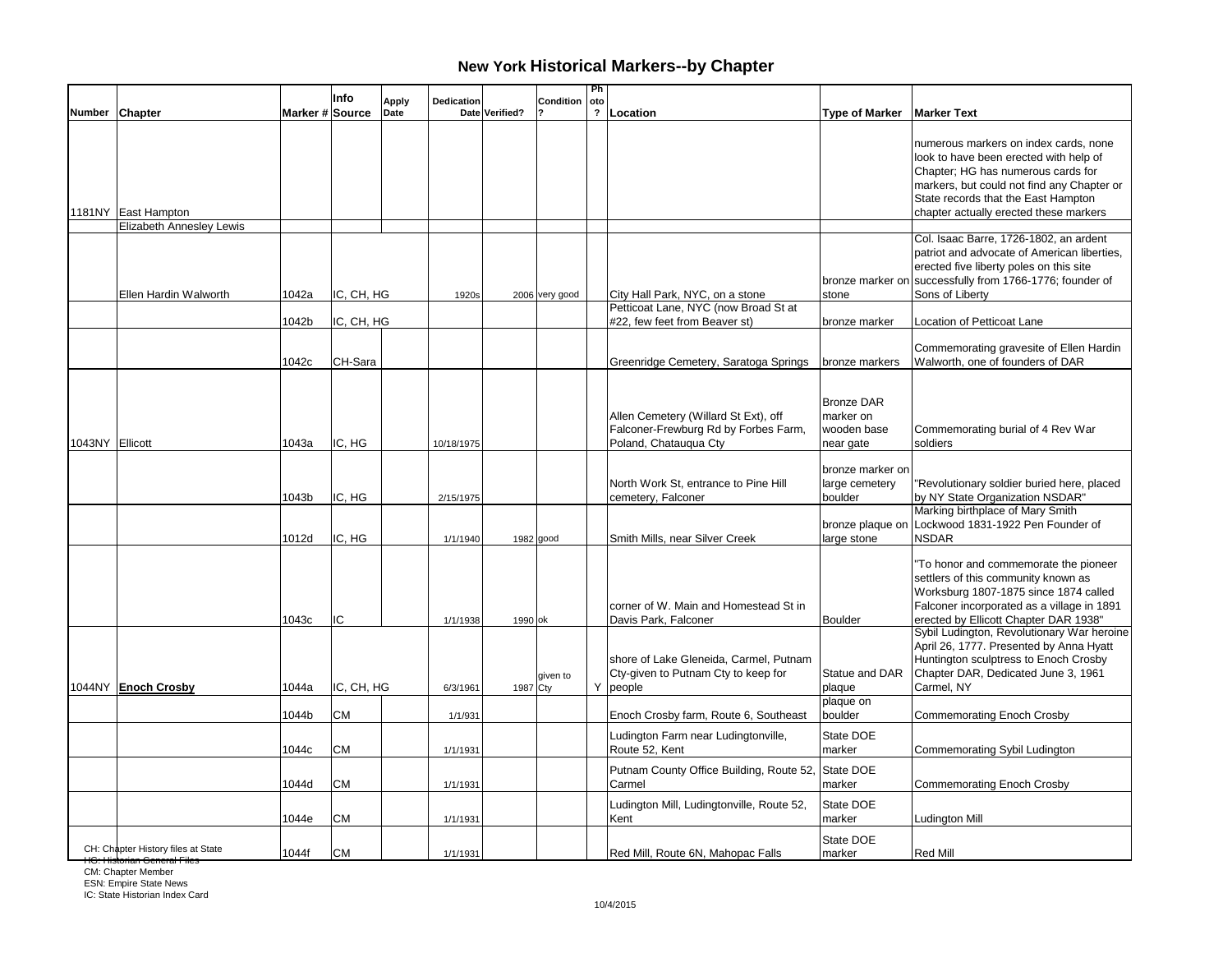|        |                |                   | Info      | <b>Apply</b> | Dedication |                | Condition | Ph<br> oto              |                                                               |                       |                                                                                                                                           |
|--------|----------------|-------------------|-----------|--------------|------------|----------------|-----------|-------------------------|---------------------------------------------------------------|-----------------------|-------------------------------------------------------------------------------------------------------------------------------------------|
| Number | <b>Chapter</b> | Marker # Source   |           | Date         |            | Date Verified? |           | $\overline{\mathbf{?}}$ | Location                                                      | <b>Type of Marker</b> | <b>Marker Text</b>                                                                                                                        |
|        |                | 1044g             | <b>CM</b> |              | 1/1/1931   |                |           |                         | home of Col. Morris, Hill St, Mahopac<br>Falls                | State DOE<br>marker   | Site of the Log Cabin Home of Col. Morris<br>and his wife Mary Phillipse                                                                  |
|        |                | 1044h             | <b>CM</b> |              | 1/1/1931   |                |           |                         | Cemetery of Patterson Presby. Church,<br>Route 311, Patterson | State DOE<br>marker   | Marks the graves of Col. Henry Ludington<br>and his daughter Sybil                                                                        |
|        |                | 1044i             | <b>CM</b> |              | 1/1/1931   |                |           |                         | Morehouse Tavern, Wingdale                                    | State DOE<br>marker   | Site of Morehouse Tavern                                                                                                                  |
|        |                | 1044j             | <b>CM</b> |              | 1/1/1931   |                |           |                         | Hoag House, Wingdale                                          | State DOE<br>marker   | Site of Hoag House                                                                                                                        |
|        |                | 1044k             | <b>CM</b> |              | 1/1/1931   |                |           |                         | Route 22 and Doanesburg Rd                                    | State DOE<br>marker   | Birthplace of Chancellor Kent                                                                                                             |
|        |                | 10441             | <b>CM</b> |              | 1/1/1931   |                |           |                         | Home of Capt. John Crane                                      | State DOE<br>marker   | Site of home of Capt. John Crane                                                                                                          |
|        |                | 1044m             | <b>CM</b> |              | 1/1/1935   |                |           |                         | House of Solomon Hopkins, Route 301,<br>Kent                  | State DOE<br>marker   | Site of home of Solomon Hopkins                                                                                                           |
|        |                | 1044n             | <b>CM</b> |              | 1/1/1935   |                |           |                         |                                                               | State DOE<br>marker   | To honor Daniel Nimham, last sachem of<br>the Wappinger Indians                                                                           |
|        |                | 1044o             | <b>CM</b> |              | 1/1/1935   |                |           |                         | Gipsey Trail Rd and Mt. Numham                                | State DOE<br>marker   | <b>Highest point in Putnam County</b>                                                                                                     |
|        |                | 1044p             | <b>CM</b> |              | 1/1/1935   |                |           |                         | Clove Road Camp, Wingdale                                     | State DOE<br>marker   | Site of Clove Road Camp                                                                                                                   |
|        |                | 1044q             | <b>CM</b> |              | 1/1/1935   |                |           |                         | John Kane House, Main St, Pawling                             | State DOE<br>marker   | Washingon's Headquarters for 3 months<br>during Hudson Valley Campaign                                                                    |
|        |                | 1044r             | <b>CM</b> |              | 1/1/1935   |                |           |                         | Revolutionary Spring, Pawling                                 | State DOE<br>marker   | Site of Revolutionary Spring                                                                                                              |
|        |                | 1044s             | <b>CM</b> |              | 1/1/1935   |                |           |                         | Purgatory Hill, Quaker Hill Rd, Pawling                       | State DOE<br>marker   | Site of Purgatory Hill                                                                                                                    |
|        |                | 1044t             | <b>CM</b> |              | 1/1/1935   |                |           |                         | Old Quaker Meeting House, Meeting<br>House Rd, Pawling        | State DOE<br>marker   | Site of Old Quaker Meeting House                                                                                                          |
|        |                | 1044u             | <b>CM</b> |              | 1/1/1935   |                |           |                         | Old Gregory Homestead                                         | State DOE<br>marker   | Home of John H. Gregory, 1821-1906, for<br>whom Harvard Law School scholarship for<br>International Law for ForeignNationals was<br>named |
|        |                | 1044 <sub>v</sub> | <b>CM</b> |              | 1/1/1935   |                |           |                         | Fowler House, Root Ave, Southeast                             | State DOE<br>marker   | Site of Fowler House                                                                                                                      |
|        |                | 1044w             | <b>CM</b> |              | 1/1/1935   |                |           |                         | Col. Ludington's Parade Ground,<br>Ludingtonville             | State DOE<br>marker   | Site of Col. Ludington's Parade Ground                                                                                                    |
|        |                | 1044x             | <b>CM</b> |              | 1/1/1935   |                |           |                         | Southeast Presby. Church, Route 22,<br><b>Brewster</b>        | State DOE<br>marker   | Site of Southeat Presby. Church                                                                                                           |
|        |                | 1044y             | <b>CM</b> |              | 1/1/1961   |                |           |                         | Phillipstown, Putnam County                                   | State DOE<br>marker   | Pre-Revolutionary milestone with<br>inscription "From New York 50 miles" was<br>restored                                                  |
|        |                | 1044z             | <b>CM</b> |              | 1/1/1970   |                |           |                         | Southeast                                                     | State DOE<br>marker   | <b>Birthplace of Fanny Crosby</b>                                                                                                         |

<del>CH: Chapter History files at State</del><br>HG: Historian General Files

CM: Chapter Member ESN: Empire State News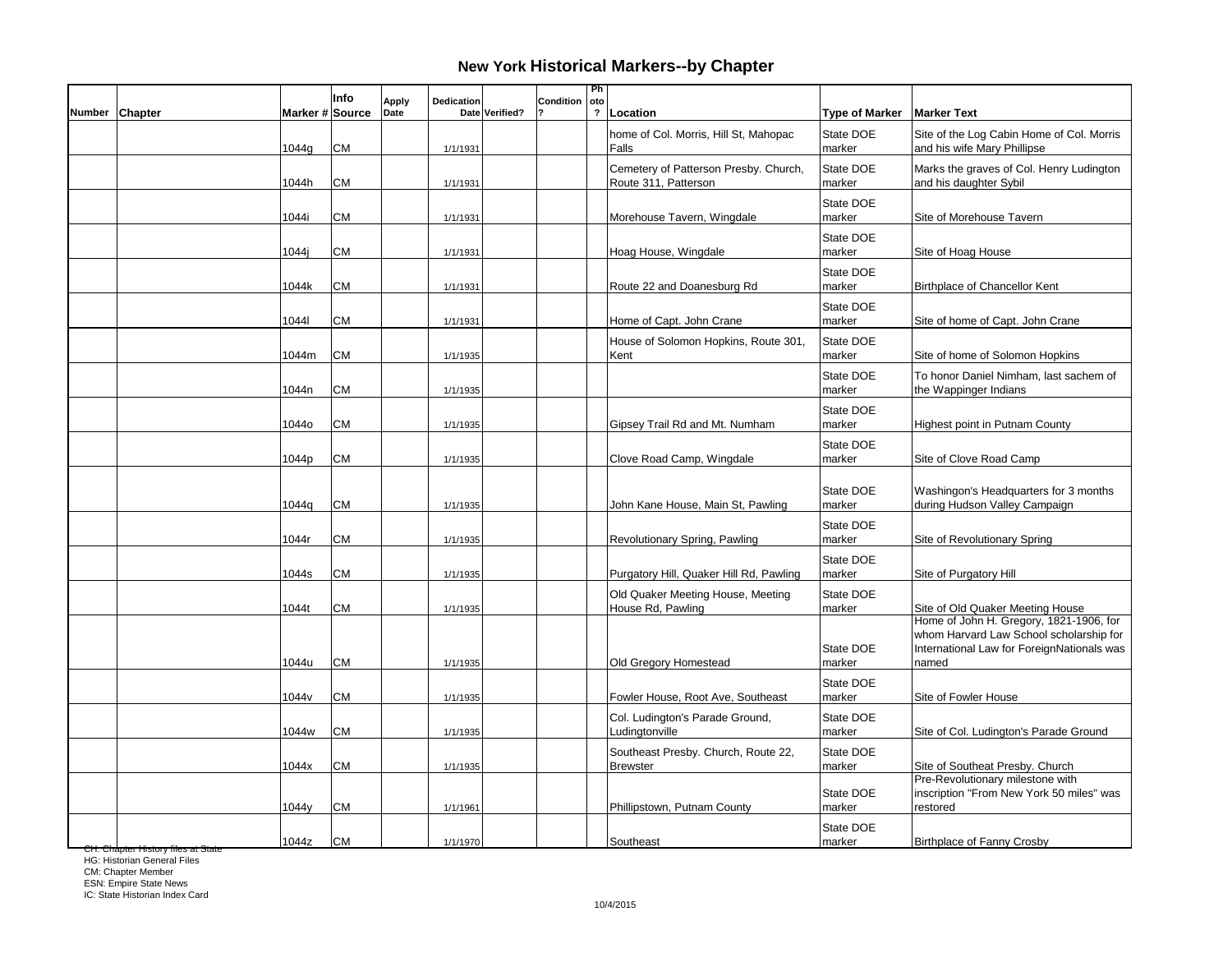|               |                                    |                 | Info                      | <b>Apply</b> | Dedication |                | Condition           | Ph<br>oto               |                                                                                    |                                 |                                                                                   |
|---------------|------------------------------------|-----------------|---------------------------|--------------|------------|----------------|---------------------|-------------------------|------------------------------------------------------------------------------------|---------------------------------|-----------------------------------------------------------------------------------|
| <b>Number</b> | Chapter                            | Marker # Source |                           | Date         |            | Date Verified? |                     | $\overline{\mathbf{?}}$ | Location                                                                           | <b>Type of Marker</b>           | <b>Marker Text</b>                                                                |
|               |                                    |                 |                           |              |            |                |                     |                         |                                                                                    | State DOE                       |                                                                                   |
|               |                                    | 1044aa          | <b>CM</b>                 |              | 1/1/1970   |                |                     |                         | Preby Cemetery, Patterson                                                          | marker                          | Grave of Obediah Chase                                                            |
|               |                                    |                 |                           |              |            |                |                     |                         |                                                                                    | State DOE                       |                                                                                   |
|               |                                    | 1044bb          | <b>CM</b>                 |              | 1/1/1970   |                |                     |                         | Tilly Foster Mine, Route 6, Southeast                                              | marker                          | Site of Tilly Foster Mine                                                         |
|               |                                    | 1044cc          | YB2012                    |              | 1/1/12012  |                |                     |                         | Lake Glenida Trail                                                                 | bench                           | Bench on trail bears name of Chapter                                              |
|               | Fayetteville                       |                 | see Fayetteville-Owahgena |              |            |                |                     |                         |                                                                                    |                                 |                                                                                   |
|               |                                    |                 |                           |              |            |                |                     |                         |                                                                                    |                                 | Matilda Joslyn Gage 1826-1898 Pioneer                                             |
|               |                                    |                 |                           |              |            |                |                     |                         |                                                                                    |                                 | Women's Rights Suffragette; Fayetteville's                                        |
|               |                                    |                 |                           |              |            |                |                     |                         | 210 East Genesee St. home of Matilda                                               |                                 | First Woman Votor; Placed by Fayetteville                                         |
|               | 1045NY Fayetteville-Owahgena       | 1045a           | IC, CH, HG                |              | 3/13/1981  |                |                     |                         | Y Joslyn Gage, Fayetteville                                                        | Bronze marker                   | Chapter, NSDAR March 16, 1981                                                     |
|               |                                    | 1045b           | IC, CH, HG                |              | 5/7/1982   |                |                     |                         | 109 Academy St, Fayetteville, Onondaga<br>$Y$ cty                                  | bronze marker                   | Childhood home of Pres. Grover Cleveland                                          |
|               |                                    |                 |                           |              |            |                |                     |                         |                                                                                    |                                 | Historic New York: The Erie Canal-                                                |
|               |                                    |                 |                           |              |            |                |                     |                         |                                                                                    |                                 | Canvass White tells of contribution of                                            |
|               |                                    |                 |                           |              |            |                |                     |                         |                                                                                    | State DOE                       | Surveyor Canvass White developer of                                               |
|               |                                    | 1045c           | IC                        |              | 1/1/1967   |                |                     |                         | County Rd 290 east of Fayetteville                                                 | marker                          | hydraulic cement--builder of Erie Canal                                           |
|               |                                    |                 |                           |              |            |                |                     |                         |                                                                                    |                                 |                                                                                   |
|               |                                    |                 |                           |              |            |                |                     |                         |                                                                                    |                                 | Gen. John J. Peck, born here Jan 4, 1821;                                         |
|               |                                    |                 |                           |              |            |                |                     |                         |                                                                                    | State DOE                       | won promotion for gallantry Mexican War;<br>made Maj Gen 1862; defended Suffolk,  |
|               |                                    | 1045d           | IC, CH, HG                |              | 1/1/1938   |                | needs<br>1982 paint |                         | Y Seneca St, Manlius                                                               | marker                          | VA; died Syracuse Arpil 21, 1878                                                  |
|               |                                    |                 |                           |              |            |                |                     |                         |                                                                                    |                                 | 32 Rev soldiers buried here, the most                                             |
|               |                                    | 1045e           | IC, HG                    |              | 4/1/1976   |                |                     |                         | Pompey Hill Cemetery, Rt 20, Pompey                                                | DAR marker                      | within one cemetery in Central NYS                                                |
|               |                                    | 1045f           | IC                        |              | 9/5/1975   |                |                     |                         | Fayetteville Cemetery, Fayetteville                                                | cemetery marker                 | "Rev. soldiers buried here"                                                       |
|               |                                    |                 |                           |              |            |                |                     |                         |                                                                                    |                                 |                                                                                   |
|               |                                    | 1045g           | IC, CH                    |              | 10/12/1976 |                |                     |                         | <b>Breed Cemetery, Fayetteville</b>                                                | cemetery marker                 | Two Revolutionary soldiers buried here                                            |
|               |                                    |                 |                           |              |            |                |                     |                         | Manlius Cemetery, Manlius Village,                                                 |                                 | Rev soldiers buried here by flagpole at                                           |
|               |                                    | 1045h           | IC                        |              | 5/7/1976   |                |                     |                         | Onondaga Cty<br>Harrington Cemetery, Chittenango,                                  | cemetery marker entrance        |                                                                                   |
|               |                                    | 1045i           | IC                        |              | 10/12/1979 |                |                     |                         | <b>Madison Cty</b>                                                                 |                                 | cemetery marker   Rev soldiers buried here                                        |
|               |                                    |                 |                           |              |            |                |                     |                         |                                                                                    |                                 |                                                                                   |
|               |                                    | 1045j           | IC, HG                    |              | 9/19/1977  |                |                     |                         | Sweet Cemetery, Manlius, Onondaga Cty   cemetery marker   Rev soldiers buried here |                                 |                                                                                   |
|               |                                    | 1045k           | CH-owa                    |              | 6/13/1981  |                |                     |                         | New Woodstock Cemetery, Cazenovia                                                  |                                 | cemetery marker 4 Rev soldiers buried there                                       |
|               |                                    |                 |                           |              |            |                |                     |                         | Village Green, center of town of                                                   |                                 | historical marker engraved with names of                                          |
|               |                                    | 10451           | CH-owa                    |              | 7/3/1976   |                |                     |                         | Cazenovia                                                                          | marker                          | Revolutionary soldiers from the town                                              |
|               |                                    |                 |                           |              |            |                |                     |                         |                                                                                    |                                 |                                                                                   |
|               |                                    |                 |                           |              |            |                |                     |                         |                                                                                    |                                 | Erected in memory of the Civil War<br>veterans, upn one face of which is a tablet |
|               |                                    |                 |                           |              |            |                |                     |                         |                                                                                    |                                 | of bronze bearing upon it the names of                                            |
|               |                                    |                 |                           |              |            |                |                     |                         |                                                                                    | granite                         | "The brave men who defended their                                                 |
|               |                                    |                 |                           |              |            |                |                     |                         |                                                                                    | monument                        | country in war, and who found here a                                              |
|               |                                    |                 |                           |              |            |                |                     |                         |                                                                                    | w/eagle of                      | birthplace, home, or grave." Surmounting                                          |
|               |                                    | 1045m           | CH-owa                    |              |            |                |                     |                         | New Woodstock, town of Cazenovia                                                   | bronze                          | the shaft is an eagle of bronze                                                   |
|               |                                    |                 |                           |              |            |                |                     |                         |                                                                                    |                                 | "Dedicated to the memory of Miss Amanda                                           |
|               |                                    | 1045n           | HG-owa                    |              | 10/29/1983 |                |                     |                         | Gothic Cottage, Cazenovia Town<br>Building, Cazanovia, Madison County              | room furnished<br>with antiques | Dows first Regent Owahgena Chapter<br>DAR"                                        |
|               | 1046NY Fort Crailo                 | 1046a           | <b>ESN</b>                |              | 8/1/2006   |                |                     |                         | Y Crailo Historic Site                                                             | Knox monument                   | Chapter checking on monument                                                      |
|               |                                    |                 |                           |              |            |                |                     |                         |                                                                                    |                                 |                                                                                   |
|               |                                    |                 |                           |              |            |                |                     |                         |                                                                                    |                                 | Memory of the Revolutionary soldiers                                              |
|               | CH: Chapter History files at State |                 |                           |              |            |                |                     |                         |                                                                                    | bronze memorial                 | buried beneath the church. Soldiers killed                                        |
|               | 10477NMistbroat GeoeraeFiles       | 1047a           | IC, HG                    |              | 2/1/1904   |                |                     |                         | Y Dutch Reformed Church, Flatbush                                                  | DAR tablet                      | at Battle of Long Island, August 26, 1776.                                        |

CM: Chapter Member ESN: Empire State News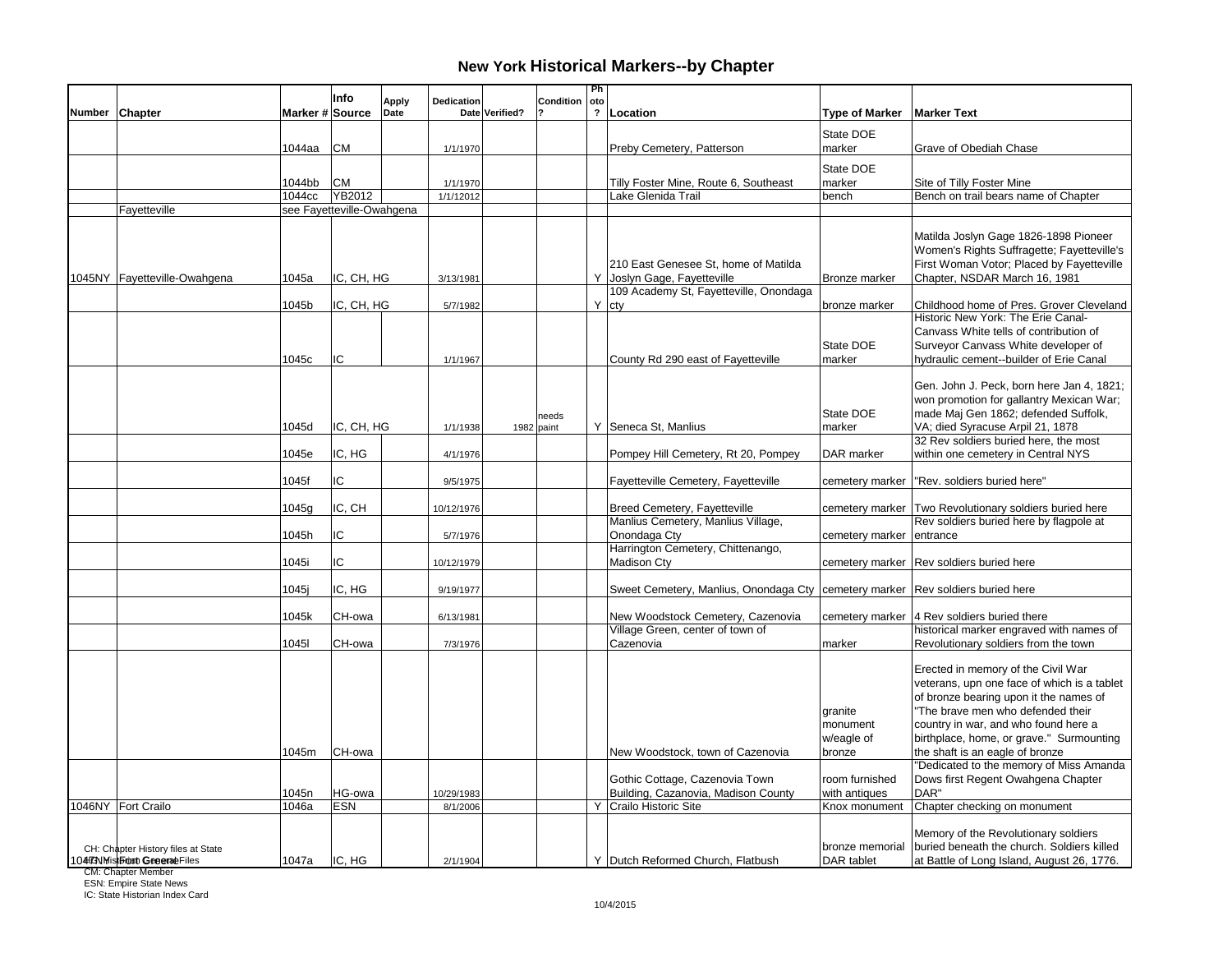|               |                        |                 | Info                          | <b>Apply</b> | Dedication     |                | Condition                           | Ph<br>oto               |                                                                                                         |                                                     |                                                                                                                                                                                                                                                                                                                        |
|---------------|------------------------|-----------------|-------------------------------|--------------|----------------|----------------|-------------------------------------|-------------------------|---------------------------------------------------------------------------------------------------------|-----------------------------------------------------|------------------------------------------------------------------------------------------------------------------------------------------------------------------------------------------------------------------------------------------------------------------------------------------------------------------------|
| <b>Number</b> | <b>Chapter</b>         | Marker # Source |                               | Date         |                | Date Verified? |                                     | $\overline{\mathbf{?}}$ | Location                                                                                                | <b>Type of Marker</b>                               | <b>Marker Text</b>                                                                                                                                                                                                                                                                                                     |
|               |                        |                 |                               |              |                |                |                                     |                         |                                                                                                         |                                                     | This tablet marks the site of Fort Sterling.<br>On this bluff in the Spring of 1776, it<br>formed one of a chain of redoubts built in<br>Brooklyn opposite New York. This work fell<br>inot the hands of the British during the<br>Battle of Long Island, and was thereafter<br>garrisoned by the Hessian troops until |
|               |                        | 1047b           | CН                            |              | 10/26/1925     |                |                                     |                         | Fort Sterling, Columbia Heights and Clark<br>St. Brooklyn                                               | bronze tablet                                       | victory by the American Army led to the<br>evacuation of New York, Nov 25th, 1783;<br>erected by the Fort Greene Chapter, DAR<br>1925"                                                                                                                                                                                 |
|               |                        | 1047c           | CH, HG                        |              | 11/14/1908     |                |                                     |                         | Prison Ship Martyr's monument, Fort<br>Y Greene Park                                                    | Monument                                            | Commemorating martyr's of the prison<br>ships, association to build the monument<br>was started by founder of Fort Greene<br><b>DAR Chapter</b>                                                                                                                                                                        |
|               |                        | 1047d           | CН                            |              | 17th Cont Cong |                |                                     |                         | Memorial Continental Hall, memorial<br>Y bronze balustrade for the north staircase                      | balustrade w/                                       | prison ship tablet Chapter donated \$1000 for balustrade                                                                                                                                                                                                                                                               |
|               |                        | 1047e           | CН                            |              | 11/14/1923     |                |                                     |                         | Y Lefferts Homestead, Prospect Park                                                                     | cannon with<br>bronze tablet                        | "Revolutionary cannon, found on<br>Governor's Island, presented to Fort<br>Greene Chapter DAR by the Military<br>Service Institute of the United States<br>November 14th, 1923"                                                                                                                                        |
|               |                        | 1047f           | CH                            |              | 5/30/1915      |                |                                     |                         | Y Arcade of Plymouth Church                                                                             | plaque of Lincoln   throughout US                   | Contributions from many chapters                                                                                                                                                                                                                                                                                       |
|               | 1048NY Fort Oswego     |                 | see Kayendatsyona-Fort Oswego |              |                |                |                                     |                         |                                                                                                         |                                                     |                                                                                                                                                                                                                                                                                                                        |
|               | 1049NY Fort Plain      | 1049a           | IC, CM, HG                    |              | 10/19/1928     |                | $1979$ good                         |                         | North of the village of Fort Plain on Rt 5S,<br>near site of fortification of Fort Plain<br>during Rev. | granite boulder<br>with bronze tablet Chapter, DAR" | "Let the work of our fathers stand On the<br>adjacent hill summit stood Fort Plain<br>erected 1776 and its blockhouse built<br>1780. Military headquarters of the Mohawk<br>Valley 1780-1784 Gen. Washington here<br>July 30, 1783. Erected by Fort Plain                                                              |
|               |                        | 1049b           | IC, CM, HG                    |              | 8/8/1907       |                | reded<br>2007 with<br>new<br>plaque |                         | Directly in front as you enter Fort Plain<br>Cemetery main gate at Clyde and Wagner plaque and<br>Sts.  | boulder with<br>inscription                         | "In memory of the soldiers who defended<br>Fort Plain in the Revolutionary War Placed<br>by the Fort Plain Chapter DAR"; new<br>plaque from 2007 reads: "To the men and<br>women who defended the Mohawk Valley<br>1776-1783"<br>Commemorating Chapter House. Biult as a                                               |
|               |                        | 1049c           | IC, CM, HG                    |              | 1/1/1932       |                | 1979 good                           |                         | Between Mohawk St and the junction of<br>Division and Main sts, Fort Plain                              | boulder with<br>bronze tablet                       | trading post in 1786, used as residence<br>until 1931, taken over by chapter since<br>1932.                                                                                                                                                                                                                            |
|               | 1050NY Fort Rensselaer | 1050a           | CН                            |              | before 1924    |                |                                     |                         | Y Haguer Square, Canojaharie                                                                            | fountain                                            | "Erected by Fort RensselaEr Chapter DAR<br>of Canojaharie, NY and marks the north<br>eastern terminal of the Continental Road<br>constructed under the supervision of Gen.<br>??? To Otsgeo Lake June 17th, 1779"<br>"Col. John Brown and other Revolutionary                                                          |
|               |                        | 1050b           | lсн                           |              | 1/1/1915       |                |                                     |                         | Stone Arabia                                                                                            | marker                                              | soldiers; this marker erected by Fort<br>Rensellear Chapter DAR, Canojaharie, NY<br>1915"                                                                                                                                                                                                                              |

CH: Chapter History files at State HG: Historian General Files

CM: Chapter Member ESN: Empire State News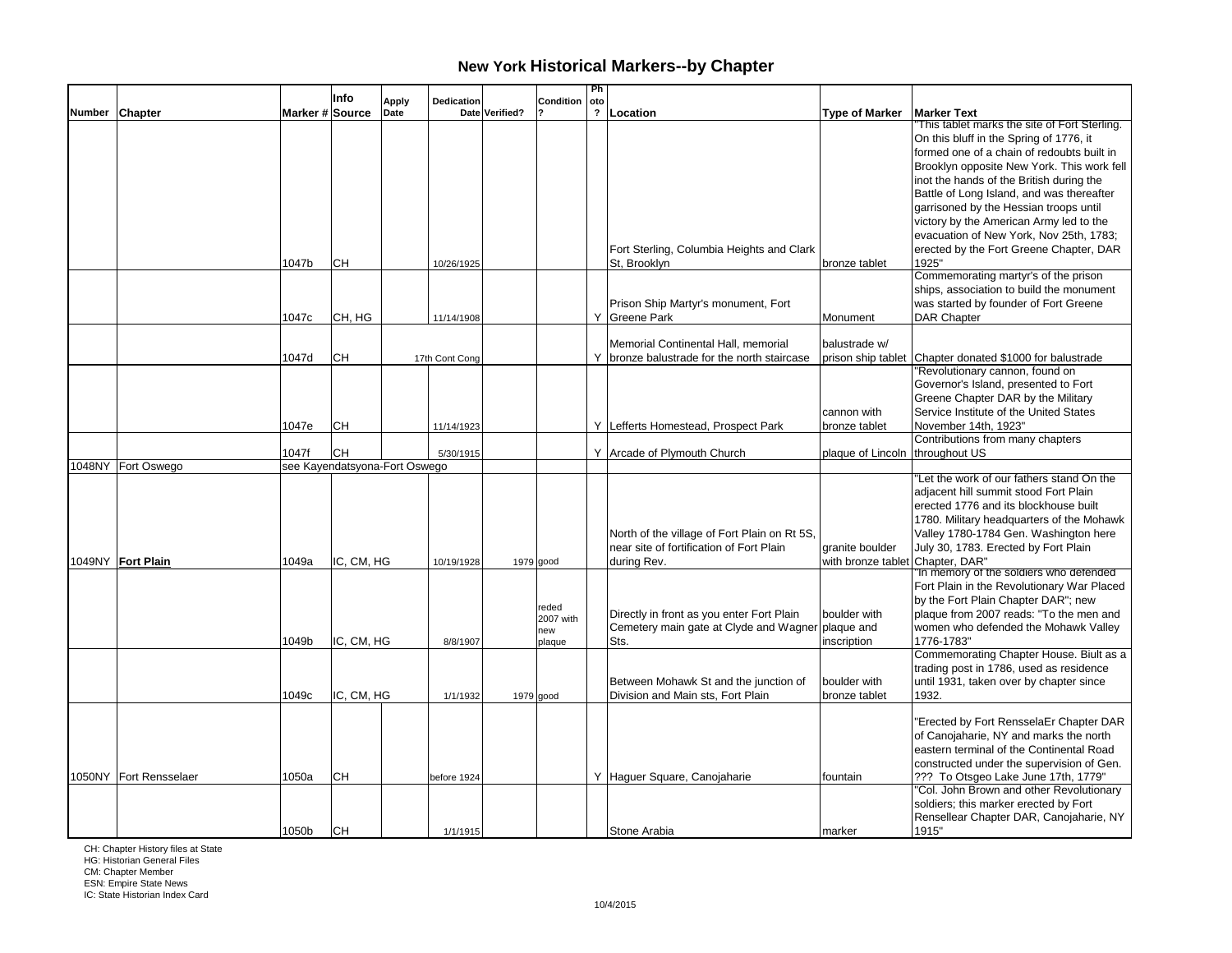|        |                             |                 | Info       | Apply | <b>Dedication</b>                           |                | Condition | Ph<br>oto               |                                            |                       |                                                                                         |
|--------|-----------------------------|-----------------|------------|-------|---------------------------------------------|----------------|-----------|-------------------------|--------------------------------------------|-----------------------|-----------------------------------------------------------------------------------------|
| Number | <b>Chapter</b>              | Marker # Source |            | Date  |                                             | Date Verified? |           | $\overline{\mathbf{?}}$ | Location                                   | <b>Type of Marker</b> | <b>Marker Text</b>                                                                      |
|        |                             |                 |            |       |                                             |                |           |                         |                                            |                       | Location of sluice and dam which were                                                   |
|        |                             |                 |            |       |                                             |                |           |                         |                                            |                       | used by traders and trappers to raise head<br>of water to float the bateau down to Fort |
|        | 1051NY Fort Stanwix         | 1051a           | IC. HG     |       | 1/1/1928                                    |                |           |                         | Bridge over Wood Creek                     | bronze tablet         | Bull                                                                                    |
|        |                             |                 |            |       |                                             |                |           |                         |                                            |                       | "Fort Bull; on water route destroyed and                                                |
|        |                             |                 |            |       |                                             |                |           |                         |                                            |                       | many killed by French and Indians March                                                 |
|        |                             |                 |            |       |                                             |                | flagstaff |                         |                                            | boulder and flag      | 27, 1756;" placed by Chapter and Mrs.                                                   |
|        |                             | 1051b           | IC, CH, HG |       | 1/1/1897                                    |                | broken    |                         | Y Fort Bull, Rome                          | staff                 | W.J.P. Kingsley                                                                         |
|        |                             |                 |            |       |                                             |                |           |                         |                                            |                       | "A fort which never surrendered; defended                                               |
|        |                             |                 |            |       |                                             |                |           |                         |                                            |                       | August 1777 by Col Peter Gansevoort and                                                 |
|        |                             |                 |            |       |                                             |                |           |                         |                                            | 4 cannons,            | Lt Col Marinus Willett; here the stars and                                              |
|        |                             |                 |            |       |                                             |                |           |                         |                                            | bronze DAR            | stripes were first unfurled in battle;" a                                               |
|        |                             | 1051c           | IC, CH, HG |       | 1/1/1901                                    |                |           |                         | Y Fort Stanwix                             | tablets               | cannon marks each corner of the bastions.                                               |
|        |                             |                 |            |       |                                             |                |           |                         |                                            |                       |                                                                                         |
|        |                             |                 |            |       |                                             |                |           |                         | Lawn of Rome Club on E. Dominick St,       |                       | Memorial of Fort   Counterpart in miniature of the Fort, made                           |
|        |                             | 1051d           | IC, HG     |       | 5/26/1919                                   |                |           |                         | Rome                                       | Stanwix               | of concrete base carrying a flag staff<br>Commemorating Peter Gansevoort--Major         |
|        |                             |                 |            |       |                                             |                |           |                         |                                            | statue of Col.        | 1775; Colonel 1776; Brigadier General                                                   |
|        |                             |                 |            |       |                                             |                |           |                         |                                            | Peter                 | 1779; by Chapter and Catherine                                                          |
|        |                             | 1051e           | IC, HG     |       | 11/8/1906                                   |                |           |                         | East Park, Rome                            | Gansevoort            | <b>Gansevoort Lansing</b>                                                               |
|        |                             |                 |            |       |                                             |                |           |                         |                                            |                       | The "Do-O-Wain-Sta" which is the Oneida                                                 |
|        |                             |                 |            |       |                                             |                |           |                         |                                            |                       | Carrying Place forming connecting link                                                  |
|        |                             |                 |            |       |                                             |                |           |                         |                                            |                       | between the waters of the north and south                                               |
|        |                             |                 |            |       |                                             |                |           |                         |                                            | bronze DAR            | and from early times an important strategic                                             |
|        |                             | 1051f           | IC, CH, HG |       | 6/30/1905                                   |                |           |                         | Y Northwest corner of post office building | tablet                | point                                                                                   |
|        |                             | 1051g           | IC, HG     |       | 6/17/1934                                   |                |           |                         | Herkimer Homestead                         | elm tree              | Commemorating Herkimer Homestead                                                        |
|        |                             |                 |            |       |                                             |                |           |                         | Northwestern corner of the American        |                       | Commemorating "American Redoubt, 1776                                                   |
|        |                             |                 |            |       |                                             |                |           |                         | redoubt at Fort Washington Park, near      |                       | gift of Fort Washington Chapter DAR                                                     |
|        | Fort Washington             | 2006a           | IC, HG     |       | 11/6/1910                                   |                |           |                         | 187th St, NYC                              | <b>Boulder</b>        | 1910," near outer earthworks of fort<br>On old Indian camping ground in honor of        |
|        | 1052NY Gan-E-O-Di-Ya        | 1052a           | CН         |       | 1/1/1917                                    |                |           |                         | High School Park, Caledonia                | boulder               | Gan-e-o-di-ya sachem                                                                    |
|        |                             |                 |            |       |                                             |                |           |                         |                                            |                       | Grave of soldier of War of 1812, "In                                                    |
|        |                             |                 |            |       |                                             |                |           |                         |                                            |                       | memory of a soldier of the War of 1812                                                  |
|        |                             |                 |            |       |                                             |                |           |                         |                                            |                       | buried here in 1814. My brave lad sleeps in                                             |
|        |                             |                 |            |       |                                             |                |           |                         |                                            |                       | his faded coat of blue; In a lonely grave                                               |
|        |                             |                 |            |       |                                             |                |           |                         |                                            |                       | unknown, lies the heart that beats so true;"                                            |
|        |                             |                 |            |       |                                             |                |           |                         |                                            |                       | song written by John H. McNaughton was                                                  |
|        |                             | 1052b           | lсн        |       | 7/4/1924                                    |                |           |                         | Y Caledonia-Avon Road                      | boulder               | supposedly imspired by this unmarked<br>grave                                           |
|        | 1053NY Ganowauges           |                 |            |       | see General Winfield Scott-Ganowauges entry |                |           |                         |                                            |                       |                                                                                         |
|        |                             |                 |            |       |                                             |                |           |                         |                                            |                       |                                                                                         |
|        |                             |                 |            |       |                                             |                |           |                         |                                            |                       | Home of Gen Asa Danforth, 1st white                                                     |
|        |                             |                 |            |       |                                             |                |           |                         |                                            |                       | settler and Revolutionary Soldier; "where                                               |
|        |                             |                 |            |       |                                             |                |           |                         |                                            |                       | the Indian Trail crossed the creek (47 rods                                             |
|        |                             |                 |            |       |                                             |                |           |                         |                                            |                       | west) on May 24, 1788, landing from their                                               |
|        |                             |                 |            |       |                                             |                |           |                         | Highway between East Onondaga and          |                       | crude boat, Major Asa Danforth and his<br>nobel wife, Hannah Wheeler Danforth built     |
|        | 1055NY General Asa Danforth | 1055a           | IC, HG     |       | 12/31/1915                                  |                |           |                         | Rockwell Springs, Syracuse                 | <b>Bronze Tablet</b>  | the first Chrisitan home in this county"                                                |
|        |                             |                 |            |       |                                             |                |           |                         |                                            | Monument with         | Site of Fort Johnson. Sullivan-Clinton                                                  |
|        |                             | 1055b           | IC, HG     |       | 9/22/1929                                   |                |           |                         | 2205 Valley Dr, Syracuse                   | bronze tablet         | Sesquicentennial 1779-1929                                                              |

CH: Chapter History files at State HG: Historian General Files CM: Chapter Member ESN: Empire State News IC: State Historian Index Card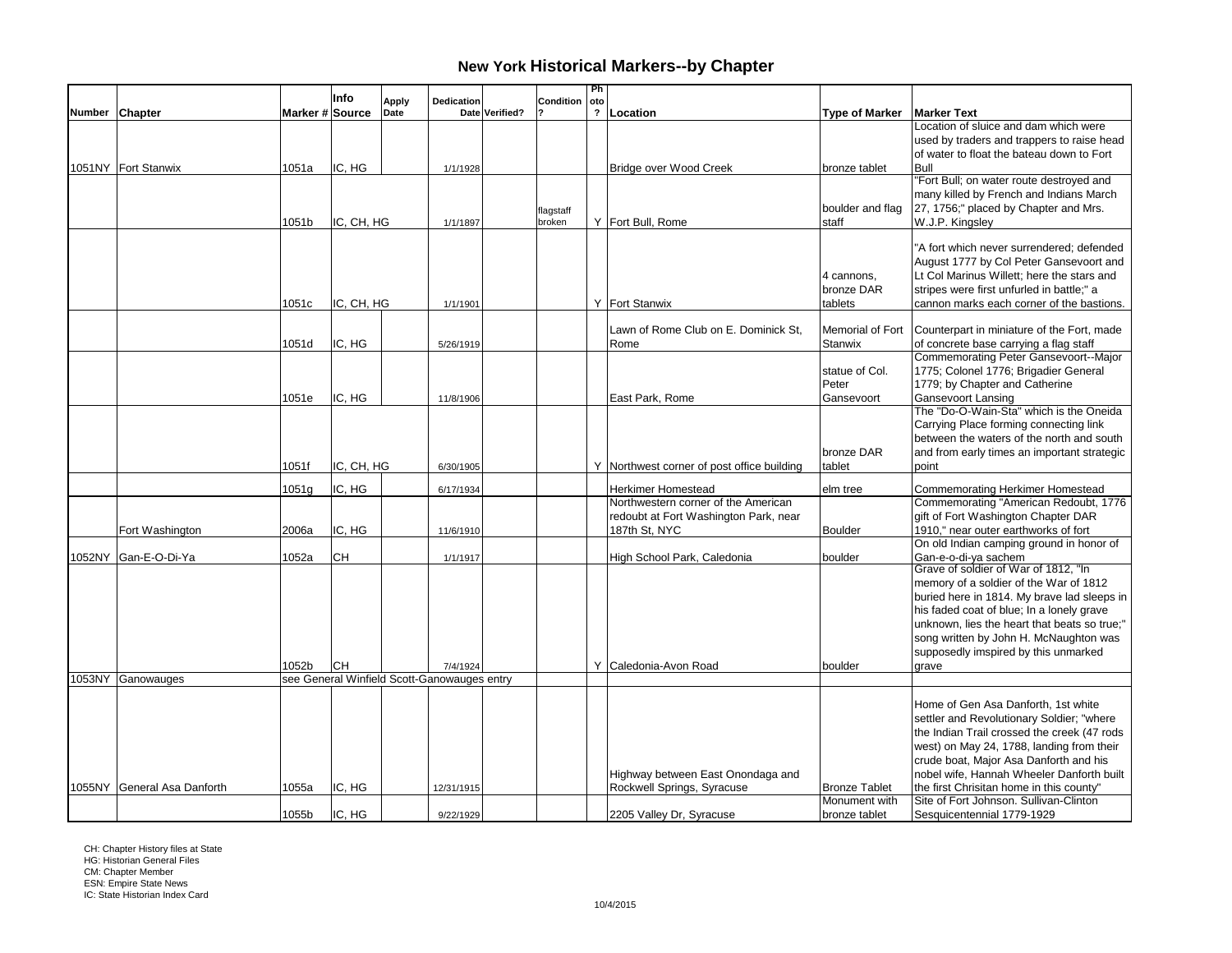|        |                                      |                 | Info                            | <b>Apply</b> | <b>Dedication</b> |                | Condition  | Ph<br>  oto  |                                                                                          |                       |                                                                                          |
|--------|--------------------------------------|-----------------|---------------------------------|--------------|-------------------|----------------|------------|--------------|------------------------------------------------------------------------------------------|-----------------------|------------------------------------------------------------------------------------------|
| Number | Chapter                              | Marker # Source |                                 | Date         |                   | Date Verified? |            | $\mathbf{r}$ | Location                                                                                 | <b>Type of Marker</b> | <b>Marker Text</b>                                                                       |
|        |                                      |                 |                                 |              |                   |                |            |              |                                                                                          |                       |                                                                                          |
|        |                                      |                 |                                 |              |                   |                |            |              |                                                                                          |                       | Ephraim Webster's home, "Soldier,                                                        |
|        |                                      | 1055c           | IC, HG                          |              | 12/31/1915        |                |            |              | Dorwin Springs Rd, Syracuse                                                              | <b>Bronze Tablet</b>  | pioneer, Indian interpreter, 1st supervisor<br>of town settled here in 1786. Died 1824." |
|        |                                      |                 |                                 |              |                   |                |            |              |                                                                                          |                       | Moses DeWitt, burial place and house,                                                    |
|        |                                      |                 |                                 |              |                   |                |            |              |                                                                                          |                       | "near here was the home of Moses DeWitt,                                                 |
|        |                                      |                 |                                 |              |                   |                |            |              | On the Pompey Road from Jamesville just State DOE                                        |                       | pioneer settler, surveyor, major of militia                                              |
|        |                                      | 1055d           | IC, HG                          |              | 1/1/1932          |                |            |              | beyond dam of Jamesville Reservoir                                                       | Marker                | and judge of county court"                                                               |
|        | 1056NH General Jacob Odell           |                 | see Hudson River Patriots       |              |                   |                |            |              |                                                                                          |                       |                                                                                          |
|        |                                      |                 |                                 |              |                   |                |            |              | Junction of Cherry Valley Turnpike and                                                   |                       | "Clinton march from Canajoharie to Otsego                                                |
|        |                                      |                 |                                 |              |                   |                |            |              | Continental Rd, East Springfield (Rt 20)                                                 |                       | Lake, to join Gen. Sullivan in his                                                       |
|        | General James Clinton                | 2007a           | IC, HG                          |              | 6/30/1906 ?       |                | qood       |              | Y and Cont Rd)<br>Old Springfield Cemetery entrance,                                     | Marker                | campaign." Known as Continental Rd.<br>29 Revolutionary soldiers buried in               |
|        |                                      | 2007b           | CН                              |              | 1/1/1976          |                |            |              | Springfield                                                                              | marker                | cemetery                                                                                 |
|        |                                      |                 |                                 |              |                   |                |            |              |                                                                                          |                       |                                                                                          |
|        |                                      |                 |                                 |              |                   |                |            |              |                                                                                          |                       | Erected by Gen. James Clinton Chapter                                                    |
|        |                                      |                 |                                 |              |                   |                |            |              |                                                                                          |                       | with names of 95 Revolutionary soldiers                                                  |
|        |                                      |                 |                                 |              |                   |                |            |              |                                                                                          |                       | "who have lived at some time in the town of                                              |
|        |                                      | 2007c           | <b>CH</b>                       |              | 1/1/1929          |                |            |              | Presbyterian churchyard, Springfield                                                     | marker                | Springfield and helped make its history"                                                 |
|        |                                      |                 |                                 |              |                   |                |            |              |                                                                                          |                       | Monument to where Col Alden was buried                                                   |
|        |                                      |                 |                                 |              |                   |                | restored   |              |                                                                                          |                       | after the Cherry Valley massacre; restored                                               |
|        |                                      |                 |                                 |              |                   |                | and        |              |                                                                                          |                       | and rededicated by family members of                                                     |
|        |                                      |                 |                                 |              |                   |                | rededicate |              | Col. Ichabod Alden monument, south of                                                    |                       | former Cherry Valley Chapter DARs in                                                     |
|        |                                      | 2007d           | CH                              |              | before 1936       | 1970d          |            |              | <b>Cherry Valley</b>                                                                     | monument              | 1970<br>"General John Paterson, 1744-1808;                                               |
|        |                                      |                 |                                 |              |                   |                |            |              |                                                                                          |                       | Revolutionary Patriot; New York State                                                    |
|        |                                      |                 |                                 |              |                   |                |            |              |                                                                                          |                       | Assemblyman [1798]; United States                                                        |
|        |                                      |                 |                                 |              |                   |                |            |              | Junction of highway routes 11, 26, and                                                   |                       | Congressman [1803]; Colonial Pioneer;"                                                   |
|        |                                      |                 |                                 |              |                   |                |            |              | 79, at the traffic light intersection, Whitney memorial tablet                           |                       | erected near site of original home of Gen.                                               |
|        | 1193NY General John Paterson         | 1193a           | CH, HG                          |              | 5/28/1984         |                |            |              | Point                                                                                    | on native rock        | Paterson                                                                                 |
|        | General John Williams                |                 | see Captain Israel Harris entry |              |                   |                |            |              |                                                                                          |                       |                                                                                          |
|        |                                      |                 |                                 |              |                   |                |            |              |                                                                                          |                       | <b>Commemorating General Nathaniel</b>                                                   |
|        |                                      |                 |                                 |              |                   |                |            |              |                                                                                          |                       | Woodhull and the soldiers in the Battle of                                               |
|        | General Nathaniel Woodhull           | 2008a           | IC, HG                          |              |                   |                |            |              | Chapel on Governor's Island                                                              | Tablet                | Long Island                                                                              |
|        |                                      |                 |                                 |              |                   |                |            |              |                                                                                          |                       |                                                                                          |
|        |                                      | 2008b           | IC, HG                          |              |                   |                |            |              | New Utrecht Cem (New Utrecht Reformed DAR Tablet on<br>Y Church, 1828 83rd St), Brooklyn | <b>Boulder</b>        | Opposite DeSalle house where General<br>Woodhull died                                    |
|        |                                      |                 |                                 |              |                   |                |            |              |                                                                                          |                       |                                                                                          |
|        |                                      |                 |                                 |              |                   |                |            |              |                                                                                          |                       | "Statue of General Nicholas Herchheimer,                                                 |
|        |                                      |                 |                                 |              |                   |                |            |              |                                                                                          |                       | gift of Hon. Warner Miller, placed on the                                                |
|        |                                      |                 |                                 |              |                   |                |            |              |                                                                                          |                       | boulder and presented to the village of                                                  |
|        |                                      |                 |                                 |              |                   |                |            |              |                                                                                          |                       | Herkimer by General Nicholas Herkimer                                                    |
|        |                                      |                 |                                 |              |                   |                |            |              |                                                                                          | boulder with          | Chapter D.A.R. in memory of those who                                                    |
|        |                                      |                 |                                 |              |                   |                |            |              | Myers Park facing Park Ave, center of                                                    | statue of Gen.        | have died for our country." Sculptor Burr                                                |
|        | 1060NY General Nicholas Herkimer     | 1060a           | IC, CH, HG                      |              | 8/6/1907          |                |            |              | village of Herkimer                                                                      | Herkimer              | Miller, son of Warner Miller                                                             |
|        |                                      |                 |                                 |              |                   |                |            |              |                                                                                          |                       |                                                                                          |
|        |                                      |                 |                                 |              |                   |                |            |              |                                                                                          |                       | "Town of Newport, Swezey Hill Cemetery,                                                  |
|        |                                      |                 |                                 |              |                   |                |            |              |                                                                                          |                       | eastablished in 1798 by Deacon Daniel<br>Swezey, a God-fearing pioneer deidicated        |
|        | see more entries under               |                 |                                 |              |                   |                |            |              | Swezey Hill Cem, off Rose Valley Rd, Rt                                                  | 12x18" bronze         | to the memory of our pioneer families and                                                |
|        | "Henderson-General Herkimer"   1060b |                 | IC. HG                          |              | 7/13/1963         |                |            |              | 8, Cold Brook, Newport, Herkimer Cty                                                     | plaque                | our soldiers in the Revolution. 1963"                                                    |

CH: Chapter History files at State HG: Historian General Files CM: Chapter Member ESN: Empire State News IC: State Historian Index Card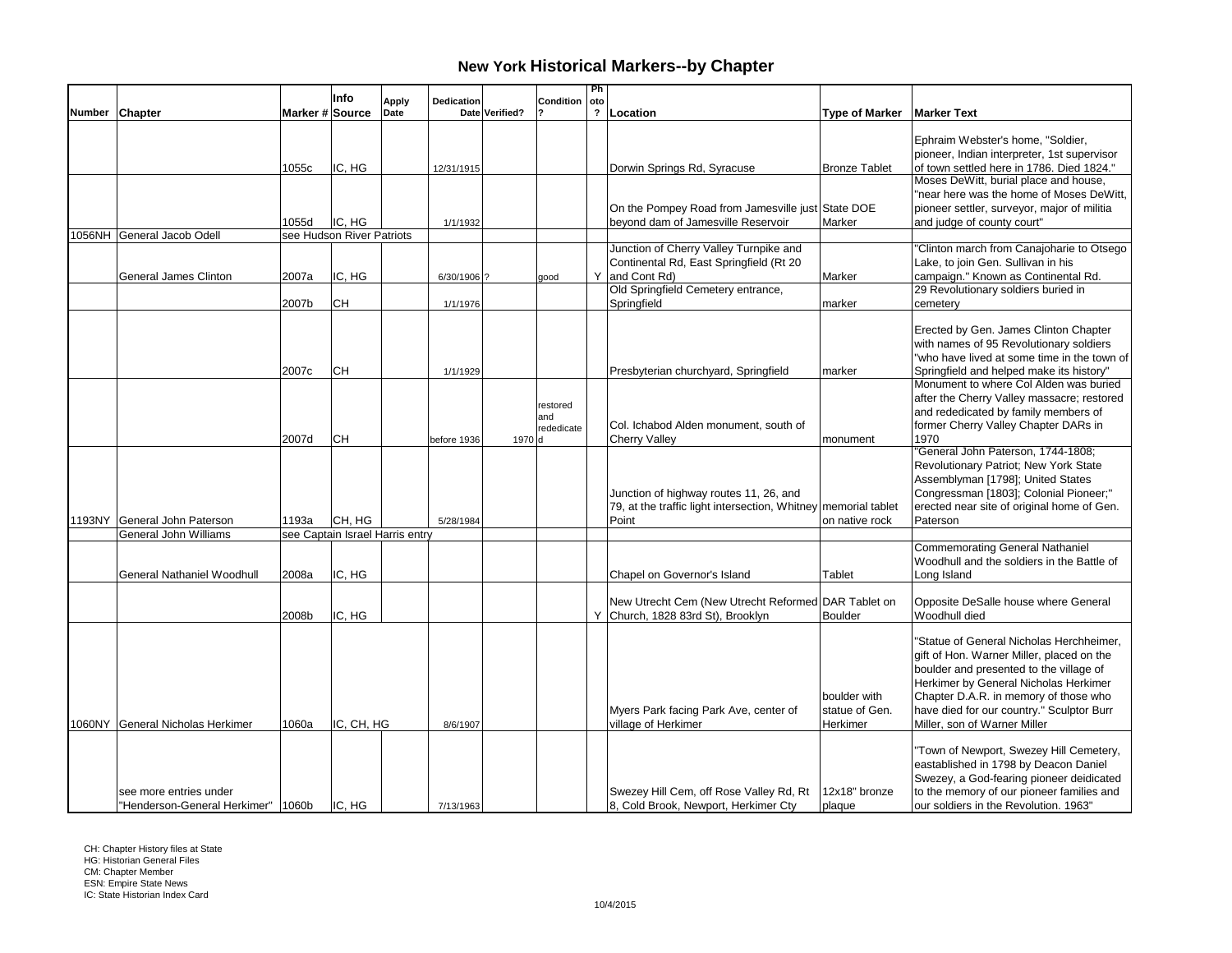|        |                                             |                 | Info        | Apply | Dedication                              |                | Condition                | Ph<br>oto      |                                                                |                                   |                                                                                                                                                                                                                                                         |
|--------|---------------------------------------------|-----------------|-------------|-------|-----------------------------------------|----------------|--------------------------|----------------|----------------------------------------------------------------|-----------------------------------|---------------------------------------------------------------------------------------------------------------------------------------------------------------------------------------------------------------------------------------------------------|
|        | Number Chapter                              | Marker # Source |             | Date  |                                         | Date Verified? |                          | $\overline{2}$ | Location                                                       | <b>Type of Marker</b>             | <b>Marker Text</b>                                                                                                                                                                                                                                      |
|        | 1054NY General Peter Gansevoort             | 1054a           | IC. HG      |       | 5/1/1935                                | 1938 d         | moved and<br>rededicate  |                | Y Albany Post Office building, Albany                          | Plaque                            | A plaque from a building erected by<br>Herman and Peter Gansevoort. When the<br>building was wrecked the tablet was placed<br>in the post office building at the request of<br>the chapter. It now marks the birthplace of<br>General Peter Gansevoort. |
|        |                                             |                 |             |       |                                         |                |                          |                |                                                                | Road historic                     | Gift of Chapter to the city of Cohoes to<br>thank them for their support of DAR;<br>marker commemorates Battle of Saratoga,<br>in which Van Schaick Island played a                                                                                     |
|        |                                             | 1054b           | Dtrs 201001 |       | 9/19/2009                               |                |                          |                | City of Cohoes; Van Schaick Island                             | marker                            | pivotal role.                                                                                                                                                                                                                                           |
|        | 1061NY General Richard Montgomery           | 1061a           | IC, CH, HG  |       | 1/1/1908                                |                | 1990 present             |                | Kingsborough Cemetery, Gloversville,<br><b>Fulton County</b>   | bronze tablet on<br>qate          | Commemorating the patriots and pioneers<br>who sleep there; reported in 1980 that<br>tablet is in possession of Kinsborough<br>Church and was not on gate                                                                                               |
|        |                                             |                 |             |       |                                         |                |                          |                | front of Kingsboro Park on Kingsboro                           | boulder with                      | Commemorating early settlement of the                                                                                                                                                                                                                   |
|        | (see also Johnstown)                        | 1061b           | IC          |       | 1/1/1928                                | 1990           |                          |                | Ave, Gloversville                                              | bronze plaque                     | area, show map of area                                                                                                                                                                                                                                  |
| 1062NY | General William Floyd                       | 1062a           | <b>CH</b>   |       | 7/24/1925                               |                |                          |                | Homestead of Gen William Floyd                                 | bronze tablet                     |                                                                                                                                                                                                                                                         |
|        | 1063NY General Winfield Scott               |                 |             |       | see Gen Winfield Scott-Ganowauges entry |                |                          |                |                                                                |                                   |                                                                                                                                                                                                                                                         |
|        | 1063NY General Winfield Scott-Ganowau 1063a |                 | IC, HG      |       | 7/12/1932                               |                | replaced<br>1970s marker |                | Main St, Richfield Springs                                     | Roadside<br>fountain<br>State DOE | Famous sulphur springs visited during<br>French and Indian War in search for<br>sulphur<br>Commemorating Union Church built in                                                                                                                          |
|        |                                             | 1063b           | IC, HG      |       | 10/2/1936                               |                |                          |                | Schuyler Lake                                                  | marker                            | 1839                                                                                                                                                                                                                                                    |
|        |                                             | 1063c           | IC, HG      |       | 8/3/1935                                |                |                          |                | near Schuyler Lake                                             | state marker                      | Burial place of an early settler, Hendrick<br>Herkimer and sons, Abraham and George,<br>all of whom fought in the Revolution                                                                                                                            |
|        |                                             | 1063d           | CН          |       | 10/12/1938                              |                |                          |                | Richfield Springs: Richfield Hotel, Main<br>Street             | State DOE<br>Marker               | "Richfield Hotel: Oldest tavern in Richfield,<br>built 1816 by Nathan Dow; he was with<br>Ethan Allen at Ticonderoga; first summer<br>quests 1821; board \$1.25 per week"<br>"Tunnicliff Mill: Built 1791 by Jedediah                                   |
|        |                                             | 1063e           | <b>CH</b>   |       | 10/12/1938                              |                |                          |                | Richfield Springs: Tunnicliff Mill, East<br><b>Main Street</b> | State DOE<br>Marker               | Peck; he would survey farm in the<br>forenoon, preach a funeral sermon in<br>afternoon and talk politics all week"                                                                                                                                      |
|        |                                             | 1063f           | CН          |       | 10/12/1938                              |                |                          |                | Richfield Springs: Butternut Road East                         | State DOE<br>Marker               | "Butternut Road: Indian trail from Fort Plain<br>to Unadilla; on map by British officers 1757<br>during French and Indian War owned by<br><b>Wisconsin Historical Society"</b>                                                                          |
|        |                                             | 1063g           | CН          |       | 10/12/1938                              |                |                          |                | Richfield Springs: Vibber House on<br><b>Butternut Road</b>    | State DOE<br>Marker               | "Vibber House: former home of Lemuel<br>Vibber; owner of twelve forge blacksmith<br>shop; house erected 1798"                                                                                                                                           |
|        | <del>lapter History files at Cta</del>      | 1063h           | lсн         |       | 10/12/1938                              |                |                          |                | Richfield Springs: Federal Corners on<br><b>Butternut Road</b> | State DOE<br>Marker               | "Federal Corners: Once a busy hamlet, site<br>of Averill Inn, Vibber's twelve forge shop,<br>store tannery, home and school of Dr.<br>James L. Palmer, physician and teacher"                                                                           |

**HG: Historian General Files**<br>HG: Historian General Files

CM: Chapter Member ESN: Empire State News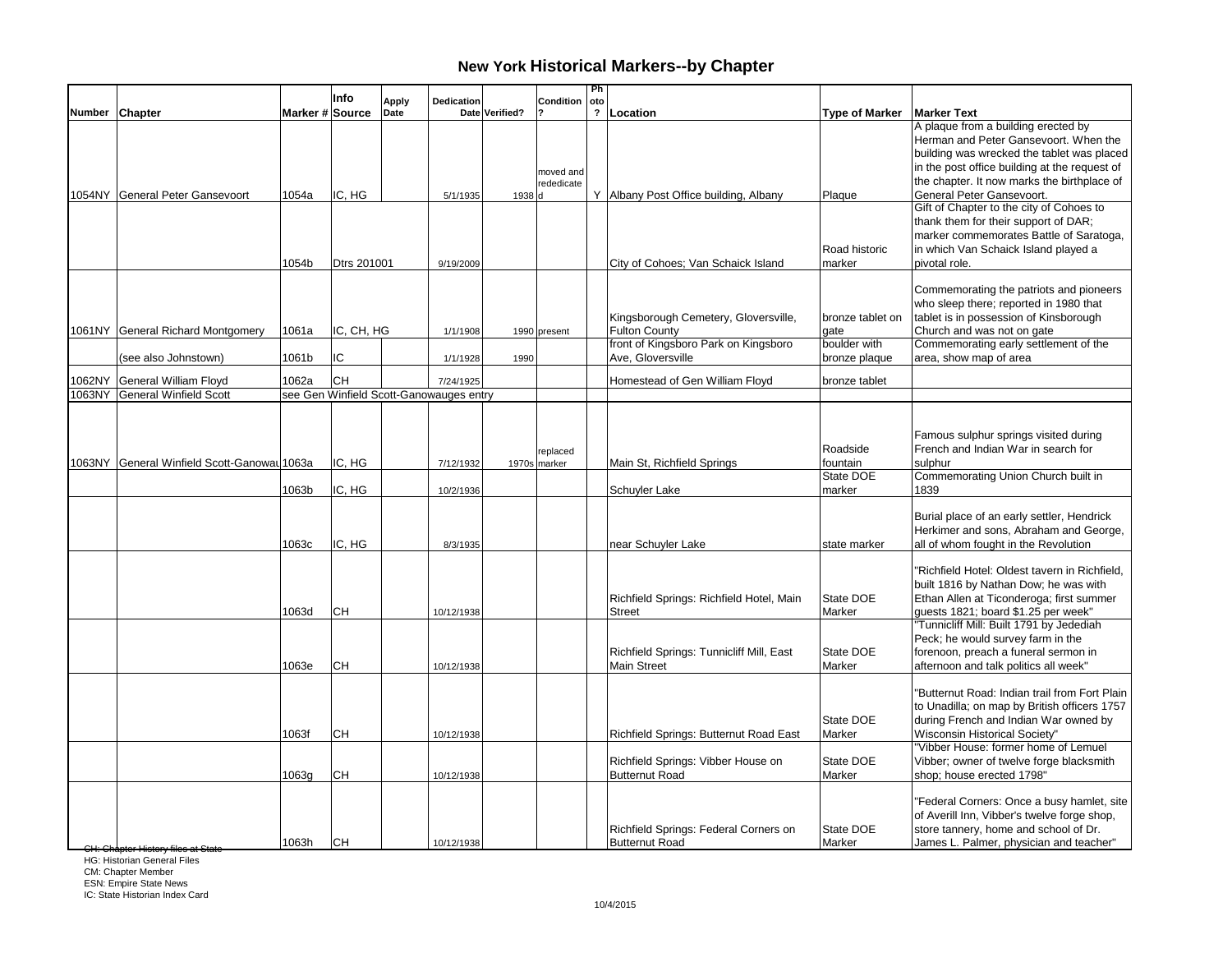|                |                                                   |                 | Info           | <b>Apply</b> | <b>Dedication</b> |                | Condition      | Ph<br>oto      |                                          |                        |                                                                           |
|----------------|---------------------------------------------------|-----------------|----------------|--------------|-------------------|----------------|----------------|----------------|------------------------------------------|------------------------|---------------------------------------------------------------------------|
| Number Chapter |                                                   | Marker # Source |                | Date         |                   | Date Verified? |                | $\overline{ }$ | Location                                 | <b>Type of Marker</b>  | <b>Marker Text</b>                                                        |
|                |                                                   |                 |                |              |                   |                |                |                | Old Episcopal Cemetery in Richland       |                        | Burial site of seven Revolutionary War                                    |
|                |                                                   | 1063i           | YB90           |              | 1/1/1990          |                |                |                | Springs                                  | <b>Historic Marker</b> | Soldiers from Richfield Springs                                           |
|                |                                                   |                 |                |              |                   |                |                |                |                                          |                        |                                                                           |
|                |                                                   |                 |                |              |                   |                |                |                |                                          |                        | "Great White Sulphur Spring" used by the                                  |
|                |                                                   |                 |                |              |                   |                |                |                |                                          |                        | Indians and others for healing purposes, a                                |
|                |                                                   |                 |                |              |                   |                |                |                |                                          |                        | nationally famous resort 1810-1940;                                       |
|                | Golden Hill                                       | 1063j           | <b>YB90</b>    |              | 1/1/990           |                |                |                | Ganwauges Great Sulphur Spring           | <b>Historic Marker</b> | perhaps located by 1063a, fountain?                                       |
|                | <b>Gouverneur Morris</b>                          |                 |                |              |                   |                |                |                |                                          |                        |                                                                           |
|                | 1066NY Go-Won-Go                                  | 1066a           | IC. HG         |              | 1/1/1935          |                |                |                | McDonough                                | Marker                 | Site of first school                                                      |
|                |                                                   |                 |                |              |                   |                |                |                |                                          |                        | Setting off of town from adjoining town and                               |
|                |                                                   | 1066b           | IC, HG         |              | 1/1/1935          |                |                |                | McDonough                                | Marker                 | first settlement                                                          |
|                |                                                   | 1066c           | IC, HG         |              | 1/1/1935          |                |                |                | <b>Brisben</b>                           | Marker                 | Site of first cabin                                                       |
|                |                                                   | 1066d           | IC, HG         |              | 1/1/1935          |                |                |                | <b>Brisben</b>                           | Marker                 | Site of first tavern and town meeting                                     |
|                |                                                   |                 |                |              |                   |                |                |                |                                          |                        | Home of Go-Won-Go Indian girl for whom                                    |
|                |                                                   | 1066e           | IC, HG         |              | 1/1/1935          |                |                |                | <b>Brisben</b>                           | Marker                 | the Chapter was named.                                                    |
|                |                                                   |                 |                |              |                   |                |                |                | Route 364, near DeLooza Road, west of    |                        | "Marcus Whitman Highway; erected by Gu-                                   |
|                |                                                   |                 |                |              |                   |                |                |                | Penn Yan, near town of Potter townline,  | boulder with           | Ya-No-Ga Chapter DAR Penn Yan, NY                                         |
|                | 1067NY Gu-Ya-No-Ga                                | 1067a           | IC, CH, CM, HG |              | 1/1/1928          | $2007$ good    |                |                | Y Yates County                           | eengraving             | 1928"<br>'1827-1904; near this spot was born                              |
|                |                                                   |                 |                |              |                   |                |                |                | Kinney's Corners on an island next to    |                        | Coates Kinney; soldier, statesman, poet;                                  |
|                |                                                   |                 |                |              |                   |                |                |                | NYS Route 54A, town of Jerusalem,        | Monument with          | erected by Gu-Ya-No-Ga Chapter DAR                                        |
|                |                                                   | 1067b           | CH, CM         |              | 1/1/1927          |                | 2007 excellent |                | Y Yates County                           | plaque                 | and the State of New York 1927"                                           |
|                |                                                   |                 |                |              |                   |                |                |                |                                          |                        |                                                                           |
|                |                                                   |                 |                |              |                   |                |                |                |                                          |                        | Plaque is on righthand side of front door to                              |
|                |                                                   |                 |                |              |                   |                |                |                |                                          |                        | courthouse; "To honor and commemorate                                     |
|                |                                                   |                 |                |              |                   |                |                |                |                                          |                        | he men who fought in the American                                         |
|                |                                                   |                 |                |              |                   |                |                |                | Old Yates County Courthouse, Main St,    | bronze DAR             | Revolution and sleep in Yates County; Gu-                                 |
|                |                                                   | 1067c           | CH, CM         |              | 1/1/1931          |                | 2007 excellent |                | Y   Penn Yan, Tates County               | plaque                 | Ya-No-Ga Chapter, DAR 1931'                                               |
|                |                                                   |                 |                |              |                   |                |                |                |                                          |                        | Boulder is from farm owned at one time by                                 |
|                |                                                   |                 |                |              |                   |                |                |                |                                          |                        | a descendant of Augusta Whitman, brother                                  |
|                |                                                   |                 |                |              |                   |                |                |                |                                          |                        | of Marcus Whitman; "To honor Marcus                                       |
|                |                                                   |                 |                |              |                   |                |                |                |                                          |                        | Whitman, born near this spot Sept 4th,                                    |
|                |                                                   |                 |                |              |                   |                |                |                |                                          |                        | 1802 missionary to the Cayuse Indians. His                                |
|                |                                                   |                 |                |              |                   |                |                |                |                                          |                        | was the first wagon to cross the Rocky                                    |
|                |                                                   |                 |                |              |                   |                |                |                |                                          |                        | Mountains 1842-1844. Gave valuable                                        |
|                |                                                   |                 |                |              |                   |                |                |                |                                          |                        | assistance in claiming Oregon to the United                               |
|                |                                                   |                 |                |              |                   |                |                |                |                                          |                        | States. In 1847 he and his wife Narcissa                                  |
|                |                                                   |                 |                |              |                   |                |                |                |                                          |                        | Prentice were martyrs in an Indian                                        |
|                |                                                   |                 |                |              |                   |                |                |                | grounds of Rushville Congregational      | DAR plaque on          | massacre. Gu-Ya-No-Ga Chapter DAR                                         |
|                |                                                   | 1067d           | CH, CM         |              | 10/23/1931        |                | 2007 excellent |                | Y Church, Main St, Rushville, Yates Cty  | 15 ton boulder         | 1931"                                                                     |
|                | 1187NY Hannakrois                                 |                 |                |              |                   |                |                |                |                                          |                        |                                                                           |
|                |                                                   |                 |                |              |                   |                |                |                |                                          |                        | Assisted American Legion in moving and                                    |
|                |                                                   |                 |                |              |                   |                |                |                |                                          |                        | redeicating James Fenimoore Cooper                                        |
|                | 1068NY Harvey Birch                               | 1068a           | CН             |              | 1970s?            |                |                |                | Scarsdale Public Library                 | plaque                 | plaque, had ceremony                                                      |
|                |                                                   |                 |                |              |                   |                |                |                |                                          |                        | "Henderson Church 1829-1878 Peter Bell.                                   |
|                |                                                   |                 |                |              |                   |                |                |                |                                          |                        | Peter Harter, Geroge Fetterly, Jacob                                      |
|                |                                                   |                 |                |              |                   |                |                |                |                                          |                        |                                                                           |
|                |                                                   |                 |                |              |                   |                |                |                |                                          |                        | Hangen, Joseph Crim, George Yule,<br>Micholas Shoemaker Henderson Chapter |
|                |                                                   |                 |                |              |                   |                |                |                |                                          |                        | DAR 1985:" commemorates the seven                                         |
|                |                                                   |                 |                |              |                   |                |                |                | Henderson Church, Jordanville, Route     | Cast iron marker       | founders of the church who were direct                                    |
|                | CH: Chapter History files at State                |                 |                |              |                   |                |                |                | 167; Main Road from Richfield Springs to | painted blue and       | descendants of the survivors of the                                       |
|                | 10603 Mistblem dessen Gienseral Nicholas He 1060c |                 | IC, CH, HG     |              | 7/14/1985         |                | 1990 good      |                | <b>Little Falls</b>                      | qold                   | Andrustown Massacre of July 18th, 1778                                    |
|                |                                                   |                 |                |              |                   |                |                |                |                                          |                        |                                                                           |

CM: Chapter Member ESN: Empire State News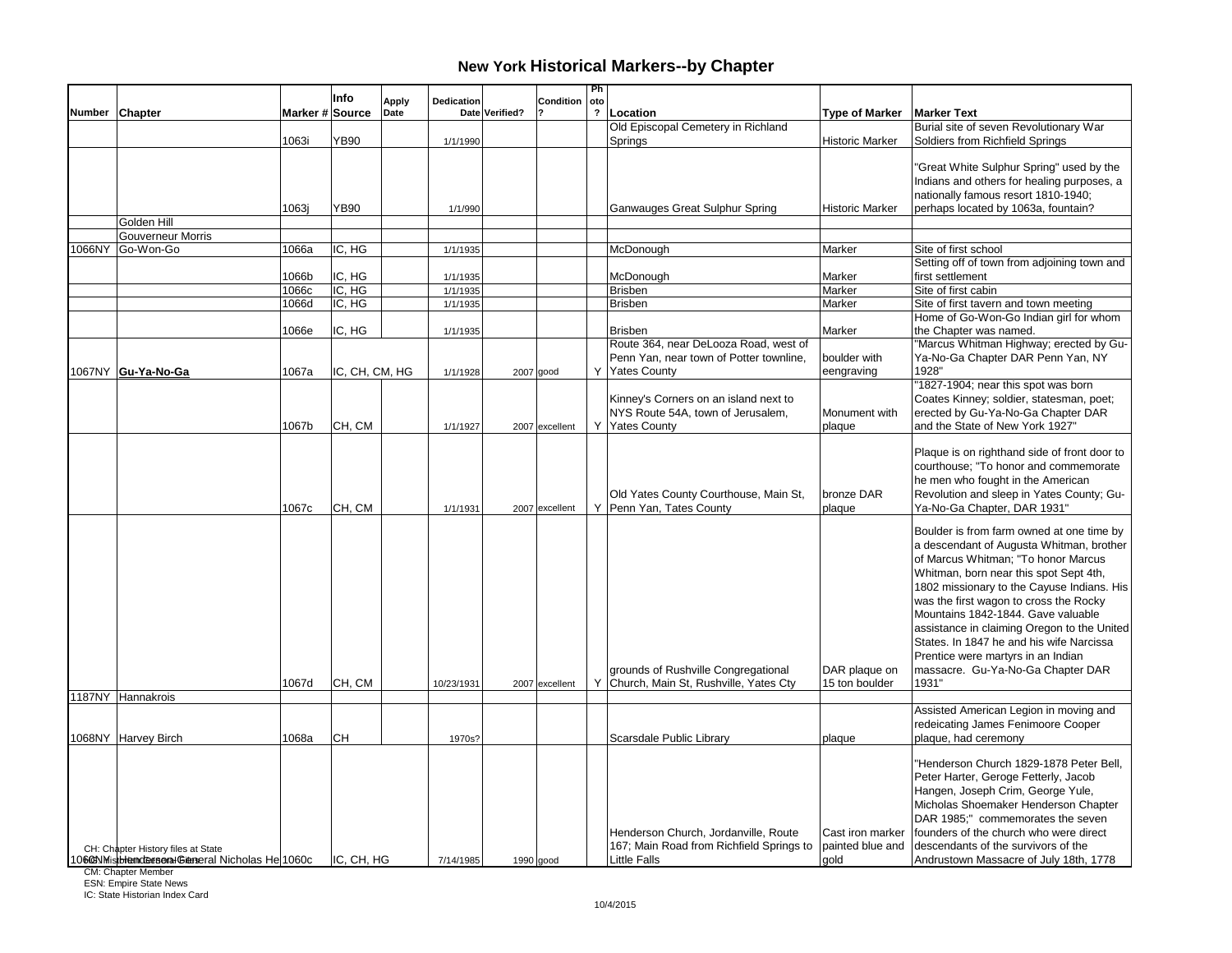|        |                                  |                 | Info       | <b>Apply</b> | Dedication |                            | Condition    | Ph<br>oto               |                                                                                                                                                     |                        |                                                                                                                                                                                                                                                                                                                                                                                                                                                                                                                         |
|--------|----------------------------------|-----------------|------------|--------------|------------|----------------------------|--------------|-------------------------|-----------------------------------------------------------------------------------------------------------------------------------------------------|------------------------|-------------------------------------------------------------------------------------------------------------------------------------------------------------------------------------------------------------------------------------------------------------------------------------------------------------------------------------------------------------------------------------------------------------------------------------------------------------------------------------------------------------------------|
| Number | <b>Chapter</b>                   | Marker # Source |            | Date         |            | Date Verified?             |              | $\overline{\mathbf{?}}$ | Location                                                                                                                                            | <b>Type of Marker</b>  | <b>Marker Text</b>                                                                                                                                                                                                                                                                                                                                                                                                                                                                                                      |
|        |                                  |                 |            |              |            |                            |              |                         |                                                                                                                                                     | Plaque on              | Hoyer Hill Cemetery has been restored and                                                                                                                                                                                                                                                                                                                                                                                                                                                                               |
|        |                                  |                 |            |              |            |                            |              |                         |                                                                                                                                                     | foundation at          | is maintained through the generoisty of                                                                                                                                                                                                                                                                                                                                                                                                                                                                                 |
|        | (see also Gen Nicholas Herkimer) | 1060d           | IC         |              | 10/6/1963  |                            | $1990$ good  |                         | Hoyer Hill Cemetery in Jordanville                                                                                                                  | bottom of flag         | Josephine Hoyer Orton"                                                                                                                                                                                                                                                                                                                                                                                                                                                                                                  |
|        |                                  | 1060e           | IC, CH, HG |              | 10/8/1926  |                            | $1990$ good  |                         | Village of VanHornesville, Herkimer<br>County                                                                                                       | Fountain and<br>marker | 'In memory of the Revolutionary soldiers in<br>this vicinity who gave their lives for their<br>country" with 11 other neighboring<br>chapters, in tribute to over 40 men of 1776<br>known to have lived in or near present<br>vicinity of VanHornesville                                                                                                                                                                                                                                                                |
|        |                                  | 1060f           | IC, CH, HG |              | 8/19/1920  |                            | $1990$ good  |                         | Rt 167, Henderson, Jordanville, Herkimer DAR Marker on<br>$Y$ Cty                                                                                   | large rock             | "In memory of the brave patriots who<br>suffered and died in the massacre of<br>Anderstown in this vicinity on July 18,<br>1778; this tablet erected by the<br>descendants of the seven families forming<br>the first settlement" of Andrustown [Bell,<br>Crim, Frank, Hoyer, Lupper,<br>Osterhout, Starring, under aupices of the<br>Henderson Chapter DAR]                                                                                                                                                            |
|        |                                  | 1060g           | IC, HG     |              | 1/1/1925   |                            | 1979 good    |                         | Oriskany Battlefield                                                                                                                                | Monument               | Commemorating the men from Herkimer<br>county, NY who fought with Herkimer at<br>Oriskany Battle, August 6, 1777. Most of<br>their names are on the Oriskany Monument                                                                                                                                                                                                                                                                                                                                                   |
|        |                                  | 1060h           | IC, HG     |              | 6/23/1933  |                            | 1990 missing |                         | Memory Lane, Danube Twp, Herkimer<br>Cty                                                                                                            | Marker on elm<br>tree  | Commemorating Scout Adam Helmer who<br>served as Lt. B Company, Rangers during<br>the Revolution                                                                                                                                                                                                                                                                                                                                                                                                                        |
|        |                                  | 1060i           | IC, CH     |              | 6/14/1912  | 6/13/2004 reded            | moved and    |                         | Herkimer Home State Historic Site near<br>flagpole; originally about 1/2 mile from<br>Homestead<br>On route of Scout Adam Y. Hermers Run, State DOE | Herkimer Marker<br>#2  | '40 mile route taken by Gen. Herkimer<br>Aug. 3-6, 1777 for relief of Fort Stanwix.<br>The Battle of Oriskany, Aug. 6, between<br>Herkimer's men and St. Leger with his<br>Indians was the turning point of the<br>Revolution; to the memory of the men who<br>passed along this route and fought with<br>General Nicholas Herkimer on the<br>battlefield of Oriskany Aug. 6, 1777."<br>'Petrie's Corners on route of Scout Adam<br>Y. Helmer's run to warn German Flats of<br>the approach of Brants Indians, Sept 17, |
|        |                                  | 1060i           | IC         |              |            | 9/1/1939 1979/1990 missing |              |                         | <b>Petries Corners</b>                                                                                                                              | Marker                 | 1778.                                                                                                                                                                                                                                                                                                                                                                                                                                                                                                                   |
|        |                                  | 1060k           | CН         |              | 6/14/1912  |                            |              |                         | Herkimer County Courthouse, Main Street #5                                                                                                          | Herkimer Marker        | '40 mile route taken by Gen. Herkimer<br>Aug. 3-6, 1777 for relief of Fort Stanwix.<br>The Battle of Oriskany, Aug. 6, between<br>Herkimer's men and St. Leger with his<br>Indians was the turning point of the<br>Revolution; at Fort Dayton, near this site,<br>General Nicholas Herkimer took command<br>of the Tryon County militia and on August<br>4th, 1777, began the march which<br>terminated in the Battle of Oriskany."                                                                                     |

CH: Chapter History files at State HG: Historian General Files

CM: Chapter Member ESN: Empire State News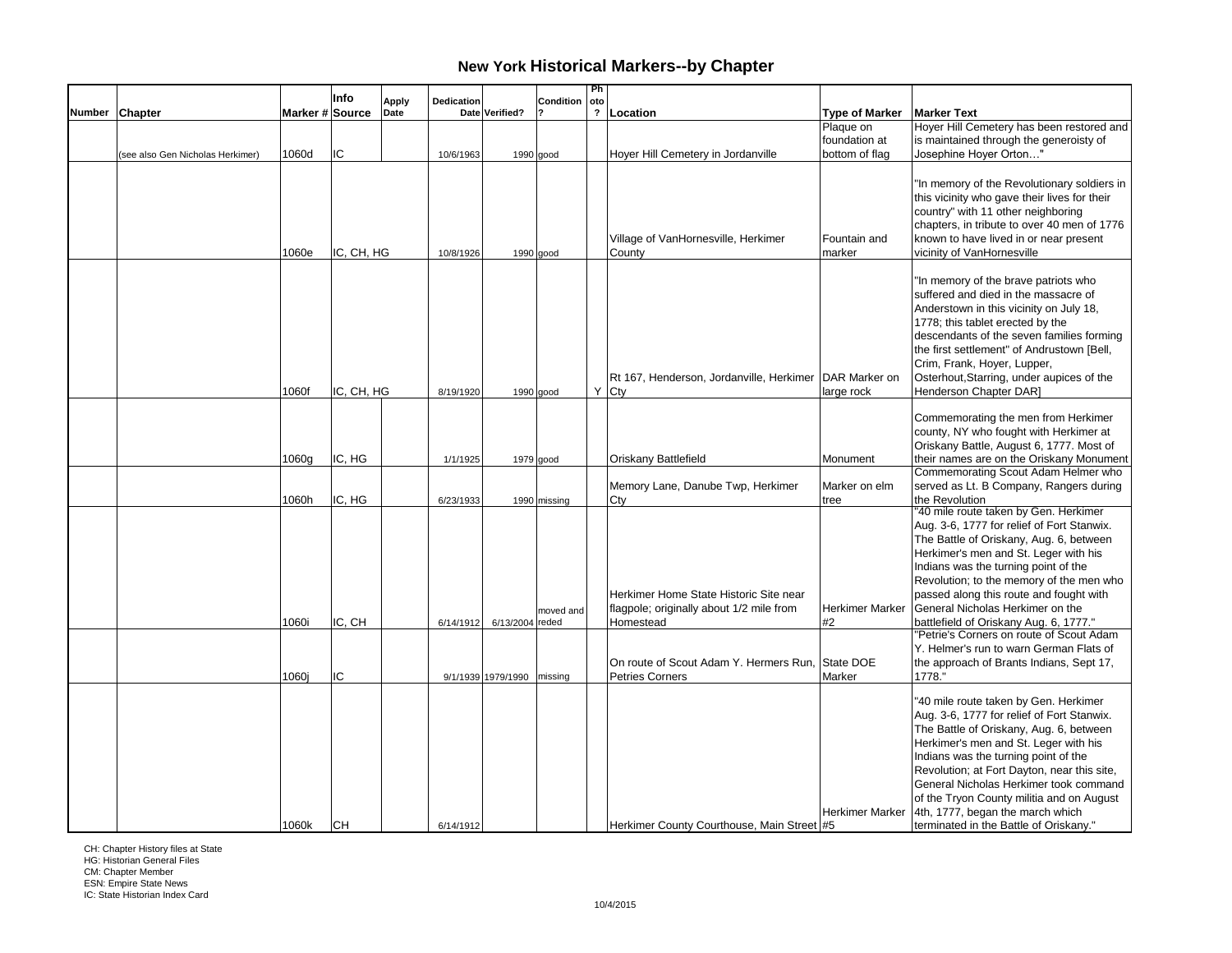| Marker # Source<br>Date<br>Date Verified?<br>? Location<br><b>Type of Marker</b><br><b>Marker Text</b><br>Number Chapter<br>Pedestal furnished by Gen Nicholas<br>Herkimer chapter DAR, "The fact that I was<br>instrumental in introducng women to<br>employment in the ffices of the government<br>gives me more real satisfaction than all the<br>Myers Park facing old Spinner Homestea, statue with<br>CН<br>village of Herkimer<br>1875<br>10601<br>6/29/1909<br>pedastal<br>"Site of home of Peter Hoyer and wife<br>Maria Helmer on route of Scout Adam<br>approach of Brandt's Indians, Sept 17,<br>1060m<br>CН<br>1778"<br>On route of Scout Adam Y. Helmers Run   marker<br>9/1/1939<br>'Trail of Scout Adam Helmer entering<br>CН<br>Sept 17, 1778"<br>1060n<br>On route of Scout Adam Y. Helmers Run<br>9/1/1939<br>marker<br>Solomon Woodworth and his men fell in<br>battle on 7 Sept. 1781 during the<br>and dedicated by the Mohawk Valley<br>Chapters DAR." Lt. Solomon Woodworth<br>who with many of his brave followers met<br>death by being ambushed by Indians. Their<br>men were buried in a common grave on the<br>good, used<br>Between Little Falls and Herkimer on<br>land where the fighting took place. Mohawk<br>monument with<br>for target<br>IC. HG<br>Valley Indian ambush near Shells Bush.<br>1033f<br>Smith rd in Central Herkimer Cty<br>bronze plaque<br>10/18/1959<br>1979 practice<br>'Teviotdale, built about 1773 Livingston-<br>Fulton house; home of Hon. Walter<br>flag and marker;<br>State DOE<br>Livingston and of son-in-law Robert<br>IC, CM, HG<br>Y Teviotdale<br>Fulton;" cannot see flagpole in photo<br>1070NY Hendrick Hudson<br>1070a<br>1/1/1938<br>2006 excellent<br>marker<br>gate of St. Peter's Presbyterian Church<br>Commemorating where 38 Revolutionary<br><b>CH</b><br>1070b<br>Cemetery, Spencertown<br>DAR Hist Marker<br>War verterans rest<br>7/6/1975<br>entrance to "Free Ground" cemetery at<br>Commemorating Revolutionary soldiers<br>CН<br>1070c<br>1/1/1976<br>Ancram<br>DAR marker<br>buried there |  | Info | Apply | <b>Dedication</b> | Condition | Ph<br>oto |  |                                             |
|-------------------------------------------------------------------------------------------------------------------------------------------------------------------------------------------------------------------------------------------------------------------------------------------------------------------------------------------------------------------------------------------------------------------------------------------------------------------------------------------------------------------------------------------------------------------------------------------------------------------------------------------------------------------------------------------------------------------------------------------------------------------------------------------------------------------------------------------------------------------------------------------------------------------------------------------------------------------------------------------------------------------------------------------------------------------------------------------------------------------------------------------------------------------------------------------------------------------------------------------------------------------------------------------------------------------------------------------------------------------------------------------------------------------------------------------------------------------------------------------------------------------------------------------------------------------------------------------------------------------------------------------------------------------------------------------------------------------------------------------------------------------------------------------------------------------------------------------------------------------------------------------------------------------------------------------------------------------------------------------------------------------------------------------------------------------------------------|--|------|-------|-------------------|-----------|-----------|--|---------------------------------------------|
|                                                                                                                                                                                                                                                                                                                                                                                                                                                                                                                                                                                                                                                                                                                                                                                                                                                                                                                                                                                                                                                                                                                                                                                                                                                                                                                                                                                                                                                                                                                                                                                                                                                                                                                                                                                                                                                                                                                                                                                                                                                                                     |  |      |       |                   |           |           |  |                                             |
|                                                                                                                                                                                                                                                                                                                                                                                                                                                                                                                                                                                                                                                                                                                                                                                                                                                                                                                                                                                                                                                                                                                                                                                                                                                                                                                                                                                                                                                                                                                                                                                                                                                                                                                                                                                                                                                                                                                                                                                                                                                                                     |  |      |       |                   |           |           |  |                                             |
|                                                                                                                                                                                                                                                                                                                                                                                                                                                                                                                                                                                                                                                                                                                                                                                                                                                                                                                                                                                                                                                                                                                                                                                                                                                                                                                                                                                                                                                                                                                                                                                                                                                                                                                                                                                                                                                                                                                                                                                                                                                                                     |  |      |       |                   |           |           |  |                                             |
|                                                                                                                                                                                                                                                                                                                                                                                                                                                                                                                                                                                                                                                                                                                                                                                                                                                                                                                                                                                                                                                                                                                                                                                                                                                                                                                                                                                                                                                                                                                                                                                                                                                                                                                                                                                                                                                                                                                                                                                                                                                                                     |  |      |       |                   |           |           |  |                                             |
|                                                                                                                                                                                                                                                                                                                                                                                                                                                                                                                                                                                                                                                                                                                                                                                                                                                                                                                                                                                                                                                                                                                                                                                                                                                                                                                                                                                                                                                                                                                                                                                                                                                                                                                                                                                                                                                                                                                                                                                                                                                                                     |  |      |       |                   |           |           |  |                                             |
|                                                                                                                                                                                                                                                                                                                                                                                                                                                                                                                                                                                                                                                                                                                                                                                                                                                                                                                                                                                                                                                                                                                                                                                                                                                                                                                                                                                                                                                                                                                                                                                                                                                                                                                                                                                                                                                                                                                                                                                                                                                                                     |  |      |       |                   |           |           |  |                                             |
|                                                                                                                                                                                                                                                                                                                                                                                                                                                                                                                                                                                                                                                                                                                                                                                                                                                                                                                                                                                                                                                                                                                                                                                                                                                                                                                                                                                                                                                                                                                                                                                                                                                                                                                                                                                                                                                                                                                                                                                                                                                                                     |  |      |       |                   |           |           |  | other deeds of my life." 1802-1890 General  |
|                                                                                                                                                                                                                                                                                                                                                                                                                                                                                                                                                                                                                                                                                                                                                                                                                                                                                                                                                                                                                                                                                                                                                                                                                                                                                                                                                                                                                                                                                                                                                                                                                                                                                                                                                                                                                                                                                                                                                                                                                                                                                     |  |      |       |                   |           |           |  | Francis Elias Spinner, Sec Treasury 1861-   |
|                                                                                                                                                                                                                                                                                                                                                                                                                                                                                                                                                                                                                                                                                                                                                                                                                                                                                                                                                                                                                                                                                                                                                                                                                                                                                                                                                                                                                                                                                                                                                                                                                                                                                                                                                                                                                                                                                                                                                                                                                                                                                     |  |      |       |                   |           |           |  |                                             |
|                                                                                                                                                                                                                                                                                                                                                                                                                                                                                                                                                                                                                                                                                                                                                                                                                                                                                                                                                                                                                                                                                                                                                                                                                                                                                                                                                                                                                                                                                                                                                                                                                                                                                                                                                                                                                                                                                                                                                                                                                                                                                     |  |      |       |                   |           |           |  |                                             |
|                                                                                                                                                                                                                                                                                                                                                                                                                                                                                                                                                                                                                                                                                                                                                                                                                                                                                                                                                                                                                                                                                                                                                                                                                                                                                                                                                                                                                                                                                                                                                                                                                                                                                                                                                                                                                                                                                                                                                                                                                                                                                     |  |      |       |                   |           |           |  |                                             |
|                                                                                                                                                                                                                                                                                                                                                                                                                                                                                                                                                                                                                                                                                                                                                                                                                                                                                                                                                                                                                                                                                                                                                                                                                                                                                                                                                                                                                                                                                                                                                                                                                                                                                                                                                                                                                                                                                                                                                                                                                                                                                     |  |      |       |                   |           |           |  | Helmer's run to warn German Flatts of the   |
|                                                                                                                                                                                                                                                                                                                                                                                                                                                                                                                                                                                                                                                                                                                                                                                                                                                                                                                                                                                                                                                                                                                                                                                                                                                                                                                                                                                                                                                                                                                                                                                                                                                                                                                                                                                                                                                                                                                                                                                                                                                                                     |  |      |       |                   |           |           |  |                                             |
|                                                                                                                                                                                                                                                                                                                                                                                                                                                                                                                                                                                                                                                                                                                                                                                                                                                                                                                                                                                                                                                                                                                                                                                                                                                                                                                                                                                                                                                                                                                                                                                                                                                                                                                                                                                                                                                                                                                                                                                                                                                                                     |  |      |       |                   |           |           |  |                                             |
|                                                                                                                                                                                                                                                                                                                                                                                                                                                                                                                                                                                                                                                                                                                                                                                                                                                                                                                                                                                                                                                                                                                                                                                                                                                                                                                                                                                                                                                                                                                                                                                                                                                                                                                                                                                                                                                                                                                                                                                                                                                                                     |  |      |       |                   |           |           |  |                                             |
|                                                                                                                                                                                                                                                                                                                                                                                                                                                                                                                                                                                                                                                                                                                                                                                                                                                                                                                                                                                                                                                                                                                                                                                                                                                                                                                                                                                                                                                                                                                                                                                                                                                                                                                                                                                                                                                                                                                                                                                                                                                                                     |  |      |       |                   |           |           |  | Mohawk Valley to warn settlers of German    |
|                                                                                                                                                                                                                                                                                                                                                                                                                                                                                                                                                                                                                                                                                                                                                                                                                                                                                                                                                                                                                                                                                                                                                                                                                                                                                                                                                                                                                                                                                                                                                                                                                                                                                                                                                                                                                                                                                                                                                                                                                                                                                     |  |      |       |                   |           |           |  | Flatts of the approach of Brandt's Indians, |
|                                                                                                                                                                                                                                                                                                                                                                                                                                                                                                                                                                                                                                                                                                                                                                                                                                                                                                                                                                                                                                                                                                                                                                                                                                                                                                                                                                                                                                                                                                                                                                                                                                                                                                                                                                                                                                                                                                                                                                                                                                                                                     |  |      |       |                   |           |           |  |                                             |
|                                                                                                                                                                                                                                                                                                                                                                                                                                                                                                                                                                                                                                                                                                                                                                                                                                                                                                                                                                                                                                                                                                                                                                                                                                                                                                                                                                                                                                                                                                                                                                                                                                                                                                                                                                                                                                                                                                                                                                                                                                                                                     |  |      |       |                   |           |           |  |                                             |
|                                                                                                                                                                                                                                                                                                                                                                                                                                                                                                                                                                                                                                                                                                                                                                                                                                                                                                                                                                                                                                                                                                                                                                                                                                                                                                                                                                                                                                                                                                                                                                                                                                                                                                                                                                                                                                                                                                                                                                                                                                                                                     |  |      |       |                   |           |           |  | 'This monument marks the site where Lt.     |
|                                                                                                                                                                                                                                                                                                                                                                                                                                                                                                                                                                                                                                                                                                                                                                                                                                                                                                                                                                                                                                                                                                                                                                                                                                                                                                                                                                                                                                                                                                                                                                                                                                                                                                                                                                                                                                                                                                                                                                                                                                                                                     |  |      |       |                   |           |           |  |                                             |
|                                                                                                                                                                                                                                                                                                                                                                                                                                                                                                                                                                                                                                                                                                                                                                                                                                                                                                                                                                                                                                                                                                                                                                                                                                                                                                                                                                                                                                                                                                                                                                                                                                                                                                                                                                                                                                                                                                                                                                                                                                                                                     |  |      |       |                   |           |           |  |                                             |
|                                                                                                                                                                                                                                                                                                                                                                                                                                                                                                                                                                                                                                                                                                                                                                                                                                                                                                                                                                                                                                                                                                                                                                                                                                                                                                                                                                                                                                                                                                                                                                                                                                                                                                                                                                                                                                                                                                                                                                                                                                                                                     |  |      |       |                   |           |           |  | Revolutionary War. It was erected in 1959   |
|                                                                                                                                                                                                                                                                                                                                                                                                                                                                                                                                                                                                                                                                                                                                                                                                                                                                                                                                                                                                                                                                                                                                                                                                                                                                                                                                                                                                                                                                                                                                                                                                                                                                                                                                                                                                                                                                                                                                                                                                                                                                                     |  |      |       |                   |           |           |  | during New York State's Year of History by  |
|                                                                                                                                                                                                                                                                                                                                                                                                                                                                                                                                                                                                                                                                                                                                                                                                                                                                                                                                                                                                                                                                                                                                                                                                                                                                                                                                                                                                                                                                                                                                                                                                                                                                                                                                                                                                                                                                                                                                                                                                                                                                                     |  |      |       |                   |           |           |  | the Herkimer County Board of Supervisors    |
|                                                                                                                                                                                                                                                                                                                                                                                                                                                                                                                                                                                                                                                                                                                                                                                                                                                                                                                                                                                                                                                                                                                                                                                                                                                                                                                                                                                                                                                                                                                                                                                                                                                                                                                                                                                                                                                                                                                                                                                                                                                                                     |  |      |       |                   |           |           |  |                                             |
|                                                                                                                                                                                                                                                                                                                                                                                                                                                                                                                                                                                                                                                                                                                                                                                                                                                                                                                                                                                                                                                                                                                                                                                                                                                                                                                                                                                                                                                                                                                                                                                                                                                                                                                                                                                                                                                                                                                                                                                                                                                                                     |  |      |       |                   |           |           |  |                                             |
|                                                                                                                                                                                                                                                                                                                                                                                                                                                                                                                                                                                                                                                                                                                                                                                                                                                                                                                                                                                                                                                                                                                                                                                                                                                                                                                                                                                                                                                                                                                                                                                                                                                                                                                                                                                                                                                                                                                                                                                                                                                                                     |  |      |       |                   |           |           |  |                                             |
|                                                                                                                                                                                                                                                                                                                                                                                                                                                                                                                                                                                                                                                                                                                                                                                                                                                                                                                                                                                                                                                                                                                                                                                                                                                                                                                                                                                                                                                                                                                                                                                                                                                                                                                                                                                                                                                                                                                                                                                                                                                                                     |  |      |       |                   |           |           |  |                                             |
|                                                                                                                                                                                                                                                                                                                                                                                                                                                                                                                                                                                                                                                                                                                                                                                                                                                                                                                                                                                                                                                                                                                                                                                                                                                                                                                                                                                                                                                                                                                                                                                                                                                                                                                                                                                                                                                                                                                                                                                                                                                                                     |  |      |       |                   |           |           |  |                                             |
|                                                                                                                                                                                                                                                                                                                                                                                                                                                                                                                                                                                                                                                                                                                                                                                                                                                                                                                                                                                                                                                                                                                                                                                                                                                                                                                                                                                                                                                                                                                                                                                                                                                                                                                                                                                                                                                                                                                                                                                                                                                                                     |  |      |       |                   |           |           |  |                                             |
|                                                                                                                                                                                                                                                                                                                                                                                                                                                                                                                                                                                                                                                                                                                                                                                                                                                                                                                                                                                                                                                                                                                                                                                                                                                                                                                                                                                                                                                                                                                                                                                                                                                                                                                                                                                                                                                                                                                                                                                                                                                                                     |  |      |       |                   |           |           |  |                                             |
|                                                                                                                                                                                                                                                                                                                                                                                                                                                                                                                                                                                                                                                                                                                                                                                                                                                                                                                                                                                                                                                                                                                                                                                                                                                                                                                                                                                                                                                                                                                                                                                                                                                                                                                                                                                                                                                                                                                                                                                                                                                                                     |  |      |       |                   |           |           |  |                                             |
|                                                                                                                                                                                                                                                                                                                                                                                                                                                                                                                                                                                                                                                                                                                                                                                                                                                                                                                                                                                                                                                                                                                                                                                                                                                                                                                                                                                                                                                                                                                                                                                                                                                                                                                                                                                                                                                                                                                                                                                                                                                                                     |  |      |       |                   |           |           |  |                                             |
|                                                                                                                                                                                                                                                                                                                                                                                                                                                                                                                                                                                                                                                                                                                                                                                                                                                                                                                                                                                                                                                                                                                                                                                                                                                                                                                                                                                                                                                                                                                                                                                                                                                                                                                                                                                                                                                                                                                                                                                                                                                                                     |  |      |       |                   |           |           |  |                                             |
|                                                                                                                                                                                                                                                                                                                                                                                                                                                                                                                                                                                                                                                                                                                                                                                                                                                                                                                                                                                                                                                                                                                                                                                                                                                                                                                                                                                                                                                                                                                                                                                                                                                                                                                                                                                                                                                                                                                                                                                                                                                                                     |  |      |       |                   |           |           |  |                                             |
|                                                                                                                                                                                                                                                                                                                                                                                                                                                                                                                                                                                                                                                                                                                                                                                                                                                                                                                                                                                                                                                                                                                                                                                                                                                                                                                                                                                                                                                                                                                                                                                                                                                                                                                                                                                                                                                                                                                                                                                                                                                                                     |  |      |       |                   |           |           |  |                                             |
|                                                                                                                                                                                                                                                                                                                                                                                                                                                                                                                                                                                                                                                                                                                                                                                                                                                                                                                                                                                                                                                                                                                                                                                                                                                                                                                                                                                                                                                                                                                                                                                                                                                                                                                                                                                                                                                                                                                                                                                                                                                                                     |  |      |       |                   |           |           |  |                                             |
|                                                                                                                                                                                                                                                                                                                                                                                                                                                                                                                                                                                                                                                                                                                                                                                                                                                                                                                                                                                                                                                                                                                                                                                                                                                                                                                                                                                                                                                                                                                                                                                                                                                                                                                                                                                                                                                                                                                                                                                                                                                                                     |  |      |       |                   |           |           |  |                                             |
|                                                                                                                                                                                                                                                                                                                                                                                                                                                                                                                                                                                                                                                                                                                                                                                                                                                                                                                                                                                                                                                                                                                                                                                                                                                                                                                                                                                                                                                                                                                                                                                                                                                                                                                                                                                                                                                                                                                                                                                                                                                                                     |  |      |       |                   |           |           |  |                                             |
| entrance to North Hillsdale Methodist<br>Commemorating Revolutionary soldiers                                                                                                                                                                                                                                                                                                                                                                                                                                                                                                                                                                                                                                                                                                                                                                                                                                                                                                                                                                                                                                                                                                                                                                                                                                                                                                                                                                                                                                                                                                                                                                                                                                                                                                                                                                                                                                                                                                                                                                                                       |  |      |       |                   |           |           |  |                                             |
| 1070d<br>CН<br>Church Cemetery, Hillsdale<br>buried there<br>1/1/1976<br>DAR marker                                                                                                                                                                                                                                                                                                                                                                                                                                                                                                                                                                                                                                                                                                                                                                                                                                                                                                                                                                                                                                                                                                                                                                                                                                                                                                                                                                                                                                                                                                                                                                                                                                                                                                                                                                                                                                                                                                                                                                                                 |  |      |       |                   |           |           |  |                                             |
|                                                                                                                                                                                                                                                                                                                                                                                                                                                                                                                                                                                                                                                                                                                                                                                                                                                                                                                                                                                                                                                                                                                                                                                                                                                                                                                                                                                                                                                                                                                                                                                                                                                                                                                                                                                                                                                                                                                                                                                                                                                                                     |  |      |       |                   |           |           |  |                                             |
| Commemorating the memory of soldiers                                                                                                                                                                                                                                                                                                                                                                                                                                                                                                                                                                                                                                                                                                                                                                                                                                                                                                                                                                                                                                                                                                                                                                                                                                                                                                                                                                                                                                                                                                                                                                                                                                                                                                                                                                                                                                                                                                                                                                                                                                                |  |      |       |                   |           |           |  |                                             |
| 1071NY Holland Patent<br>1071a<br>IC, HG<br>Holland Patent Park, Holland Patent<br>tablet on boulder<br>who served in the Revolutionary War.                                                                                                                                                                                                                                                                                                                                                                                                                                                                                                                                                                                                                                                                                                                                                                                                                                                                                                                                                                                                                                                                                                                                                                                                                                                                                                                                                                                                                                                                                                                                                                                                                                                                                                                                                                                                                                                                                                                                        |  |      |       |                   |           |           |  |                                             |
| 5/1/1915<br>gate of Holland Patent Cemetery, Holland                                                                                                                                                                                                                                                                                                                                                                                                                                                                                                                                                                                                                                                                                                                                                                                                                                                                                                                                                                                                                                                                                                                                                                                                                                                                                                                                                                                                                                                                                                                                                                                                                                                                                                                                                                                                                                                                                                                                                                                                                                |  |      |       |                   |           |           |  | Revolutionary War soldiers buried there [17 |
| 1071b<br>IC, HG<br>Patent, Oneida Cty                                                                                                                                                                                                                                                                                                                                                                                                                                                                                                                                                                                                                                                                                                                                                                                                                                                                                                                                                                                                                                                                                                                                                                                                                                                                                                                                                                                                                                                                                                                                                                                                                                                                                                                                                                                                                                                                                                                                                                                                                                               |  |      |       |                   |           |           |  |                                             |
| 5/1/1974<br>$1979$ good<br>entrance marker<br>namesl                                                                                                                                                                                                                                                                                                                                                                                                                                                                                                                                                                                                                                                                                                                                                                                                                                                                                                                                                                                                                                                                                                                                                                                                                                                                                                                                                                                                                                                                                                                                                                                                                                                                                                                                                                                                                                                                                                                                                                                                                                |  |      |       |                   |           |           |  |                                             |
|                                                                                                                                                                                                                                                                                                                                                                                                                                                                                                                                                                                                                                                                                                                                                                                                                                                                                                                                                                                                                                                                                                                                                                                                                                                                                                                                                                                                                                                                                                                                                                                                                                                                                                                                                                                                                                                                                                                                                                                                                                                                                     |  |      |       |                   |           |           |  |                                             |
| Site of first Meeting House erected 1800.                                                                                                                                                                                                                                                                                                                                                                                                                                                                                                                                                                                                                                                                                                                                                                                                                                                                                                                                                                                                                                                                                                                                                                                                                                                                                                                                                                                                                                                                                                                                                                                                                                                                                                                                                                                                                                                                                                                                                                                                                                           |  |      |       |                   |           |           |  |                                             |
| 1072NY Hoosac-Walloomsac<br>IC, HG, V2<br><b>Hoosick Falls</b><br>First Baptist Church organized 1847.<br>1072a<br>Marker<br>1930s<br>1980 good                                                                                                                                                                                                                                                                                                                                                                                                                                                                                                                                                                                                                                                                                                                                                                                                                                                                                                                                                                                                                                                                                                                                                                                                                                                                                                                                                                                                                                                                                                                                                                                                                                                                                                                                                                                                                                                                                                                                     |  |      |       |                   |           |           |  |                                             |
|                                                                                                                                                                                                                                                                                                                                                                                                                                                                                                                                                                                                                                                                                                                                                                                                                                                                                                                                                                                                                                                                                                                                                                                                                                                                                                                                                                                                                                                                                                                                                                                                                                                                                                                                                                                                                                                                                                                                                                                                                                                                                     |  |      |       |                   |           |           |  | "St. Croix Church marker. Here is the site  |
| Near St. Croix Bridge on the North<br>of Dutch Reformed Chruch. The first                                                                                                                                                                                                                                                                                                                                                                                                                                                                                                                                                                                                                                                                                                                                                                                                                                                                                                                                                                                                                                                                                                                                                                                                                                                                                                                                                                                                                                                                                                                                                                                                                                                                                                                                                                                                                                                                                                                                                                                                           |  |      |       |                   |           |           |  |                                             |
| Hoosick Cambridge Road, Hoosick,<br>State DOE<br>Protestant Church in Hoosick Valley. On                                                                                                                                                                                                                                                                                                                                                                                                                                                                                                                                                                                                                                                                                                                                                                                                                                                                                                                                                                                                                                                                                                                                                                                                                                                                                                                                                                                                                                                                                                                                                                                                                                                                                                                                                                                                                                                                                                                                                                                            |  |      |       |                   |           |           |  |                                             |
| IC, HG, V2<br>Lot of A. Wendell in Hoosick Patent."<br>(see also Ondawa-Cambridge)<br>1072b<br>9/9/1933<br>1980 missing<br>Renselear Cty<br>Marker                                                                                                                                                                                                                                                                                                                                                                                                                                                                                                                                                                                                                                                                                                                                                                                                                                                                                                                                                                                                                                                                                                                                                                                                                                                                                                                                                                                                                                                                                                                                                                                                                                                                                                                                                                                                                                                                                                                                  |  |      |       |                   |           |           |  |                                             |
| Site of first bridge over Hoosick River at<br>CH: Chapter History files at State                                                                                                                                                                                                                                                                                                                                                                                                                                                                                                                                                                                                                                                                                                                                                                                                                                                                                                                                                                                                                                                                                                                                                                                                                                                                                                                                                                                                                                                                                                                                                                                                                                                                                                                                                                                                                                                                                                                                                                                                    |  |      |       |                   |           |           |  |                                             |
| IC, HG, V2<br>1072c<br>Hoosick Falls, buried during blasting<br>Marker<br>the Falls, built 1791 as "federal Bridge."<br>HG: Historian General Files<br>1930s<br>1980 missing                                                                                                                                                                                                                                                                                                                                                                                                                                                                                                                                                                                                                                                                                                                                                                                                                                                                                                                                                                                                                                                                                                                                                                                                                                                                                                                                                                                                                                                                                                                                                                                                                                                                                                                                                                                                                                                                                                        |  |      |       |                   |           |           |  |                                             |
| CM: Chapter Member<br><b>ESN: Empire State News</b>                                                                                                                                                                                                                                                                                                                                                                                                                                                                                                                                                                                                                                                                                                                                                                                                                                                                                                                                                                                                                                                                                                                                                                                                                                                                                                                                                                                                                                                                                                                                                                                                                                                                                                                                                                                                                                                                                                                                                                                                                                 |  |      |       |                   |           |           |  |                                             |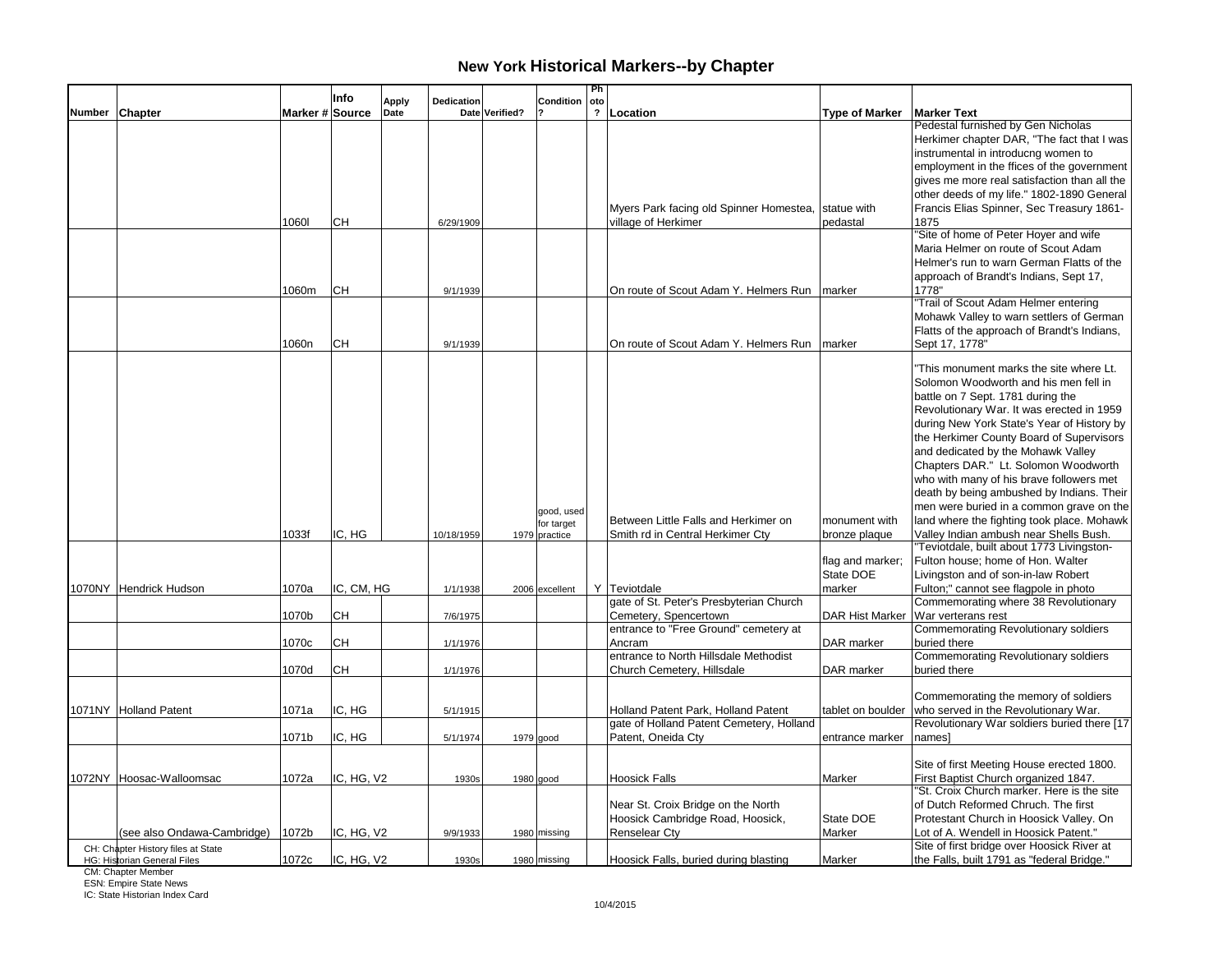|                |                                    |                 | Info       | <b>Apply</b> | Dedication |                | Condition      | Ph<br>oto      |                                                             |                             |                                                                                        |
|----------------|------------------------------------|-----------------|------------|--------------|------------|----------------|----------------|----------------|-------------------------------------------------------------|-----------------------------|----------------------------------------------------------------------------------------|
| Number Chapter |                                    | Marker # Source |            | Date         |            | Date Verified? |                | $\overline{?}$ | Location                                                    | <b>Type of Marker</b>       | <b>Marker Text</b>                                                                     |
|                |                                    |                 |            |              |            |                |                |                |                                                             |                             | Site of Walloomsac Methodist Episcopal                                                 |
|                |                                    | 1072d           | IC, HG, V2 |              | 1930s      |                | 1980 good      |                | <b>Hoosick Falls</b>                                        | Marker                      | Church, opposite of Bennington Battlefield                                             |
|                |                                    |                 |            |              |            |                |                |                |                                                             |                             | Early Tavern, kept by David Wilcox before                                              |
|                |                                    |                 |            |              |            |                |                |                |                                                             |                             | 1814. Later home of Dr. John Warren,                                                   |
|                |                                    | 1072e           | IC, HG, V2 |              | 1930s      |                | 1980 good      |                | <b>Hoosick Falls</b>                                        | Marker                      | 1806-1882.<br>Dutch Reformed Church organized 1792.                                    |
|                | see Ondawa-Cambridge for more      | 1072f           | IC, HG, V2 |              | 1930s      |                | 1980 good      |                | <b>Buskirk</b>                                              | Marker                      | First Pastor, Rev. Samuel Smith                                                        |
|                |                                    |                 |            |              |            |                |                |                |                                                             |                             |                                                                                        |
|                | 1056NY Hudson River Patriots       | 1056a           | IC, HG, V2 |              | 1/3/1934   |                |                |                | Junction of Broadway, Edgar Lane, and<br>Warburton Ave, NYC | bronze tablet on<br>boulder | Site of the "skirmish of Edgar Lane."                                                  |
|                |                                    |                 |            |              |            |                |                |                |                                                             |                             |                                                                                        |
|                |                                    |                 |            |              |            |                |                |                |                                                             |                             | "The Odell Tavern: according to tradition                                              |
|                |                                    |                 |            |              |            |                |                |                |                                                             |                             | this building was used as a tavern and also<br>served as the Odell home. The patriot,  |
|                |                                    |                 |            |              |            |                |                |                |                                                             |                             | Jonathan Odell and his wife Margaret                                                   |
|                |                                    |                 |            |              |            |                |                |                |                                                             |                             | Dyckman live here. Their sons, John,                                                   |
|                |                                    |                 |            |              |            |                |                |                |                                                             |                             | Isaac, and Abraham were Westchester                                                    |
|                |                                    |                 |            |              |            |                |                |                |                                                             |                             | guides, and their son Jacob was a post<br>rider for the Committee of Safety during the |
|                |                                    |                 |            |              |            |                |                |                |                                                             |                             | war for American Independence (1775-                                                   |
|                |                                    |                 |            |              |            |                |                |                |                                                             |                             | 1783). The odell's home was a site of a                                                |
|                |                                    |                 |            |              |            |                |                |                |                                                             |                             | meeting of the Committee of Safety, Aug                                                |
|                |                                    |                 |            |              |            |                |                |                |                                                             |                             | 31, 1776; marker placed June 19, 2004 by                                               |
|                |                                    |                 |            |              |            |                |                |                | Odell Tavern, corner of Dows Lane and                       | <b>Bronze DAR</b>           | Hudson River Patriots Chapter, DAR in<br>appreciation of the restoration of this       |
|                |                                    | 1056b           | CH,CM      | 6/1/2001     | 6/19/2004  | 1/1/2007 good  |                |                | Y Broadway, Irvington                                       | marker                      | buildina"                                                                              |
|                |                                    |                 |            |              |            |                |                |                |                                                             |                             | Marking a spring where Major Andre                                                     |
|                |                                    |                 | IC         |              |            |                |                |                |                                                             | bronze marker on            | stopped to water his horse on his way to                                               |
|                |                                    | 1056c           |            |              | 11/1/1965  |                |                |                | Hardscrabble Rd, Pleasantville                              | boulder                     | his capture in Tarrytown<br>Commemorating Washington's                                 |
|                |                                    |                 |            |              |            |                |                |                |                                                             |                             | Headquarters on Valentine Hill; put in fence                                           |
|                |                                    |                 |            |              |            |                |                |                | Valentine Hill, St. Joseph's Ave, Yonkers,                  |                             | of St Joseph's Seminary; wreath placed                                                 |
|                |                                    | 1056d           | IC. HG     |              |            |                |                |                | <b>NY</b>                                                   | marker                      | there every June 14th.                                                                 |
|                |                                    |                 |            |              |            |                |                |                |                                                             |                             | "To honor all American Revolutionary                                                   |
|                |                                    |                 |            |              |            |                |                |                |                                                             |                             | Soldiers buried in Saint John's Church                                                 |
|                |                                    |                 |            |              |            |                |                |                |                                                             |                             | cemetery, Yonkers NY Presented by                                                      |
|                |                                    |                 |            |              |            |                |                |                |                                                             |                             | Keskeskick Chapter DAR, 75th<br>Anniversary June 1970." Bones re-buried                |
|                |                                    |                 |            |              |            |                |                |                | St John's Church South Wall, Yonkers,                       |                             | when church enlarged. Used as a hospital                                               |
|                |                                    | 1056e           | IC, CH, HG |              | 6/1/1970   |                |                |                | <b>Westchester Cty</b>                                      | tablet                      | therefore both English and American.                                                   |
|                |                                    |                 |            |              |            |                |                |                |                                                             |                             | 1740s Sherwood House: "A Landmark, the                                                 |
|                |                                    |                 |            |              |            |                |                |                |                                                             |                             | Sherwood house will soon be on the<br>National Register of Historic places. It was     |
|                |                                    |                 |            |              |            |                |                |                |                                                             |                             | constructed in 1740 by Thomas Sherwood,                                                |
|                |                                    |                 |            |              |            |                |                |                |                                                             |                             | one of Frederick Philipse's tenant farmers.                                            |
|                |                                    |                 |            |              |            |                |                |                |                                                             | flagpole and                | Presented by NSDAR Keskeskick Chapter,                                                 |
|                |                                    | 1056f           | CH, HG     |              | 5/1/1983   |                |                |                | Sherwood House, Yonkers<br>High school grounds, Tarrytown,  | marker                      | June 26, 1983"                                                                         |
|                |                                    | 1056g           | IC, HG     |              | 1/1/1932   |                | 1990 excellent |                | Westchester Co                                              | tree and marker             | Bicentennial memorial oak tree                                                         |
|                |                                    |                 |            |              |            |                |                |                |                                                             |                             |                                                                                        |
|                |                                    |                 | IC, CH, HG |              |            |                |                |                | Old Dutch 1st Reformed Church                               | marker                      | Cemetery entrance marker commemorating                                                 |
|                | CH: Chapter History files at State | 1056h           |            |              | 11/1/1976  | 1990           |                |                | Cemetery, Mt Pleasant, Westchester                          |                             | the Revolutionary soldiers buried within                                               |

HG: Historian General Files

CM: Chapter Member ESN: Empire State News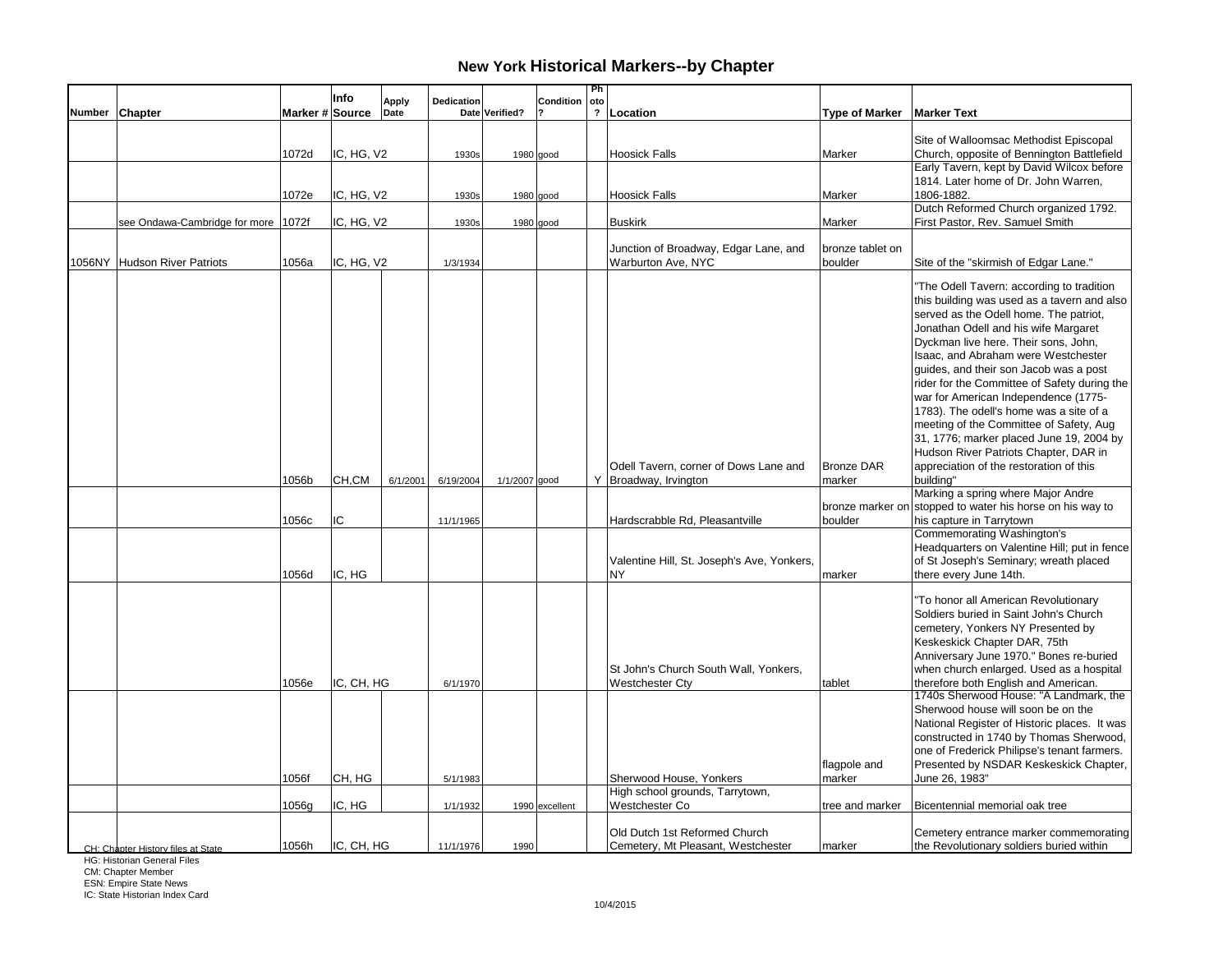|               |                      |                 | Info            | <b>Apply</b> | Dedication      |                                   | Condition | Ph<br>oto      |                                                                                   |                                                      |                                                                                                                                                                                                                                                                                                                |
|---------------|----------------------|-----------------|-----------------|--------------|-----------------|-----------------------------------|-----------|----------------|-----------------------------------------------------------------------------------|------------------------------------------------------|----------------------------------------------------------------------------------------------------------------------------------------------------------------------------------------------------------------------------------------------------------------------------------------------------------------|
| <b>Number</b> | Chapter              | Marker # Source |                 | Date         |                 | Date Verified?                    |           | $\overline{?}$ | Location                                                                          | <b>Type of Marker</b>                                | <b>Marker Text</b>                                                                                                                                                                                                                                                                                             |
|               |                      | 1056i           | IC, CH, HG      |              | 5/28/1977       | 1990                              |           |                | <b>Elmsford Community Reformed Church</b><br>Cemetery, Greenburgh, Westchester    | bronze cemetery<br>entrance marker                   | Commemorating Revolutionary soldiers<br>buried there                                                                                                                                                                                                                                                           |
|               |                      | 1056j           | IC, CH, HG      |              | 5/1/1976        | 1990                              |           |                | Sleepy Hollow Cemetery, Mt Pleasant,<br>Westchester                               | bronze cemetery<br>entrance marker                   | Commemorating Revolutionary soldiers<br>buried there                                                                                                                                                                                                                                                           |
|               | Increase Carpenter   |                 |                 |              |                 |                                   |           |                |                                                                                   |                                                      |                                                                                                                                                                                                                                                                                                                |
|               | 1073NY   Irondequoit | 1073a           | IC, HG          |              | 1/1/1932        |                                   |           |                | East end of Veteran's Memorial Bridge,<br>Carthage                                | bronze memorial<br>tablet                            | Commemorating pioneers Caleb Lyon,<br>Elisha B. Strong and others                                                                                                                                                                                                                                              |
|               |                      | 1073b           | IC, HG          |              | 7/4/1924        |                                   |           |                | grounds of the Village Hall, Warsaw<br>Highway, Wyoming                           | bronze marker on<br>stone: Holland<br>Land Co marker | Commemorating pioneers and children of<br>Wyoming vicinty, placed by Meda Cox                                                                                                                                                                                                                                  |
|               |                      | 1073c           | IC, HG, CM, ESN |              |                 | 3/1/1906 10/14/2006 reded         |           |                | Mount Hope Cemetery lot owned jointly<br>Y by DAR and SAR. Rochester              | boulder with oval<br>plaque                          | Commemorating spot where the remains of<br>Captain Thomas Boyd, 4 fellow officers, his<br>Oneida Indian guide, and 9 volunteer<br>riflemen were reinterred; these men fell at<br>Grovland, Livingston County on Sep 13,<br>1779.                                                                               |
|               |                      | 1073d           | IC, HG          |              | 1/11897 or 1898 |                                   |           |                | Rochester                                                                         | Marker                                               | Commemorating purchased lot to which the<br>remains of Rev. Ebenezer Vining, a<br>Revolutionary soldier, were placed after<br>removal from the Potter's field.                                                                                                                                                 |
|               | 1074NY   Iroquois    | 1074a           | IC              |              | 6/6/1928        | 1990                              |           |                | Y   Worcester                                                                     | <b>DAR Tablet</b>                                    | "In honor of the Revolutionary soldiers who<br>established the township of Worcester" 66<br>names of Revolutionary soldiers are on the<br>bronze plaque, dedicated to the community<br>of Worcester                                                                                                            |
|               |                      | 1074b           | <b>CH</b>       |              |                 | 80th anniv<br>1/1/1928 celeb 2008 |           |                | Corner of NYS Route 20 and Continental<br>Y Rd, 1/2 mile west of East Springfield | marker on marble on the corner                       | "This monument is erected to the memory<br>of Gen'l James Clinton Born 1736 Died<br>1812 & marks a point on the line of march<br>of his troops from Mohawk River to Otsego<br>Lake in June 1779 General James Clinton<br>Chapter DAR aedificant" cared for by the<br>owners of the house across Continental Rd |
|               | Jacobus Roosevelt    | 1074c           | lсн             |              | 1/1/1928        |                                   |           |                | Corner of NYS Route 20 and Continental<br>Y Rd, 1/2 mile west of East Springfield | <b>NYS DOE</b><br>Marker                             | "Camp and Fort; at Hyde Bay, Otsego<br>Lake, 2 1/2 miles south, occupied by 4th<br>Massachusetts Regiment 1799; NYS Hist<br>Marker 1928" ** not sure if DAR affiliated                                                                                                                                         |
|               | 1075NY James Madison | 1075a           | IIC. CH         |              | 10/17/1924      | 1991 ok                           |           |                | flagpole in center of park in center<br>Y Hamilton                                | DAR plaque on<br>boulder                             | "To the memory of those who defended the<br>honor of our country in the War for<br>American Independence 1776-1783<br>erected by James Madison Chapter DAR<br>1924""                                                                                                                                           |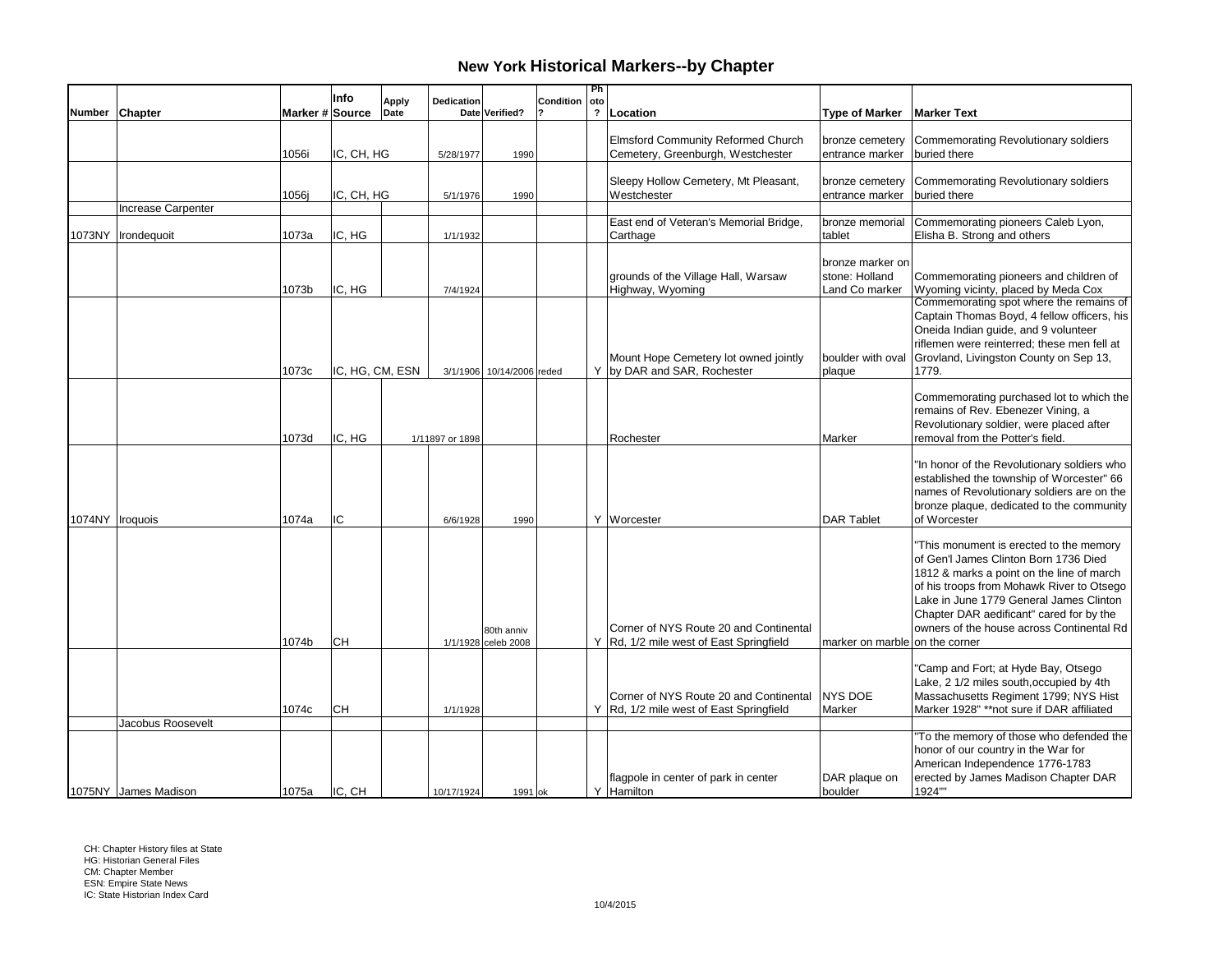|                |                                    |                 | Info       | <b>Apply</b> | Dedication |                | Condition     | Ph<br>oto      |                                                                 |                       |                                                                                 |
|----------------|------------------------------------|-----------------|------------|--------------|------------|----------------|---------------|----------------|-----------------------------------------------------------------|-----------------------|---------------------------------------------------------------------------------|
| Number Chapter |                                    | Marker # Source |            | Date         |            | Date Verified? |               | $\overline{?}$ | Location                                                        | <b>Type of Marker</b> | <b>Marker Text</b>                                                              |
|                |                                    |                 |            |              |            |                |               |                |                                                                 |                       |                                                                                 |
|                |                                    |                 |            |              |            |                |               |                |                                                                 |                       | "1/4 mile west stood the home of Col. Wm.                                       |
|                |                                    |                 |            |              |            |                |               |                |                                                                 |                       |                                                                                 |
|                |                                    |                 |            |              |            |                |               |                |                                                                 |                       | S. Smith. Occupied 1807-8 by him and his                                        |
|                |                                    |                 |            |              |            |                |               |                |                                                                 |                       | daughter, Abigail Adams, daughter of<br>President John Adams. Col. Smith served |
|                |                                    |                 |            |              |            |                |               |                |                                                                 |                       | as Adjutant to Generals Sullivan, Lafayette                                     |
|                |                                    |                 |            |              |            |                |               |                |                                                                 |                       | and Washington 1776-1781. He purchased                                          |
|                |                                    |                 |            |              |            |                |               |                |                                                                 |                       | in 1781, six townships in Madison and                                           |
|                |                                    |                 |            |              |            |                |               |                |                                                                 |                       | Chenango counties, which became known                                           |
|                |                                    |                 |            |              |            |                |               |                |                                                                 |                       | as Smith's Valley. He died in 1816 and was                                      |
|                |                                    |                 |            |              |            |                |               |                |                                                                 |                       | buried in Sherburne West Hill. Base                                             |
|                |                                    |                 |            |              |            |                |               |                |                                                                 |                       | supporting this tablet was the doorstep of                                      |
|                |                                    | 1075b           | IC, HG     |              | 6/20/1929  | 1991 ok        |               |                |                                                                 | memorial              | Smith House which was built in 1807."                                           |
|                |                                    |                 |            |              |            |                |               |                | corner of Gilchrist Memorial Church                             |                       |                                                                                 |
|                |                                    |                 |            |              |            |                |               |                | building, Kortright Center, Mr.                                 | DAR Cem               | Revolutionary war soldiers buried in                                            |
|                |                                    | 1075c           | IC         |              | 7/28/1976  |                |               |                | Harpersfield, Delaware Cty.                                     | Marker                | <b>Gilchrist Memorial Cemetery</b>                                              |
|                |                                    |                 |            |              |            |                |               |                | Lebanon Cemetery, Lebanon, Madison                              | DAR Cem               |                                                                                 |
|                |                                    | 1075d           | CH         |              | 1/1/1976   |                |               |                | Cty                                                             | Marker                | Revolutionary soldiers buried here                                              |
|                |                                    |                 |            |              |            |                |               |                | West Eaton Cemetery, Eaton, Madison                             | DAR Cem               |                                                                                 |
|                |                                    | 1075e           | CH         |              | 1/1/1976   |                |               |                | Cty                                                             | Marker                | Revolutionary soldiers buried here                                              |
|                |                                    |                 | <b>CH</b>  |              |            |                |               |                | Episcopal Cemetery, Sherburne,                                  | DAR Cem<br>Marker     |                                                                                 |
|                |                                    | 1075f           |            |              | 7/1/1976   |                |               |                | Chenango<br>Quarter Cemetery, Sherburne, Chenango               | DAR Cem               | Revolutionary soldiers buried here                                              |
|                |                                    | 1075g           | <b>CH</b>  |              | 5/1/1976   |                |               |                | Ctv                                                             | Marker                | Revolutionary soldiers buried here                                              |
|                |                                    |                 |            |              |            |                |               |                | West Hill Cemetery, Sherburne,                                  | DAR Cem               |                                                                                 |
|                |                                    | 1075h           | CH         |              | 6/1/1974   |                |               |                | Chenango Cty                                                    | Marker                | Revolutionary soldiers buried here                                              |
|                |                                    |                 |            |              |            |                |               |                | East Hill Cemetery, Sherburne,                                  | DAR Cem               |                                                                                 |
|                |                                    | 1075i           | CН         |              | 6/1/1974   |                |               |                | ChenangoCty                                                     | Marker                | Revolutionary soldiers buried here                                              |
|                |                                    |                 |            |              |            |                |               |                |                                                                 |                       | Chapter raised \$319 for monument                                               |
|                |                                    | 1075j           | Y97        |              | 6/18/1905  |                |               |                | Hamilton                                                        | Monument              | honoring Rev Soldiers over 8 years                                              |
|                |                                    |                 |            |              |            |                |               |                |                                                                 |                       |                                                                                 |
| 1076NY         | Jamestown                          |                 |            |              |            |                |               |                | Regent Carolyn Volk verified no markers                         |                       | Commemorating Lafayettes visit, his fourth,                                     |
|                |                                    |                 |            |              |            |                |               |                |                                                                 | bronze plaque         | along with his son. "Lafayette, in                                              |
|                |                                    |                 |            |              |            |                |               |                |                                                                 | inset into Tall       | recognition of whose service to our country                                     |
|                |                                    |                 |            |              |            |                |               |                | Hudson Fall village mall across form                            | Soldiers              | this tablet is placed in the park where he                                      |
|                | 1077NY Jane McCrea                 | 1077a           | IC         |              | 6/11/1925  |                | 1979 good     |                | Presb. Church                                                   | Monument              | was welcomed in June 1825."                                                     |
|                |                                    |                 |            |              |            |                |               |                |                                                                 | bronze plaque on      |                                                                                 |
|                |                                    |                 |            |              |            |                |               |                |                                                                 | 3' stone from Fort    | "The Bicentennial Barge here July 17, 18                                        |
|                |                                    | 1077b           | IC         |              | 7/18/1976  |                | 1979 good     |                | lawn of Old Fort House Museum                                   | Edward                | 1976"                                                                           |
|                |                                    |                 |            |              |            |                |               |                |                                                                 |                       |                                                                                 |
|                |                                    |                 |            |              |            |                |               |                |                                                                 |                       | Birthplace of Robert Porter Patterson, US                                       |
|                |                                    |                 |            |              |            |                |               |                |                                                                 |                       | Secretary of War under President Truman                                         |
|                |                                    | 1077c           | IC, HG     |              | 4/25/1981  | 1990           |               |                | 12 Center St, Glens Falls, Warren Cty                           | plaque                | 1945-1947. He died Jan 22, 1952                                                 |
|                |                                    |                 |            |              |            |                |               |                | Near canal, site of old Fort Edward, Glens bronze plaque        |                       |                                                                                 |
|                |                                    |                 |            |              |            |                |               |                | Falls; end of Old Fort St. about a block                        | 20x16" in boulder     | "This boulder marks the site of Old Fort                                        |
|                |                                    |                 |            |              |            |                |               |                | from Broadway at curve in street on south removed from          |                       | Edward 1755-1780 erected by Jane                                                |
|                |                                    | 1077d           | IC, CH     |              | 9/16/1914  |                | 1979 good     |                | side of Ft Edward                                               | canal bed             | McCrea Chapter DAR 1914"                                                        |
|                |                                    |                 |            |              |            |                |               |                |                                                                 |                       | "Memorial to Jane McCrea, massacred                                             |
|                |                                    |                 |            |              |            |                |               |                |                                                                 |                       | near this point by Indians July 27, 1777,                                       |
|                |                                    |                 |            |              |            |                |               |                |                                                                 |                       | Pyramid of stone Erected by Jane McCrea DAR July 27,                            |
|                | CH: Chapter History files at State | 1077e           | IC, CH, HG |              | 7/27/1901  |                | 1978 repaired |                | Broadway in Ft Edward, near high school with bronze plate 1901" |                       |                                                                                 |

HG: Historian General Files

CM: Chapter Member ESN: Empire State News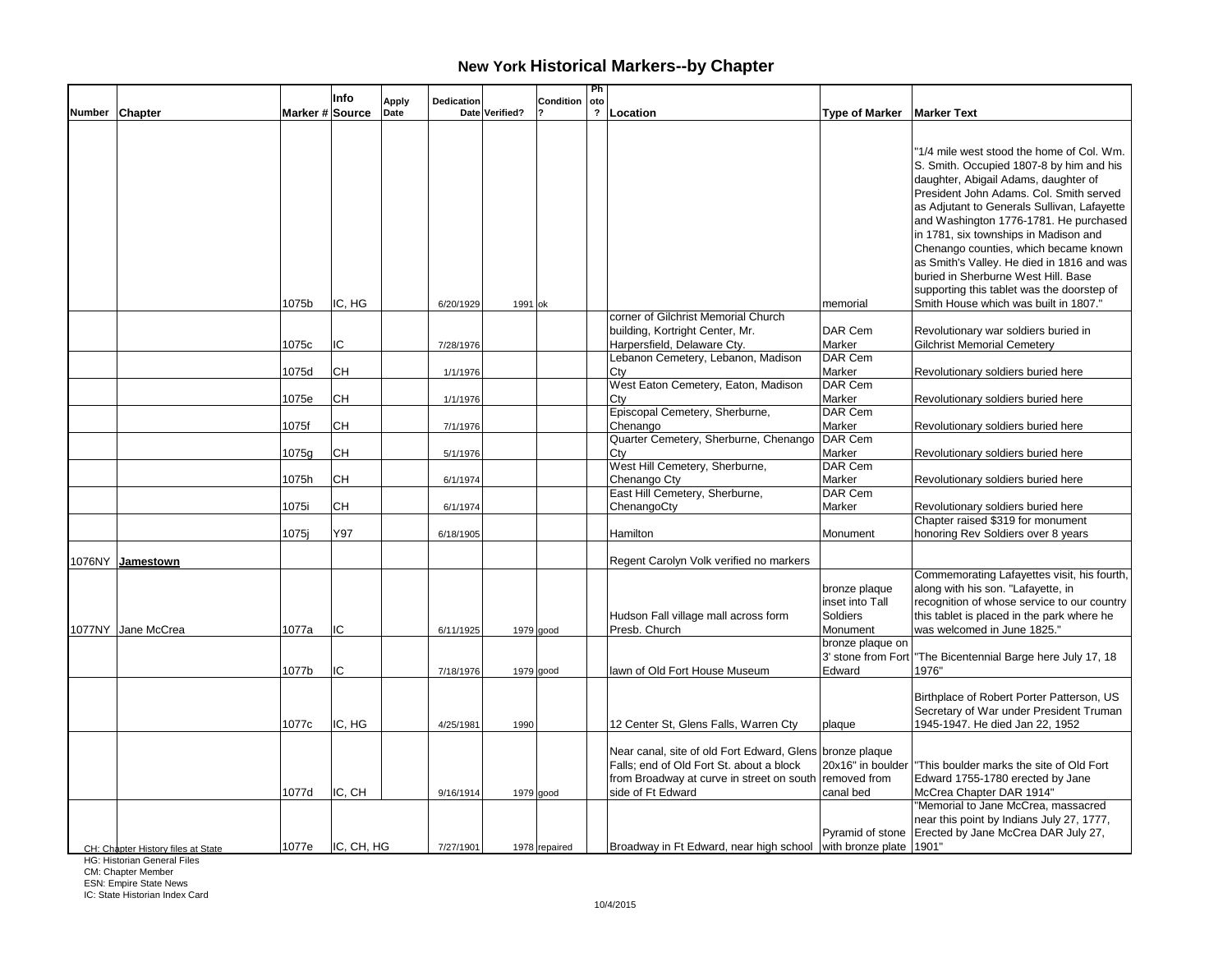|               |                                   |                 | Info        | <b>Apply</b> | Dedication |                | Condition      | Ph<br>  oto |                                                                                               |                                    |                                                                    |
|---------------|-----------------------------------|-----------------|-------------|--------------|------------|----------------|----------------|-------------|-----------------------------------------------------------------------------------------------|------------------------------------|--------------------------------------------------------------------|
| <b>Number</b> | <b>Chapter</b>                    | Marker # Source |             | Date         |            | Date Verified? |                |             | ? Location                                                                                    | <b>Type of Marker</b>              | <b>Marker Text</b>                                                 |
|               |                                   |                 |             |              |            |                |                |             |                                                                                               |                                    |                                                                    |
|               |                                   |                 |             |              |            |                |                |             |                                                                                               |                                    | Dedicated to Sarah McNeil, a friend of                             |
|               |                                   | 1077f           | <b>YB06</b> |              | 1/1/2006   |                |                |             | Burial plot of Jane McCrea                                                                    | Monument                           | Jane McCrea's previously buried with her                           |
|               |                                   |                 |             |              |            |                |                |             |                                                                                               |                                    | George Washington's 1790 route was                                 |
|               | 1173NY Jerusalem                  | 1173a           | Y2000       |              | 2000       |                |                |             |                                                                                               | Plaque                             | marked with a plaque<br>Built in 1790, first church west of the    |
|               | 1185NY Johannes Hardenbergh       | 1185a           | CH, HG      |              | 2/14/1985  |                |                |             | Y Greenville Presbyterian Church, Catskill                                                    | <b>National Register</b><br>plaque | Hudson north of New Jersey                                         |
|               | John Jay                          |                 |             |              |            |                |                |             |                                                                                               |                                    |                                                                    |
|               |                                   |                 |             |              |            |                |                |             |                                                                                               |                                    |                                                                    |
|               |                                   |                 |             |              |            |                |                |             |                                                                                               | large boulder                      | Site of the battle fought in the war of the                        |
|               | 1061NY Johnstown                  | 1061c           | IC, CH, HG  |              | 8/31/1901  |                | $2001$ reded   |             | Y Johnstown Battlefield                                                                       |                                    | with bronze tablet American Revolution, Oct 25, 1781               |
|               |                                   |                 |             |              |            |                |                |             |                                                                                               |                                    |                                                                    |
|               |                                   |                 |             |              |            |                |                |             |                                                                                               |                                    | "To the memory of our historic dead who                            |
|               |                                   |                 |             |              |            |                |                |             |                                                                                               |                                    | bore arms in the War of Independence and                           |
|               |                                   |                 |             |              |            |                |                |             |                                                                                               |                                    | who were ever the brave defneders of the                           |
|               |                                   |                 |             |              |            |                |                |             |                                                                                               |                                    | Mohawk Valley and to the early inhabitants                         |
|               |                                   |                 |             |              |            |                |                |             |                                                                                               |                                    | of our city who load her foundations so                            |
|               |                                   |                 |             |              |            |                |                |             |                                                                                               | Memeorial arch                     | enduring this arch is erected and dedicated                        |
|               | (see also Gen Richard Montgomery) | 1061d           | IC, HG      |              | 7/15/1908  |                | 1979 excellent |             | Colonial Cemetery, Johnstown, Fulton Co with bronze tablet by the Johnstown Chapter DAR 1908. |                                    |                                                                    |
|               |                                   |                 |             |              |            |                |                |             |                                                                                               |                                    | "Site of Free School built by Sir William                          |
|               |                                   |                 |             |              |            |                |                |             |                                                                                               |                                    | Johnson opened with about 45 pupils                                |
|               |                                   |                 |             |              |            |                |                |             |                                                                                               |                                    | spring 1769. Edward Wall schoolmaster                              |
|               |                                   | 1061e           | IC, HG      |              |            |                |                |             | Wallager Bros Building, corner Mainand<br>William Sts. Johnstown                              |                                    | NYS Ed Dept and Johnstown Chapter DAR<br>1937."                    |
|               |                                   |                 |             |              | 1/1/1937   |                | $1979$ good    |             |                                                                                               | bronze tablet                      | Bronze tablet inside house for former                              |
|               |                                   |                 |             |              |            |                |                |             | Former James Burke Inn, once known as                                                         |                                    | Regent, the late Josie Potter without whose                        |
|               |                                   |                 |             |              |            |                |                |             | "Black Horse Tavern" (NOT Black Horse                                                         |                                    | generosity the Chapter would not be able                           |
|               |                                   | 1061f           | IC, HG      |              | 1/1/1926   |                |                |             | lnn)                                                                                          | bronze tablet                      | to maintain the house.                                             |
|               |                                   |                 |             |              |            |                |                |             | corner Main and N. Market St, State Bank                                                      |                                    | Commemorating birthplace of Elizabeth                              |
|               |                                   | 1061g           | IC, HG      |              | 1/1/1937   |                |                |             | of Albany Building, Johnstown                                                                 | bronze tablet                      | Cady Stanton                                                       |
|               |                                   |                 |             |              |            |                |                |             |                                                                                               |                                    |                                                                    |
|               |                                   |                 |             |              |            |                |                |             |                                                                                               |                                    | "Glover's Rock: in memory of the 550                               |
|               |                                   |                 |             |              |            |                |                |             |                                                                                               |                                    | patriots who led by Col. John Glover, held                         |
|               |                                   |                 |             |              |            |                |                |             |                                                                                               |                                    | Gen. Howe's Army in check at the Battle of                         |
|               |                                   |                 |             |              |            |                |                |             |                                                                                               |                                    | Pell's Point Oct 18, 1776 thus aiding                              |
|               |                                   |                 |             |              |            |                |                |             |                                                                                               |                                    | Washington in his retreat to White Plains;                         |
|               |                                   |                 |             |              |            |                |                |             |                                                                                               |                                    | 'fame is the perfume of heroic deeds'                              |
|               |                                   |                 |             |              |            |                |                |             |                                                                                               | DAR tablet on                      | erected by the Bronx Chapter of Mount                              |
|               | Jonas Bronck (formerly Bronx)     | 2009a           | IC, HG      |              | 10/18/1901 |                | 1975 excellent |             | Glover's Rock, Pelham Bay Park NYC                                                            | the rock                           | Vernon, NY DAR Oct 18, 1901"                                       |
|               |                                   |                 |             |              |            |                |                |             |                                                                                               |                                    | Plaque reads in memory of Patriots of the                          |
|               |                                   |                 |             |              |            |                |                |             |                                                                                               | marker on side of                  | American Revolution who lie buried in the                          |
|               |                                   | 2009b           | lic.        |              | 5/30/1924  |                |                |             | St Paul's, Eastchester, Mt. Vernon                                                            | church building                    | churchyard (list of names)<br>Commemorating memory of Chief Ninham |
|               |                                   |                 |             |              |            |                |                |             |                                                                                               |                                    | and 17 Stockbridge Indians, as allies of the                       |
|               |                                   |                 |             |              |            |                |                |             |                                                                                               |                                    | bronze tablet with patriots who gave their lives for liberty;      |
|               |                                   |                 |             |              |            |                |                |             |                                                                                               | cairn of rough                     | article in Daily Argus Newspaper June                              |
|               |                                   | 2009c           | IC, HG      |              | 6/14/1906  |                |                |             | Indian Field, Van Cortlandt Park, NYC                                                         | boulders                           | 1906                                                               |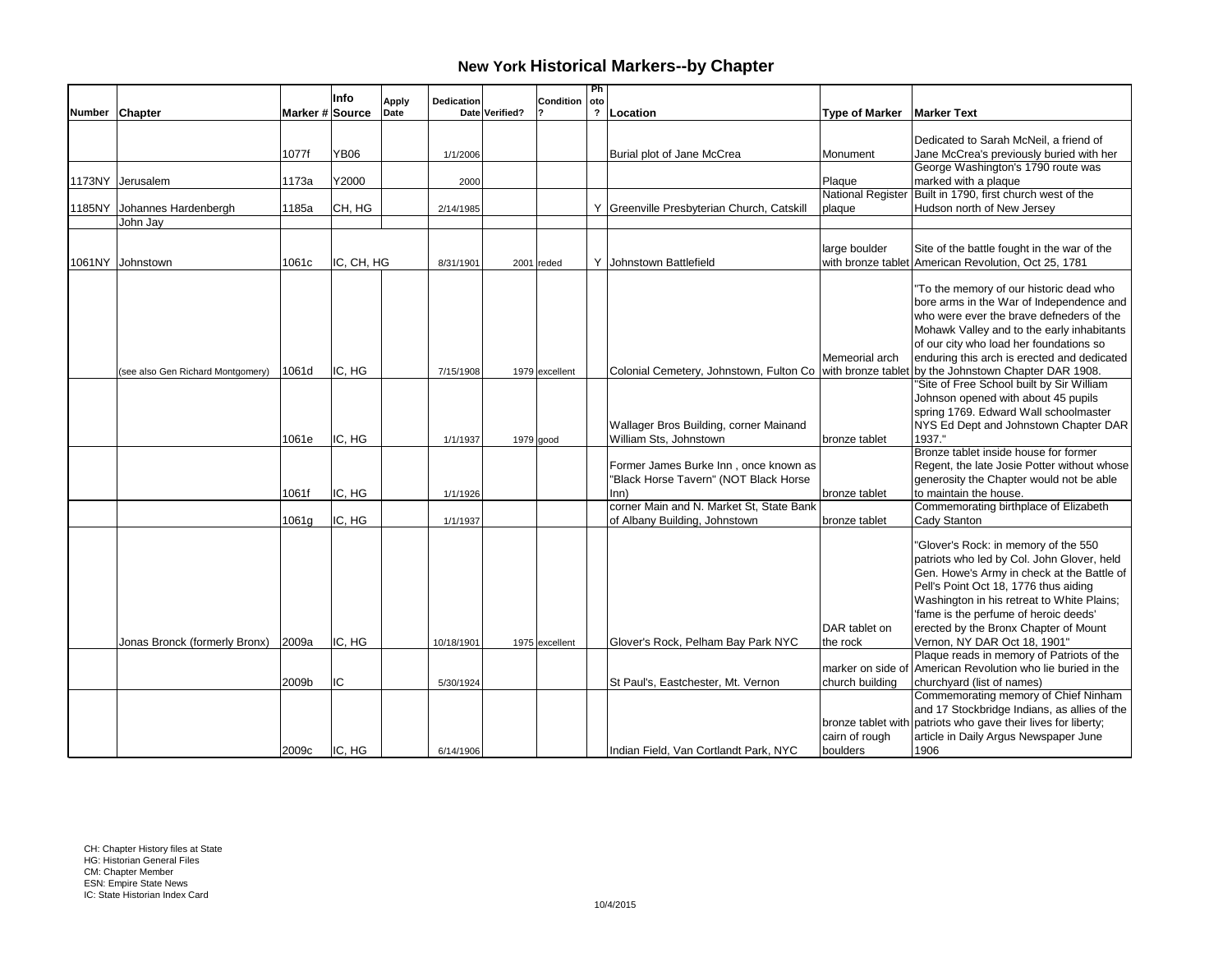|                |                                       |                 | Info   | <b>Apply</b> | Dedication |                | Condition              | Ph<br>oto      |                                                                                        |                              |                                                                                                                                                                                                                                                                                                          |
|----------------|---------------------------------------|-----------------|--------|--------------|------------|----------------|------------------------|----------------|----------------------------------------------------------------------------------------|------------------------------|----------------------------------------------------------------------------------------------------------------------------------------------------------------------------------------------------------------------------------------------------------------------------------------------------------|
| Number Chapter |                                       | Marker # Source |        | Date         |            | Date Verified? |                        | $\overline{?}$ | Location                                                                               | <b>Type of Marker</b>        | <b>Marker Text</b>                                                                                                                                                                                                                                                                                       |
|                |                                       |                 |        |              |            |                |                        |                |                                                                                        |                              | "This tablet marks the spot where Captain<br>Samuel Crawford was killed ina skirmish<br>with British troops November 18, 1777. He<br>was a soldier and a statesman. Deputy<br>form Westchester County to Provincial<br>Congress. Committeeman from Scarsdale                                             |
|                |                                       | 2009d           | IC, HG |              | 11/22/1913 |                | $1979$ good            |                | Tuckahoe                                                                               | tablet on granite<br>boulder | Seconded Resolution to make New York a<br>state."                                                                                                                                                                                                                                                        |
|                |                                       |                 |        |              |            |                |                        |                |                                                                                        | gravestone                   | "this marks the site of the sand pit in which<br>are buried those Hessian soldiers who died<br>in the chruch when used as a hospital,<br>1776; erected by Bronx Chapter DAR                                                                                                                              |
|                |                                       | 2009e           | HG     |              | 1/1/1910   |                |                        |                | St Paul's, Eastchester, Mt. Vernon                                                     | marker                       | 1910"<br>On grave of Revolutionary soldiers whose<br>bones were accidentally found when<br>excavations were made in Tuckahoe in<br>1909. The Chapter had these bones<br>interred in the churchyard at St. Paul's in                                                                                      |
|                | 1080NY Kanaghsaws                     | 2009f           | HG     |              | 1/1/1910   |                |                        |                | St Paul's, Eastchester, Mt. Vernon                                                     | marker                       | 1910.                                                                                                                                                                                                                                                                                                    |
|                | 1081NY Kanestio Valley                | 1081a           | CH, CM |              | 5/29/1903  |                | 2007 excellent         |                | Y Armory Lawn, Hornell                                                                 | plaque                       | "To the patriots of the American Revolution<br>buried in the Upper Canisteo Valley; this<br>memorial erected by the Kanisteo Chapter<br>NSDAR [date]"; plaque underneath lists<br>names of Rev War soldiers; in 1997 added<br>boulder with DAR plaque underneath listing all 62 area Rev<br>War soldiers |
|                | 1082NY Katharine Pratt Horton-Buffalo | 1082a           | IC, HG |              | 10/19/1975 |                |                        |                | Evergreen Hill Cemetery entrance,<br>outside Cemetery Chapel, Corfu, near<br>Y Batavia | <b>Metal DAR</b><br>plaque   | Burial ground of five Rev. War soldiers                                                                                                                                                                                                                                                                  |
|                |                                       | 1082b           | IC, HG |              | 9/1/1907   |                |                        |                | Drummond Hill Cemetery, Niagara Falls,<br>Ontario Cty                                  | Stone monument               | In memory of Capt. Abraham F. Hull and<br>nine unknown soldiers of the United States<br>Army killed at the Battle of Lundy's Lane<br>July 25, 1814                                                                                                                                                       |
|                |                                       | 1082c           | IC, HG |              | 11/1/1939  |                | put in<br>1981 storage |                | Historical Society Warehouse Storage,<br>Erie Co, Buffalo                              | bronze plaque                | To the memory of Mary Norton Thompson<br>who founded the Buffalo Chapter of the<br>National Society DAR in the year 1892 and<br>was its Regent and honorary Regent until<br>her death Nov. 24, 1902. This tablet is<br>erected in grateful and loving appreciation<br>by members of her Chapter.         |
|                |                                       | 1082d           | IC, CH |              | 9/27/1981  |                |                        |                | Forest Lawn Cemetery, Buffalo, Erie Cty                                                | bronze marker                | "In memory of Katherine Pratt Horton<br>Regent 1901-1930 This marker placed and<br>dedicated by Katherine Pratt Horton<br>Chapter" on 50th anniversary of her death                                                                                                                                      |
|                |                                       | 1082e           | IC, HG |              | 194?       |                |                        |                | Just south of Court St, Buffalo                                                        | Marker                       | Site of Eagle Tavern, where Lafayette was<br>entertained and spoke in 1825<br>Site where Lincoln was entertained and                                                                                                                                                                                     |
|                | CH: Chapter History files at State    | 1082f           | IC, HG |              |            |                |                        |                | American Hotel, Buffalo                                                                | Marker                       | spoke when he stopped in Buffalo enroute<br>to his inauguration, 1861                                                                                                                                                                                                                                    |

HG: Historian General Files

CM: Chapter Member ESN: Empire State News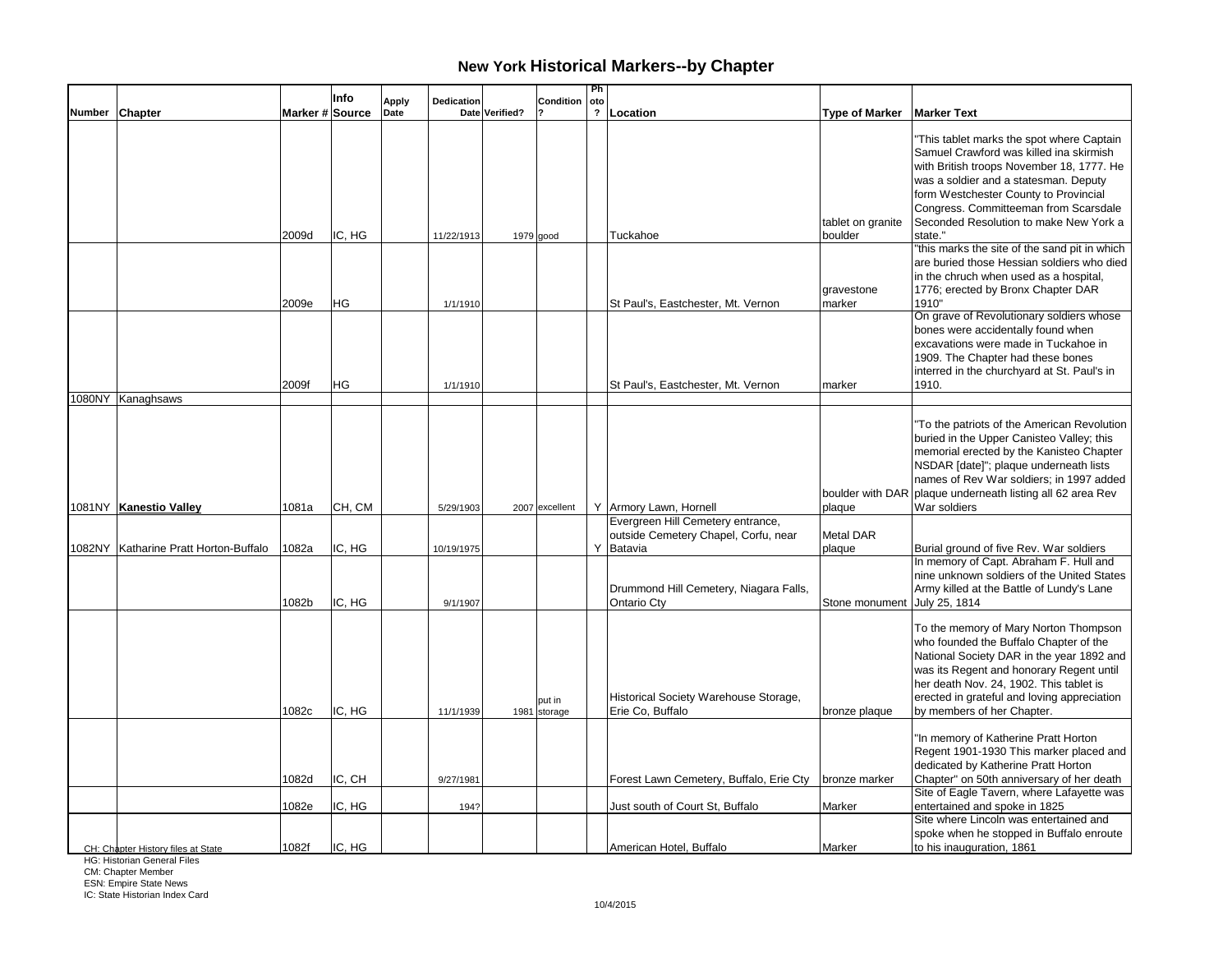|               |                                  |                 | Info                      | <b>Apply</b> | <b>Dedication</b> |                | Condition | Ph<br>oto      |                                                                                                    |                                   |                                                                                                                                                                                                                                                                                                                                                                                |
|---------------|----------------------------------|-----------------|---------------------------|--------------|-------------------|----------------|-----------|----------------|----------------------------------------------------------------------------------------------------|-----------------------------------|--------------------------------------------------------------------------------------------------------------------------------------------------------------------------------------------------------------------------------------------------------------------------------------------------------------------------------------------------------------------------------|
| <b>Number</b> | Chapter                          | Marker # Source |                           | Date         |                   | Date Verified? |           | $\overline{?}$ | Location                                                                                           | <b>Type of Marker</b>             | <b>Marker Text</b>                                                                                                                                                                                                                                                                                                                                                             |
|               |                                  |                 |                           |              |                   |                |           |                |                                                                                                    |                                   | 'The site of the first courthouse of Niagara<br>and Erie Counties. First court house built<br>and destroyed at the burning of Buffalo by<br>British Dec. 30, 1813. Second courthouse                                                                                                                                                                                           |
|               |                                  | 1082g           | IC, HG                    |              | 1/1/1905          |                |           |                | Main entrance wall Buffalo and Erie<br>County Public Library, Buffalo, Erie Cty                    | bronze plaque                     | built 1816-17, abandoned March 11,<br>1876"                                                                                                                                                                                                                                                                                                                                    |
|               |                                  |                 |                           |              |                   |                |           |                |                                                                                                    |                                   | Spot where the "Griffon" was built and                                                                                                                                                                                                                                                                                                                                         |
|               |                                  | 1082h           | CН                        |              | 5/24/1902         |                |           |                | Near village of LaSalle                                                                            | bronze tablet on<br>field boulder | launched in May 1679 near the village of<br>LaSalle.                                                                                                                                                                                                                                                                                                                           |
|               |                                  | 1082i           | <b>CH</b>                 |              | 190?              |                |           |                | West side of Main St between Court and<br>Mohawk Streets, was "Neisner" store in<br>1940s, Buffalo | marker                            | The St John House, only dwelling to be<br>spared by the British and Indians at the<br>time of the burning of Buffalo Dec 30/31,<br>1813.                                                                                                                                                                                                                                       |
|               |                                  | 1082j           | CН                        |              | 8/2/1902          |                |           |                | Niagara St Bridge spanning Scajaquada<br>Creek, Buffalo                                            | tablet                            | Site of the Battle of Black Rock, Aug 3,<br>1814                                                                                                                                                                                                                                                                                                                               |
|               |                                  | 1082k           | CН                        |              |                   |                |           |                |                                                                                                    | talblet                           | Site of Devil's Hole Massacre, Sept 14,                                                                                                                                                                                                                                                                                                                                        |
|               |                                  |                 |                           |              | 9/13/1902         |                |           |                | Niagara Gorge below falls                                                                          |                                   | 1763; unveiled by Mrs. John Miller Horton                                                                                                                                                                                                                                                                                                                                      |
|               |                                  | 10821           | CН                        |              | 190?              |                |           |                | West side of Pearl St, just below Swan,<br><b>Buffalo</b>                                          | marker                            | Site of the first school house built in 1807-<br>08, th eschool burned Dec 30, 1813.                                                                                                                                                                                                                                                                                           |
|               |                                  |                 |                           |              |                   |                |           |                |                                                                                                    |                                   | "These libraries have been furnished in<br>commemoration of the Golden Anniversary<br>of the New York State Organization                                                                                                                                                                                                                                                       |
|               |                                  | 1082m           | Cen<br>CH                 |              | 1950              |                |           |                | Library, Veterans Hospital Buffalo                                                                 | Marker                            | NSDAR "                                                                                                                                                                                                                                                                                                                                                                        |
|               | 1083NY Kayendatsyona-Fort Oswego | 1083a           |                           |              | 1/1/1976          |                |           |                | <b>Cemetery Gate</b>                                                                               | Marker<br>boulder with            | "Revolutionary soldiers buried here"                                                                                                                                                                                                                                                                                                                                           |
|               |                                  | 1083b           | IC, HG                    |              | 1/1/1927          |                |           |                | Montcalm Park, Oswego                                                                              | bronze marker                     | <b>Commemorating Montcalm</b>                                                                                                                                                                                                                                                                                                                                                  |
|               |                                  |                 |                           |              |                   |                |           |                |                                                                                                    | boulder with                      | The meeting of Sir William Johnson and                                                                                                                                                                                                                                                                                                                                         |
|               |                                  | 1083c           | IC, HG                    |              | 1/1/1927          |                |           |                | grounds of Hotel Pontiac, Oswego                                                                   | bronze tablet<br>boulder with     | Pontiac                                                                                                                                                                                                                                                                                                                                                                        |
|               |                                  | 1083d           | IC, HG                    |              | 10/14/1909        |                |           |                | Ft George, Oswego                                                                                  | bronze tablet                     | Site of Fort George                                                                                                                                                                                                                                                                                                                                                            |
|               |                                  |                 |                           |              |                   |                |           |                |                                                                                                    |                                   | Commemorating the graves of 12 unknown                                                                                                                                                                                                                                                                                                                                         |
|               |                                  | 1083e           | IC, HG                    |              | 1/1/1906          |                |           |                | Old Cemetery, Fort Ontario                                                                         | Monument                          | Revolutionary soldiers.                                                                                                                                                                                                                                                                                                                                                        |
|               |                                  | 1083f           | IC, HG                    |              | 7/4/1906          |                |           |                | <b>Entrance to Fort Ontario</b>                                                                    | Boulder with<br>bronze tablet     | The dates of the building and rebuilding of<br>Fort Ontario                                                                                                                                                                                                                                                                                                                    |
|               |                                  |                 |                           |              |                   |                |           |                |                                                                                                    | bronze on pink                    |                                                                                                                                                                                                                                                                                                                                                                                |
|               |                                  | 1083g           | <b>CH</b>                 |              | 8/21/1976         |                |           |                | Fort Ontario Cemetery, Oswego                                                                      | marble                            |                                                                                                                                                                                                                                                                                                                                                                                |
|               | 1084NY Keskeskick                |                 | see Hudson River Patriots |              |                   |                |           |                |                                                                                                    |                                   |                                                                                                                                                                                                                                                                                                                                                                                |
|               |                                  |                 |                           |              |                   |                |           |                |                                                                                                    | <b>DAR Bronze</b>                 | Ketewamoke Chapter House:<br>"Ketewamoke Chapter NSDAR this house<br>was built 1837 by the Universalist Society<br>as a place of worship for all denominations<br>later used as their parsonage--purchased<br>by Ketewamoke Chapter 1914--restored for<br>Chapter House 1926-1948 - marker placed<br>in memory of Phoebe Underhill Dickson<br>190222 1853-1943 by Mariana Rish |
|               | 1085NY Ketewamoke                | 1085a           | IC, HG                    |              | 1/1/1948          |                |           |                | Nassau Road, Huntington                                                                            | marker                            | Dickson"                                                                                                                                                                                                                                                                                                                                                                       |
|               |                                  | 1085b           | Існ                       |              | 1/11973           |                |           |                | Cemetery                                                                                           | marker                            | "Revolutionary soldiers buried here"                                                                                                                                                                                                                                                                                                                                           |

CH: Chapter History files at State HG: Historian General Files

CM: Chapter Member ESN: Empire State News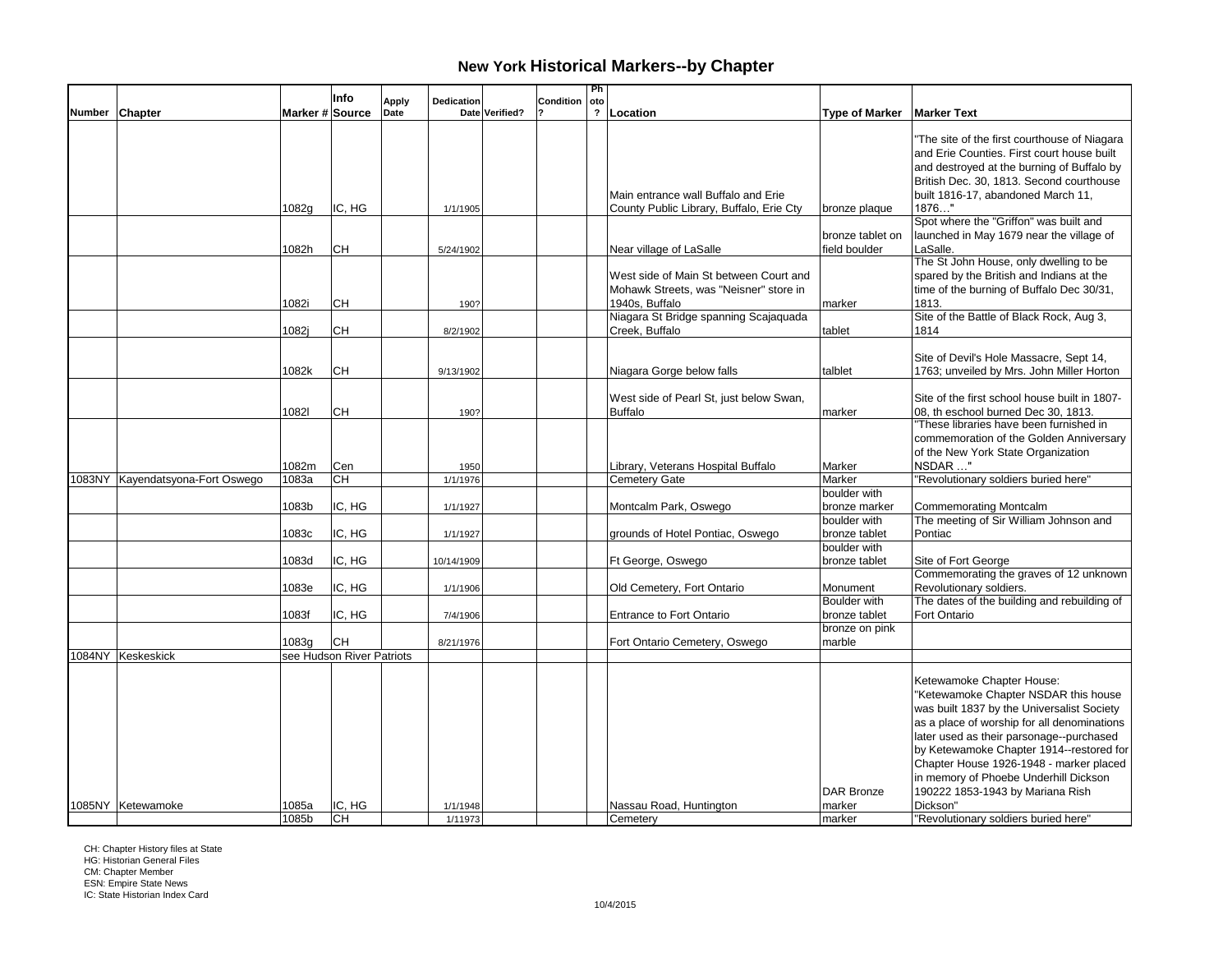|        |                 |                      | Info   |                                           |                      |              | Ph  |                                           |                       |                                                              |
|--------|-----------------|----------------------|--------|-------------------------------------------|----------------------|--------------|-----|-------------------------------------------|-----------------------|--------------------------------------------------------------|
|        |                 | Marker # Source      |        | <b>Dedication</b><br><b>Apply</b><br>Date | Date Verified?       | Condition    | oto |                                           |                       | <b>Marker Text</b>                                           |
| Number | Chapter         |                      |        |                                           |                      |              |     | ? Location                                | <b>Type of Marker</b> | Yearbook 1997: "We had a rededication of                     |
|        |                 |                      |        |                                           |                      |              |     |                                           |                       |                                                              |
|        |                 |                      |        |                                           |                      |              |     |                                           |                       | a missing plaque stating that Ketewamoke                     |
|        |                 |                      |        |                                           |                      |              |     |                                           |                       | had furnished the women's ward in 1916                       |
|        |                 |                      |        |                                           |                      |              |     |                                           |                       | when our local hospital first opened its                     |
|        |                 | 1085c                | Y97    |                                           | 3/30/1905 reded 1997 |              |     | Local Hospital Women's Ward               | plaque                | doors."                                                      |
|        |                 |                      |        |                                           |                      |              |     |                                           |                       | Naples founded 1789 on the old Seneca                        |
|        |                 |                      |        |                                           |                      |              |     |                                           |                       | Village of Nundawao; first known as                          |
|        |                 |                      |        |                                           |                      |              |     | Rt 21 by village park, coming into Naples | State DOE             | Watkinstown; on April 6, 1908 named                          |
|        | 1086NY Kiandaga | 1086a                | IC     | 1/1/1940                                  |                      |              |     | from the north                            | Imarker               | <b>Naples</b>                                                |
|        |                 | 1086b                | ΙC     |                                           |                      | 1980 missing |     | Main and Vine. Naples                     | Imarker               | 2nd Grimes Glen marker                                       |
|        |                 | 1086c                | IC     |                                           |                      | 1980 missing |     | Rt 21 north, Naples                       | marker                | site of the Balm of Gilead tree                              |
|        |                 |                      |        |                                           |                      | tree gone,   |     |                                           |                       | "Under the parent of this tree Washington                    |
|        |                 |                      |        |                                           |                      | plaque       |     | Village park, north end of Naples, corner | boulder with          | first took command of the American Army                      |
|        |                 | 1086d                | IC     | 6/14/1932                                 |                      | $1979$ good  |     | Rt 21 and 245                             | plaque                | July 3, 1775"                                                |
|        |                 |                      |        |                                           |                      |              |     |                                           | State DOE             |                                                              |
|        |                 | 1086e                | IC     | 1/1/1931                                  |                      | $1979$ good  |     | Rt 53 to Prattsburg, south end of Naples  | marker                | Narcissa Prentiss Highway                                    |
|        |                 |                      |        |                                           |                      |              |     |                                           |                       |                                                              |
|        |                 |                      |        |                                           |                      |              |     |                                           |                       | 1939, Grimes Glen. Home of oldest fossil                     |
|        |                 |                      |        |                                           |                      |              |     | Grimes Glen at extreme end of Vine St.    | State DOE             | tree found and mounted by D Dana Luther,                     |
|        |                 | 1086f                | IC     | 1/1/1939                                  | 1979 fair            |              |     | Naples                                    | marker                | now in State Education Building, Albany                      |
|        |                 |                      |        |                                           |                      |              |     | Naples Presbyterian Church, Naples;       |                       |                                                              |
|        |                 |                      |        |                                           |                      |              |     | Village Park, north end of Naples on Rt   |                       | First Church. On this site was organized                     |
|        |                 |                      |        |                                           |                      |              |     | 21 at back of park near Fairview          |                       | bronze plate on a the 'First Religious Compact of middletown |
|        |                 | 1086g                | IC, HG | 3/1/1944                                  |                      | $1979$ good  |     | Cemetery                                  | tablet                | 1800." The church was built in 1824.                         |
|        |                 |                      |        |                                           |                      |              |     |                                           |                       | Naples; Known as Watkinstown 1789;                           |
|        |                 |                      |        |                                           |                      |              |     |                                           |                       | named Middletown 1796, midway between                        |
|        |                 |                      |        |                                           |                      |              |     |                                           | State DOE             | Canandaigua and Bath; Naples April 6,                        |
|        |                 | 1086h                | IC     | 1/1/1940                                  |                      | 1979 good    |     | Rt 21, coming into Naples from the south  | marker                | 1808"                                                        |
|        |                 |                      |        |                                           |                      |              |     |                                           |                       |                                                              |
|        |                 |                      |        |                                           |                      |              |     |                                           |                       | "Memorial Canesque, Chief of the Senecas                     |
|        |                 |                      |        |                                           |                      |              |     |                                           |                       | at Nundawao Village, who came from the                       |
|        |                 |                      |        |                                           |                      |              |     | Village park, north end of Naples, corner | boulder with          | Genesee Reservation in 1794 to die and                       |
|        |                 | 1086i                | IC     | 1/1/1925                                  |                      | good         |     | Rt 21 and 245                             | plaque                | be buried in his beloved Kiandaga Valley"                    |
|        |                 |                      |        |                                           |                      |              |     |                                           |                       | In this church was organized the first local                 |
|        |                 |                      |        |                                           |                      |              |     | Corner Clara Barton St and Rt 36, St      | State DOE             | Red Cross society in the United States by                    |
|        |                 | 1086i                | IC     | 1/1/1932                                  |                      | 1980 good    |     | Paul's Lutheran Church, Dansville         | marker                | ClaraBarton Aug 22, 1881                                     |
|        | Knapp           | Isee Anne Hutchinson |        |                                           |                      |              |     |                                           |                       |                                                              |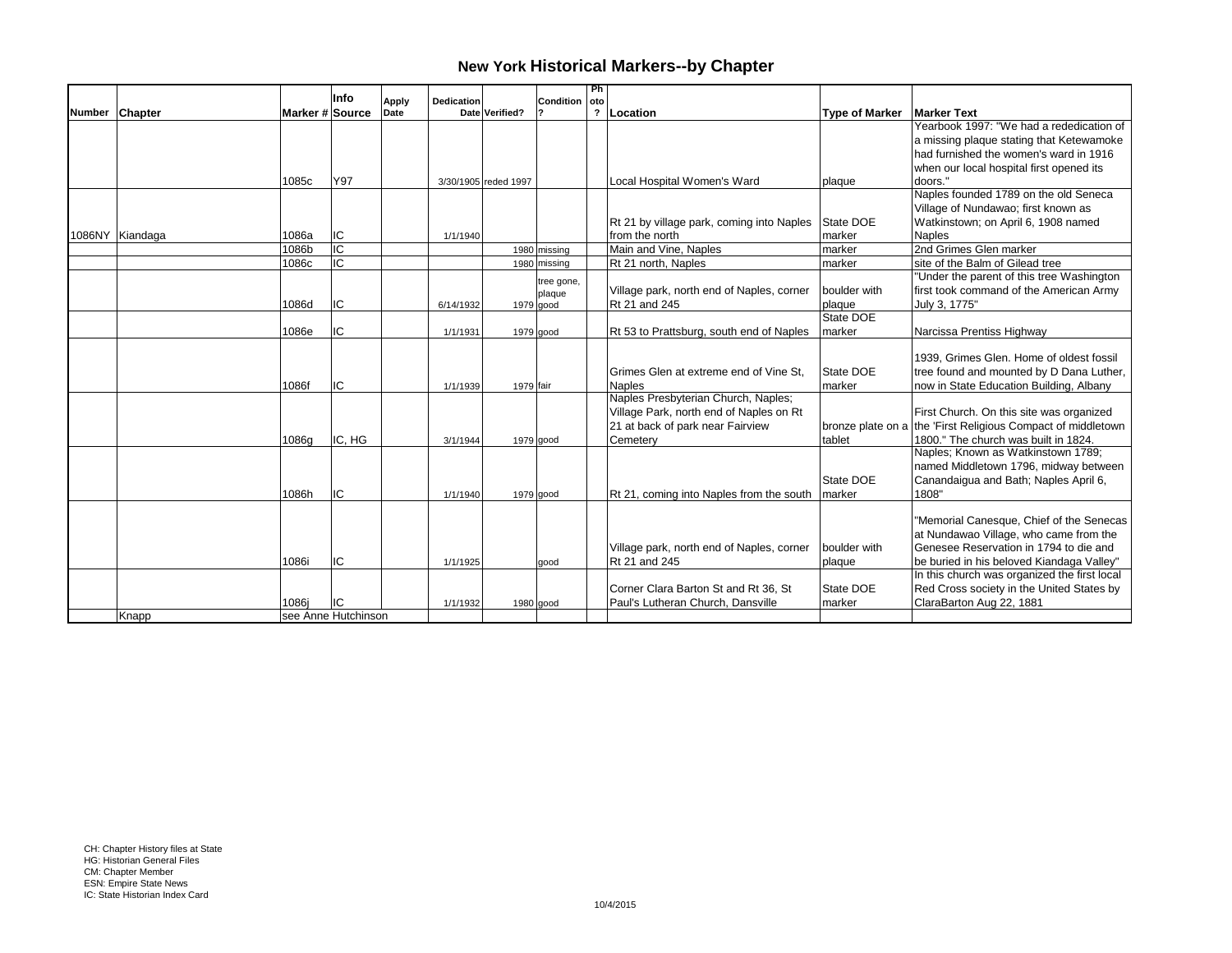|        |                      |                 | Info              | <b>Apply</b> | Dedication              |                | Condition       | Ph<br>oto    |                                                                                                                            |                                       |                                                                                                                                                                                                                                                                                                                                                                                                                                                                                                                                                                                                                                                                                                                                                                                                                                                                                      |
|--------|----------------------|-----------------|-------------------|--------------|-------------------------|----------------|-----------------|--------------|----------------------------------------------------------------------------------------------------------------------------|---------------------------------------|--------------------------------------------------------------------------------------------------------------------------------------------------------------------------------------------------------------------------------------------------------------------------------------------------------------------------------------------------------------------------------------------------------------------------------------------------------------------------------------------------------------------------------------------------------------------------------------------------------------------------------------------------------------------------------------------------------------------------------------------------------------------------------------------------------------------------------------------------------------------------------------|
| Number | <b>Chapter</b>       | Marker # Source |                   | Date         |                         | Date Verified? |                 | $\mathbf{r}$ | Location                                                                                                                   | <b>Type of Marker</b>                 | <b>Marker Text</b>                                                                                                                                                                                                                                                                                                                                                                                                                                                                                                                                                                                                                                                                                                                                                                                                                                                                   |
|        |                      |                 |                   |              |                         |                |                 |              | Site of Murray Mansion, Park Ave and<br>37th St, NYC; now on the median strip<br>that runs down Park Ave at 37th St, lower |                                       | Commemorating Mary Lindley Murray, wife<br>of Robert Murray, for services rendered her<br>country during the Revolution. The Murray<br>home was on this site on Sept 15?, 1776<br>when the American forces were being<br>withdrawn from the lower part of New york<br>to join forces at Harlem and King's Bridge.<br>The British were in close pursuit of the<br>column under General Putnam, which was<br>not more than ten minutes ahead. General<br>Howe and his staff stopped at the Murray<br>home to inquire how long since General<br>Putnam had passed. Ms. Murray assured<br>them he was beyond successful pursuit<br>and as the day was "insufferably hot" urged<br>them to dismount and partake of<br>refreshments. They yielded to her<br>persuasion and this charming Quaker lady<br>and her lovely daughter succeeded in<br>delaying them formore than two hours, thus |
|        | 1199NY Knickerbocker | 1199a           | IC, CH, HG        |              | 11/25/1903              |                |                 |              | edge is covered with dirt and behind<br>Y fence                                                                            | DAR tablet on<br>large boulder        | enabling the Americans to reach Harlem<br>Heights in safety.                                                                                                                                                                                                                                                                                                                                                                                                                                                                                                                                                                                                                                                                                                                                                                                                                         |
|        |                      | 1199b           | lсн               |              | before 1903             |                |                 |              | Kemble Bldg, Whitehall St, NYC arcoss<br>Y from Customs House<br>Southern entrance to the Riverside Drive                  | tablet                                | Site of the home of Anneke Jans, wife of<br>Dominic E_crardus Bogardus of<br>Knickerbocker fame<br>Marks important point connected with the                                                                                                                                                                                                                                                                                                                                                                                                                                                                                                                                                                                                                                                                                                                                          |
|        | 1088NY Koo Koose     | 1199c<br>1088a  | lсн<br>IC, CM, HG |              | 10/19/1910<br>9/22/1925 |                | May-03 restored |              | Y Viaduct<br>Y 129 Second St, Deposit                                                                                      | tablet<br>bronze tablet on<br>boulder | battle of Harlem Heights<br>"This marker marks the Fort Stanwix<br>Treaty Line; the deed from the Indians to<br>the whites was signed November 5, 1768;<br>the line was run in 1769 from the Delaware<br>River almost due north to the mouth of the<br>Unadilla River; it afterward became the<br>dividing line between Delaware and<br>Broome counties; placed by Koo Koose<br>Chapter DAR September 22 1925"                                                                                                                                                                                                                                                                                                                                                                                                                                                                       |
|        |                      | 1088b           | IC, CM            |              | 5/1/1982                | $2007$ good    |                 |              | Revolutionary Cemetery, Deposit (?)                                                                                        |                                       | Gate of cemetery restoration of gate                                                                                                                                                                                                                                                                                                                                                                                                                                                                                                                                                                                                                                                                                                                                                                                                                                                 |
|        | Kuy-A-Hoo-Ra         | 1060k           | Iсн               |              | 6/14/1912               |                |                 |              | Herkimer County Courthouse, Main Street #5                                                                                 | <b>Herkimer Marker</b>                | "40 mile route taken by Gen. Herkimer<br>Aug. 3-6, 1777 for relief of Fort Stanwix.<br>The Battle of Oriskany, Aug. 6, between<br>Herkimer's men and St. Leger with his<br>Indians was the turning point of the<br>Revolution; at Fort Dayton, near this site,<br>General Nicholas Herkimer took command<br>of the Tryon County militia and on August<br>4th, 1777, began the march which<br>terminated in the Battle of Oriskany."                                                                                                                                                                                                                                                                                                                                                                                                                                                  |

CH: Chapter History files at State HG: Historian General Files

CM: Chapter Member ESN: Empire State News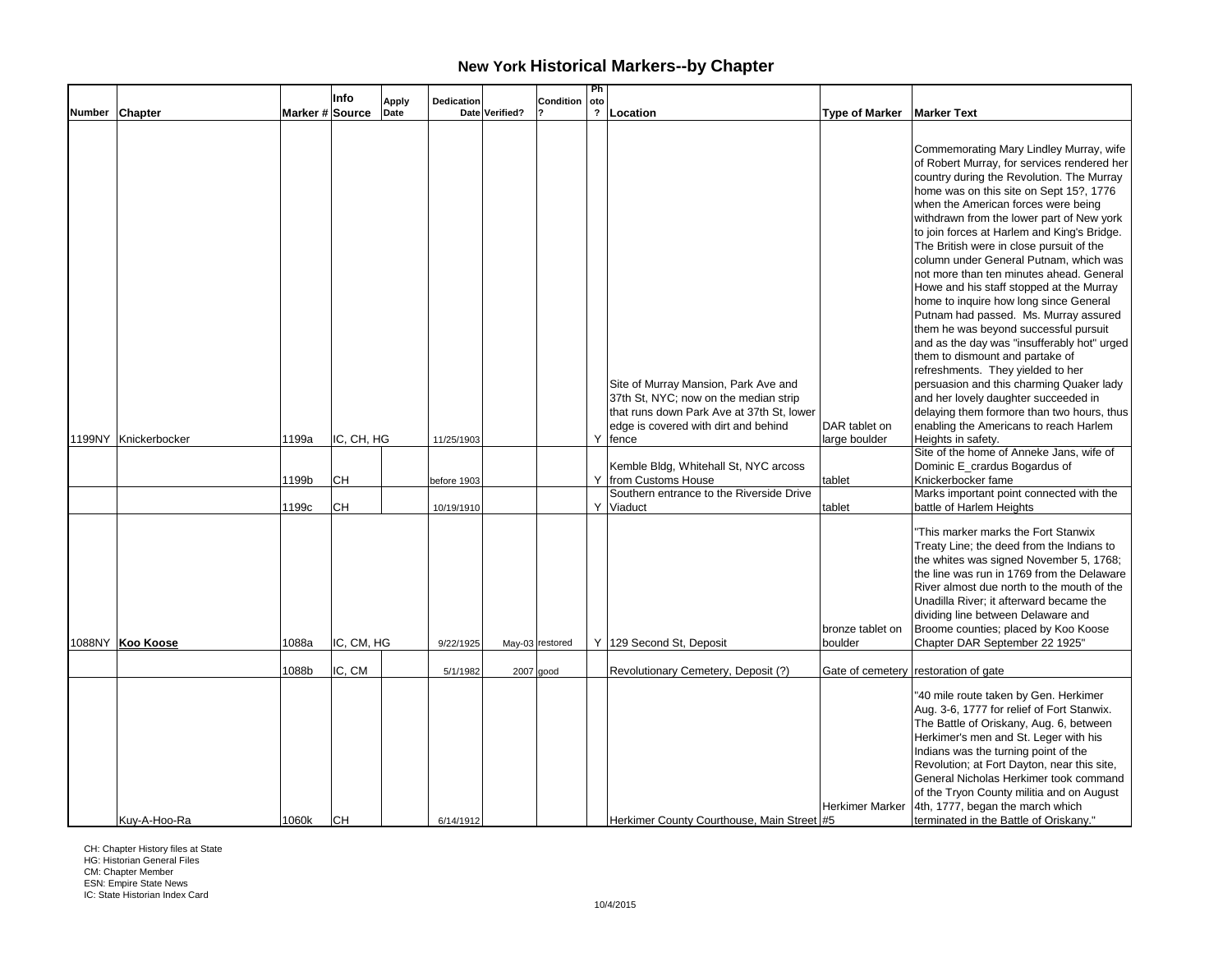|        |                           |                 | Info           | Dedication           |          |                | Condition       | Ph<br>oto               |                                                        |                              |                                                                      |
|--------|---------------------------|-----------------|----------------|----------------------|----------|----------------|-----------------|-------------------------|--------------------------------------------------------|------------------------------|----------------------------------------------------------------------|
| Number | Chapter                   | Marker # Source |                | <b>Apply</b><br>Date |          | Date Verified? |                 | $\overline{\mathbf{r}}$ | Location                                               | <b>Type of Marker</b>        | <b>Marker Text</b>                                                   |
|        |                           |                 |                |                      |          |                |                 |                         |                                                        |                              | "In memory of Elizabeth Shepard Lough for                            |
|        |                           |                 |                |                      |          |                |                 |                         |                                                        |                              | Rehabilitation of the Sophia Brewster                                |
|        |                           |                 |                |                      |          |                |                 |                         |                                                        |                              | Schoolhouse, New Rochelle Chapter                                    |
|        |                           |                 |                |                      |          |                |                 |                         | Thomas Paine Memorial Schoolhouse,                     | 4x10" bronze                 | NSDAR March 1972; (also listed as 1976                               |
|        | 1007NY Larchmont          | 1007h           | IC, CH, HG     |                      | 3/1/1972 | 1979 fair      |                 |                         | New Rochelle                                           | marker                       | accomplishment)                                                      |
|        |                           |                 |                |                      |          |                |                 |                         |                                                        |                              | To commemorate the services of the                                   |
|        |                           |                 |                |                      |          |                |                 |                         |                                                        |                              | soldiers, sailors, and patriotic men and                             |
|        |                           |                 |                |                      |          |                |                 |                         |                                                        |                              | women of New Rochelle who helped the                                 |
|        |                           |                 |                |                      |          |                |                 |                         |                                                        |                              | cause of liberty in the War of the American                          |
|        |                           |                 |                |                      |          |                |                 |                         |                                                        |                              | Revolution this tablet is gratefully                                 |
|        |                           |                 |                |                      |          |                |                 |                         |                                                        |                              | dedicated. Placed by the New Rochelle                                |
|        |                           |                 |                |                      |          |                |                 |                         | Thomas Paine Memorial Complex on                       |                              | Daughters of the American Revolution to                              |
|        |                           |                 |                |                      |          |                |                 |                         | large boulder near road, North Ave, New                | 2x3' bronze                  | celebrate the golden jubilee of the National                         |
|        | (see also Anne Hutchison) | 1007i           | IC             | 2/25/1941            |          |                | 1979 tarnished  |                         | Rochelle                                               | marker                       | Society"                                                             |
|        |                           |                 |                |                      |          |                |                 |                         |                                                        |                              |                                                                      |
|        |                           |                 |                |                      |          |                |                 |                         |                                                        |                              | Griffen Homestead, circa 1711, one of the                            |
|        |                           |                 |                |                      |          |                |                 |                         |                                                        |                              | oldest deeded homes in Westchester                                   |
|        |                           |                 |                |                      |          |                |                 |                         | Griffen Homestead, 1152 Old White                      | 10x15" bronze                | County, 1661 land purchased from                                     |
|        |                           | 1007i           | IC, CH, HG     | 3/27/1977            |          |                | 1979 excelllent |                         | Plains Rd, Mamaroneck                                  | marker                       | Siwanoy Indians by John Richbell<br>1661 land purchased from Siwanoy |
|        |                           |                 |                |                      |          |                |                 |                         |                                                        |                              | Indians, a chieftancy of the Mahicans, by                            |
|        |                           |                 |                |                      |          |                |                 |                         | Larchmont Public Library, Larchmont Ave, 10x15" bronze |                              | John Richbell, who put himself under Dutch                           |
|        |                           | 1007k           | IC, CH, HG     | 6/5/1976             |          |                | 1979 good       |                         | Larchmont                                              | marker                       | laws of Nieu Netherlands                                             |
|        |                           |                 |                |                      |          |                |                 |                         |                                                        |                              | Sann's House; 1776 house built by James                              |
|        |                           |                 |                |                      |          |                |                 |                         |                                                        |                              | Mott, 1730 adjacent to site of Premium                               |
|        |                           |                 |                |                      |          |                |                 |                         |                                                        |                              | Grist Mill, land bought from Palmer and                              |
|        |                           |                 |                |                      |          |                |                 |                         |                                                        | 10x15" bronze                | Underhill families after purchased in 1661                           |
|        |                           | 10071           | IC, CH, HG     | 6/5/1976             |          |                | $1979$ good     |                         | 4 Pryor Manor Road, Larchmont                          | marker                       | by John Richbell                                                     |
|        |                           |                 |                |                      |          |                |                 |                         |                                                        |                              |                                                                      |
|        |                           | 1007m           | IC, HG         | 1/1/1970             |          |                | 1979 destroyed  |                         | Flint Park, Larchmont                                  | marker                       | destroyed by vandals                                                 |
|        |                           |                 |                |                      |          |                |                 |                         | flagpole at a black church children's                  |                              |                                                                      |
|        |                           | 1007n           | IC, HG         | 1/1/1968             |          |                | 1979 destroyed  |                         | playground, Mamaroneck                                 | marker                       | destroyed by vandals                                                 |
|        |                           |                 |                |                      |          |                |                 |                         |                                                        |                              | site of first house in 1701, could be same                           |
|        |                           | 1007o           | CН             | 1/1/1976             |          |                |                 |                         |                                                        | plaque                       | as 1007k                                                             |
|        |                           |                 |                |                      |          |                |                 |                         |                                                        |                              | Recognition of the renovation of the                                 |
|        |                           |                 |                |                      |          |                |                 |                         |                                                        |                              | Thomas Paine Memorial, a silver plaque                               |
|        |                           |                 |                |                      |          |                |                 |                         | Paine Memorial hall, mantel by fireplace,              | sterling silver              | placed by chapter during Mrs. Erwin                                  |
|        |                           | 1007p           | IC, HG         | 2/21/1955            |          |                |                 |                         | North Ave, New Rochelle                                | plaque                       | Stugard's regime.                                                    |
|        |                           |                 |                |                      |          |                |                 |                         |                                                        |                              |                                                                      |
|        |                           | 1007q           | V <sub>2</sub> | 9/17/1937            |          |                |                 |                         | Flint Park, Larchmont                                  | Tree marker<br>Flagpole and  | Linden Tree planted for Constitution Day                             |
|        |                           | 1007r           | YB06           | 11/11/2005           |          |                |                 |                         | Mamaoneck                                              | marker                       | WWI memorial flagpole and plaque                                     |
|        |                           |                 |                |                      |          |                |                 |                         |                                                        |                              | Commemorating officers and 286 enlisted                              |
|        |                           |                 |                |                      |          |                |                 |                         |                                                        |                              | men of the ninth US Infantry who lost their                          |
|        |                           |                 |                |                      |          |                | reded           |                         |                                                        |                              | lives in Cuba, China and the Phillippines,                           |
|        | 1091NY Le Ray de Chaumont | 1091a           | IC, HG         | 9/16/1903            |          |                | 1979 2003 or so |                         | Madison Barracks, Sacketts Harbor                      | 3x5' bronze tablet 1898-1902 |                                                                      |
|        |                           |                 |                |                      |          |                |                 |                         |                                                        |                              |                                                                      |
|        |                           |                 |                |                      |          |                |                 |                         |                                                        |                              | "Honoring James Le Ray de Chaumont                                   |
|        |                           |                 |                |                      |          |                |                 |                         |                                                        |                              | 1760-1840; pioneer of the settlement of                              |
|        |                           |                 |                |                      |          |                |                 |                         |                                                        |                              | LeRaysville and extensive land owner of                              |
|        |                           |                 |                |                      |          |                |                 |                         | Le Ray Mansion, Fort Drum (near                        |                              | northern N.Y. this tablet dedicated 1983 by                          |
|        |                           | 1091b           | CH, HG         | 8/15/1984            |          |                |                 |                         | Watertown)                                             |                              | the Le Ray de Chaumont Chapter DAR"                                  |

CH: Chapter History files at State HG: Historian General Files

CM: Chapter Member ESN: Empire State News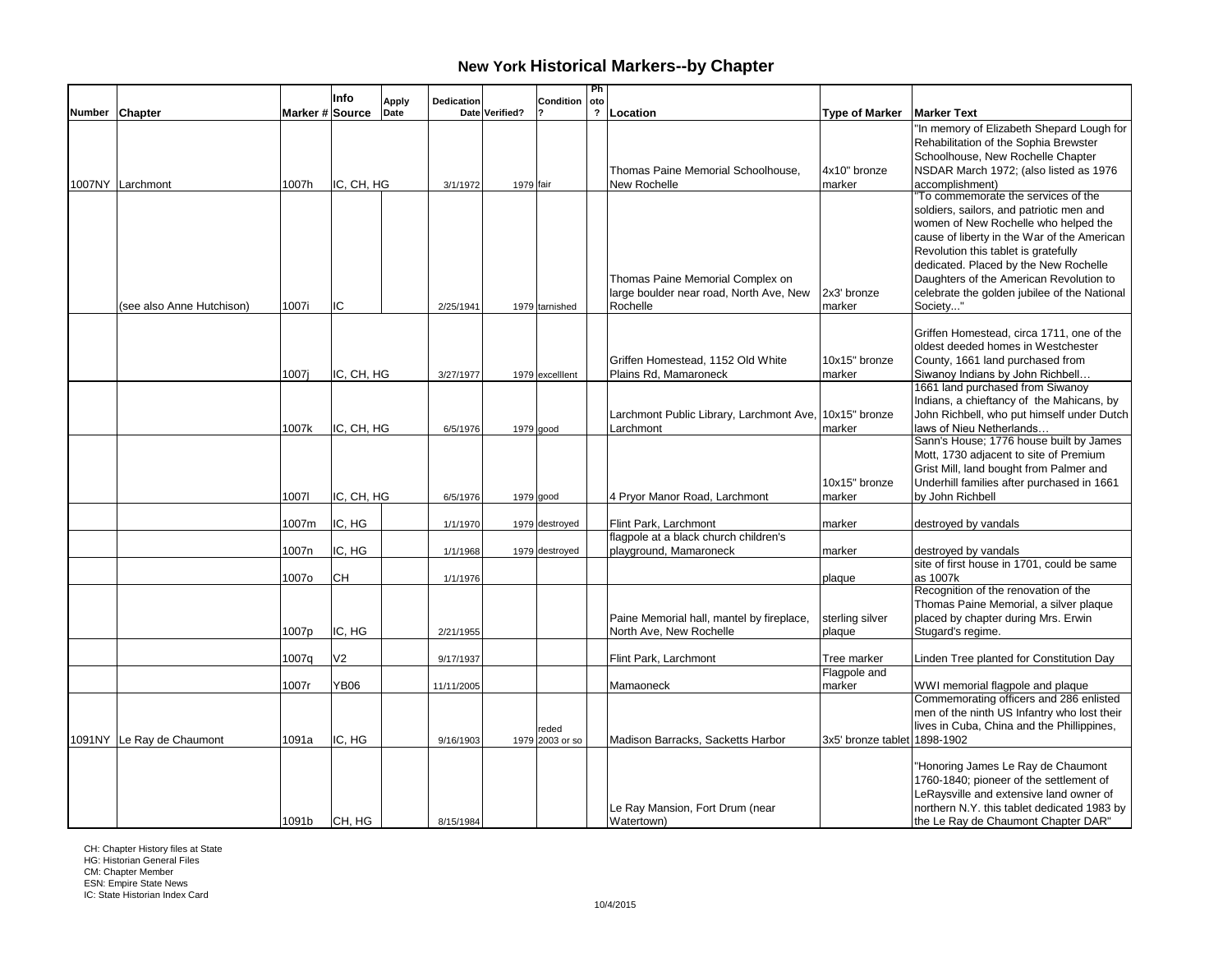|        |                                          |                 | Info       | Dedication<br><b>Apply</b> |                | Condition      | Ph<br>oto    |                                                            |                       |                                              |
|--------|------------------------------------------|-----------------|------------|----------------------------|----------------|----------------|--------------|------------------------------------------------------------|-----------------------|----------------------------------------------|
| Number | <b>Chapter</b>                           | Marker # Source |            | Date                       | Date Verified? |                | $\mathbf{r}$ | Location                                                   | <b>Type of Marker</b> | <b>Marker Text</b>                           |
|        |                                          |                 |            |                            |                |                |              |                                                            |                       |                                              |
|        |                                          |                 |            |                            |                |                |              | Green Settlement Cemetery, Adams                           | DAR plaque on         |                                              |
|        |                                          | 1091c           | HG         | 5/26/1980                  |                |                |              | Center, Jefferson County                                   | cemetery gate         | Revolutionary soldiers buried here           |
|        |                                          | 1091d           |            |                            |                |                |              | <b>Arsenal Cemeterv</b>                                    | <b>DAR Memorial</b>   | restored in 2000                             |
|        | Lenni Lenape                             |                 |            |                            |                |                |              |                                                            |                       |                                              |
| 1092NY | Lieutenant Stephen Taft<br>Lord Stirling |                 |            |                            |                |                |              |                                                            |                       |                                              |
|        | Lowville                                 | see Anne Cary   |            |                            |                |                |              |                                                            |                       |                                              |
|        |                                          |                 |            |                            |                |                |              |                                                            |                       |                                              |
|        |                                          |                 |            |                            |                |                |              |                                                            | bronze cemetery       | "Revolutionary Soldiers buried here. Placed  |
|        | 1094NY Mahwenawasigh                     | 1094a           | IC. HG     | 6/6/1975                   |                | $1979$ good    |              | Poughkeepsie Rural Cemetery entrance                       | entrance marker       | by New York State Organization, NSDAR."      |
|        |                                          |                 |            |                            |                |                |              |                                                            |                       | "The people of the state of New York, by     |
|        |                                          |                 |            |                            |                |                |              |                                                            |                       | their convention assembled on a former       |
|        |                                          |                 |            |                            |                |                |              |                                                            |                       | courthouse which stood on this ground,       |
|        |                                          |                 |            |                            |                |                |              |                                                            |                       | ratified the Constitution, July 26, 1788."   |
|        |                                          | 1094b           | IC, HG     | 4/30/1904                  |                | $1979$ good    |              | new Court House in Poughkeepsie                            | tablet                | Rededicated 1976                             |
|        |                                          |                 |            |                            |                |                |              |                                                            |                       | Site of Old Mill Stone, 1804; and site of    |
|        |                                          |                 |            |                            |                |                |              |                                                            |                       | historic walnut tree; largest walnut east of |
|        |                                          |                 |            |                            |                |                |              |                                                            |                       | Mississippi R; stone from first mill used;   |
|        |                                          |                 |            |                            |                |                |              | West Main at Ward Ave, Village of Silver                   |                       | stone made from round head extracted         |
|        | 1095NY Major Benjamin Bosworth           | 1095a           | IC, HG     | 6/23/1928                  |                | 1979 excellent |              | Creek                                                      | marker                | from Oak Hill.                               |
|        |                                          |                 |            |                            |                |                |              |                                                            |                       |                                              |
|        |                                          |                 |            |                            |                |                |              |                                                            |                       |                                              |
|        |                                          |                 |            |                            |                |                |              |                                                            | large stone           |                                              |
|        |                                          |                 |            |                            |                |                |              | Smith Mills near Silver Creek, town of                     | boulder with          | birthplace of Mary Smith Lockwood, 1831-     |
|        |                                          | 1012d           | IC, CH, HG | 7/27/1940                  | 1/1/1982 good  |                |              | Hanover                                                    | bronze plaque         | 1922 Pen Founder of NSDAR                    |
|        | 1096NY Major Jonathan Lawrence           |                 |            |                            |                |                |              |                                                            |                       |                                              |
|        | 1097NY Major Thomas Wickes               |                 |            |                            |                |                |              | Washington's Headquarters' Dining Room illuminated         |                       |                                              |
|        |                                          |                 |            |                            |                |                |              | doorway, 160th Street near Amsterdam                       | marker above          |                                              |
|        | 1098NY Manhattan                         | 1098a           | <b>CH</b>  | 10/1/1925                  |                |                |              | Ave, NYC                                                   | doorway               | DAR insignia and "Manhattan Chapter"         |
|        |                                          |                 |            |                            |                |                |              |                                                            |                       | "In memory of the patriotic PA volunteers    |
|        |                                          |                 |            |                            |                |                |              |                                                            |                       | led by Col. William Baxter who with many     |
|        |                                          |                 |            |                            |                |                |              | George Washington High School, Laurel                      |                       | of his men fell while defending this height, |
|        |                                          |                 |            |                            |                |                |              | Hill, old Fort George, 192nd and Audobon plaque on glacial |                       | Laurel Hill, Nov. 16, 1776, and was buried   |
|        |                                          | 1098b           | IC, CH, HG | 5/29/1925                  |                | 1979 unknown   |              | Ave., NYC                                                  | boulder               | near this spot."                             |
|        |                                          | 1098c           | IC, HG     | 6/3/1925                   |                | 1979 unknown   |              | City Mission at Ellis Island                               | marker                | Commemorating the City Mission               |
|        |                                          |                 |            |                            |                |                |              | National Old Trails Road--exact location                   |                       |                                              |
|        |                                          | 1098d           | IC, HG     | 6/29/1925                  |                | 1979 unknown   |              | unknown                                                    | marker                | <b>Commemorating National Old Trails</b>     |
|        |                                          |                 |            |                            |                |                |              |                                                            |                       | Commemorating site of the following          |
|        |                                          |                 |            |                            |                |                |              |                                                            |                       | historic spots: waterway of ebb and flow;    |
|        |                                          |                 |            |                            |                |                |              |                                                            |                       | ferry of Johannes Verveelen, Kings Bridge    |
|        |                                          |                 |            |                            |                |                |              | St. Stephen's M.E. Chruch, west 228th                      |                       | 1693; second King's bridge, Ft Prince        |
|        |                                          | 1098e           | IC, HG     | 4/3/1929                   |                | 1979 excellent |              | St, (east of 228th St entrance), Manhattan tablet          |                       | Charles 1776                                 |
|        |                                          |                 |            |                            |                |                |              | George Washington Dr, Kissena Park,                        |                       | Commemorating George Washington              |
|        |                                          | 1098f           | IC, HG     | 10/15/1931                 |                | 1979 unknown   |              | Flushing, Ll                                               | bronze marker         | bicentennial                                 |
|        |                                          |                 |            |                            |                |                |              |                                                            |                       | Commemorating George Washington              |
|        |                                          |                 |            |                            |                |                |              | George Washington Dr, Kissena Park,                        |                       | bicentennial and opening of GW drive in      |
|        |                                          | 1098a           | IC. HG     | 2/21/1932                  |                | 1979 unknown   |              | Flushing, LI                                               | tree and marker       | park                                         |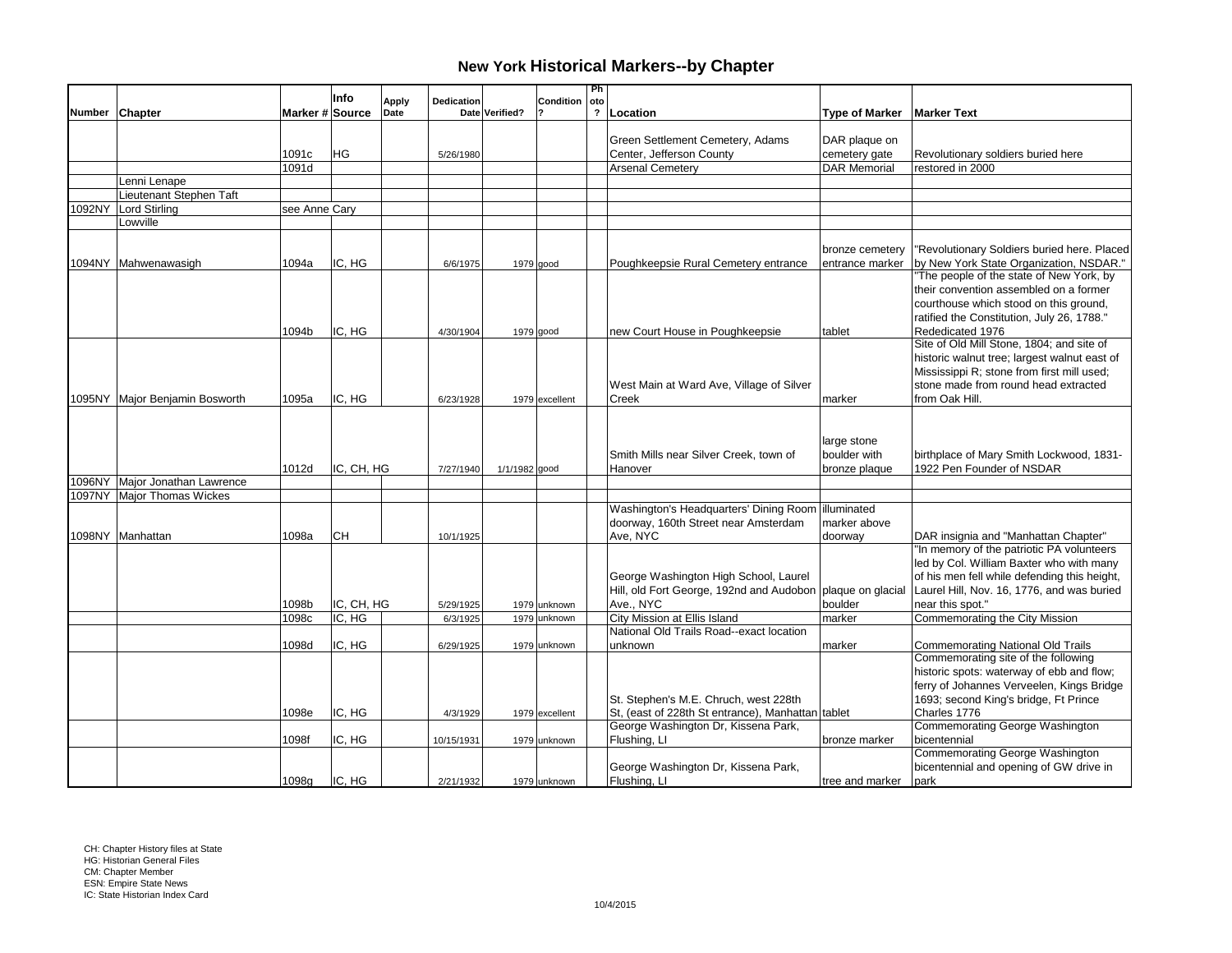|                                               |                 | Info       | <b>Apply</b> | Dedication  |                    | Condition               | Ph<br>oto      |                                                                                     |                       |                                                                                          |
|-----------------------------------------------|-----------------|------------|--------------|-------------|--------------------|-------------------------|----------------|-------------------------------------------------------------------------------------|-----------------------|------------------------------------------------------------------------------------------|
| Number Chapter                                | Marker # Source |            | Date         |             | Date Verified?     |                         | $\overline{2}$ | Location                                                                            | <b>Type of Marker</b> | <b>Marker Text</b>                                                                       |
|                                               |                 |            |              |             |                    |                         |                |                                                                                     |                       | Rededication of the George Wahington                                                     |
|                                               |                 |            |              |             |                    |                         |                |                                                                                     |                       | tablet taken from the S.S. George                                                        |
|                                               |                 |            |              |             |                    |                         |                |                                                                                     |                       | Washington and placed on the SS                                                          |
|                                               |                 |            |              |             |                    |                         |                |                                                                                     |                       | Washington, a new ship built to succeeed<br>the former after its withdrawal from service |
|                                               | 1098h           | IC. HG     |              |             |                    |                         |                |                                                                                     | tablet                | 1931.                                                                                    |
|                                               |                 |            |              | 10/24/1933  |                    | 1979 unknown            |                | S.S. Washington                                                                     |                       | "Site of Livingston Sugar house erected in                                               |
|                                               |                 |            |              |             |                    |                         |                | Mutual Life Insurance Bldg, NYC; main                                               |                       | 1754, demolished in 1846. The building                                                   |
|                                               |                 |            |              |             |                    |                         |                | office now 1740 Broadway, no plaque on                                              |                       | was used as a British military prison during                                             |
|                                               | 1098i           | IC, HG     |              | 5/12/1934   |                    | 1959 missing            |                | this building                                                                       | tablet                | the American Revolution."                                                                |
|                                               |                 |            |              |             |                    |                         |                |                                                                                     |                       |                                                                                          |
|                                               |                 |            |              |             |                    |                         |                |                                                                                     |                       | "Site of the Beekman House which was                                                     |
|                                               |                 |            |              |             |                    |                         |                |                                                                                     |                       | occupied by Generals Howe, Clinton and                                                   |
|                                               |                 |            |              |             |                    |                         |                |                                                                                     |                       | Carleton during the Revolution. In this                                                  |
|                                               |                 |            |              |             |                    |                         |                |                                                                                     |                       | same mansion Nathan Hale was tried ans                                                   |
|                                               |                 |            |              |             |                    |                         |                | PS 135, 51st and 1st Ave, NYC, 1979 Intl                                            |                       | sentenced to death as a spy. He was                                                      |
|                                               | 1098j           | IC, HG     |              | 1/1/1934    |                    | $1979$ missing          |                | <b>Comty Center</b>                                                                 | bronze tablet         | hanged in front of the building 1776."                                                   |
| 194NY Margaret Corbin<br>Mary Desha Memorial  |                 |            |              |             |                    |                         |                |                                                                                     |                       |                                                                                          |
|                                               |                 |            |              |             |                    |                         |                |                                                                                     |                       | DAR marker, Revolutionary soldiers buried                                                |
| 1182NY Mary Fellows Penfield                  | 1182a           | CН         |              | 1/1/1976    |                    |                         |                | Gate of Oakwood Cemetery.                                                           | gate marker           | here                                                                                     |
|                                               |                 |            |              |             |                    |                         |                |                                                                                     |                       | "Mary Hosford (Fisher), graduating from                                                  |
|                                               |                 |            |              |             |                    |                         |                |                                                                                     | Monument              | Oberlin College in 1841, was the first                                                   |
| 1040NY Mary Jemison (originally Chi-Nos 1040c |                 | IC, CH, HG |              | 6/9/1928    |                    | $1979$ good             |                | Warsaw Cemetery, Warsaw                                                             | w/bronze plaque       | woman ever to receive an A.B. Degree"                                                    |
|                                               |                 |            |              |             |                    |                         |                | Darien Cemetery, east of Darien Center,                                             |                       | "Revolutionary soldiers buried here placed                                               |
| see also Deo-on-go-wa                         | 1040d           | HG         |              | spring 1980 |                    |                         |                | Genesee County                                                                      | entrance marker       | by NYSO NSDAR"                                                                           |
|                                               |                 |            |              |             |                    |                         |                | Humphrey or Old Town Cemetery, Darien                                               |                       | "Revolutionary soldiers buried here placed                                               |
|                                               | 1040e           | ΗG         |              | spring 1980 |                    |                         |                | Center, Genesee County                                                              |                       | entrance marker   by NYSO NSDAR"                                                         |
|                                               |                 |            |              |             |                    |                         |                | Cotton School House Cemetery, Darien                                                |                       | "Revolutionary soldiers buried here placed                                               |
|                                               | 1040f           | HG         |              | spring 1980 |                    |                         |                | Center, Genesee County                                                              | entrance marker       | by NYSO NSDAR"                                                                           |
|                                               | 1040a           | HG         |              |             |                    |                         |                | County Line Road Cemetery, Darien<br>Center, Genesee County                         |                       | "Revolutionary soldiers buried here placed<br>by NYSO NSDAR"                             |
|                                               |                 |            |              | spring 1980 |                    |                         |                | Maple Hill Cemetery, Darien, Genesee                                                | entrance marker       | "Revolutionary soldiers buried here placed                                               |
|                                               | 1040h           | HG         |              | spring 1980 |                    |                         |                | County                                                                              |                       | entrance marker   by NYSO NSDAR"                                                         |
|                                               |                 |            |              |             |                    |                         |                |                                                                                     |                       | "Site of the geographic center of the Robert                                             |
|                                               |                 |            |              |             |                    | replaced                |                |                                                                                     |                       | Murray Farm where his wife, Mary Lindley                                                 |
|                                               |                 |            |              |             |                    | by Murray               |                |                                                                                     |                       | Murray, entertained British officers in order                                            |
|                                               |                 |            |              |             |                    | Hill Assn,<br>metal now |                |                                                                                     |                       | that Gen. Putnam and his American                                                        |
|                                               |                 |            |              |             |                    | instead of              |                | F.F.French Apartment House, 16 Park                                                 |                       | patriots could escape a trap which the                                                   |
| Mary Murray                                   | 2010a           | IC. HG     |              | 5/8/1926    |                    | 2001 bronze             |                | Ave, NYC                                                                            | tablet                | British had set for them."                                                               |
|                                               |                 |            |              |             |                    |                         |                |                                                                                     |                       |                                                                                          |
|                                               |                 |            |              |             |                    |                         |                |                                                                                     |                       | Commemorating Nathan Hale, executed                                                      |
|                                               |                 |            |              |             |                    |                         |                | Yale Club, nw corner Vanderbilt and East<br>44th; Sulzberger Bldg, 1st Ave and 45th | bronze DAR            | there on Sep 22, 1776; 1st tablet of Nov<br>16, 1915 disposed of after bldg was          |
| 1101NY Mary Washington Colonial               | 1101a           | IC, CH, HG |              | 9/22/1948   |                    |                         |                | Y St. NYC                                                                           | plaque                | demolished to clear site for UN complex.                                                 |
|                                               |                 |            |              |             |                    |                         |                |                                                                                     |                       |                                                                                          |
|                                               |                 |            |              |             |                    |                         |                |                                                                                     |                       | Old Hall of Records which was used by the                                                |
|                                               |                 |            |              |             | 1979:              |                         |                |                                                                                     |                       | British as Provost Prison for American                                                   |
|                                               |                 |            |              |             | donated<br>\$1K in |                         |                |                                                                                     |                       | Patriots during the Revolution, including                                                |
|                                               |                 |            |              |             | 2000 to            |                         |                |                                                                                     | DAR tablet set in     | Ethan Allen; Provost was demolished in                                                   |
|                                               | 1101b           | IC, CH, HG |              | 4/15/1901   | refurbish          | good                    |                | Y City Hall Park, NYC                                                               | granite pillar        | 1903 to make way for subway                                                              |
|                                               |                 |            |              |             |                    |                         |                |                                                                                     |                       | Bravery of Col. Robert Magaw and his                                                     |
|                                               |                 |            |              |             |                    |                         |                |                                                                                     |                       | 3000 men at the Battle of Fort Washington,                                               |
| CH: Chapter History files at State            | 1101c           | IC, CH, HG |              | 11/16/1909  |                    | 1979 good               |                | Y Knowlton Court at 159th St, NYC                                                   | tablet                | "third line of defense"                                                                  |

HG: Historian General Files

CM: Chapter Member ESN: Empire State News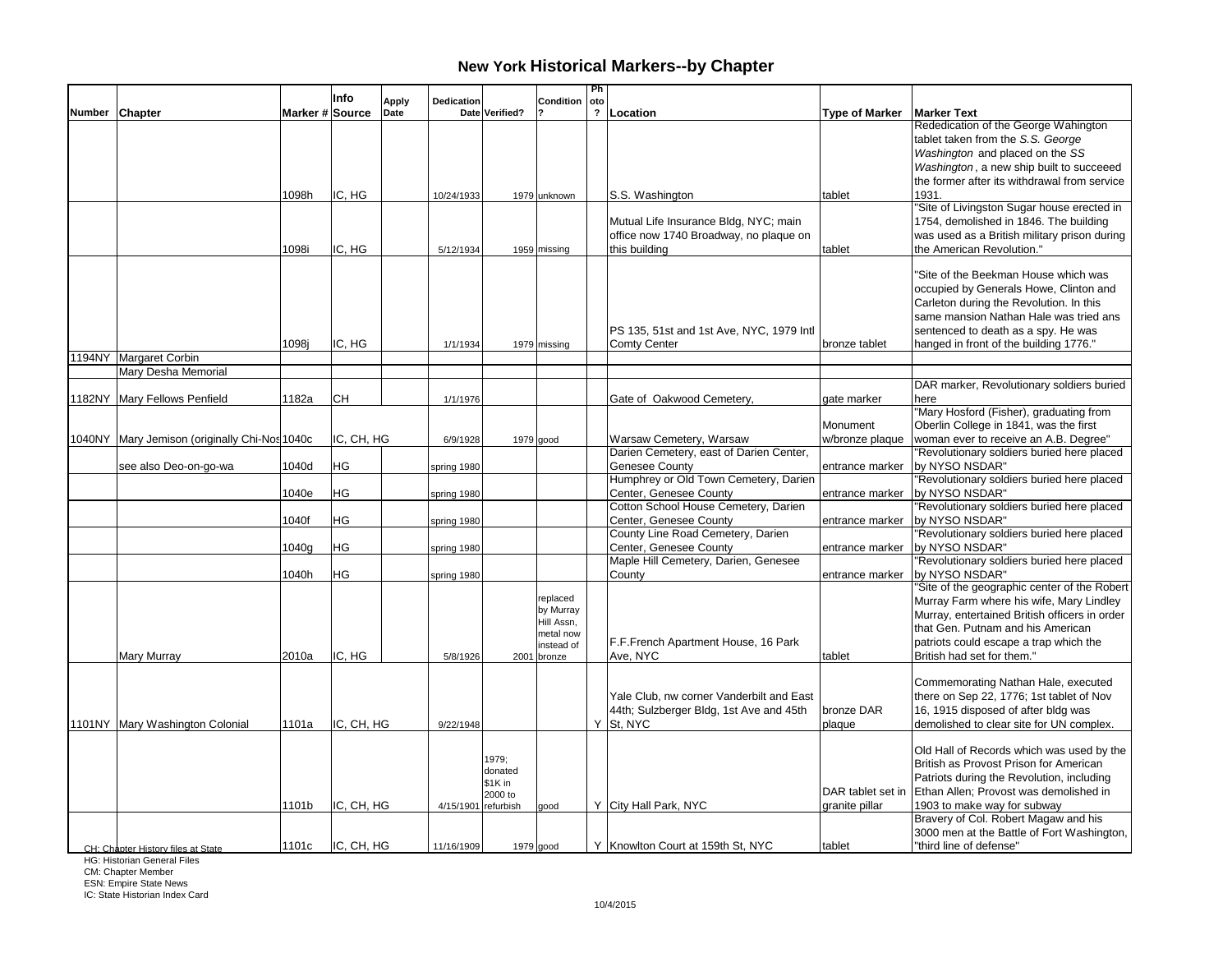|        |                |                 | Info       | <b>Apply</b> | Dedication |                                   | Condition             | Ph<br>oto    |                                                                                                                                                        |                        |                                                                                                                                                                                                                                                                                                                                                                                                                                                                                                                                                         |
|--------|----------------|-----------------|------------|--------------|------------|-----------------------------------|-----------------------|--------------|--------------------------------------------------------------------------------------------------------------------------------------------------------|------------------------|---------------------------------------------------------------------------------------------------------------------------------------------------------------------------------------------------------------------------------------------------------------------------------------------------------------------------------------------------------------------------------------------------------------------------------------------------------------------------------------------------------------------------------------------------------|
| Number | <b>Chapter</b> | Marker # Source |            | Date         |            | Date Verified?                    |                       | $\mathbf{r}$ | Location                                                                                                                                               | <b>Type of Marker</b>  | <b>Marker Text</b>                                                                                                                                                                                                                                                                                                                                                                                                                                                                                                                                      |
|        |                | 1101d           | IC, CH, HG |              |            | reded<br>1/1/1897 1942; 1972 good |                       |              | Y SE of Mall in front of City Hall, NYC                                                                                                                | bronze tablet          | Originally in interior wall of General Post<br>Office, bldg demolished in 1939, tablet<br>reset; "on the common of the city of New<br>York where this building now stands there<br>stood from 1766 to 1776 a liberty pole<br>erected to commemorate the repeal of the<br>Stamp Act. It was repeatedly destroyed by<br>the violence of the Tories and as<br>repeatedly replaced by the Sons Of Liberty<br>who roganized a constant watch and<br>guard. In its defence the first martyr blood<br>of the American Revolution was shed on<br>Jan 18, 1770." |
|        |                | 1101e           | IC, CH, HG |              | 4/30/1898  |                                   | $1979$ good           |              | Twelve feet above sidewalk on the face of<br>southeast pier under the Brooklyn Bridge,<br>at the intersection of Frankfort, Dover,<br>Y and Pearl Sts. | bronze DAR<br>tablet   | "The first Presidential Mansion, No. 1<br>Cherry St. occupied by George<br>Washington from April 23, 1789 to<br>February 23, 1790;" built by Walter<br>Franklin in 1770 and demolished in 1856.                                                                                                                                                                                                                                                                                                                                                         |
|        |                | 1101f           | IC, CH, HG |              | 4/30/1902  |                                   | 1979 good             |              | inside Holyrood Church, NE corner of Ft<br>Y Washington and West 179th St, NYC                                                                         | bronze DAR<br>tablet   | "To the glory of God and in patriotic<br>remembrance of Margaret Corbin; at the<br>Battle of Fort Washingtn November 16th,<br>1776 she stood by the side of her husband,<br>John Corbin Artilleryman, during the<br>Hessian assault and after he was killed she<br>served his gun until she was wounded;<br>erected by the Mary Washington Colonial<br>Chapter April 30th 1902"                                                                                                                                                                         |
|        |                | 1101g           | IC, CH     |              | 6/13/1982  |                                   |                       |              | entrance to Ft Tryon Park, 190th St and<br>Ft Wash Ave, NYC                                                                                            | bronze tablet          | Dedicated to Margaret Cochran Corbin (not<br>DAR)                                                                                                                                                                                                                                                                                                                                                                                                                                                                                                       |
|        |                | 1101h           | IC, CH, HG |              | 1/20/1901  |                                   | church<br>1979 office |              | St Stephens Church, 120 West 69th Str,<br>Y NYC                                                                                                        | memorial DAR<br>tablet | to Rev. Charles Russell Treat, MA, rector<br>of St Stephens Episcopal Church and 1st<br>chaplain of chapter                                                                                                                                                                                                                                                                                                                                                                                                                                             |
|        |                | 1101i           | IC, CH, HG |              | 1/1/1944   |                                   | 1982 missing          |              | Marine Hospital, Ellis Island                                                                                                                          | memorial tablet        | Chapter minutes record erecting a tablet to<br>Mrs. Mary Sutphen Starkes (Chapter<br>member) for providing a special room for<br>therapists in the hospital<br>Chapter minutes record erecting tablet                                                                                                                                                                                                                                                                                                                                                   |
|        |                | 1101i           | IC, CH, HG |              | 4/17/1937  |                                   | 1982 missing          |              | Ellis Island                                                                                                                                           | bronze tablet          | honoring a Mrs. Cooke in Chapter's 75th<br>Anniv booklet                                                                                                                                                                                                                                                                                                                                                                                                                                                                                                |
|        |                | 1101k           | IC, CH, HG |              | 12/4/1904  |                                   | 1983 stolen           |              | Building on corner of Whitehall and State<br>$Y$ St, NYC                                                                                               | <b>DAR</b> tablet      | Site of Whitehall Ferry from which Gen.<br>Washington embarked after bidding<br>farewell to his officers at Fraunces Tavern<br>on Dec 4, 1783; orig bldg demolished,<br>rededicated 12/2/1971, good cond 1979<br>240th Ann of birth of John Adams and                                                                                                                                                                                                                                                                                                   |
|        |                | 11011           | IC, CH, HG |              |            | 10/30/1975 4/25/1976 stolen       |                       |              | Richmond Hill Mansion, 2 Charlton St bet<br>6th Ave and Varick St, NYC                                                                                 |                        | marking the site of the 1st Vice Presidential<br>Historical marker   residence "Richmond Hill."                                                                                                                                                                                                                                                                                                                                                                                                                                                         |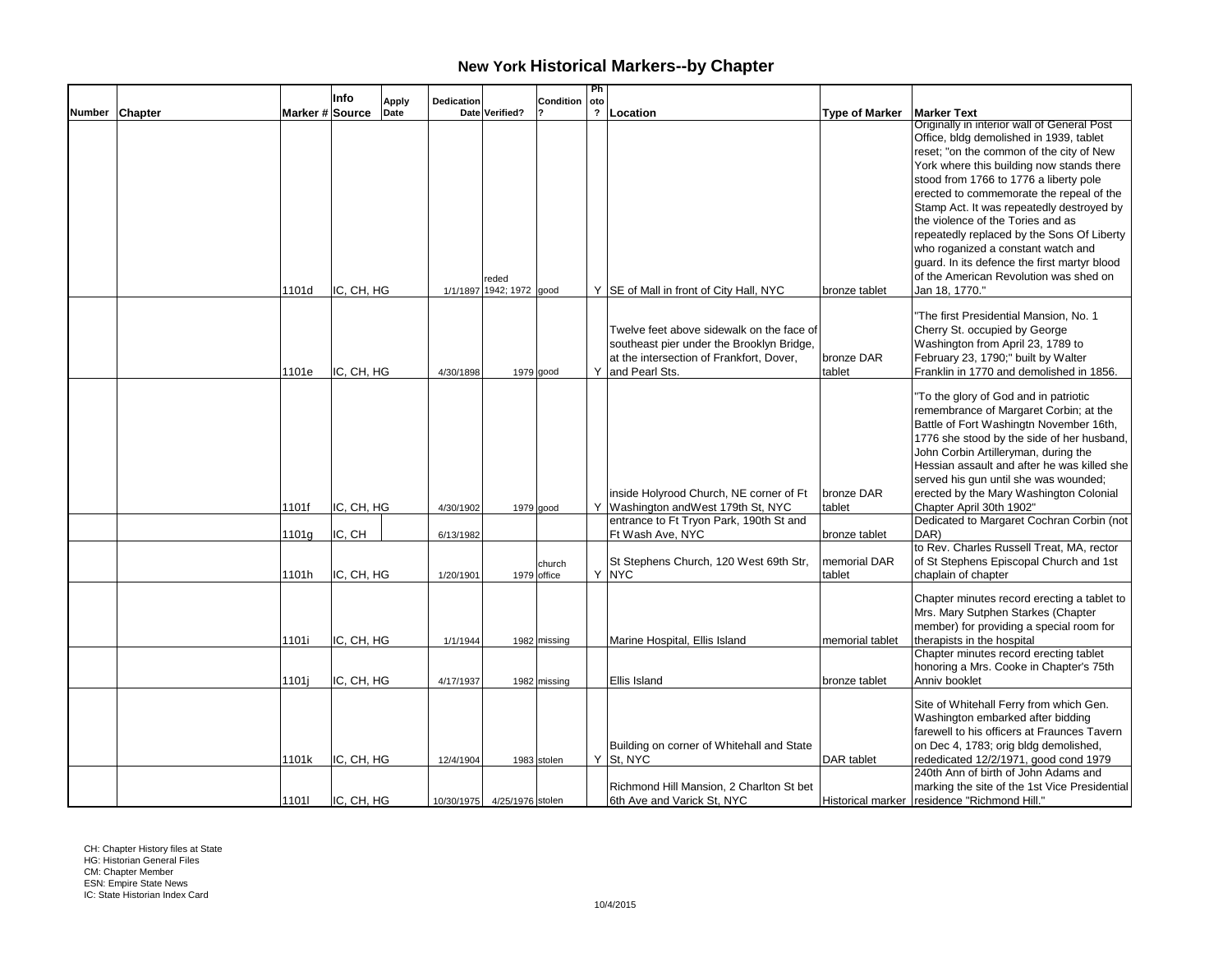|        |                              |                 | Info                 | <b>Apply</b> | Dedication             |                | Condition                     | Ph<br>oto               |                                                                                                                                   |                       |                                                                                                                                                                                                                                                                                             |
|--------|------------------------------|-----------------|----------------------|--------------|------------------------|----------------|-------------------------------|-------------------------|-----------------------------------------------------------------------------------------------------------------------------------|-----------------------|---------------------------------------------------------------------------------------------------------------------------------------------------------------------------------------------------------------------------------------------------------------------------------------------|
| Number | <b>Chapter</b>               | Marker # Source |                      | Date         |                        | Date Verified? |                               | $\overline{\mathbf{?}}$ | Location                                                                                                                          | <b>Type of Marker</b> | <b>Marker Text</b>                                                                                                                                                                                                                                                                          |
|        |                              |                 |                      |              |                        |                |                               |                         |                                                                                                                                   |                       | MWM Chapter cooperated with<br>superintendent of highways of the town of<br>Walton to place 6 markers: Dr. Platt<br>Townsend, Joshua Pine, and Gabriel North<br>homesteads; First church in Walton,<br>birthplace of William B. Ogden, Esophus<br>Turnpike; also placed marker at homestead |
|        | Mary Weed Marvin             | 2016a           | Існ                  |              |                        |                |                               |                         | Walton                                                                                                                            |                       | highway markers of David Harrower in town of Hamden.                                                                                                                                                                                                                                        |
|        | Matinecock                   | see Rufus King  |                      |              |                        |                |                               |                         |                                                                                                                                   |                       |                                                                                                                                                                                                                                                                                             |
|        | 1103NY Matinecock-Rufus King | see Rufus King  |                      |              |                        |                |                               |                         |                                                                                                                                   |                       |                                                                                                                                                                                                                                                                                             |
|        | 1104NY   Meeting House Hill  |                 |                      |              |                        |                |                               |                         |                                                                                                                                   |                       |                                                                                                                                                                                                                                                                                             |
|        | 1105NY Melzingah             | 1105a           | IC, HG               |              | 1/1/1932               |                | 1979 missing                  |                         | Theodorus VanWyck Farm, Wicopee,<br>"Jay House"                                                                                   | marker                | Jay family took refuge there when British<br>forced them to flee from Westchester<br>home.                                                                                                                                                                                                  |
|        |                              |                 |                      |              |                        |                |                               |                         | 3.5 miles S of Fishkill, old NY-Albany post with 16x24"                                                                           | huge boulder          | "On the hills back of this stone stood three<br>batteries [redoubts] guarding this pass,<br>1776-1783"                                                                                                                                                                                      |
|        |                              | 1105b<br>1105c  | IC, CH, HG<br>IC, HG |              | 10/29/1902<br>6/4/1938 |                | 1979 missing<br>1990 good     |                         | road<br>Intersection "Y" at division of Rt 52 ans 82 stone monument<br>at Fishhkill (Brinckerhoff)                                | bronze tablet         | "Daniel Ninham, chief Sachem of the<br>Wappinger Indians. Born in Dutchess<br>County was killed in engagement at<br>Cortland's Ridge, NY August 31, 1778<br>with bronze tablet defending the American cause."                                                                               |
|        |                              | 1105d           | IC, HG               |              | 1/1/1935               | 1990 d         | church<br>being<br>refurbishe |                         | <b>Trinity Church, Fishkill</b>                                                                                                   | roadside marker       | "Trinity Church organized by Rev. Samuel<br>Seabury 1756, built 1760, provincial<br>Congress met here Sept. 1776. Used as a<br>hospital during Revolution."                                                                                                                                 |
|        |                              | 1105e           | IC, HG               |              | 1/1/1935               |                | $1990$ good                   |                         | Verplanck House (Mt. Gulian), 145<br>Sterling St, off Rt 9D outside of Beacon                                                     | roadside marker       | Built in 1740; headquarters for Baron<br>Steuben in 1782; Society of the Cincinnati<br>organized there in 1783.                                                                                                                                                                             |
|        |                              | 1105f           | IC, HG               |              | 1/1/1935               |                | 1990 good                     |                         | Dutch Reformed Church Rt 52, Main St<br>Fishkill (just off Rt 9)                                                                  | roadside marker       | "Dutch Church. Reformed Church of<br>Fishkill, organized 1716, Built 1725,<br>occupied 1776 byNew York Provincial<br>Congress, also prison during Revolution."<br>"Enoch Crosby. American spy, taken with<br>recruits for British Army, confined here                                       |
|        |                              | 1105g           | IC, HG               |              | 1/1/1935               |                | $1990$ good                   |                         | Dutch Reformed Church Rt 52, Main St<br>Fishkill (just off Rt 9)                                                                  |                       | after mock trial by Committee of Safety<br>roadside marker was allowed to escape."                                                                                                                                                                                                          |
|        |                              | 1105h           | IC, HG               |              | 1/1/1935               |                | 1990 good                     |                         | Abraham Brinckerhoff Store: Rt 52 Fishkill<br>in front of Blue Seal Feed Store                                                    | roadside marker       | "Site of Fishkill Tea Party, August 26,<br>1776, 100 women forced Abraham<br>Brinckerhoff, storekeeper to sell them tea<br>at lawful price of six shillings per pound."<br>"Home of Hendrick Kip. Built 1753, Fishkill                                                                      |
|        |                              | 1105i           | IC, HG               |              | 1/1/1932               |                | 1990 good                     |                         | Col. Kip home, Old Glenham Rd near Rt<br>52, Fishkill                                                                             | State DOE<br>marker   | Headquarters of Baron von Steuben about<br>1777. Gen. Washingotn and Count Pulaski<br>visitied here."                                                                                                                                                                                       |
|        |                              | 1105j           | IC, HG               |              | 1/1/1932               |                | $1990$ good                   |                         | Col. John Brinckerhoff Home, Rt 82 north<br>right side of road, between Fishkill and All State DOE<br>Angels Rd Hopewell Junction | marker                | "Built 1738 by Colonel John Brinckerhoff.<br>Washingtons headquarters while Army in<br>Fishkill."                                                                                                                                                                                           |

CH: Chapter History files at State HG: Historian General Files

CM: Chapter Member ESN: Empire State News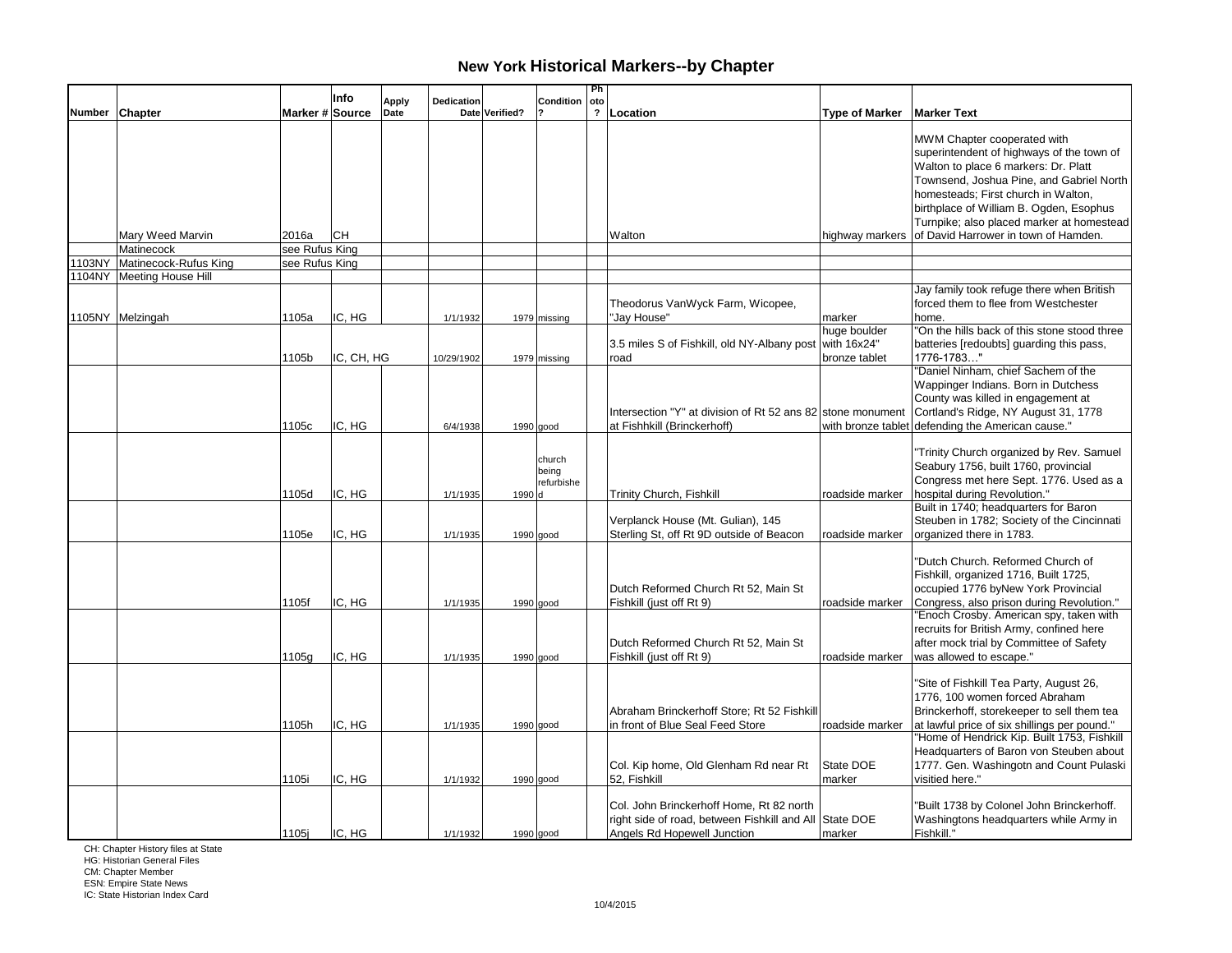|        |         |                 | Info       |                      |            |                                |              | Ph  |                                                     |                       |                                              |
|--------|---------|-----------------|------------|----------------------|------------|--------------------------------|--------------|-----|-----------------------------------------------------|-----------------------|----------------------------------------------|
| Number | Chapter | Marker # Source |            | <b>Apply</b><br>Date | Dedication | Date Verified?                 | Condition    | oto | ? Location                                          | <b>Type of Marker</b> | <b>Marker Text</b>                           |
|        |         |                 |            |                      |            |                                |              |     |                                                     |                       |                                              |
|        |         |                 |            |                      |            |                                |              |     |                                                     |                       |                                              |
|        |         |                 |            |                      |            |                                |              |     |                                                     |                       | Cornelius VanWyck home, headquarters of      |
|        |         |                 |            |                      |            |                                |              |     | Corner Rt 9 and 84 East, "Wharton                   | State DOE             | officers in command of troops stationed at   |
|        |         | 1105k           | IC, HG     |                      | 1/1/1932   |                                | 1979 missing |     | House" near Fishkill                                | marker                | the head of the Highlands                    |
|        |         |                 |            |                      |            |                                |              |     |                                                     |                       |                                              |
|        |         |                 |            |                      |            |                                |              |     |                                                     |                       | Washington's sword now in Smithsonian in     |
|        |         |                 |            |                      |            |                                |              |     | Rt 52 at Rt 84 West, Bailey's Forge,                |                       | DC was made near here by John Bailey, a      |
|        |         | 1105l           | IC, HG     |                      | 1/1/1932   |                                | 1990 good    |     | Fishkill                                            | Marker                | cutler from New York and Fishkill            |
|        |         |                 |            |                      |            |                                |              |     |                                                     |                       | Site of Louden printing shop. Samuel         |
|        |         |                 |            |                      |            |                                |              |     |                                                     |                       | Louden printed the State's First             |
|        |         |                 |            |                      |            |                                |              |     |                                                     |                       | Constitution and from 1776 to 1783 issued    |
|        |         |                 |            |                      |            |                                |              |     | Vadevort home (now gone), just off Rt 9             |                       | New York and Fishkill Packet, official paper |
|        |         | 1105m           | IC, HG     |                      | 6/29/1930  |                                | 1979 missing |     | near RR tracks, Fishkill                            | marker                | of new government.                           |
|        |         |                 |            |                      |            |                                |              |     |                                                     |                       |                                              |
|        |         |                 |            |                      |            |                                |              |     |                                                     |                       | "Home of Capt. George Brinckerhoff on        |
|        |         |                 |            |                      |            |                                |              |     |                                                     | Indian grindstone     | March to Conn. In 1776 Gen. Washington       |
|        |         |                 |            |                      |            |                                |              |     | Upper Hopewell, Beekman Rd one block                | and marker,           | spent the night here. The Indian grindstone  |
|        |         | 1105n           | IC. HG     |                      | 6/29/1930  |                                | 1990 good    |     | from Taconic Pkwy North                             | tablet on house       | was found on this farm."                     |
|        |         |                 |            |                      |            |                                |              |     |                                                     |                       |                                              |
|        |         |                 |            |                      |            |                                |              |     |                                                     |                       | "This house owned by Col. Jacob Griffen      |
|        |         |                 |            |                      |            |                                |              |     |                                                     |                       | during the Revolution known as 'Griffen's    |
|        |         |                 |            |                      |            |                                |              |     |                                                     |                       | Tavern' or the 'Rendez-vous.' The Comm.      |
|        |         |                 |            |                      |            |                                |              |     |                                                     |                       | Of Observation for Rombout Precinct held     |
|        |         |                 |            |                      |            |                                |              |     |                                                     |                       | famous meeting here August 15, 1775.         |
|        |         |                 |            |                      |            |                                |              |     | Griffen Tavern, Rt 82, 1/5 mile north of All        |                       | Frequented by Washington, Lafayette,         |
|        |         |                 |            |                      |            |                                |              |     | Angels Hill Rd, between Brinckerhoff and            | bronze tablet on      | Putnam, Steuben, Continental and French      |
|        |         | 1105o           | IC, HG     |                      | 6/6/1928   |                                | $1990$ good  |     | <b>Hopewell Junction</b>                            | concrete base         | soldiers."                                   |
|        |         |                 |            |                      |            |                                |              |     |                                                     |                       | "Star Mill built by Adam Brinckerhoff, burnt |
|        |         |                 |            |                      |            |                                |              |     |                                                     |                       | about 1777. Rebuilt by order of George       |
|        |         |                 |            |                      |            |                                |              |     | Mill ruins behind Blue Seal Feed Store. Rt          |                       | Washington while soldiers were encamped      |
|        |         | 1105p           | IC, CH, HG |                      | 7/10/1905  |                                | 1979 missing |     | 52 before "Y" at 52 and 82 heading north Tablet     |                       | at Fishkill."                                |
|        |         |                 |            |                      |            |                                |              |     |                                                     |                       |                                              |
|        |         |                 |            |                      |            |                                | good, hard   |     |                                                     | tall shaft of stone   | Site of signal fires on North and South      |
|        |         | 1105q           | IC, CH, HG |                      |            | 7/4/1900 1990; reded to get to |              |     | Top of North Beacon Mountain, Beacon                | with inscription      | Beacons, used during the Revolution.         |
|        |         |                 |            |                      |            |                                |              |     |                                                     |                       | "On this knoll stood the Middle Church       |
|        |         |                 |            |                      |            |                                |              |     |                                                     |                       | (Presbyterian) built 1747, rebuilt 1830,     |
|        |         |                 |            |                      |            |                                |              |     | Rt 52 cemetery near "Y" in road at 52 and tablet on |                       | burned 1866. Used as a military hospital     |
|        |         | 1105r           | IC, HG     |                      | 5/19/1900  |                                | $1990$ good  |     | 82 split, Brinckerhoff                              | 5/30/1898 marker      | during the Revolution."                      |
|        |         |                 |            |                      |            |                                |              |     |                                                     |                       | "In honor of Major General, the Marquis de   |
|        |         |                 |            |                      |            |                                |              |     |                                                     |                       | LaFayette who was ill many weeks in the      |
|        |         |                 |            |                      |            |                                |              |     |                                                     |                       | Brinckerhoff House adjoining during          |
|        |         |                 |            |                      |            |                                |              |     |                                                     |                       | American Revolution. This stone given by     |
|        |         |                 |            |                      |            | 1990:                          |              |     |                                                     |                       | Lafayette Post No 140, Dept of NY GAR to     |
|        |         | 1105s           | IC, CH, HG |                      |            | 5/30/1898 reded 1999 good      |              |     | Brinckerhoff Cemetery, Rt 52 Fishkill               | granite marker        | Melz"                                        |
|        |         |                 |            |                      |            |                                |              |     |                                                     |                       | Formerly Adriance Post Office. Isaac         |
|        |         |                 |            |                      |            |                                |              |     | Hopewell Hamlet, former Adriance Post               | State DOE             | Adriance a settler about 1740, after whom    |
|        |         | 1105t           | IC, HG     |                      | 1/1/1935   |                                | $1979$ good  |     | Office                                              | marker                | Post Office was originally named             |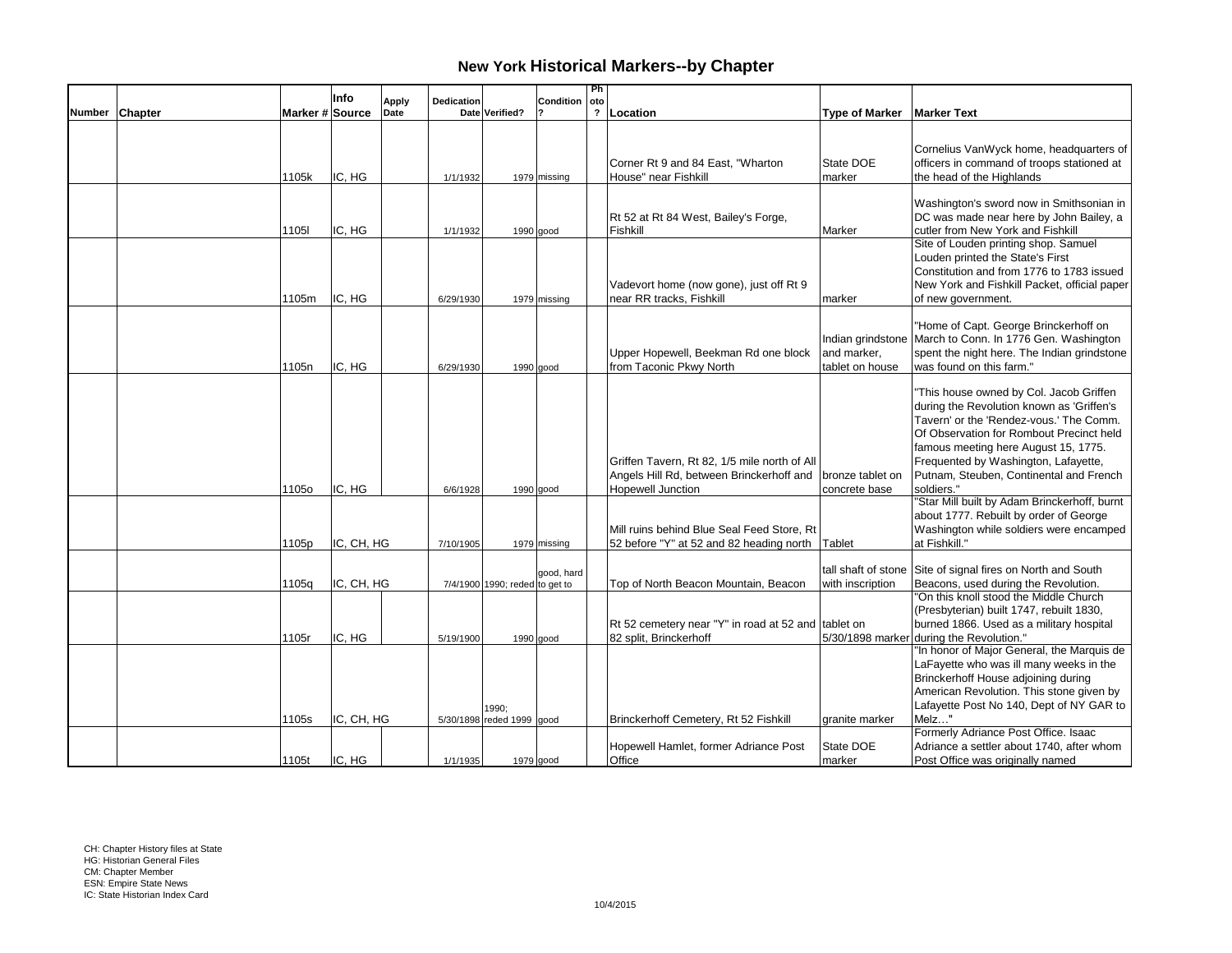|                 |                                                                      |                 | Info       | <b>Apply</b> | <b>Dedication</b>       |                | <b>Condition</b>                          | Ph<br>oto |                                                                                                    |                                       |                                                                                                                                                                                                                                                                                                                                                                                                                                                                                                                                                                         |
|-----------------|----------------------------------------------------------------------|-----------------|------------|--------------|-------------------------|----------------|-------------------------------------------|-----------|----------------------------------------------------------------------------------------------------|---------------------------------------|-------------------------------------------------------------------------------------------------------------------------------------------------------------------------------------------------------------------------------------------------------------------------------------------------------------------------------------------------------------------------------------------------------------------------------------------------------------------------------------------------------------------------------------------------------------------------|
| Number Chapter  |                                                                      | Marker # Source |            | Date         |                         | Date Verified? |                                           |           | ? Location                                                                                         | <b>Type of Marker</b>                 | <b>Marker Text</b>                                                                                                                                                                                                                                                                                                                                                                                                                                                                                                                                                      |
|                 | Mersereau (or Paul Mersereau)                                        | 1105u<br>1105v  | IC, CH, HG |              | 10/14/1897<br>6/21/1905 | $1990$ good    |                                           |           | Rt 9 and 84 East, VanWyck Homestead,<br>Y Continental Soldiers Monument Fishkill<br>City of Beacon | rare Quincy<br>granite marker<br>bust | "In grateful remembrance of the brave men<br>who gave their lives for their country during<br>the American Revolution and whose<br>remains repose in the adjoining field, this<br>stone is erected by Melzingah Chapter"<br>Rededicated Oct 14, 1979, moved from<br>Route 9 Fishkill due to heavy traffic<br>bust of George Washington                                                                                                                                                                                                                                  |
|                 |                                                                      |                 |            |              |                         |                |                                           |           |                                                                                                    |                                       | Yelverton Inn, built in 1765, used as a                                                                                                                                                                                                                                                                                                                                                                                                                                                                                                                                 |
| 1106NY Minisink |                                                                      | 1106a           | IC, HG     |              | 6/13/1927               |                | 1979 good                                 |           | Chimney of Yelverton Inn (1979-home of<br>Mrs. Sanford Durland) Main St, Chester                   | Bronze plaque                         | tavern for 67 years and occupied by six<br>generations of the Yelverotn family. Among<br>distinguished guests entertained were<br>George Washington, Alexander hamilton,<br>and Aaron Burr. This tablet erected by<br>Minisink Chapter. DAR.                                                                                                                                                                                                                                                                                                                            |
|                 |                                                                      | 1106b           | IC, CH, HG |              | 10/10/1910              | $1979$ good    |                                           |           | Land of Wm. S. Johnson, Fort Hill Rd,<br>Goshen                                                    | 4x9' boulder with<br>bronze plaque    | Site of signal fires War of the Revolution<br>Erected Oct. 10, 1910 by Minisink Chapter<br><b>DAR</b>                                                                                                                                                                                                                                                                                                                                                                                                                                                                   |
|                 |                                                                      | 1106c           | IC, CH, HG |              | 7/22/1913               | 1979 good      |                                           |           | Y First Presbyterian Church, Goshen                                                                | <b>Bronze DAR</b><br>plaque           | To the memory of Reverend Nathan Ker<br>Patriot and Christian gentlemen, pastor of<br>this church during the Revolution known to<br>be a zealous friend to American liberty and<br>on all occasions exerted himself<br>accordingly                                                                                                                                                                                                                                                                                                                                      |
|                 | 1107NY Mohawk                                                        |                 |            |              |                         |                |                                           |           |                                                                                                    |                                       | "40 mile route taken by Gen. Herkimer                                                                                                                                                                                                                                                                                                                                                                                                                                                                                                                                   |
|                 | 1108NY Mohawk Valley                                                 | 1108a           | CH, HG     |              | 6/14/1912               |                |                                           |           | Route 5 west, John Ladd Farm at Staring<br>Y Creek                                                 | Herkimer Marker<br>#6                 | Aug. 3-6, 1777 for relief of Fort Stanwix.<br>The Battle of Oriskany, Aug. 6, between<br>Herkimer's men and St. Leger with his<br>Indians was the turning point of the<br>Revolution; General Herkimer camped near<br>this spot on the night of August 4, 1777.<br>With him were his 800 men, and 400 ox-<br>carts filled with supplies for the relief of Fort<br>Stanwix."                                                                                                                                                                                             |
|                 |                                                                      | 1033f           | IC, HG     |              | 10/18/1959              |                | good, used<br>for target<br>1979 practice |           | Between Little Falls and Herkimer on<br>Smith rd in Central Herkimer Cty                           | monument with<br>bronze plaque        | "This monument marks the site where Lt.<br>Solomon Woodworth and his men fell in<br>battle on 7 Sept. 1781 during the<br>Revolutionary War. It was erected in 1959<br>during New York State's Year of History by<br>the Herkimer County Board of Supervisors<br>and dedicated by the Mohawk Valley<br>Chapters DAR." Lt. Solomon Woodworth<br>who with many of his brave followers met<br>death by being ambushed by Indians. Their<br>men were buried in a common grave on the<br>land where the fighting took place. Mohawk<br>Valley Indian ambush near Shells Bush. |
|                 | CH: Chapter History files at State<br>10265N MistMichengareral Files | 1025a           | IC, HG     |              | 5/27/1905               |                | $1979$ good                               |           | Ladew Monument, Sparta Cemetery,<br>Ossining                                                       | marker                                | Marks hole made in Monument by cannon<br>ball fired from British sloop of war "Vulture";<br>1979 bullet hole destroyed by vandals                                                                                                                                                                                                                                                                                                                                                                                                                                       |

CM: Chapter Member ESN: Empire State News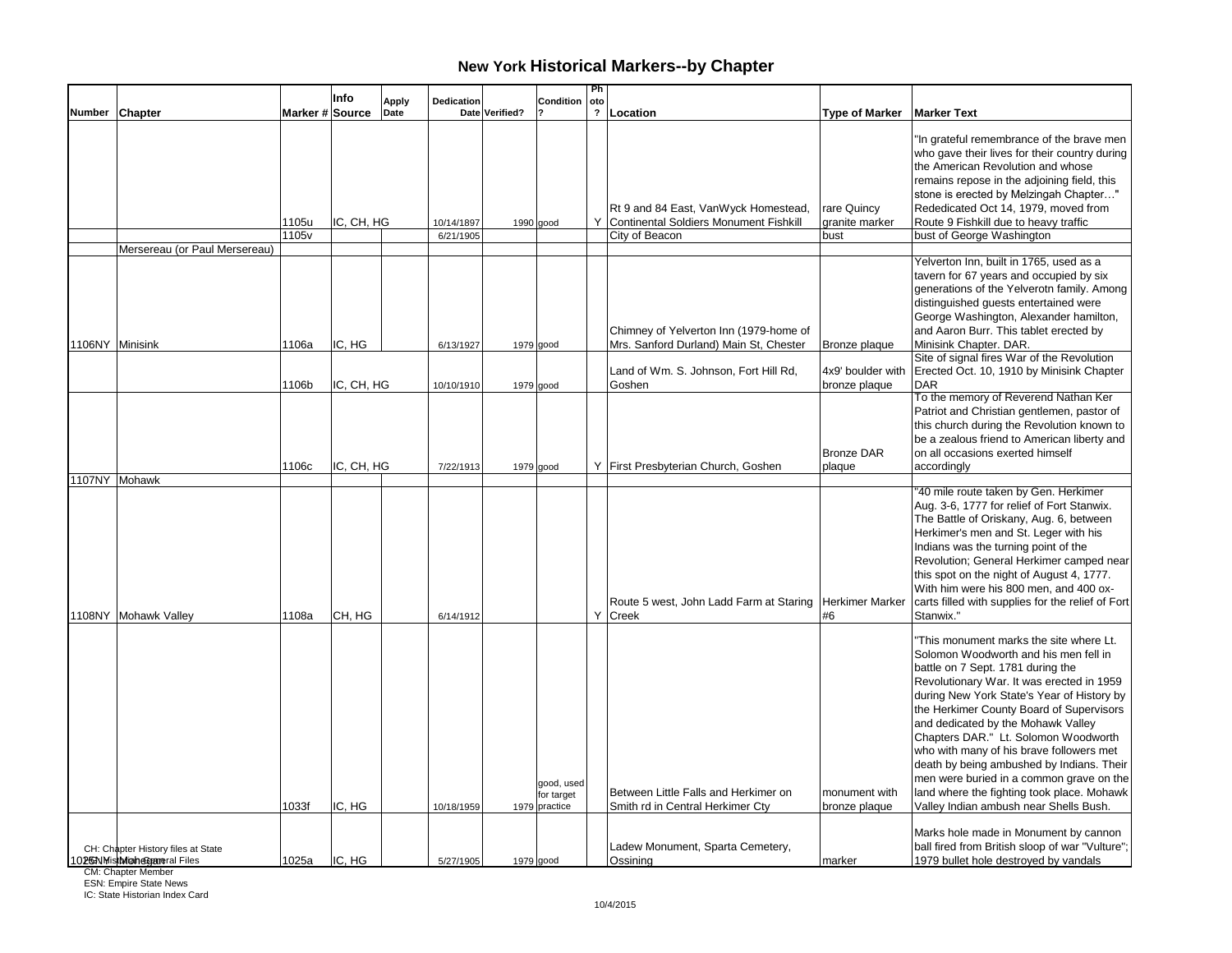|        |                                        |                 | Info                         | Apply | Dedication |                | Condition      | Ph<br>oto |                                                                     |                       |                                                          |
|--------|----------------------------------------|-----------------|------------------------------|-------|------------|----------------|----------------|-----------|---------------------------------------------------------------------|-----------------------|----------------------------------------------------------|
| Number | Chapter                                | Marker # Source |                              | Date  |            | Date Verified? |                |           | ? Location                                                          | <b>Type of Marker</b> | <b>Marker Text</b>                                       |
|        |                                        |                 |                              |       |            |                |                |           |                                                                     |                       | Commemorating those from Ossining,                       |
|        |                                        |                 |                              |       |            |                |                |           |                                                                     | boulder with          | Briarcliff and Scarboro who served and                   |
|        |                                        | 1025b           | IC. HG                       |       | 5/30/1919  | 1979 good      |                |           | Nelson Park, Ossining                                               | bronze plaque         | died in the 1st World War.                               |
|        |                                        |                 |                              |       |            |                |                |           |                                                                     | tree-Washington       |                                                          |
|        |                                        | 1025c           | IC, HG                       |       | 1/1/1932   |                | 1979 excellent |           | Nelson Park, Ossining                                               | Oak                   | Commemorating Washington Bicentennial                    |
|        |                                        |                 |                              |       |            |                |                |           |                                                                     |                       | Area of unmarked graves of Revolutionary                 |
|        |                                        |                 |                              |       |            |                |                |           |                                                                     | bronze grave          | soldiers: Revolutionary soldiers buried                  |
|        |                                        | 1025d           | НG                           |       | 6/18/1964  |                |                |           | Saint Mark's Cemetery, Mount Kisco                                  | marker on stake       | here"                                                    |
|        |                                        |                 |                              |       |            |                |                |           |                                                                     |                       |                                                          |
|        | 1109NY Monroe                          | 1109a           | IC, HG                       |       | 10/1/1934  |                |                |           | Historic Ridge Rd, Clarkson and Garland                             | marker                | Old Houstan Tavern, built in 1824                        |
|        |                                        |                 |                              |       |            |                |                |           |                                                                     |                       | Henry R. Seldon House, built in 1819 (Lt                 |
|        |                                        |                 |                              |       |            |                |                |           |                                                                     |                       | Gov and noted jurist; his son, the inventor              |
|        |                                        |                 |                              |       |            |                |                |           |                                                                     |                       | of the Seldon patent of earliest                         |
|        |                                        | 1109b           | IC, HG                       |       | 10/1/1934  |                |                |           | Historic Ridge Rd, Clarkson and Garland                             | marker                | automobiles)<br>Old Phillips Boss House, built in 1817   |
|        |                                        |                 |                              |       |            |                |                |           |                                                                     |                       | (pioneer of Clarkson, cabinet maker and                  |
|        |                                        |                 |                              |       |            |                |                |           |                                                                     |                       | noted portrait painter)                                  |
|        |                                        | 1109c           | IC, HG                       |       | 10/1/1934  |                |                |           | Historic Ridge Rd, Clarkson and Garland                             | marker                | Commemorating patriotic ancestors, the                   |
|        |                                        |                 |                              |       |            |                |                |           | Corner of Main and Erie, Steeple, M.E.                              |                       | known ands unknown, who gave their                       |
|        |                                        |                 |                              |       |            |                | restored       |           | Church Brockport; restored by town of                               |                       | services and lives for their country in the              |
|        |                                        |                 |                              |       |            |                | and reded      |           |                                                                     |                       |                                                          |
|        |                                        | 1109d           | IC/ESN                       |       |            |                | by Iron        |           | Brockport, Irondequoit Chapter<br>Y represented DAR at rededication | town clock and        | Revolution, buried in Brockport and nearby               |
|        |                                        |                 |                              |       | 6/20/1914  | 8/1/2006 Chapt |                |           |                                                                     | bronze tablet         | towns<br>Churchville graded school, founded 1843,        |
|        |                                        |                 |                              |       |            |                |                |           |                                                                     | State DOE             | occupied this building until 1895--example               |
|        |                                        | 1109e           | IC, HG                       |       | 9/1/1938   |                |                |           | Center of Churchville, Monroe Cty                                   | marker                | of cobblestone building                                  |
|        |                                        |                 |                              |       |            |                |                |           |                                                                     |                       | Commemorating sacrifice and services of                  |
|        |                                        |                 |                              |       |            |                |                |           |                                                                     |                       | our Revolutionary ancestors and other                    |
|        |                                        |                 |                              |       |            |                |                |           |                                                                     |                       | pioneers, who made a settlement in                       |
|        |                                        | 1109f           | IC, HG                       |       | 10/25/1924 |                |                |           | <b>Clarkson Corners</b>                                             | bronze tablet         | Clarkson in 1803                                         |
|        |                                        |                 |                              |       |            |                |                |           |                                                                     | oak tree and          | In memory of Stella B. Bierce; principal of              |
|        | 1110NY Mount Pleasant                  | 1110a           | IC, CH, HG                   |       | 1/1/1946   |                |                |           | Bedford Rd School, Pleasantville                                    | bronze marker         | Bedford Rd School 1930-1946                              |
|        |                                        |                 |                              |       |            |                |                |           |                                                                     |                       | Commemorating the Succabonk Trail                        |
|        |                                        |                 |                              |       |            |                |                |           |                                                                     |                       | (Bedford Rd) which was traveled and used                 |
|        |                                        |                 |                              |       |            |                |                |           |                                                                     |                       | by thr Litchfield Indians from Connecticut.              |
|        |                                        |                 |                              |       |            |                |                |           |                                                                     |                       | They carried their furs to trade with the                |
|        |                                        |                 |                              |       |            |                |                |           |                                                                     |                       | bronze and stone Dutch at the mouth of the Neperhan (Saw |
|        |                                        | 1110b           | IC, CH, HG                   |       | 1/1/1938   | $1979$ good    |                |           | Old Pleasantville Library, Mount Pleasant   marker                  |                       | Mill) River                                              |
|        |                                        |                 |                              |       |            |                |                |           |                                                                     |                       |                                                          |
|        |                                        |                 |                              |       |            |                |                |           |                                                                     |                       | Homesite of Dr. Isaac Gilbert Graham,                    |
|        |                                        | 1110c           | IC, CH, HG                   |       |            | 1979 good      |                |           | Pleasantville                                                       | marker                | 1760-1849; Surgeon's mate in Revolution                  |
|        |                                        |                 |                              |       |            |                |                |           | Grasslands Rd and Bradhurst, Rt 100A                                | State DOE             | Commemorating site of Young's house,                     |
|        |                                        | 1110d           | IC, HG                       |       | 1/1/1932   | 1979 good      |                |           | Valhalla, Pleasantville                                             | marker                | American outpost, headquarters burned by                 |
|        |                                        |                 |                              |       |            |                |                |           |                                                                     |                       | Isaac VanWart, one of the captors of Major               |
|        |                                        |                 |                              |       |            |                |                |           |                                                                     |                       | Andre: Westchester militia. Buried                       |
|        |                                        |                 |                              |       |            |                |                |           |                                                                     | State DOE             | Elmsford, NY Old Greenburgh Churchyard,                  |
|        |                                        | 1110e           | IC, HG                       |       | 12/1/1932  |                | $1979$ good    |           | Pleasantville school grounds                                        | marker                | died May 23, 1828                                        |
|        | <b>Nathaniel Gardiner</b>              |                 |                              |       |            |                |                |           |                                                                     |                       |                                                          |
|        | Navy's Birthplace                      |                 |                              |       |            |                |                |           |                                                                     |                       |                                                          |
|        | New Netherland                         |                 | see Ellen Hardin Walworth    |       |            |                |                |           |                                                                     |                       |                                                          |
| 1042NY | New Netherland-Walworth                |                 | see Ellen Hardin Walworth    |       |            |                |                |           |                                                                     |                       |                                                          |
|        | New Rochelle                           |                 | see Anne Hutchison/Larchmont |       |            |                |                |           |                                                                     |                       |                                                          |
|        |                                        |                 |                              |       |            |                |                |           |                                                                     |                       | Commemorating appointment of Mrs Pryor                   |
|        |                                        |                 |                              |       |            |                |                |           | Princeton Cemetery, Princeton NJ, Mrs                               |                       | as the Regent of NYC Chapter on Oct 11,                  |
|        | 11 tSAN Chaple MHK Roll Field at State | 1113a           | lic                          |       |            |                | $1990$ good    |           | Sara Rice Atkinson Pryor                                            |                       | 1890                                                     |

HG: Historian General Files

CM: Chapter Member ESN: Empire State News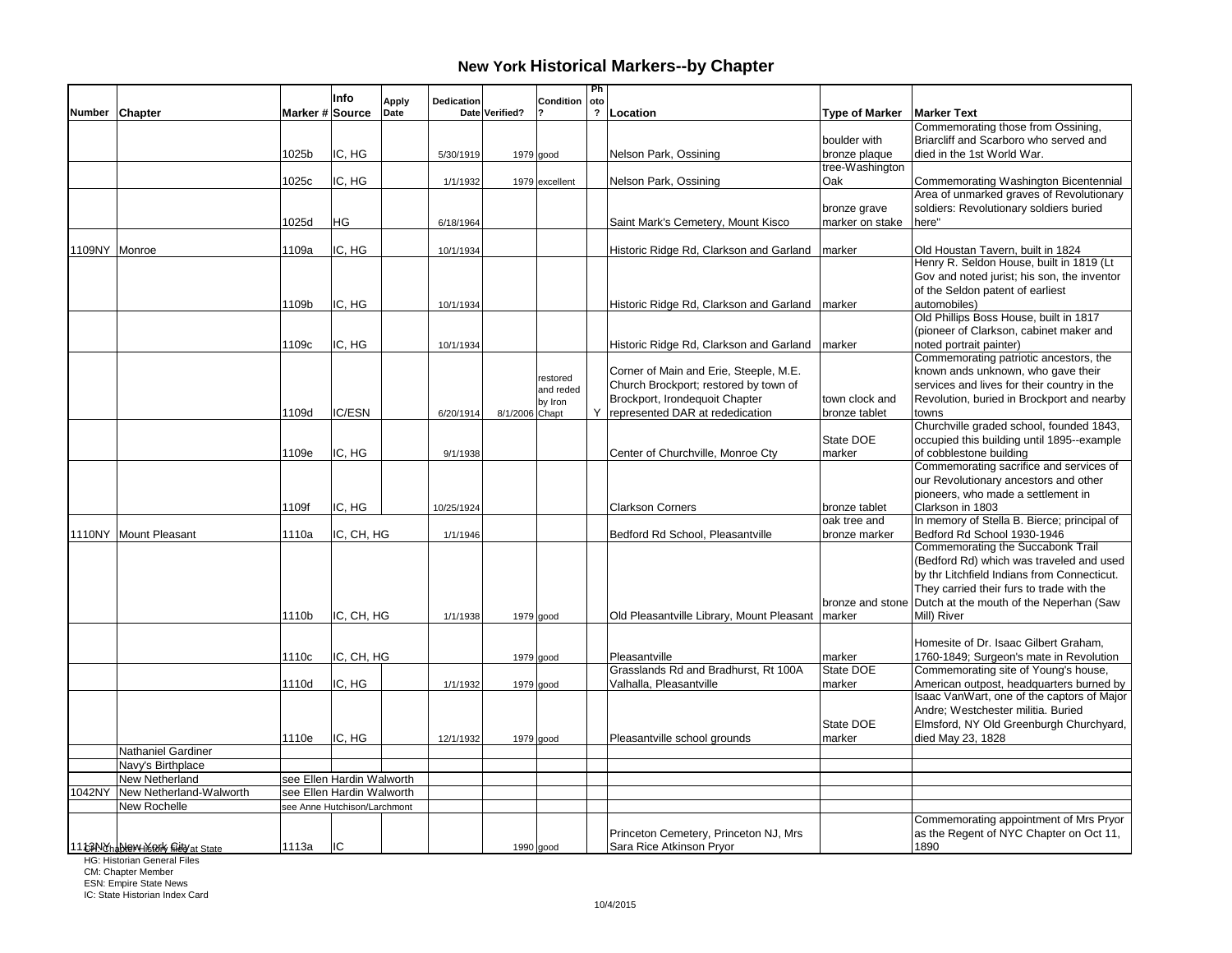|               |                                    |                 | Info                 | <b>Apply</b> | Dedication             |                | Condition               | Ph<br>oto      |                                                                                                                                         |                                    |                                                                                                                                                                                                                                                                                                                                                                                                                                                                                                                                                                                                                                                                                           |
|---------------|------------------------------------|-----------------|----------------------|--------------|------------------------|----------------|-------------------------|----------------|-----------------------------------------------------------------------------------------------------------------------------------------|------------------------------------|-------------------------------------------------------------------------------------------------------------------------------------------------------------------------------------------------------------------------------------------------------------------------------------------------------------------------------------------------------------------------------------------------------------------------------------------------------------------------------------------------------------------------------------------------------------------------------------------------------------------------------------------------------------------------------------------|
| <b>Number</b> | Chapter                            | Marker # Source |                      | Date         |                        | Date Verified? |                         | $\overline{?}$ | Location                                                                                                                                | <b>Type of Marker</b>              | <b>Marker Text</b>                                                                                                                                                                                                                                                                                                                                                                                                                                                                                                                                                                                                                                                                        |
|               |                                    |                 |                      |              |                        |                |                         |                | New York Museum Room, Memorial                                                                                                          | bronze DAR                         |                                                                                                                                                                                                                                                                                                                                                                                                                                                                                                                                                                                                                                                                                           |
|               |                                    | 1113b           | IC, CH, HG           |              | 1/1/1899               |                |                         |                | Y Continental Hall, Wash DC                                                                                                             | tablet                             | Commemorating Mrs. Donald McLean                                                                                                                                                                                                                                                                                                                                                                                                                                                                                                                                                                                                                                                          |
|               |                                    |                 |                      |              |                        |                |                         |                |                                                                                                                                         |                                    | The loyalty and courage of Capt Thaddeus<br>Avery and his wife who refused to tell the                                                                                                                                                                                                                                                                                                                                                                                                                                                                                                                                                                                                    |
|               |                                    |                 |                      |              |                        |                |                         |                |                                                                                                                                         |                                    | hiding place of money for the Revolutionary                                                                                                                                                                                                                                                                                                                                                                                                                                                                                                                                                                                                                                               |
|               |                                    |                 |                      |              |                        |                |                         |                |                                                                                                                                         |                                    | Army, after Capt Avery had been branded                                                                                                                                                                                                                                                                                                                                                                                                                                                                                                                                                                                                                                                   |
|               |                                    |                 |                      |              |                        |                |                         |                | above Dutch oven door in Avery                                                                                                          |                                    | by the Hessians. Mrs. Avery baked bread                                                                                                                                                                                                                                                                                                                                                                                                                                                                                                                                                                                                                                                   |
|               |                                    | 1113c           | IC, HG               |              | 6/9/1900               |                |                         |                | Homestead, Mount Pleasant, Tarrytown                                                                                                    | silver tablet                      | in the oven for soldiers.                                                                                                                                                                                                                                                                                                                                                                                                                                                                                                                                                                                                                                                                 |
|               |                                    | 1113d           | IC, HG               |              | 11/1/1928              |                |                         |                | St Stephen's Protestant Church, NYC                                                                                                     | bronze tablet                      | Commemorating Col. Marinus Willett,<br>Patriot and Rev soldier, sheriff of NY<br>county, Mayor of NYC                                                                                                                                                                                                                                                                                                                                                                                                                                                                                                                                                                                     |
|               |                                    |                 |                      |              |                        |                |                         |                | 39 Broadway, between Morris St and<br>Exchange Place, Alexander McComb                                                                  |                                    | Erected by Colonial (New York) Chapter to<br>honor Second Presidential Mansion, whih<br>George Washington occupied from                                                                                                                                                                                                                                                                                                                                                                                                                                                                                                                                                                   |
|               |                                    | 1113e           | CH-Mary Wash         |              | 1/1/1939               |                |                         |                | Mansion, NYC                                                                                                                            | Tablet                             | February 23-August 30, 1790                                                                                                                                                                                                                                                                                                                                                                                                                                                                                                                                                                                                                                                               |
|               |                                    | 1113f           | CH, HG               |              | 10/15/2003             |                |                         |                | 15 East 65th St, Kosciuscko Foundation<br>Y House, NYC<br>East River at 30th Street, Water Club                                         | DAR bronze<br>marker<br>DAR bronze | "New York City Chapter NSDAR honors<br>the memory of Polish-born Brigadier<br>General Thaddeus Kosciuszko (1746-<br>1817) a patriot of the American Revolution;<br>planner of the fortifications at Bemis<br>Heights, that contributed to the American<br>victory on October 17, 1777, after the<br>Battles of Saratoga; engineer appointed by<br>the Continental Congress to oversee the<br>fortifications of West Point, 1778-1780; "He<br>is as pure a son of liberty as I have ever<br>known, and of that liberty which is to go to<br>all, and not to the few and rich alone"<br>Thomas Jefferson on T.K.; plaque<br>dedicated October 2003<br>Invasion of Manhattan plaque with map |
|               |                                    | 1113h           | CH, HG               |              |                        |                |                         |                | Y Restaurant, NYC                                                                                                                       | marker                             | (see photo)                                                                                                                                                                                                                                                                                                                                                                                                                                                                                                                                                                                                                                                                               |
|               |                                    | 1113i           | <b>NYS VVI</b>       |              | 11/25/2000<br>1/1/2000 |                |                         |                | Broadway and 147th St                                                                                                                   | plaque                             | Battle of Harlem Heights?                                                                                                                                                                                                                                                                                                                                                                                                                                                                                                                                                                                                                                                                 |
|               | 1114NY Niagara Falls               | 1114a           | IC, CH               |              | 6/14/1937              |                | needs<br>1979 refurbish |                | Schoellkopf Park, Pine Ave, Niagara Falls                                                                                               |                                    | Nearby ran the old French highway for fur<br>trade, worn by thousands of feet in<br>moccasins before the Pilgrims landed on<br><b>Plymouth Rock</b>                                                                                                                                                                                                                                                                                                                                                                                                                                                                                                                                       |
|               |                                    |                 |                      |              |                        |                |                         |                |                                                                                                                                         | DAR bronze                         |                                                                                                                                                                                                                                                                                                                                                                                                                                                                                                                                                                                                                                                                                           |
|               |                                    | 1114b           | IC, CH, HG           |              | 4/19/1975              |                |                         |                | Oakwood Cemetery, Niagara Falls                                                                                                         | marker                             | Revolutionary War soldiers buried here<br>On Portage Rd, an indian trail used before<br>white men settled in America. Highway for                                                                                                                                                                                                                                                                                                                                                                                                                                                                                                                                                         |
|               |                                    | 1114с           | IC, CH, HG           |              | 6/14/1937              |                | needs<br>1979 refurbish |                | Buffalo Ave and Portage Rd, Niagara<br>Falls                                                                                            | state DOE<br>marker<br>DAR bronze  | French fur trade, later improved by British<br>as a military road.                                                                                                                                                                                                                                                                                                                                                                                                                                                                                                                                                                                                                        |
|               |                                    | 1114d           | IC, CH, HG           |              | 5/31/1976              |                |                         |                | Tower Cemetery, Porter, Niagara County                                                                                                  | marker                             | Revolutionary War soldiers buried here                                                                                                                                                                                                                                                                                                                                                                                                                                                                                                                                                                                                                                                    |
|               |                                    |                 |                      |              |                        |                | good, tree              |                |                                                                                                                                         | marker on<br>boulder near elm      | George Washington Elm, donated by                                                                                                                                                                                                                                                                                                                                                                                                                                                                                                                                                                                                                                                         |
|               | CH: Chanter History files at State | 1114e<br>1114f  | IC, CH, HG<br>IC, HG |              | 1/1/1932<br>6/14/1939  | 1979 fair      | 1979 dead               |                | Hyde Park, Niagara Falls<br>On road following the Niagara River,<br>between Lewsiton and Fort Niagara, near state DOE<br>Stella Niagara | tree<br>marker                     | Niagara Falls Chapter.<br>'In 1813 the British forces landed on the<br>river bank below and marched to burn<br>Manchester, a village on the site of Niagara<br>Falls."                                                                                                                                                                                                                                                                                                                                                                                                                                                                                                                    |

HG: Historian General Files

CM: Chapter Member ESN: Empire State News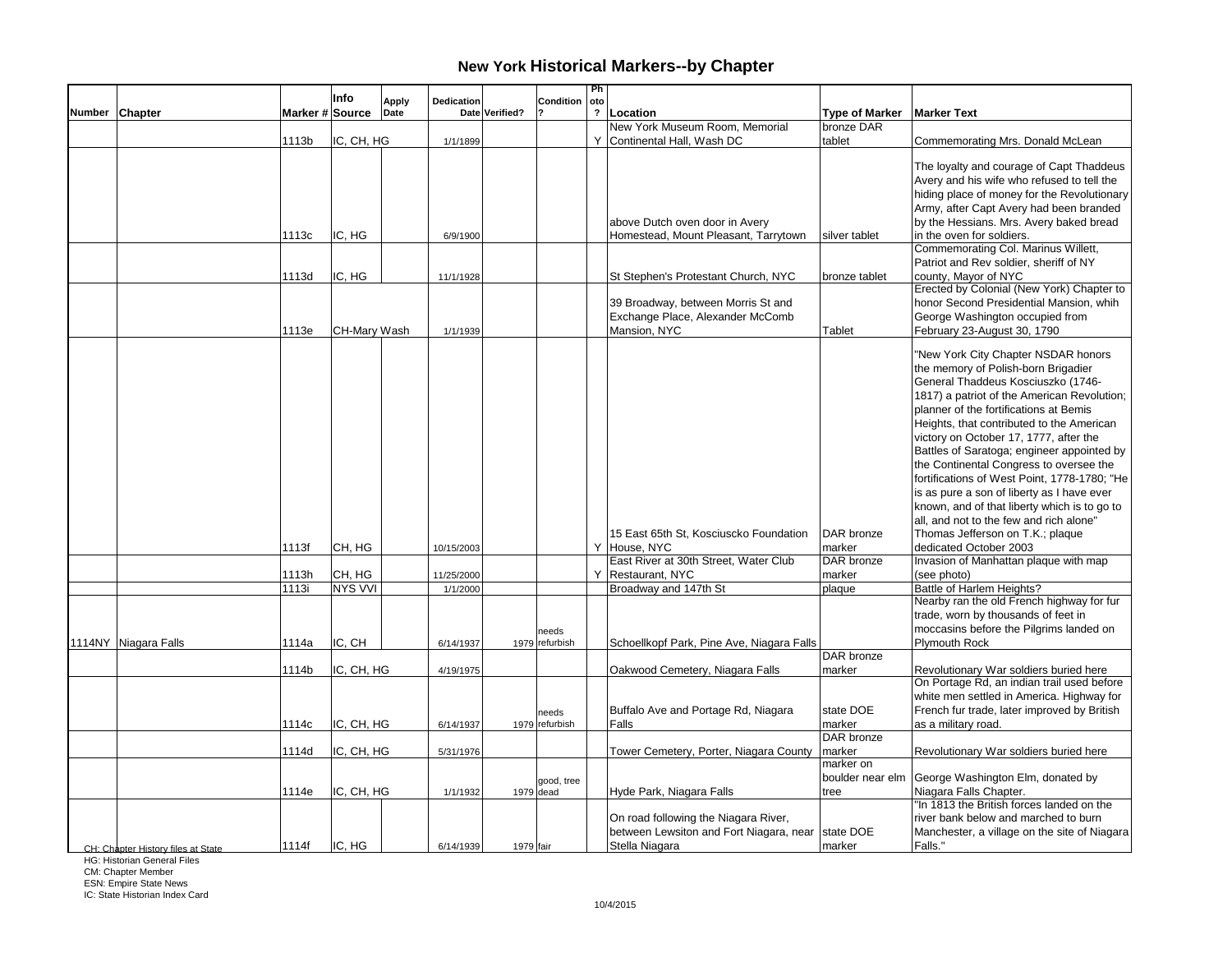|               |                                        |                 | Info       | <b>Apply</b> | Dedication |                | Condition      | Ph<br>oto               |                                                          |                       |                                                                                      |
|---------------|----------------------------------------|-----------------|------------|--------------|------------|----------------|----------------|-------------------------|----------------------------------------------------------|-----------------------|--------------------------------------------------------------------------------------|
| <b>Number</b> | Chapter                                | Marker # Source |            | Date         |            | Date Verified? |                | $\overline{\mathbf{?}}$ | Location                                                 | <b>Type of Marker</b> | <b>Marker Text</b>                                                                   |
|               |                                        |                 |            |              |            |                |                |                         | Bear Ridge Cemetery, Pendleton Niagara DAR bronze        |                       |                                                                                      |
|               |                                        | 1114g           | IC, CH, HG |              | 9/11/1976  |                |                |                         | County<br>Somerset Cemetery, Somerset, Niagara           | marker<br>DAR bronze  | Revolutionary War soldiers buried here                                               |
|               |                                        | 1114h           | IC, CH, HG |              | 9/19/1976  |                |                |                         | County                                                   | marker                | Revolutionary War soldiers buried here                                               |
|               |                                        |                 |            |              |            |                |                |                         |                                                          |                       | Site of "Fort Du Portage" 1751 to protect                                            |
|               |                                        |                 |            |              |            |                |                |                         | Buffalo Ave at Elizabeth St: Site of Fort                | state DOE             | French trade. Burned 1757 during French                                              |
|               |                                        | 1114i           | IC, CH, HG |              | 6/14/1937  |                | 1979 missing   |                         | DePortage, Niagara County                                | marker                | and Indian War except for chimeny, which                                             |
|               |                                        |                 |            |              |            |                |                |                         |                                                          |                       | First use of Niagara River for power;                                                |
|               |                                        |                 |            |              |            |                |                |                         |                                                          |                       | according to tradition, Joncaire's Saw Mill                                          |
|               |                                        | 1114i           | IC, CH, HG |              | 6/14/1937  |                | 1979 missing   |                         |                                                          | state DOE<br>Imarker  | stood on this site about 1757 and made<br>first use of "The Power of Niagara River"  |
|               |                                        |                 |            |              |            |                |                |                         |                                                          |                       | Site of first house built by Judge Augustus                                          |
|               |                                        |                 |            |              |            |                |                |                         |                                                          |                       | Porter, 1808; many notable visitors and                                              |
|               |                                        |                 |            |              |            |                |                |                         |                                                          | state DOE             | friendly Indians were received within its                                            |
|               |                                        | 1114k           | IC, CH, HG |              | 6/14/1937  |                | 1979 missing   |                         | Buffalo Ave near First Street, on the bank   marker      |                       | walls                                                                                |
|               |                                        |                 |            |              |            |                |                |                         |                                                          |                       | "Here stood one of a line of blockhouses                                             |
|               |                                        |                 |            |              |            |                |                |                         |                                                          |                       | built in 1764 by Montressor to protect the                                           |
|               |                                        |                 |            |              |            |                | needs          |                         | On Portage Road between Ferry and Fort state DOE         |                       | army of Bradstreet form Indian massacres                                             |
|               |                                        | 11141           | IC, CH, HG |              | 6/14/1939  |                | 1979 refurbish |                         | Ave. Niagara Falls                                       | marker                | on March"                                                                            |
|               |                                        |                 |            |              |            |                |                |                         | Opposite Navy Island, Buffalo Ave near                   | state DOE             | "Across the river lies Navy Island. On it<br>was a French shipyard. After capture by |
|               |                                        | 1114m           | CН         |              | 6/14/1939  |                |                |                         | Niagara Falls Filtration plant                           | marker                | British, vessels for use on Lake Erie were                                           |
|               |                                        |                 |            |              |            |                |                |                         |                                                          |                       | '200 years ago in this park was the                                                  |
|               |                                        |                 | CН         |              |            |                |                |                         | Buffalo Ave, near 10th Street, on edge of<br>Porter Park | state DOE             | terminus of the old French portage, where<br>goods were transshipped when only       |
|               |                                        | 1114n           |            |              | 6/14/1939  |                |                |                         |                                                          | marker                | "From Lewiston the first or French Portage                                           |
|               |                                        |                 |            |              |            |                |                |                         |                                                          |                       | ran along the river to the site of the lower                                         |
|               |                                        |                 |            |              |            |                |                |                         |                                                          | state DOE             | Arch Bridge, then through the woods to this                                          |
|               | 1115NY Nihanawate                      | 1114o           | CН         |              | 6/14/1939  |                |                |                         | Corner of Erie Ave and Tenth Street                      | marker                | point."                                                                              |
|               |                                        |                 |            |              |            |                |                |                         |                                                          |                       | Commemorating the site of town of                                                    |
|               |                                        |                 |            |              |            |                |                |                         | Entrance of Stepping Stone Park, next to                 |                       | Hempstead which was settled by the                                                   |
|               | 1116NY North Riding                    | 1116a           | IC, HG     |              | 11/11/1936 |                | 1979 good      |                         | Merchant Marine Academy, Kings Point                     | DAR tablet            | English in 1644                                                                      |
|               |                                        |                 |            |              |            |                |                |                         | Old Onderdonck Residence, Old Northern                   |                       | now in Mexican night club, George                                                    |
|               |                                        |                 |            |              |            |                |                |                         | Blvd, opposite clock tower in Roslyn,                    |                       | Washington, house where he ate his                                                   |
|               |                                        | 1116b           | IC, HG     |              | 6/14/1932  |                | 1979 good      |                         | Long Island                                              | Tablet                | breakfast on the morning of April 24, 1790                                           |
|               |                                        |                 |            |              |            |                |                |                         | Middle Neck Road and Northern Blvd                       | DAR marker with       |                                                                                      |
|               |                                        | 1116c           | CH, HG     |              | 11/20/1936 |                | 1979 missing   |                         | entrance ot Great Neck                                   | historical dam        | Early history of Great Neck                                                          |
|               |                                        |                 |            |              |            |                |                |                         |                                                          | tree with boulder     |                                                                                      |
|               |                                        | 1116d           | <b>CH</b>  |              |            |                |                |                         | Great Neck high school grounds                           | and tablet            | in honor of Washington Bicentennial                                                  |
|               | 1192NY Old Hellebergh                  |                 |            |              |            |                |                |                         | 2 markers placed late 1980s, no other                    |                       |                                                                                      |
|               | 1180NY Old Mine Road                   |                 | CН         |              |            |                |                |                         | data                                                     |                       |                                                                                      |
|               |                                        |                 |            |              |            |                |                |                         |                                                          |                       | Honoring those who served during the                                                 |
|               |                                        | 1180c           | ESN 201506 |              | 11/1/2014  |                |                |                         | Orange Square Veteran Park, Port Jervis Monument         |                       | American Revolution<br>Commemorating Major Adam Hoops, a                             |
|               |                                        |                 |            |              |            |                |                |                         |                                                          |                       | soldier of the Revolution and founder of                                             |
|               |                                        |                 |            |              |            |                |                |                         |                                                          |                       | Olean, 1804, and the patriots who are                                                |
|               |                                        |                 |            |              |            |                | reded          |                         |                                                          | 15 ton boulder        | buried in Cattaraugus County; article in                                             |
|               | 11 t7 NonaSde a Mistory files at State | 1117a           | IC, CH, HG |              | 10/7/1904  |                | 2004           |                         | Lincoln Park, Olean                                      |                       | with bronze tablet Dec 1904 DAR Magazine                                             |

HG: Historian General Files

CM: Chapter Member ESN: Empire State News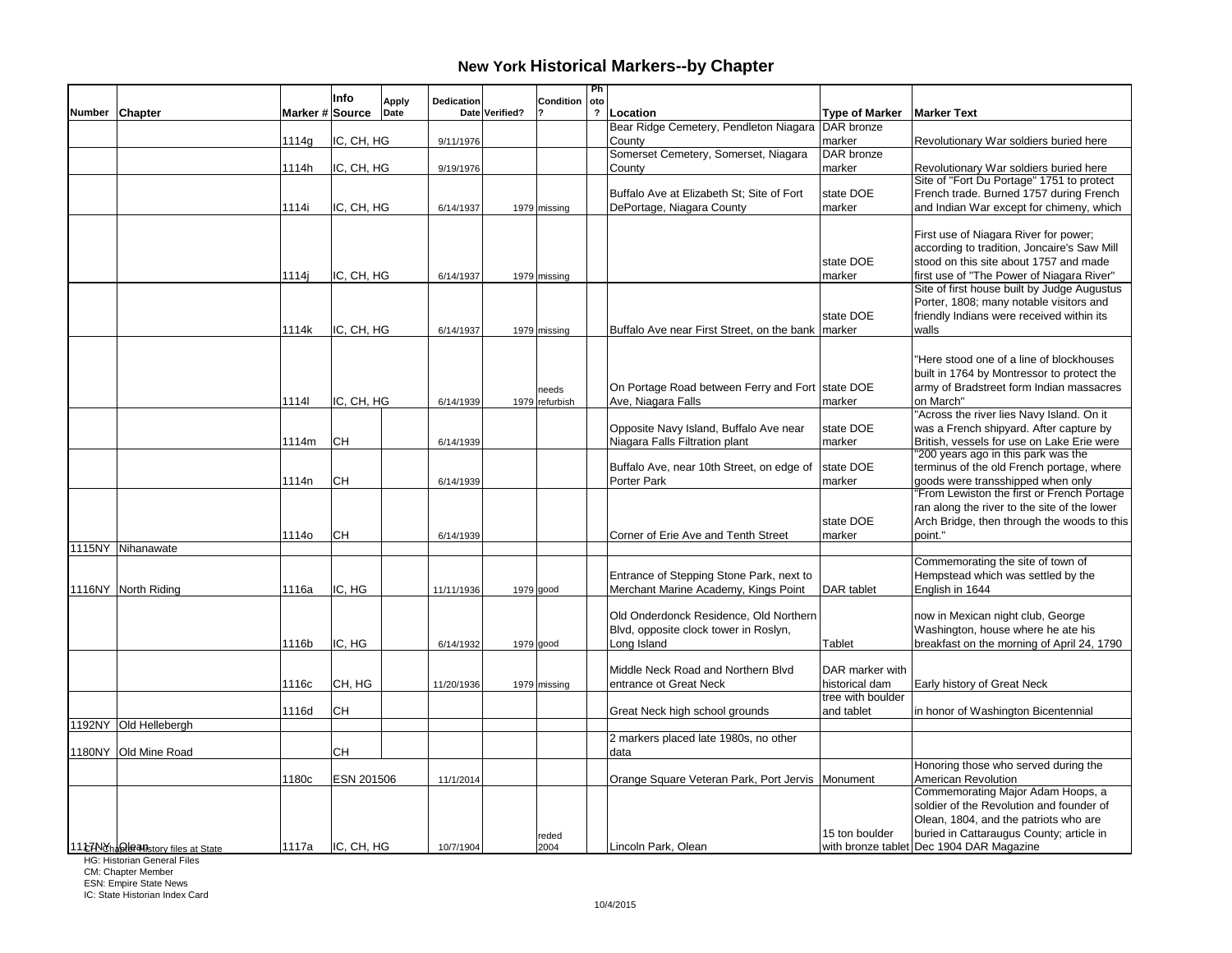|               |                                    |                 | Info       | <b>Apply</b> | Dedication  |                | Condition    | Ph<br>  oto             |                                                                              |                                                  |                                                                                                                                                                                                                                                                                                                                                                                                                                                                 |
|---------------|------------------------------------|-----------------|------------|--------------|-------------|----------------|--------------|-------------------------|------------------------------------------------------------------------------|--------------------------------------------------|-----------------------------------------------------------------------------------------------------------------------------------------------------------------------------------------------------------------------------------------------------------------------------------------------------------------------------------------------------------------------------------------------------------------------------------------------------------------|
|               | Number Chapter                     | Marker # Source |            | Date         |             | Date Verified? |              | $\overline{\mathbf{?}}$ | Location                                                                     | <b>Type of Marker</b>                            | <b>Marker Text</b>                                                                                                                                                                                                                                                                                                                                                                                                                                              |
|               | 1072NY Ondawa-Cambridge            | 1072g           | IC, HG     |              | 1/1/1959    |                |              |                         | Route 22, left side going north, United<br>Presbyterian Church, Cambridge NY | granite piece                                    | This marks the site of the military traning<br>grounds on the old Cambridge District<br>'Old White Church cemetery; Twenty                                                                                                                                                                                                                                                                                                                                      |
|               | (see Hoosac-Wallomsac for more)    | 1072h           | IC, CH, HG |              | 7/4/1976    |                | $1979$ good  |                         | Old White Church, Cambridge,<br><b>Washington Cty</b>                        | marker                                           | Revolutionary Soldiers rest here; erected<br>by Ondawa-Cambridge Chapter NSDAR<br>1976" [names]                                                                                                                                                                                                                                                                                                                                                                 |
|               |                                    | 1072i           | IC, HG     |              | 1/1/1921    |                |              |                         | Old Turnpike Rd, Buskirk, 2 miles south<br>of Cambridge                      | marker                                           | Site of the checkered house built by James<br>Cowden 1765; Baum's headquarters<br>August 13, 1777; Continental Hospital Aug<br>18, 1777                                                                                                                                                                                                                                                                                                                         |
|               |                                    |                 |            |              |             |                |              |                         |                                                                              |                                                  |                                                                                                                                                                                                                                                                                                                                                                                                                                                                 |
|               |                                    | 1072j           | HG         |              |             |                |              |                         | <b>Hoosick Falls</b>                                                         | marker                                           | Site of First Baptist Church<br>Commemorating the route which Gen.                                                                                                                                                                                                                                                                                                                                                                                              |
| 1119NY Oneida |                                    | 1119a           | CH, HG     |              | 6/18/1897   |                |              |                         | Hotel Utica, corner Seneca and Lafayette<br><b>St</b>                        | bronze tablet<br>designed and<br>made by Tiffany | Lafayette entered the town, June 10,<br>1824/5; originally on Savings Bank Bldg;<br>when Bank Building was demolished in<br>1912 and table reset in location on Hotel<br>Utica                                                                                                                                                                                                                                                                                  |
|               |                                    |                 |            |              |             |                | moved &      |                         |                                                                              |                                                  | <b>Commemorating Nicholas Herkimer</b>                                                                                                                                                                                                                                                                                                                                                                                                                          |
|               |                                    | 1119b           | IC, HG     |              | 1/1/1918-20 |                | $1979$ reded |                         | Nicholas Herkimer Homestead                                                  | tablet                                           | Homestead, hall furnished<br>'40 mile route taken by Gen. Herkimer                                                                                                                                                                                                                                                                                                                                                                                              |
|               |                                    | 1119c           | IC, HG     |              | 6/14/1912   | 8/5/1980       |              |                         | Side of Memorial Bldg at Baggs Square,<br>Utica                              | Herkimer Marker<br>#8                            | Aug. 3-6, 1777 for relief of Fort Stanwix.<br>The Battle of Oriskany, Aug. 6, between<br>Herkimer's men and St. Leger with his<br>Indians was the turning point of the<br>Revolution; 1500 feet east of this spot was<br>the great ford of the Mohawk, protected in<br>1758 bythe erection of old Fort Schuyler.<br>General Herkimer used this ford August 5,<br>1777, on his march to the relief of Fort<br>Stanwix."<br>"40 mile route taken by Gen. Herkimer |
|               |                                    | 1119d           | IC, HG     |              | 6/14/1912   |                | 1979 good    |                         | Spriggs Park, junction of Erie and<br>Whitesboro St, Utica                   | Herkimer Marker<br>#11                           | Aug. 3-6, 1777 for relief of Fort Stanwix.<br>The Battle of Oriskany, Aug. 6, between<br>Herkimer's men and St. Leger with his<br>Indians was the turning point of the<br>Revolution; on August 5th, 1777 leading<br>his army of men and ox-carts, General<br>Herkimer tolied past this spot. The present<br>Whitesboro Street was then the only road<br>south of the Mohawk River leading to Fort<br>Stanwix."                                                 |
|               | CH: Chapter History files at State | 1119e           | IC, HG     |              | 6/14/1912   |                |              |                         | Dunham Public Library, 78 Main St.,<br>Whitesboro                            | <b>Herkimer Marker</b><br>#12                    | "40 mile route taken by Gen. Herkimer<br>Aug. 3-6, 1777 for relief of Fort Stanwix.<br>The Battle of Oriskany, Aug. 6, between<br>Herkimer's men and St. Leger with his<br>Indians was the turning point of the<br>Revolution; the rear guard of General<br>Herkimer's army encamped along the<br>highway near this spot on August 5, 1777,<br>the night before the battle of Oriskany."                                                                        |

<del>HG: Historian General Files</del><br>CM: Chapter Member<br>ESN: Empire State News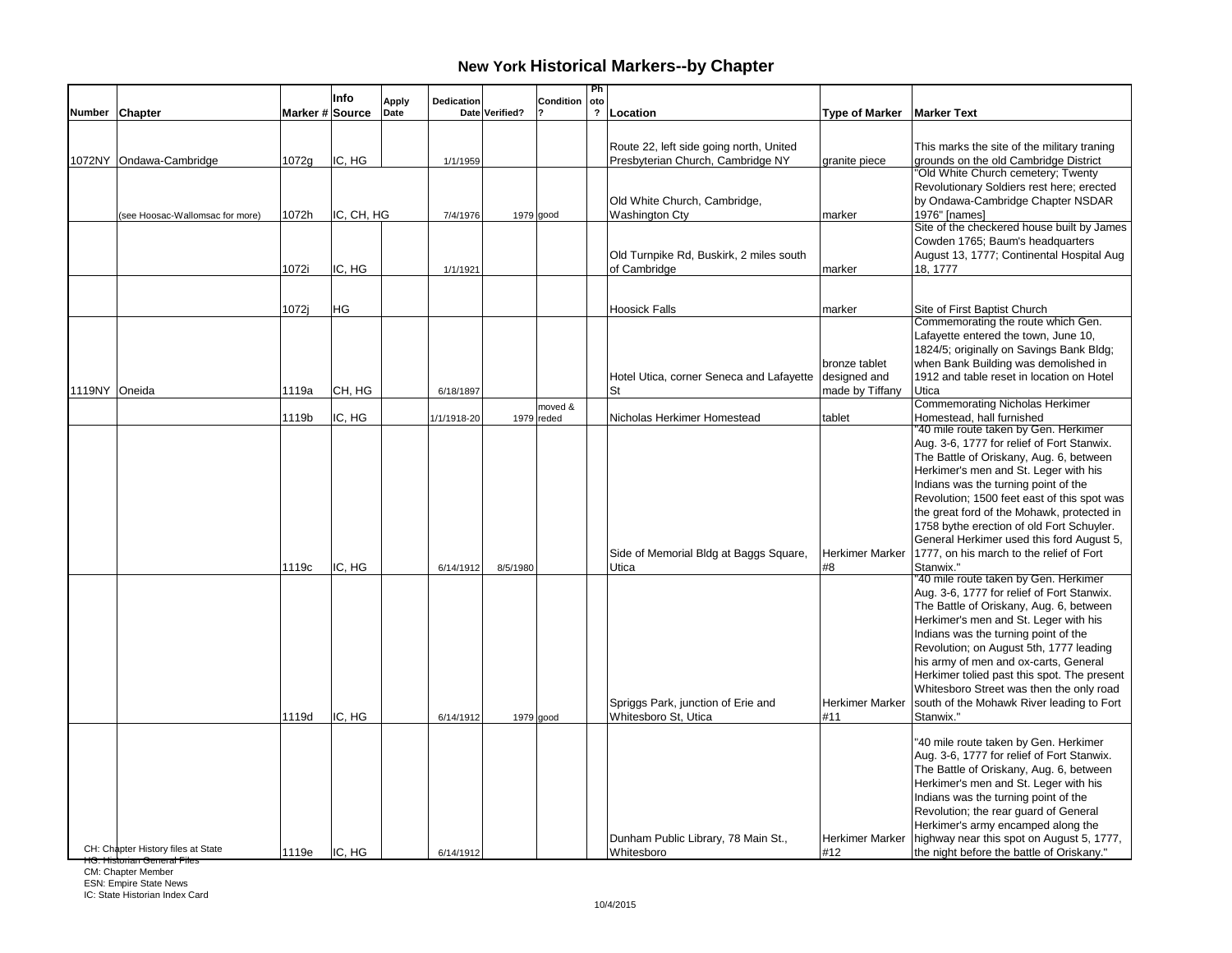|                |                 | Info      | <b>Apply</b> | <b>Dedication</b> |                | Condition                  | Ph<br>oto      |                                                                                                                                                                                                                                        |                                      |                                                                                                                                                                                                                                                                                                                                                                                                                                                                  |
|----------------|-----------------|-----------|--------------|-------------------|----------------|----------------------------|----------------|----------------------------------------------------------------------------------------------------------------------------------------------------------------------------------------------------------------------------------------|--------------------------------------|------------------------------------------------------------------------------------------------------------------------------------------------------------------------------------------------------------------------------------------------------------------------------------------------------------------------------------------------------------------------------------------------------------------------------------------------------------------|
| Number Chapter | Marker # Source |           | Date         |                   | Date Verified? |                            | $\overline{?}$ | Location                                                                                                                                                                                                                               | <b>Type of Marker</b>                | <b>Marker Text</b>                                                                                                                                                                                                                                                                                                                                                                                                                                               |
|                | 1119f           | IC, HG    |              | 6/14/1912         |                |                            |                | Baggs Square Museum, Utica                                                                                                                                                                                                             | <b>Herkimer Marker</b><br>#9         | '40 mile route taken by Gen. Herkimer<br>Aug. 3-6, 1777 for relief of Fort Stanwix.<br>The Battle of Oriskany, Aug. 6, between<br>Herkimer's men and St. Leger with his<br>Indians was the turning point of the<br>Revolution; the site of Old Fort Schuyler<br>(1758), which though abandoned at the<br>time, sheltered the wounded General<br>Herkimer during the night of August 6,<br>1777 on his return journey after the Battle<br>of Oriskany."           |
|                |                 |           |              |                   |                |                            |                |                                                                                                                                                                                                                                        |                                      |                                                                                                                                                                                                                                                                                                                                                                                                                                                                  |
|                | 1119g           | <b>CH</b> |              | 1/1/1933          |                | replaced<br>1970 and reded |                | Y   Kirkland Ave Cemetery, Clinton                                                                                                                                                                                                     | flagpole and<br>plaque on<br>boulder | "Old Burying Ground;" dedicated by Oneida<br>Chapter NSDAR Utica NY 1933; asked by<br>Historical Society to move plaque and<br>replace flagpole during 1970 restoration;<br>plaque commemorated lives of 49 officers<br>and privates who served in the Rev War;<br>ceremony Sep 26, 1970                                                                                                                                                                         |
|                |                 |           |              |                   |                |                            |                |                                                                                                                                                                                                                                        |                                      | "40 mile route taken by Gen. Herkimer                                                                                                                                                                                                                                                                                                                                                                                                                            |
|                | 1119h           | IСM       |              | 6/14/1912         |                |                            |                | Herkimer Home State Historic Site: 3<br>miles east of Little Falls on Route 169,<br>near Thruway Exit 29A                                                                                                                              | <b>Herkimer Marker</b><br>#1         | Aug. 3-6, 1777 for relief of Fort Stanwix.<br>The Battle of Oriskany, Aug. 6, between<br>Herkimer's men and St. Leger with his<br>Indians was the turning point of the<br>Revolution; from this point General<br>Nicholas Herchheimer known as General<br>Herkimer started August 3, 1777 to take<br>command of the men who assembled in<br>answer to his call to fight in defense of the<br>Mohawk Valley."                                                     |
|                | 1119i           | <b>CM</b> |              | 6/14/1912         |                | 2007 in storage            |                | originally on Whitesboro St, Utica in front<br>of Horrocks-Ibbotson Plant; removed in<br>1960s for road construction; currently<br>stored at Oneida County Historical<br>Society; will be at 100 Whitesboro Street<br>when rededicated | Herkimer Marker<br>#10               | "40 mile route taken by Gen. Herkimer<br>Aug. 3-6, 1777 for relief of Fort Stanwix.<br>The Battle of Oriskany, Aug. 6, between<br>Herkimer's men and St. Leger with his<br>Indians was the turning point of the<br>Revolution; General Herkimer marched<br>past this spot on his way to Fort Stanwix,<br>on August 5, 1777. He was brought back<br>wounded over this same road on the<br>evening of the following day."<br>"40 mile route taken by Gen. Herkimer |
|                | 1119j           | <b>CM</b> |              | 6/14/1912         |                |                            |                | Utica St and Park Ave, Utica, across from<br>Oriskany Public Library at 621 Utica<br><b>Street</b>                                                                                                                                     | <b>Herkimer Marker</b><br>#13        | Aug. 3-6, 1777 for relief of Fort Stanwix.<br>The Battle of Oriskany, Aug. 6, between<br>Herkimer's men and St. Leger with his<br>Indians was the turning point of the<br>Revolution; near this spot on the night of<br>August 5, 1777, General Herkimer at the<br>head of his column made his final camp<br>before the battle of Oriskany. From this<br>point his runners were dispatched to Fort<br>Stanwix."                                                  |

CH: Chapter History files at State

HG: Historian General Files

CM: Chapter Member ESN: Empire State News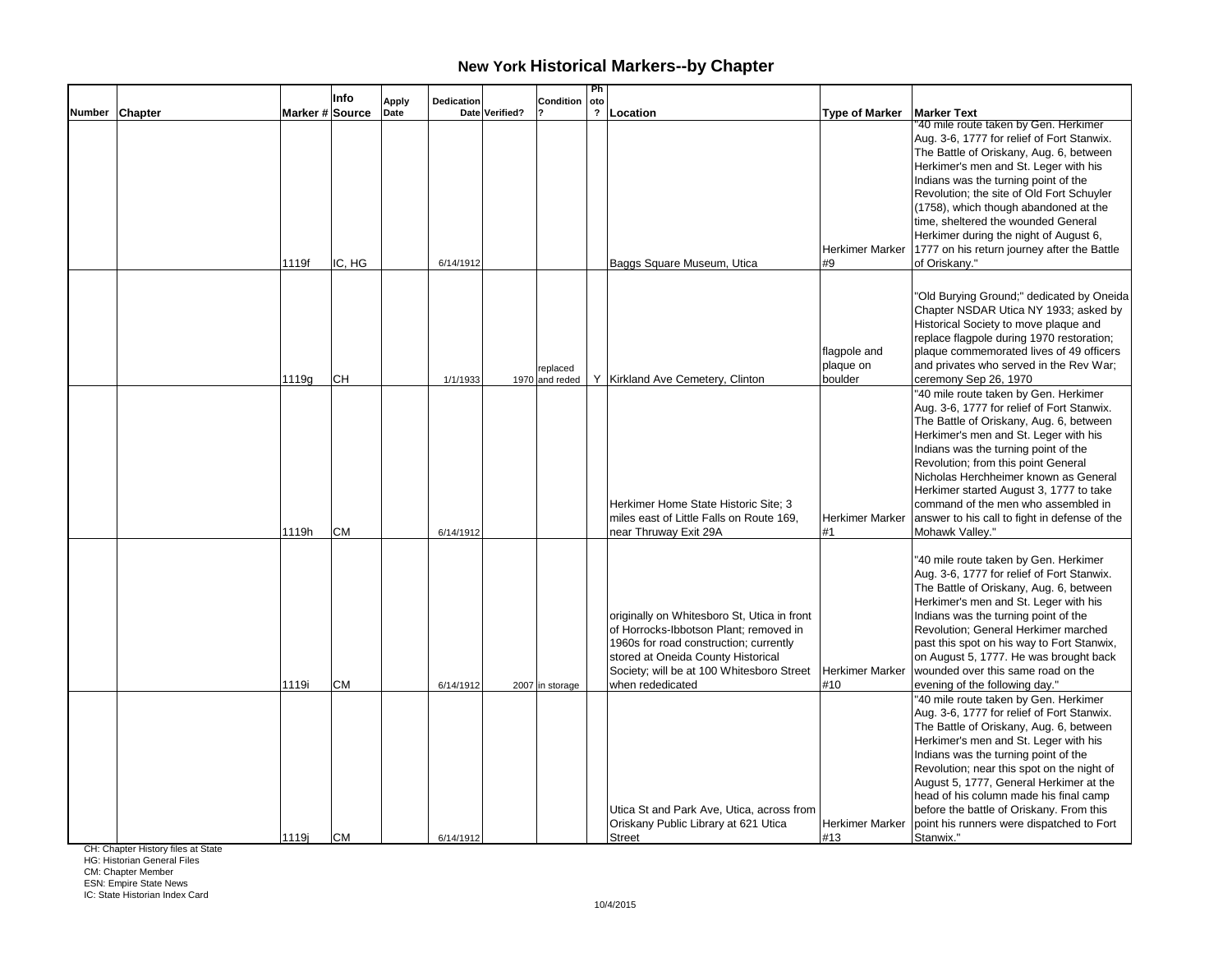| Chapter<br>Marker # Source<br>Date<br>Date Verified?<br>$\mathbf{r}$<br>Location<br><b>Type of Marker</b><br><b>Marker Text</b><br><b>Number</b><br>In memory of local men killed in WWI [23<br>Corridor of Oneonta High School,<br>1120NY Oneonta<br>1120a<br>IC, HG<br>Oneonta<br>bronze plaque<br>namesl<br>1/14/1926<br>$1991$ good<br>Site of the Vanderwerker log house. The<br>first dwelling erected by a white man within<br>the present city limits. 136 Sw by S from<br>second one erected in the Township of<br>Left of entrance to Neahwah Park,<br>IC. HG<br>1120b<br>Oneonta<br>marker<br>Oneonta, NY<br>1/1/1912<br>1979 good<br>boulder with<br>IC, HG<br>Neahwah Park right entrance, Oneonta<br>Site of General Clinton's night encampment<br>1120c<br>bronze plaque<br>9/12/1912<br>1991 good<br>fountain destroyed before 1979; in memory<br>of Ethel Scatchard Red Cross Canteen<br>Worker died in Paris France February 11,<br>Neahwah Park, beginning of Memorial Dr,<br>1120d<br>IC. HG<br>wall woth fountain, Oneonta<br>drinking fountain<br>1919<br>1/1/1922<br>1991 good<br>Line of march of Continental Army; an<br>expedition against the hostile indians,<br>which checked the aggressions of the<br>English and Indians of the frontiers of New<br>York and Pennsylvania, extending<br>westward the dominion of the United<br>IC. HG<br>1120e<br>Clinton Plaza, Oneonta<br><b>States</b><br>1/1/1929<br>1979 good<br>Monument<br>Chapter celelbrated unveiling - did they<br>help? - on 200th anniversary of House<br>1120f<br><b>NYS VI</b><br><b>Swart Wilcox House</b><br><b>DAR Rev Marker</b><br>1/1/2004<br>Commemorating the patriotic service of<br>Clara Ward, a nurse of the DAR Hospital<br>Corps, who died of fever at Ft Myer, Va,<br>Women's and Children's Hospital,<br>IC. HG<br>2012a<br>Syracuse-mantel in main hall<br>during the Spanish War.<br>Onondaga<br>bronze tablet<br>11/1/1900<br>Commemorating the soldiers and sailors of<br>the American Revolution who are buried in<br>bronze tablet in<br>IC, HG<br>Exterior of government building, Syracuse bas-relief<br>Onondaga Cty<br>2012b<br>6/17/1902<br>Commemorating the soldiers of the<br>1121NY Ontario<br>IC, HG<br>American Revolution<br>1121a<br>1/1/1927<br>County courthouse, Pulaski<br>bronze tablet<br>Kykuit or Lookout; from the top of this hill<br>signal fires were lighted during the<br>Revolution, when Kingston was burned by<br>the British (1777); and to warn the<br>Broome St ext; lookout site "Kykuit;"<br>Catskill, Greene Cty (was River Road,<br>inhabitants of the town when Indians and<br>replaced<br>1122NY On-Ti-Ora<br>IC, CH, HG<br>then Embought Rd)<br>1122a<br>Tories were abroad<br>10/17/1927 10/17/1976 and reded<br>bronze tablet<br>To the memory of Civil War General<br>George S. Nichols, who lived in the home<br>Home located at Franklin and Third<br>CH<br>1122b<br>Y Streets, Athens<br>from 1861-1916<br>10/1/1970<br>bronze plaque<br>"Wanatonka Island: Henry Hudson and his<br>ship the Half Moon, stopped here in 1609;<br>blue and gold<br><b>NYS historic</b><br>On-Ti-Ora Chapter, Catskill NY, NSDAR<br><b>CH</b><br>The Point. Catskill<br>1122c<br>2009"<br>5/30/2010<br>marker<br>YB2012<br>flag, flappole and plaque<br><b>Historic School house</b><br>plaque<br>2012<br>1123NY Onwentsia<br>Commemorating church society founded in<br>1798, church erected in 1811, when there<br>Boulder and<br>was no other church in Deerfirld, Marcy,<br>IC. HG<br>Oriskany<br>2013a<br>First Baptist Church, Deerfield<br>bronze tablet<br>Schuyler, and but one in Utica.<br>10/14/1933<br>1979 good |  | Info | Apply | <b>Dedication</b> | Condition | Ph<br>oto |  |                                             |
|--------------------------------------------------------------------------------------------------------------------------------------------------------------------------------------------------------------------------------------------------------------------------------------------------------------------------------------------------------------------------------------------------------------------------------------------------------------------------------------------------------------------------------------------------------------------------------------------------------------------------------------------------------------------------------------------------------------------------------------------------------------------------------------------------------------------------------------------------------------------------------------------------------------------------------------------------------------------------------------------------------------------------------------------------------------------------------------------------------------------------------------------------------------------------------------------------------------------------------------------------------------------------------------------------------------------------------------------------------------------------------------------------------------------------------------------------------------------------------------------------------------------------------------------------------------------------------------------------------------------------------------------------------------------------------------------------------------------------------------------------------------------------------------------------------------------------------------------------------------------------------------------------------------------------------------------------------------------------------------------------------------------------------------------------------------------------------------------------------------------------------------------------------------------------------------------------------------------------------------------------------------------------------------------------------------------------------------------------------------------------------------------------------------------------------------------------------------------------------------------------------------------------------------------------------------------------------------------------------------------------------------------------------------------------------------------------------------------------------------------------------------------------------------------------------------------------------------------------------------------------------------------------------------------------------------------------------------------------------------------------------------------------------------------------------------------------------------------------------------------------------------------------------------------------------------------------------------------------------------------------------------------------------------------------------------------------------------------------------------------------------------------------------------------------------------------------------------------------------------------------------------------------------------------------------------------------------------------------------------------------------------------------------------------------------|--|------|-------|-------------------|-----------|-----------|--|---------------------------------------------|
|                                                                                                                                                                                                                                                                                                                                                                                                                                                                                                                                                                                                                                                                                                                                                                                                                                                                                                                                                                                                                                                                                                                                                                                                                                                                                                                                                                                                                                                                                                                                                                                                                                                                                                                                                                                                                                                                                                                                                                                                                                                                                                                                                                                                                                                                                                                                                                                                                                                                                                                                                                                                                                                                                                                                                                                                                                                                                                                                                                                                                                                                                                                                                                                                                                                                                                                                                                                                                                                                                                                                                                                                                                                                                |  |      |       |                   |           |           |  |                                             |
|                                                                                                                                                                                                                                                                                                                                                                                                                                                                                                                                                                                                                                                                                                                                                                                                                                                                                                                                                                                                                                                                                                                                                                                                                                                                                                                                                                                                                                                                                                                                                                                                                                                                                                                                                                                                                                                                                                                                                                                                                                                                                                                                                                                                                                                                                                                                                                                                                                                                                                                                                                                                                                                                                                                                                                                                                                                                                                                                                                                                                                                                                                                                                                                                                                                                                                                                                                                                                                                                                                                                                                                                                                                                                |  |      |       |                   |           |           |  |                                             |
|                                                                                                                                                                                                                                                                                                                                                                                                                                                                                                                                                                                                                                                                                                                                                                                                                                                                                                                                                                                                                                                                                                                                                                                                                                                                                                                                                                                                                                                                                                                                                                                                                                                                                                                                                                                                                                                                                                                                                                                                                                                                                                                                                                                                                                                                                                                                                                                                                                                                                                                                                                                                                                                                                                                                                                                                                                                                                                                                                                                                                                                                                                                                                                                                                                                                                                                                                                                                                                                                                                                                                                                                                                                                                |  |      |       |                   |           |           |  |                                             |
|                                                                                                                                                                                                                                                                                                                                                                                                                                                                                                                                                                                                                                                                                                                                                                                                                                                                                                                                                                                                                                                                                                                                                                                                                                                                                                                                                                                                                                                                                                                                                                                                                                                                                                                                                                                                                                                                                                                                                                                                                                                                                                                                                                                                                                                                                                                                                                                                                                                                                                                                                                                                                                                                                                                                                                                                                                                                                                                                                                                                                                                                                                                                                                                                                                                                                                                                                                                                                                                                                                                                                                                                                                                                                |  |      |       |                   |           |           |  |                                             |
|                                                                                                                                                                                                                                                                                                                                                                                                                                                                                                                                                                                                                                                                                                                                                                                                                                                                                                                                                                                                                                                                                                                                                                                                                                                                                                                                                                                                                                                                                                                                                                                                                                                                                                                                                                                                                                                                                                                                                                                                                                                                                                                                                                                                                                                                                                                                                                                                                                                                                                                                                                                                                                                                                                                                                                                                                                                                                                                                                                                                                                                                                                                                                                                                                                                                                                                                                                                                                                                                                                                                                                                                                                                                                |  |      |       |                   |           |           |  |                                             |
|                                                                                                                                                                                                                                                                                                                                                                                                                                                                                                                                                                                                                                                                                                                                                                                                                                                                                                                                                                                                                                                                                                                                                                                                                                                                                                                                                                                                                                                                                                                                                                                                                                                                                                                                                                                                                                                                                                                                                                                                                                                                                                                                                                                                                                                                                                                                                                                                                                                                                                                                                                                                                                                                                                                                                                                                                                                                                                                                                                                                                                                                                                                                                                                                                                                                                                                                                                                                                                                                                                                                                                                                                                                                                |  |      |       |                   |           |           |  |                                             |
|                                                                                                                                                                                                                                                                                                                                                                                                                                                                                                                                                                                                                                                                                                                                                                                                                                                                                                                                                                                                                                                                                                                                                                                                                                                                                                                                                                                                                                                                                                                                                                                                                                                                                                                                                                                                                                                                                                                                                                                                                                                                                                                                                                                                                                                                                                                                                                                                                                                                                                                                                                                                                                                                                                                                                                                                                                                                                                                                                                                                                                                                                                                                                                                                                                                                                                                                                                                                                                                                                                                                                                                                                                                                                |  |      |       |                   |           |           |  | here stood the Vanderwerker Grist Mill, the |
|                                                                                                                                                                                                                                                                                                                                                                                                                                                                                                                                                                                                                                                                                                                                                                                                                                                                                                                                                                                                                                                                                                                                                                                                                                                                                                                                                                                                                                                                                                                                                                                                                                                                                                                                                                                                                                                                                                                                                                                                                                                                                                                                                                                                                                                                                                                                                                                                                                                                                                                                                                                                                                                                                                                                                                                                                                                                                                                                                                                                                                                                                                                                                                                                                                                                                                                                                                                                                                                                                                                                                                                                                                                                                |  |      |       |                   |           |           |  |                                             |
|                                                                                                                                                                                                                                                                                                                                                                                                                                                                                                                                                                                                                                                                                                                                                                                                                                                                                                                                                                                                                                                                                                                                                                                                                                                                                                                                                                                                                                                                                                                                                                                                                                                                                                                                                                                                                                                                                                                                                                                                                                                                                                                                                                                                                                                                                                                                                                                                                                                                                                                                                                                                                                                                                                                                                                                                                                                                                                                                                                                                                                                                                                                                                                                                                                                                                                                                                                                                                                                                                                                                                                                                                                                                                |  |      |       |                   |           |           |  |                                             |
|                                                                                                                                                                                                                                                                                                                                                                                                                                                                                                                                                                                                                                                                                                                                                                                                                                                                                                                                                                                                                                                                                                                                                                                                                                                                                                                                                                                                                                                                                                                                                                                                                                                                                                                                                                                                                                                                                                                                                                                                                                                                                                                                                                                                                                                                                                                                                                                                                                                                                                                                                                                                                                                                                                                                                                                                                                                                                                                                                                                                                                                                                                                                                                                                                                                                                                                                                                                                                                                                                                                                                                                                                                                                                |  |      |       |                   |           |           |  |                                             |
|                                                                                                                                                                                                                                                                                                                                                                                                                                                                                                                                                                                                                                                                                                                                                                                                                                                                                                                                                                                                                                                                                                                                                                                                                                                                                                                                                                                                                                                                                                                                                                                                                                                                                                                                                                                                                                                                                                                                                                                                                                                                                                                                                                                                                                                                                                                                                                                                                                                                                                                                                                                                                                                                                                                                                                                                                                                                                                                                                                                                                                                                                                                                                                                                                                                                                                                                                                                                                                                                                                                                                                                                                                                                                |  |      |       |                   |           |           |  |                                             |
|                                                                                                                                                                                                                                                                                                                                                                                                                                                                                                                                                                                                                                                                                                                                                                                                                                                                                                                                                                                                                                                                                                                                                                                                                                                                                                                                                                                                                                                                                                                                                                                                                                                                                                                                                                                                                                                                                                                                                                                                                                                                                                                                                                                                                                                                                                                                                                                                                                                                                                                                                                                                                                                                                                                                                                                                                                                                                                                                                                                                                                                                                                                                                                                                                                                                                                                                                                                                                                                                                                                                                                                                                                                                                |  |      |       |                   |           |           |  |                                             |
|                                                                                                                                                                                                                                                                                                                                                                                                                                                                                                                                                                                                                                                                                                                                                                                                                                                                                                                                                                                                                                                                                                                                                                                                                                                                                                                                                                                                                                                                                                                                                                                                                                                                                                                                                                                                                                                                                                                                                                                                                                                                                                                                                                                                                                                                                                                                                                                                                                                                                                                                                                                                                                                                                                                                                                                                                                                                                                                                                                                                                                                                                                                                                                                                                                                                                                                                                                                                                                                                                                                                                                                                                                                                                |  |      |       |                   |           |           |  |                                             |
|                                                                                                                                                                                                                                                                                                                                                                                                                                                                                                                                                                                                                                                                                                                                                                                                                                                                                                                                                                                                                                                                                                                                                                                                                                                                                                                                                                                                                                                                                                                                                                                                                                                                                                                                                                                                                                                                                                                                                                                                                                                                                                                                                                                                                                                                                                                                                                                                                                                                                                                                                                                                                                                                                                                                                                                                                                                                                                                                                                                                                                                                                                                                                                                                                                                                                                                                                                                                                                                                                                                                                                                                                                                                                |  |      |       |                   |           |           |  |                                             |
|                                                                                                                                                                                                                                                                                                                                                                                                                                                                                                                                                                                                                                                                                                                                                                                                                                                                                                                                                                                                                                                                                                                                                                                                                                                                                                                                                                                                                                                                                                                                                                                                                                                                                                                                                                                                                                                                                                                                                                                                                                                                                                                                                                                                                                                                                                                                                                                                                                                                                                                                                                                                                                                                                                                                                                                                                                                                                                                                                                                                                                                                                                                                                                                                                                                                                                                                                                                                                                                                                                                                                                                                                                                                                |  |      |       |                   |           |           |  |                                             |
|                                                                                                                                                                                                                                                                                                                                                                                                                                                                                                                                                                                                                                                                                                                                                                                                                                                                                                                                                                                                                                                                                                                                                                                                                                                                                                                                                                                                                                                                                                                                                                                                                                                                                                                                                                                                                                                                                                                                                                                                                                                                                                                                                                                                                                                                                                                                                                                                                                                                                                                                                                                                                                                                                                                                                                                                                                                                                                                                                                                                                                                                                                                                                                                                                                                                                                                                                                                                                                                                                                                                                                                                                                                                                |  |      |       |                   |           |           |  |                                             |
|                                                                                                                                                                                                                                                                                                                                                                                                                                                                                                                                                                                                                                                                                                                                                                                                                                                                                                                                                                                                                                                                                                                                                                                                                                                                                                                                                                                                                                                                                                                                                                                                                                                                                                                                                                                                                                                                                                                                                                                                                                                                                                                                                                                                                                                                                                                                                                                                                                                                                                                                                                                                                                                                                                                                                                                                                                                                                                                                                                                                                                                                                                                                                                                                                                                                                                                                                                                                                                                                                                                                                                                                                                                                                |  |      |       |                   |           |           |  |                                             |
|                                                                                                                                                                                                                                                                                                                                                                                                                                                                                                                                                                                                                                                                                                                                                                                                                                                                                                                                                                                                                                                                                                                                                                                                                                                                                                                                                                                                                                                                                                                                                                                                                                                                                                                                                                                                                                                                                                                                                                                                                                                                                                                                                                                                                                                                                                                                                                                                                                                                                                                                                                                                                                                                                                                                                                                                                                                                                                                                                                                                                                                                                                                                                                                                                                                                                                                                                                                                                                                                                                                                                                                                                                                                                |  |      |       |                   |           |           |  |                                             |
|                                                                                                                                                                                                                                                                                                                                                                                                                                                                                                                                                                                                                                                                                                                                                                                                                                                                                                                                                                                                                                                                                                                                                                                                                                                                                                                                                                                                                                                                                                                                                                                                                                                                                                                                                                                                                                                                                                                                                                                                                                                                                                                                                                                                                                                                                                                                                                                                                                                                                                                                                                                                                                                                                                                                                                                                                                                                                                                                                                                                                                                                                                                                                                                                                                                                                                                                                                                                                                                                                                                                                                                                                                                                                |  |      |       |                   |           |           |  |                                             |
|                                                                                                                                                                                                                                                                                                                                                                                                                                                                                                                                                                                                                                                                                                                                                                                                                                                                                                                                                                                                                                                                                                                                                                                                                                                                                                                                                                                                                                                                                                                                                                                                                                                                                                                                                                                                                                                                                                                                                                                                                                                                                                                                                                                                                                                                                                                                                                                                                                                                                                                                                                                                                                                                                                                                                                                                                                                                                                                                                                                                                                                                                                                                                                                                                                                                                                                                                                                                                                                                                                                                                                                                                                                                                |  |      |       |                   |           |           |  |                                             |
|                                                                                                                                                                                                                                                                                                                                                                                                                                                                                                                                                                                                                                                                                                                                                                                                                                                                                                                                                                                                                                                                                                                                                                                                                                                                                                                                                                                                                                                                                                                                                                                                                                                                                                                                                                                                                                                                                                                                                                                                                                                                                                                                                                                                                                                                                                                                                                                                                                                                                                                                                                                                                                                                                                                                                                                                                                                                                                                                                                                                                                                                                                                                                                                                                                                                                                                                                                                                                                                                                                                                                                                                                                                                                |  |      |       |                   |           |           |  |                                             |
|                                                                                                                                                                                                                                                                                                                                                                                                                                                                                                                                                                                                                                                                                                                                                                                                                                                                                                                                                                                                                                                                                                                                                                                                                                                                                                                                                                                                                                                                                                                                                                                                                                                                                                                                                                                                                                                                                                                                                                                                                                                                                                                                                                                                                                                                                                                                                                                                                                                                                                                                                                                                                                                                                                                                                                                                                                                                                                                                                                                                                                                                                                                                                                                                                                                                                                                                                                                                                                                                                                                                                                                                                                                                                |  |      |       |                   |           |           |  |                                             |
|                                                                                                                                                                                                                                                                                                                                                                                                                                                                                                                                                                                                                                                                                                                                                                                                                                                                                                                                                                                                                                                                                                                                                                                                                                                                                                                                                                                                                                                                                                                                                                                                                                                                                                                                                                                                                                                                                                                                                                                                                                                                                                                                                                                                                                                                                                                                                                                                                                                                                                                                                                                                                                                                                                                                                                                                                                                                                                                                                                                                                                                                                                                                                                                                                                                                                                                                                                                                                                                                                                                                                                                                                                                                                |  |      |       |                   |           |           |  |                                             |
|                                                                                                                                                                                                                                                                                                                                                                                                                                                                                                                                                                                                                                                                                                                                                                                                                                                                                                                                                                                                                                                                                                                                                                                                                                                                                                                                                                                                                                                                                                                                                                                                                                                                                                                                                                                                                                                                                                                                                                                                                                                                                                                                                                                                                                                                                                                                                                                                                                                                                                                                                                                                                                                                                                                                                                                                                                                                                                                                                                                                                                                                                                                                                                                                                                                                                                                                                                                                                                                                                                                                                                                                                                                                                |  |      |       |                   |           |           |  |                                             |
|                                                                                                                                                                                                                                                                                                                                                                                                                                                                                                                                                                                                                                                                                                                                                                                                                                                                                                                                                                                                                                                                                                                                                                                                                                                                                                                                                                                                                                                                                                                                                                                                                                                                                                                                                                                                                                                                                                                                                                                                                                                                                                                                                                                                                                                                                                                                                                                                                                                                                                                                                                                                                                                                                                                                                                                                                                                                                                                                                                                                                                                                                                                                                                                                                                                                                                                                                                                                                                                                                                                                                                                                                                                                                |  |      |       |                   |           |           |  |                                             |
|                                                                                                                                                                                                                                                                                                                                                                                                                                                                                                                                                                                                                                                                                                                                                                                                                                                                                                                                                                                                                                                                                                                                                                                                                                                                                                                                                                                                                                                                                                                                                                                                                                                                                                                                                                                                                                                                                                                                                                                                                                                                                                                                                                                                                                                                                                                                                                                                                                                                                                                                                                                                                                                                                                                                                                                                                                                                                                                                                                                                                                                                                                                                                                                                                                                                                                                                                                                                                                                                                                                                                                                                                                                                                |  |      |       |                   |           |           |  |                                             |
|                                                                                                                                                                                                                                                                                                                                                                                                                                                                                                                                                                                                                                                                                                                                                                                                                                                                                                                                                                                                                                                                                                                                                                                                                                                                                                                                                                                                                                                                                                                                                                                                                                                                                                                                                                                                                                                                                                                                                                                                                                                                                                                                                                                                                                                                                                                                                                                                                                                                                                                                                                                                                                                                                                                                                                                                                                                                                                                                                                                                                                                                                                                                                                                                                                                                                                                                                                                                                                                                                                                                                                                                                                                                                |  |      |       |                   |           |           |  |                                             |
|                                                                                                                                                                                                                                                                                                                                                                                                                                                                                                                                                                                                                                                                                                                                                                                                                                                                                                                                                                                                                                                                                                                                                                                                                                                                                                                                                                                                                                                                                                                                                                                                                                                                                                                                                                                                                                                                                                                                                                                                                                                                                                                                                                                                                                                                                                                                                                                                                                                                                                                                                                                                                                                                                                                                                                                                                                                                                                                                                                                                                                                                                                                                                                                                                                                                                                                                                                                                                                                                                                                                                                                                                                                                                |  |      |       |                   |           |           |  |                                             |
|                                                                                                                                                                                                                                                                                                                                                                                                                                                                                                                                                                                                                                                                                                                                                                                                                                                                                                                                                                                                                                                                                                                                                                                                                                                                                                                                                                                                                                                                                                                                                                                                                                                                                                                                                                                                                                                                                                                                                                                                                                                                                                                                                                                                                                                                                                                                                                                                                                                                                                                                                                                                                                                                                                                                                                                                                                                                                                                                                                                                                                                                                                                                                                                                                                                                                                                                                                                                                                                                                                                                                                                                                                                                                |  |      |       |                   |           |           |  |                                             |
|                                                                                                                                                                                                                                                                                                                                                                                                                                                                                                                                                                                                                                                                                                                                                                                                                                                                                                                                                                                                                                                                                                                                                                                                                                                                                                                                                                                                                                                                                                                                                                                                                                                                                                                                                                                                                                                                                                                                                                                                                                                                                                                                                                                                                                                                                                                                                                                                                                                                                                                                                                                                                                                                                                                                                                                                                                                                                                                                                                                                                                                                                                                                                                                                                                                                                                                                                                                                                                                                                                                                                                                                                                                                                |  |      |       |                   |           |           |  |                                             |
|                                                                                                                                                                                                                                                                                                                                                                                                                                                                                                                                                                                                                                                                                                                                                                                                                                                                                                                                                                                                                                                                                                                                                                                                                                                                                                                                                                                                                                                                                                                                                                                                                                                                                                                                                                                                                                                                                                                                                                                                                                                                                                                                                                                                                                                                                                                                                                                                                                                                                                                                                                                                                                                                                                                                                                                                                                                                                                                                                                                                                                                                                                                                                                                                                                                                                                                                                                                                                                                                                                                                                                                                                                                                                |  |      |       |                   |           |           |  |                                             |
|                                                                                                                                                                                                                                                                                                                                                                                                                                                                                                                                                                                                                                                                                                                                                                                                                                                                                                                                                                                                                                                                                                                                                                                                                                                                                                                                                                                                                                                                                                                                                                                                                                                                                                                                                                                                                                                                                                                                                                                                                                                                                                                                                                                                                                                                                                                                                                                                                                                                                                                                                                                                                                                                                                                                                                                                                                                                                                                                                                                                                                                                                                                                                                                                                                                                                                                                                                                                                                                                                                                                                                                                                                                                                |  |      |       |                   |           |           |  |                                             |
|                                                                                                                                                                                                                                                                                                                                                                                                                                                                                                                                                                                                                                                                                                                                                                                                                                                                                                                                                                                                                                                                                                                                                                                                                                                                                                                                                                                                                                                                                                                                                                                                                                                                                                                                                                                                                                                                                                                                                                                                                                                                                                                                                                                                                                                                                                                                                                                                                                                                                                                                                                                                                                                                                                                                                                                                                                                                                                                                                                                                                                                                                                                                                                                                                                                                                                                                                                                                                                                                                                                                                                                                                                                                                |  |      |       |                   |           |           |  |                                             |
|                                                                                                                                                                                                                                                                                                                                                                                                                                                                                                                                                                                                                                                                                                                                                                                                                                                                                                                                                                                                                                                                                                                                                                                                                                                                                                                                                                                                                                                                                                                                                                                                                                                                                                                                                                                                                                                                                                                                                                                                                                                                                                                                                                                                                                                                                                                                                                                                                                                                                                                                                                                                                                                                                                                                                                                                                                                                                                                                                                                                                                                                                                                                                                                                                                                                                                                                                                                                                                                                                                                                                                                                                                                                                |  |      |       |                   |           |           |  |                                             |
|                                                                                                                                                                                                                                                                                                                                                                                                                                                                                                                                                                                                                                                                                                                                                                                                                                                                                                                                                                                                                                                                                                                                                                                                                                                                                                                                                                                                                                                                                                                                                                                                                                                                                                                                                                                                                                                                                                                                                                                                                                                                                                                                                                                                                                                                                                                                                                                                                                                                                                                                                                                                                                                                                                                                                                                                                                                                                                                                                                                                                                                                                                                                                                                                                                                                                                                                                                                                                                                                                                                                                                                                                                                                                |  |      |       |                   |           |           |  |                                             |
|                                                                                                                                                                                                                                                                                                                                                                                                                                                                                                                                                                                                                                                                                                                                                                                                                                                                                                                                                                                                                                                                                                                                                                                                                                                                                                                                                                                                                                                                                                                                                                                                                                                                                                                                                                                                                                                                                                                                                                                                                                                                                                                                                                                                                                                                                                                                                                                                                                                                                                                                                                                                                                                                                                                                                                                                                                                                                                                                                                                                                                                                                                                                                                                                                                                                                                                                                                                                                                                                                                                                                                                                                                                                                |  |      |       |                   |           |           |  |                                             |
|                                                                                                                                                                                                                                                                                                                                                                                                                                                                                                                                                                                                                                                                                                                                                                                                                                                                                                                                                                                                                                                                                                                                                                                                                                                                                                                                                                                                                                                                                                                                                                                                                                                                                                                                                                                                                                                                                                                                                                                                                                                                                                                                                                                                                                                                                                                                                                                                                                                                                                                                                                                                                                                                                                                                                                                                                                                                                                                                                                                                                                                                                                                                                                                                                                                                                                                                                                                                                                                                                                                                                                                                                                                                                |  |      |       |                   |           |           |  |                                             |
|                                                                                                                                                                                                                                                                                                                                                                                                                                                                                                                                                                                                                                                                                                                                                                                                                                                                                                                                                                                                                                                                                                                                                                                                                                                                                                                                                                                                                                                                                                                                                                                                                                                                                                                                                                                                                                                                                                                                                                                                                                                                                                                                                                                                                                                                                                                                                                                                                                                                                                                                                                                                                                                                                                                                                                                                                                                                                                                                                                                                                                                                                                                                                                                                                                                                                                                                                                                                                                                                                                                                                                                                                                                                                |  |      |       |                   |           |           |  |                                             |
|                                                                                                                                                                                                                                                                                                                                                                                                                                                                                                                                                                                                                                                                                                                                                                                                                                                                                                                                                                                                                                                                                                                                                                                                                                                                                                                                                                                                                                                                                                                                                                                                                                                                                                                                                                                                                                                                                                                                                                                                                                                                                                                                                                                                                                                                                                                                                                                                                                                                                                                                                                                                                                                                                                                                                                                                                                                                                                                                                                                                                                                                                                                                                                                                                                                                                                                                                                                                                                                                                                                                                                                                                                                                                |  |      |       |                   |           |           |  |                                             |
|                                                                                                                                                                                                                                                                                                                                                                                                                                                                                                                                                                                                                                                                                                                                                                                                                                                                                                                                                                                                                                                                                                                                                                                                                                                                                                                                                                                                                                                                                                                                                                                                                                                                                                                                                                                                                                                                                                                                                                                                                                                                                                                                                                                                                                                                                                                                                                                                                                                                                                                                                                                                                                                                                                                                                                                                                                                                                                                                                                                                                                                                                                                                                                                                                                                                                                                                                                                                                                                                                                                                                                                                                                                                                |  |      |       |                   |           |           |  |                                             |
|                                                                                                                                                                                                                                                                                                                                                                                                                                                                                                                                                                                                                                                                                                                                                                                                                                                                                                                                                                                                                                                                                                                                                                                                                                                                                                                                                                                                                                                                                                                                                                                                                                                                                                                                                                                                                                                                                                                                                                                                                                                                                                                                                                                                                                                                                                                                                                                                                                                                                                                                                                                                                                                                                                                                                                                                                                                                                                                                                                                                                                                                                                                                                                                                                                                                                                                                                                                                                                                                                                                                                                                                                                                                                |  |      |       |                   |           |           |  |                                             |
|                                                                                                                                                                                                                                                                                                                                                                                                                                                                                                                                                                                                                                                                                                                                                                                                                                                                                                                                                                                                                                                                                                                                                                                                                                                                                                                                                                                                                                                                                                                                                                                                                                                                                                                                                                                                                                                                                                                                                                                                                                                                                                                                                                                                                                                                                                                                                                                                                                                                                                                                                                                                                                                                                                                                                                                                                                                                                                                                                                                                                                                                                                                                                                                                                                                                                                                                                                                                                                                                                                                                                                                                                                                                                |  |      |       |                   |           |           |  |                                             |
|                                                                                                                                                                                                                                                                                                                                                                                                                                                                                                                                                                                                                                                                                                                                                                                                                                                                                                                                                                                                                                                                                                                                                                                                                                                                                                                                                                                                                                                                                                                                                                                                                                                                                                                                                                                                                                                                                                                                                                                                                                                                                                                                                                                                                                                                                                                                                                                                                                                                                                                                                                                                                                                                                                                                                                                                                                                                                                                                                                                                                                                                                                                                                                                                                                                                                                                                                                                                                                                                                                                                                                                                                                                                                |  |      |       |                   |           |           |  |                                             |
|                                                                                                                                                                                                                                                                                                                                                                                                                                                                                                                                                                                                                                                                                                                                                                                                                                                                                                                                                                                                                                                                                                                                                                                                                                                                                                                                                                                                                                                                                                                                                                                                                                                                                                                                                                                                                                                                                                                                                                                                                                                                                                                                                                                                                                                                                                                                                                                                                                                                                                                                                                                                                                                                                                                                                                                                                                                                                                                                                                                                                                                                                                                                                                                                                                                                                                                                                                                                                                                                                                                                                                                                                                                                                |  |      |       |                   |           |           |  |                                             |
|                                                                                                                                                                                                                                                                                                                                                                                                                                                                                                                                                                                                                                                                                                                                                                                                                                                                                                                                                                                                                                                                                                                                                                                                                                                                                                                                                                                                                                                                                                                                                                                                                                                                                                                                                                                                                                                                                                                                                                                                                                                                                                                                                                                                                                                                                                                                                                                                                                                                                                                                                                                                                                                                                                                                                                                                                                                                                                                                                                                                                                                                                                                                                                                                                                                                                                                                                                                                                                                                                                                                                                                                                                                                                |  |      |       |                   |           |           |  |                                             |
|                                                                                                                                                                                                                                                                                                                                                                                                                                                                                                                                                                                                                                                                                                                                                                                                                                                                                                                                                                                                                                                                                                                                                                                                                                                                                                                                                                                                                                                                                                                                                                                                                                                                                                                                                                                                                                                                                                                                                                                                                                                                                                                                                                                                                                                                                                                                                                                                                                                                                                                                                                                                                                                                                                                                                                                                                                                                                                                                                                                                                                                                                                                                                                                                                                                                                                                                                                                                                                                                                                                                                                                                                                                                                |  |      |       |                   |           |           |  |                                             |
|                                                                                                                                                                                                                                                                                                                                                                                                                                                                                                                                                                                                                                                                                                                                                                                                                                                                                                                                                                                                                                                                                                                                                                                                                                                                                                                                                                                                                                                                                                                                                                                                                                                                                                                                                                                                                                                                                                                                                                                                                                                                                                                                                                                                                                                                                                                                                                                                                                                                                                                                                                                                                                                                                                                                                                                                                                                                                                                                                                                                                                                                                                                                                                                                                                                                                                                                                                                                                                                                                                                                                                                                                                                                                |  |      |       |                   |           |           |  |                                             |
|                                                                                                                                                                                                                                                                                                                                                                                                                                                                                                                                                                                                                                                                                                                                                                                                                                                                                                                                                                                                                                                                                                                                                                                                                                                                                                                                                                                                                                                                                                                                                                                                                                                                                                                                                                                                                                                                                                                                                                                                                                                                                                                                                                                                                                                                                                                                                                                                                                                                                                                                                                                                                                                                                                                                                                                                                                                                                                                                                                                                                                                                                                                                                                                                                                                                                                                                                                                                                                                                                                                                                                                                                                                                                |  |      |       |                   |           |           |  |                                             |
|                                                                                                                                                                                                                                                                                                                                                                                                                                                                                                                                                                                                                                                                                                                                                                                                                                                                                                                                                                                                                                                                                                                                                                                                                                                                                                                                                                                                                                                                                                                                                                                                                                                                                                                                                                                                                                                                                                                                                                                                                                                                                                                                                                                                                                                                                                                                                                                                                                                                                                                                                                                                                                                                                                                                                                                                                                                                                                                                                                                                                                                                                                                                                                                                                                                                                                                                                                                                                                                                                                                                                                                                                                                                                |  |      |       |                   |           |           |  |                                             |
|                                                                                                                                                                                                                                                                                                                                                                                                                                                                                                                                                                                                                                                                                                                                                                                                                                                                                                                                                                                                                                                                                                                                                                                                                                                                                                                                                                                                                                                                                                                                                                                                                                                                                                                                                                                                                                                                                                                                                                                                                                                                                                                                                                                                                                                                                                                                                                                                                                                                                                                                                                                                                                                                                                                                                                                                                                                                                                                                                                                                                                                                                                                                                                                                                                                                                                                                                                                                                                                                                                                                                                                                                                                                                |  |      |       |                   |           |           |  |                                             |
|                                                                                                                                                                                                                                                                                                                                                                                                                                                                                                                                                                                                                                                                                                                                                                                                                                                                                                                                                                                                                                                                                                                                                                                                                                                                                                                                                                                                                                                                                                                                                                                                                                                                                                                                                                                                                                                                                                                                                                                                                                                                                                                                                                                                                                                                                                                                                                                                                                                                                                                                                                                                                                                                                                                                                                                                                                                                                                                                                                                                                                                                                                                                                                                                                                                                                                                                                                                                                                                                                                                                                                                                                                                                                |  |      |       |                   |           |           |  |                                             |
|                                                                                                                                                                                                                                                                                                                                                                                                                                                                                                                                                                                                                                                                                                                                                                                                                                                                                                                                                                                                                                                                                                                                                                                                                                                                                                                                                                                                                                                                                                                                                                                                                                                                                                                                                                                                                                                                                                                                                                                                                                                                                                                                                                                                                                                                                                                                                                                                                                                                                                                                                                                                                                                                                                                                                                                                                                                                                                                                                                                                                                                                                                                                                                                                                                                                                                                                                                                                                                                                                                                                                                                                                                                                                |  |      |       |                   |           |           |  |                                             |

CH: Chapter History files at State HG: Historian General Files

CM: Chapter Member ESN: Empire State News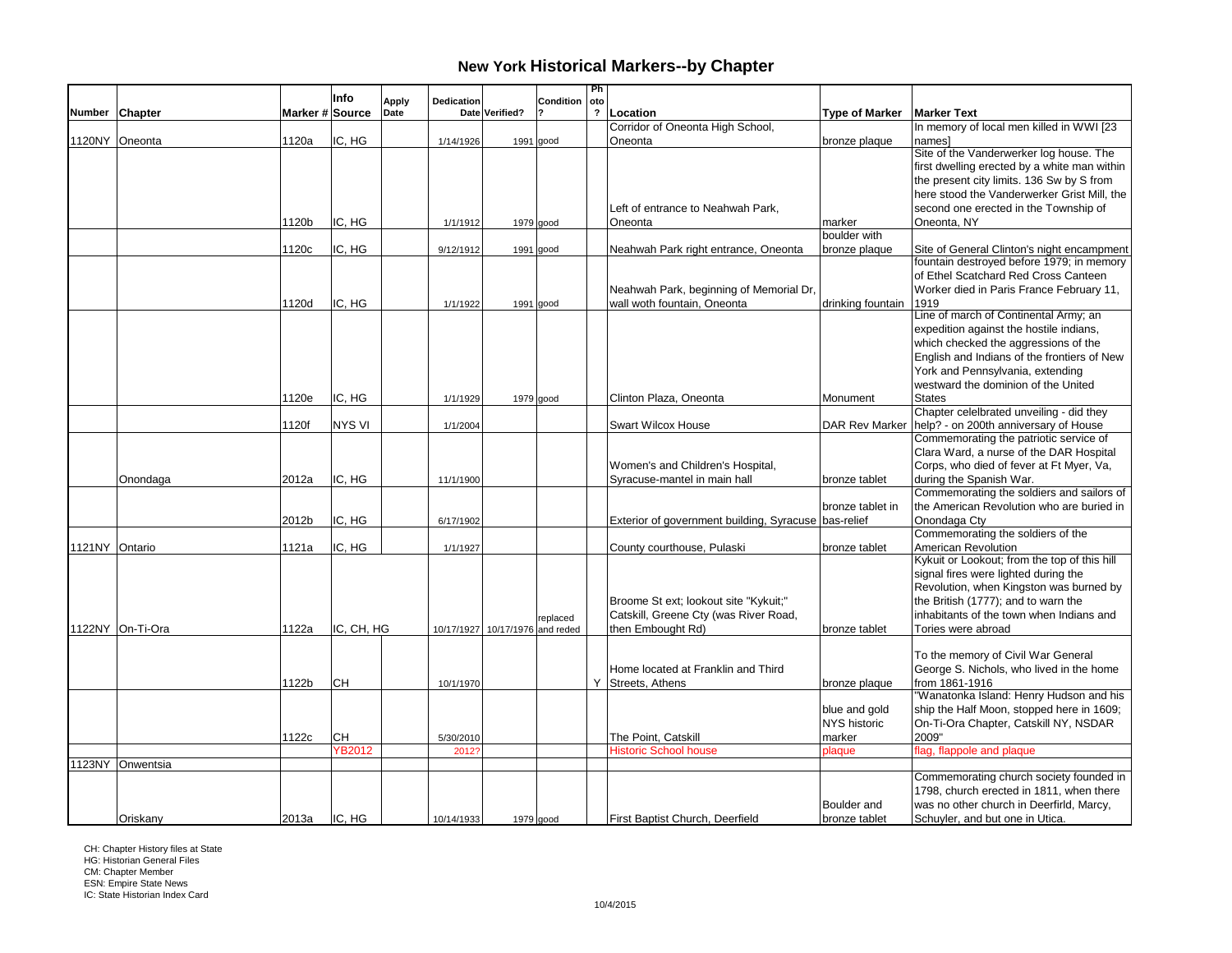|        |                |                 | Info       | <b>Apply</b> | Dedication |                | Condition    | Ph<br>oto               |                                                                                                                        |                        |                                                                                                                                                                                                                                                                                                                                                                                                    |
|--------|----------------|-----------------|------------|--------------|------------|----------------|--------------|-------------------------|------------------------------------------------------------------------------------------------------------------------|------------------------|----------------------------------------------------------------------------------------------------------------------------------------------------------------------------------------------------------------------------------------------------------------------------------------------------------------------------------------------------------------------------------------------------|
| Number | <b>Chapter</b> | Marker # Source |            | Date         |            | Date Verified? |              | $\overline{\mathbf{?}}$ | Location                                                                                                               | <b>Type of Marker</b>  | <b>Marker Text</b>                                                                                                                                                                                                                                                                                                                                                                                 |
|        |                |                 |            |              |            |                |              |                         | Oriskany Battlefield--edge of a line of<br>trees; right side of monument, Route 69                                     | <b>Herkimer Marker</b> | "40 mile route taken by Gen. Herkimer<br>Aug. 3-6, 1777 for relief of Fort Stanwix.<br>The Battle of Oriskany, Aug. 6, between<br>Herkimer's men and St. Leger with his<br>Indians was the turning point of the<br>Revolution; near this spot stood the beech<br>tree which during the battle of Oriskany<br>sheltered the wounded General Herkimer<br>while he gave orders that made Saratoga     |
|        |                | 2013b           | IC, CH, HG |              | 6/14/1912  |                | $1979$ good  |                         | west                                                                                                                   | #14                    | possible and decided the fate of a Nation."                                                                                                                                                                                                                                                                                                                                                        |
|        |                |                 |            |              |            |                |              |                         | SE corner at junction of Dexter Ave and<br>Utica St; entrance of Col. Gerrit Lansing's Boulder and                     |                        | "Here, at the entrance to the grounds of<br>Col. Gerritt G. Lansing, stood the two oaks<br>underneath which the MArquis de :a<br>Fayette, Col. Lansing's companion-at-arms<br>at Yorktown, was received on the morning<br>of June 10, 1825 by the residents of<br>Oriskany;" the boulder comes from the bed<br>of the Erie Canal up which the General had<br>come in the packet boat to visit Col. |
|        |                | 2013c           | IC, CH, HG |              | 7/12/1923  |                | 1979 defaced |                         | estate, Oriskany                                                                                                       | bronze tablet          | Lansing                                                                                                                                                                                                                                                                                                                                                                                            |
|        |                | 2013d           | IC, HG     |              | 8/6/1929   |                | 1979 worn    |                         | Pinic area east of battlefield flanking<br>another monument; were at entrance to<br>the Oriskany Battlefield Natl Park | Gateposts              | Tribute to John W. Vrooman who<br>organized the Mohawk Valley Historical<br>Assn which led through popular<br>subscription to the purchase of this tract.<br>Commemorating spot where General                                                                                                                                                                                                      |
|        |                | 2013e           | IC, HG     |              | 9/20/1925  |                | $1979$ good  |                         | East end of Whitesboro Village Green, on<br>small yellow brick monument                                                | bronze tablet          | Marquis de Lafayette stopped and drank<br>form the bubbling spring on his visit June<br>1825.                                                                                                                                                                                                                                                                                                      |
|        | 1124NY Orleans | 1124a           | IC, HG     |              | 1/1/1975   |                |              |                         | North side of Route 18 on west end of<br>Kendall HS lawn                                                               | State marker           | The Sloopers--first Norwegian settlement in<br>America in modern times made by Cleng<br>Peerson and 50 immigrants from the Sloop<br>Restoration, 1825; recent marker not<br>placed by Orleans DAR                                                                                                                                                                                                  |
|        |                | 1124b           | IC, HG     |              | 1/1/1934   |                |              |                         | Gaines NY on north side of Ridge Road                                                                                  | State marker           | Burial Ground; First in Orleans County in<br>which Revolutionary soldiers John<br>Anderson-David Bullard and many<br>pioneers are buried. First burial 1812                                                                                                                                                                                                                                        |
|        |                | 1124c           | IC         |              |            |                | missing      |                         | Neutral Trail; south side of Medina on Rt<br>63 in Shelby                                                              | State marker           | Used by the Neutral Indians, probably in<br>the 14th century; it is believed this tribe<br>was destroyed by the Senecas                                                                                                                                                                                                                                                                            |
|        |                | 1124d           | IC, CH, HG |              | 1/1/1935   |                | $1979$ good  |                         | Home of Sanford E. Church, Ingersoll St,<br>Albion                                                                     | State DOE<br>Marker    | Home of Sanford E. Church 1815-1880.<br>Lieut Gov 1850-1852; Comptroller of State<br>1857; Chief Judge Ct of Appeals 1867-<br>1880                                                                                                                                                                                                                                                                 |
|        |                | 1124e           | IC. HG     |              | 1/1/1976   |                |              |                         | Yates Academy, Route 63 noth of<br>Lyndonville                                                                         | State marker           | Yates Academy; founded in 1841 by Peter<br>Saxe for higher education. First year<br>attendance 161. incorporated 1842. Moved<br>to this site 1847. Closed in 1889.                                                                                                                                                                                                                                 |

CH: Chapter History files at State HG: Historian General Files

CM: Chapter Member ESN: Empire State News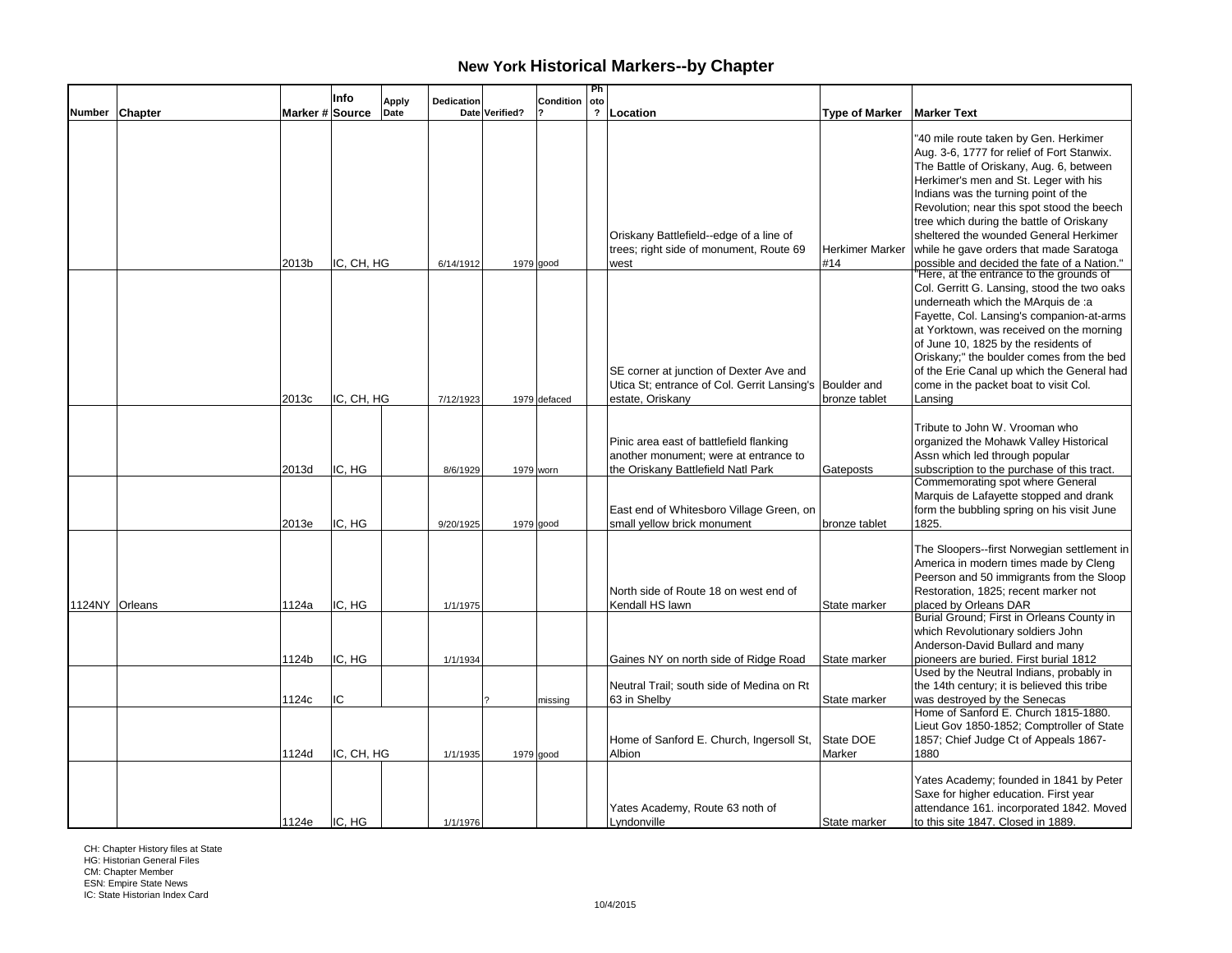|        |                                                                   |                 | Info       | Apply<br>Dedication |                | <b>Condition</b>   | Ph<br>oto      |                                                              |                       |                                                                                        |
|--------|-------------------------------------------------------------------|-----------------|------------|---------------------|----------------|--------------------|----------------|--------------------------------------------------------------|-----------------------|----------------------------------------------------------------------------------------|
| Number | <b>Chapter</b>                                                    | Marker # Source |            | Date                | Date Verified? |                    | $\overline{?}$ | Location                                                     | <b>Type of Marker</b> | <b>Marker Text</b>                                                                     |
|        |                                                                   |                 |            |                     |                |                    |                |                                                              |                       | First religious Society was organized                                                  |
|        |                                                                   |                 |            |                     |                |                    |                |                                                              |                       | August 1817. It was the recipient of a                                                 |
|        |                                                                   |                 |            |                     |                | missing,<br>found, |                |                                                              |                       | gospel lost from the Holland Land<br>Purchase and erected the first church             |
|        |                                                                   | 1124f           | IC, HG     | 1/1/1934            |                | 1979 replaced      |                | Knowlesville Church                                          | State marker          | building in 1832.                                                                      |
|        |                                                                   |                 |            |                     |                |                    |                |                                                              |                       | Historic New York-The Lake Plain; The                                                  |
|        |                                                                   |                 |            |                     |                |                    |                | Ridge Road just west of Childs in a                          |                       | neutral Nation of Indians, an Iroquoran                                                |
|        |                                                                   | 1124g           | IC, HG     | 1/1/1961            |                |                    |                | roadside park                                                | State marker          | group affiliated with the Eries                                                        |
|        |                                                                   |                 |            |                     |                |                    |                |                                                              |                       | This boulder marks the boundary line                                                   |
|        |                                                                   |                 |            |                     |                |                    |                | SE corner of Ridge Road (Rt 104) and                         | Boulder and           | between the Holland Purchase and the                                                   |
|        |                                                                   | 1124h           | IC, HG     | 1/1/1927            |                | 1979 good          |                | <b>Transit Rd</b>                                            | bronze tablet         | Connecticut Tract as established in 1798                                               |
|        |                                                                   |                 |            |                     |                |                    |                | Intervals of five miles along Ridge Road,                    |                       |                                                                                        |
|        |                                                                   | 1124i           | IC, HG     | 1/1/1928            |                | 1979 missing       |                | Orleans Cty                                                  | Iron Markers          | Historic Ridge Road 1798<br>Trail of Iroquois, traced by Eli Granger                   |
|        |                                                                   |                 |            |                     |                |                    |                |                                                              |                       | 1798, Trek De Witt Clinton, 1810, first                                                |
|        |                                                                   |                 |            |                     |                |                    |                |                                                              |                       | permanent settler, Seymour Murdock;                                                    |
|        |                                                                   |                 |            |                     |                |                    |                | South side of Rt 104; west of Ridgeway,                      | Boulder and           | Betsey Murdock taught the first school in                                              |
|        |                                                                   | 1124i           | IC, HG     | 1/1/1931            |                | 1979 good          |                | East of Jeddo                                                | bronze tablet         | his barn 1813.                                                                         |
|        |                                                                   |                 |            |                     |                |                    |                |                                                              |                       | Washington Bicentennial, and the men of<br>Murray who fought in the Revolution; the    |
|        |                                                                   |                 |            |                     |                |                    |                |                                                              | Bronze tablet         | Trek DeWitt Clinton, and the spot of the log                                           |
|        |                                                                   |                 |            |                     |                |                    |                |                                                              | mounted on old        | tavern where they spent a night on their                                               |
|        |                                                                   | 1124k           | IC, CH, HG | 10/8/1932           |                |                    |                | Murray on the Historic Ridge Road                            | mill stone            | eventful trip over the road.                                                           |
|        |                                                                   |                 |            |                     |                |                    |                |                                                              |                       |                                                                                        |
|        |                                                                   |                 |            |                     |                |                    |                |                                                              |                       | Elisha Wright, an early pioneer of Barre,<br>built this house in 1831; he was the      |
|        |                                                                   |                 |            |                     |                |                    |                | House in Eagle Harbor, Oakfield Rd, just                     | State DOE             | founder of the West Barre M.E. Church in                                               |
|        |                                                                   | 11241           | IC. HG     | 1/1/1934            |                | 1979 good          |                | south of West Barre                                          | Marker                | 1833 and was an Assemblyman in 1843.                                                   |
|        |                                                                   |                 |            |                     |                |                    |                |                                                              |                       |                                                                                        |
|        |                                                                   |                 |            |                     |                |                    |                |                                                              |                       | Niagara to Genesee, historic Ridge Road; I<br>sing of the great Ridge Road, of the     |
|        |                                                                   |                 |            |                     |                |                    |                |                                                              | bronze tablet         | highway our children shall see that lies like                                          |
|        |                                                                   |                 |            |                     |                |                    |                |                                                              | mounted on            | a belt on Ontario's shore, carved out in                                               |
|        |                                                                   |                 |            |                     |                |                    |                | Rt 104 just east of Rt 279, north side of                    | Medina                | wisdom of ages before for the races that                                               |
|        |                                                                   | 1124m           | IC, HG     | 1/1/1930            |                | $1979$ good        |                | highway                                                      | sandstone             | vet to beTrek DeWitt Clinton 1810                                                      |
|        |                                                                   |                 |            |                     |                |                    |                |                                                              |                       | Home of John Proctor, 1813, who warned                                                 |
|        |                                                                   |                 |            |                     |                |                    |                |                                                              |                       | settlers on Ridge Road of the approach of                                              |
|        |                                                                   |                 |            |                     |                |                    |                |                                                              | bronze tablet         | British and Indians after burning of                                                   |
|        |                                                                   |                 |            |                     |                |                    |                | Rte 104 just west of Rt 98, south side,                      | mounted on            | Lewiston; Trek DeWitt Clinton and log                                                  |
|        |                                                                   | 1124n           | IC, HG     | 1/1/1935            |                | 1979 good          |                | Childs                                                       | native boulder        | cabin where Clinton had breakfast on trip<br>First Church: Built for public worship on |
|        |                                                                   |                 |            |                     |                |                    |                |                                                              |                       | Ridge Road between Niagara and                                                         |
|        |                                                                   |                 |            |                     |                |                    |                | Rt 104 in Gaines, just west of Rt 279,                       |                       | Genesee River north of Batavia Erected in                                              |
|        |                                                                   | 1124o           | IC, HG     | 1/1/1934            |                | 1979 good          |                | north side; town building                                    | State marker          | 1824                                                                                   |
|        |                                                                   |                 |            |                     |                |                    |                |                                                              |                       |                                                                                        |
|        |                                                                   |                 |            |                     |                |                    |                |                                                              |                       | First Academy, built in 1825, was the first<br>school between the Niagara and Genesee  |
|        |                                                                   |                 |            |                     |                |                    |                | Rt 104 in Gaines, just west of Rt 279,                       |                       | Rivers. Admitted to the Board of Regents                                               |
|        |                                                                   | 1124p           | IC, HG     | 1/1/1934            |                | 1979 good          |                | south side                                                   | State marker          | of the State of New York in 1830.                                                      |
|        |                                                                   |                 |            |                     |                |                    |                |                                                              |                       | Neuter Fort occupied in 14th century by                                                |
|        |                                                                   |                 |            |                     |                |                    |                |                                                              |                       | Neuter Indians, only double palisade fort in                                           |
|        | CH: Chapter History files at State<br>HG: Historian General Files | 1124q           | IC, HG     | 1/1/1934            |                | 1979 missing       |                | Blair Rd west of Shelby; woods south of<br>Medina and Shelby | State marker          | New york State, Destroyed by Iroquios<br>1650                                          |
|        |                                                                   |                 |            |                     |                |                    |                |                                                              |                       |                                                                                        |

CM: Chapter Member ESN: Empire State News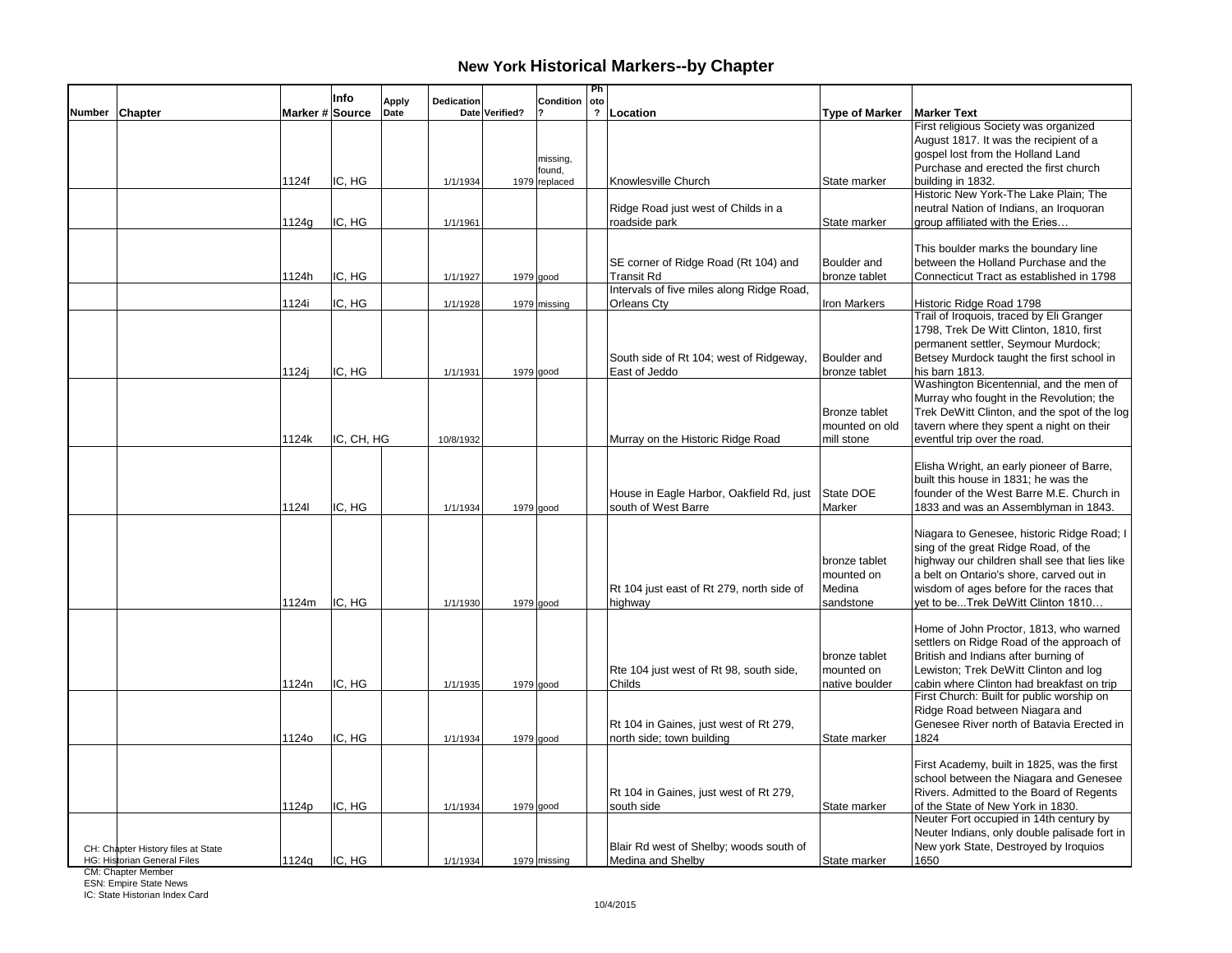|               |                                                                    |                   | Info                                | <b>Apply</b> | <b>Dedication</b> |                | Condition     | Ph<br>oto      |                                                         |                       |                                                             |
|---------------|--------------------------------------------------------------------|-------------------|-------------------------------------|--------------|-------------------|----------------|---------------|----------------|---------------------------------------------------------|-----------------------|-------------------------------------------------------------|
| Number        | Chapter                                                            | Marker # Source   |                                     | Date         |                   | Date Verified? |               | $\overline{2}$ | Location                                                | <b>Type of Marker</b> | <b>Marker Text</b>                                          |
|               |                                                                    |                   |                                     |              |                   |                |               |                |                                                         |                       | Farwell's Mills; ruins of a sawmill 1811 and                |
|               |                                                                    |                   |                                     |              |                   |                |               |                | Rt 237 south of Clarendon Village, edge                 |                       | gristmill 1813 built by Edward Farwell, first               |
|               |                                                                    | 1124r             | IC, HG                              |              | 1/1/1934          |                | 1979 good     |                | of small village park                                   | State marker          | white settler here                                          |
|               |                                                                    |                   |                                     |              |                   |                |               |                |                                                         |                       | Five Mile House, built in 1816 by John Huff                 |
|               |                                                                    |                   |                                     |              |                   |                |               |                |                                                         |                       | was the overnight stopping place for mail                   |
|               |                                                                    |                   |                                     |              |                   |                |               |                |                                                         |                       | carriers between Canandaigua and                            |
|               |                                                                    |                   |                                     |              |                   |                | good,         |                | Rt 104 1/4 mile west of Transit Rd, north               |                       | Lewiston, Later known as Ball's Tavern                      |
|               |                                                                    | 1124s             | IC, HG                              |              | 1/1/1934          |                | 1979 replaced |                | side                                                    | State marker          | and Swartz's Tavern<br>Norway Road passed through the first |
|               |                                                                    |                   |                                     |              |                   |                |               |                |                                                         |                       | Norwegian settlement in NY state. This                      |
|               |                                                                    |                   |                                     |              |                   |                |               |                |                                                         |                       | colony was founded in 1838 by Ole                           |
|               |                                                                    |                   |                                     |              |                   |                |               |                |                                                         |                       | Orsland, and about 20 other persons                         |
|               |                                                                    |                   |                                     |              |                   |                |               |                | Kendall, Se corner of Norway and                        |                       | whose passage to this country had been                      |
|               |                                                                    | 1124t             | IC, HG                              |              | 1/1/1934          |                | $1979$ good   |                | Lakeshore Rd, Orsland Farm                              | State marker          | paid by him.                                                |
|               |                                                                    |                   |                                     |              |                   |                |               |                |                                                         |                       | Balcom's Mills; Site of flour and grist mill                |
|               |                                                                    |                   |                                     |              |                   |                |               |                |                                                         |                       | erected 1834 by Hiel Brockway and Abner                     |
|               |                                                                    |                   |                                     |              |                   |                |               |                | Rt 387, about 1/2 mile north of Erie Canal              |                       | Balcom. Saw mill on north end of dam                        |
|               |                                                                    | 1124u             | IC, HG                              |              | 1/1/1934          |                | $1979$ good   |                | bridge, Francher Rd                                     | State marker          | erected 1837                                                |
|               |                                                                    |                   |                                     |              |                   |                |               |                |                                                         |                       | Ancient mound built by the Algonquin                        |
|               |                                                                    |                   |                                     |              |                   |                |               |                | Oak Orchard River Rd 1.5 miles form the                 |                       | Indians in the Polished Stone Age,                          |
|               |                                                                    |                   |                                     |              |                   |                |               |                | Bridges loacted at the end of a long                    |                       | excavated in 1932-33 by Charles W.                          |
|               |                                                                    | 1124 <sub>v</sub> | IC, HG                              |              | 1/1/1934          | $1979$ good    |               |                | private drive                                           | State marker          | Palmer                                                      |
|               |                                                                    |                   |                                     |              |                   |                |               |                |                                                         |                       | Fording place, location first used by                       |
|               |                                                                    |                   |                                     |              |                   |                |               |                |                                                         |                       | Indians, later by pioneers, to cross the                    |
|               |                                                                    |                   |                                     |              |                   |                |               |                | Oak Orchard River Road about 2 miles                    |                       | creek on the Oak Orchard Trail from                         |
|               |                                                                    | 1124w             | IC, HG                              |              | 1/1/1934          | 1979 good      |               |                | west of the Bridges                                     | State marker          | Batavia to Lake Ontario                                     |
|               |                                                                    |                   |                                     |              |                   |                |               |                |                                                         |                       | Joseph Budd, founded Hulburton in 1826.                     |
|               |                                                                    |                   |                                     |              |                   |                |               |                |                                                         |                       | In 1830 he bought 130 acres of land which                   |
|               |                                                                    |                   |                                     |              |                   |                |               |                | Grave in Hulburton Churchyard,                          |                       | he laid out in lots in 1833 and gave to the                 |
|               |                                                                    | 1124x             | IC, HG                              |              | 1/1/1934          | $1979$ good    |               |                | Hulberton Rd, Hulberton                                 | State marker          | M.E. church                                                 |
|               |                                                                    |                   |                                     |              |                   |                |               |                |                                                         |                       |                                                             |
|               |                                                                    |                   |                                     |              |                   |                |               |                |                                                         |                       | Indian trail sometimes called Oak Orchard                   |
|               |                                                                    |                   |                                     |              |                   |                |               |                |                                                         |                       | Trail, was a branch of the Grand Central                    |
|               |                                                                    | 1124y             | IC, HG                              |              | 1/1/1934          |                | 1979 missing  |                | Barre Center, Rt 98, north edge of village State marker |                       | Trail and led from Batavia to Lake Ontario                  |
|               |                                                                    |                   |                                     |              |                   |                |               |                |                                                         |                       | First Settlement; Clark's settlement made                   |
|               |                                                                    |                   |                                     |              |                   |                |               |                |                                                         |                       | by the following families Clark, Bates,                     |
|               |                                                                    |                   |                                     |              |                   |                |               |                | SW corner of Sand and East County Line                  |                       | Priest, Randall, Balcom, Ross, Manley in                    |
|               |                                                                    | 1124z             | IC, HG                              |              | 1/1/1934          |                | $1979$ good   |                | Rd, front lawn of descendant's home                     | State marker          | this vicinity in 1812-1817                                  |
|               |                                                                    |                   |                                     |              |                   |                |               |                |                                                         |                       | Braggs Corners; Solomon Bragg with son                      |
|               |                                                                    |                   |                                     |              |                   |                |               |                |                                                         |                       | Nathan were first settlers west of Barre                    |
|               |                                                                    |                   |                                     |              |                   |                |               |                | Barre Center, north side of West Barre                  |                       | Center. Blazed forest trail to this place                   |
|               |                                                                    | 1124aa            | IC, HG                              |              | 1/1/1934          | $1979$ good    |               |                | Road at Braggs Corners                                  | State marker          | where they built a cabin in 1818                            |
|               |                                                                    |                   |                                     |              |                   |                |               |                |                                                         |                       | "Crossroads--Oak Orchard Road Batavia                       |
|               |                                                                    |                   |                                     |              |                   |                |               |                |                                                         | 2' x' cast iron       | to Oak Orchard Creek surveyed 1803 and                      |
|               |                                                                    |                   |                                     |              |                   |                |               |                |                                                         | marker on             | Ontario Trail known as the Ridge.                           |
|               |                                                                    |                   |                                     |              |                   |                |               |                | Route 104 and 279 instersection in                      | pedastal with         | Rochester to the Lewiston improved in                       |
|               |                                                                    | 1124bb            | <b>CH</b>                           |              | 6/10/1984         |                |               |                | Gaines                                                  | DAR logo              | 1914"                                                       |
|               |                                                                    |                   |                                     |              |                   |                |               |                |                                                         | Boulder in water      | Site of a dam built here by the soldiers                    |
|               |                                                                    |                   |                                     |              |                   |                |               |                |                                                         | with tablet and       | under General Clinton during the summer                     |
|               |                                                                    |                   |                                     |              |                   |                |               |                | Susquehanna River at Cooperstown,                       | small cannon on       | of 1779, to enable them to join forces with                 |
| 1125NY Otsego |                                                                    | 1125a             | IC, HG<br>see Fayetteville-Owahgena |              | 1/1/1901          |                |               |                | outlet of Lake Otsego                                   | it.                   | General Sullivan at Tioga.                                  |
|               | Owahgena                                                           |                   |                                     |              |                   |                |               |                |                                                         |                       |                                                             |
|               |                                                                    |                   |                                     |              |                   |                |               |                | Cayuga County Courthouse, Genesee St,                   |                       | Commemorating Harriet Tubman a negro                        |
|               | CH: Chapter History files at State<br>11273 MistOlenaSegeral Files | 1127a             | IC, CM, HG                          |              | 1/1/1914          | 2006 good      |               |                | Auburn                                                  | <b>Bronze tablet</b>  | woman who railroaded slaves to safety                       |
|               | CM: Chapter Member                                                 |                   |                                     |              |                   |                |               |                |                                                         |                       |                                                             |
|               | <b>ESN: Empire State News</b>                                      |                   |                                     |              |                   |                |               |                |                                                         |                       |                                                             |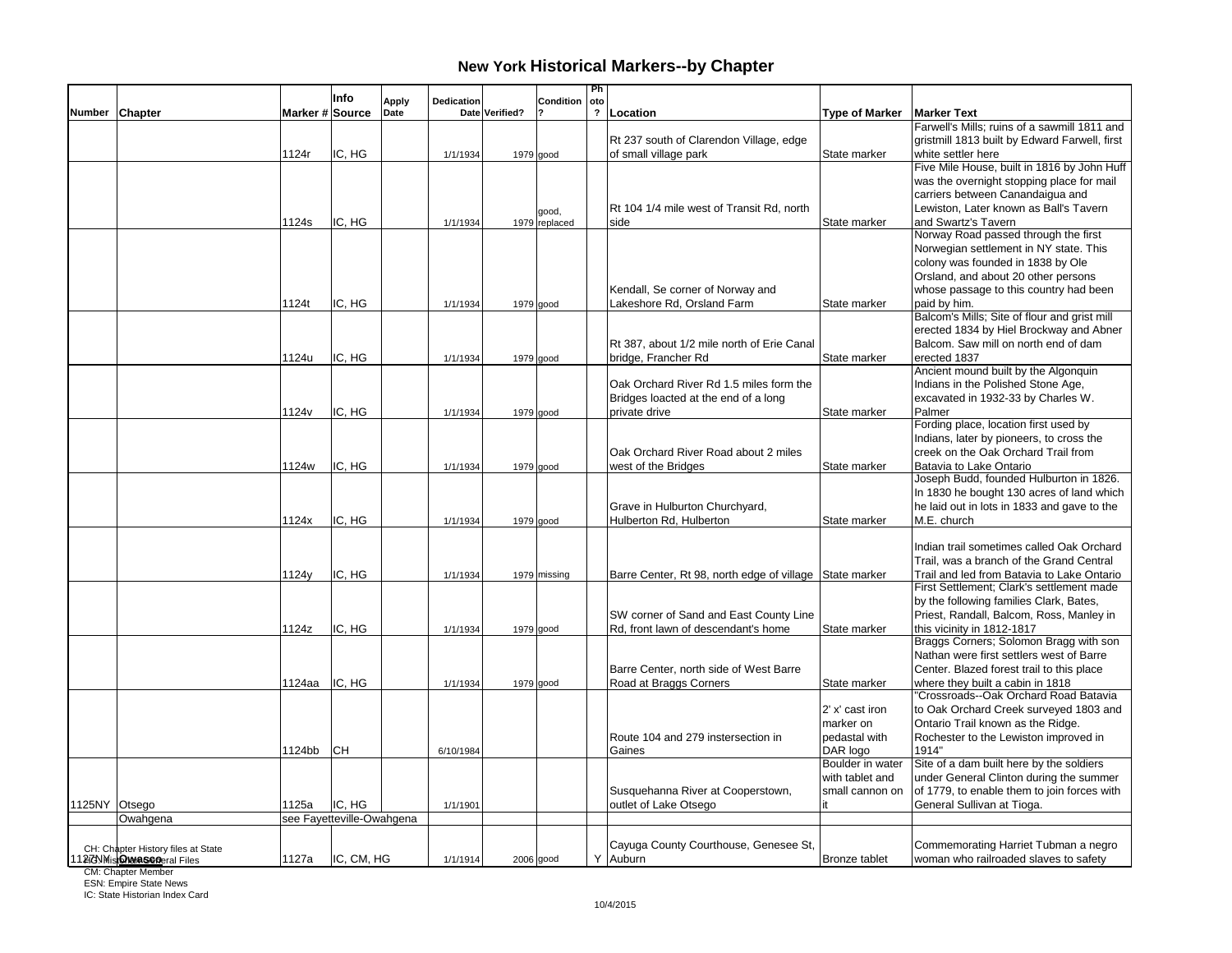|               |                   |                 | Info       |                      |            |                 |           | Ph                             |                                           |                       |                                                                                      |
|---------------|-------------------|-----------------|------------|----------------------|------------|-----------------|-----------|--------------------------------|-------------------------------------------|-----------------------|--------------------------------------------------------------------------------------|
| <b>Number</b> | <b>Chapter</b>    | Marker # Source |            | <b>Apply</b><br>Date | Dedication | Date Verified?  | Condition | oto<br>$\overline{\mathbf{?}}$ | Location                                  | <b>Type of Marker</b> | <b>Marker Text</b>                                                                   |
|               |                   |                 |            |                      |            |                 |           |                                | Western Tavern, formerly Smith and        |                       |                                                                                      |
|               |                   |                 |            |                      |            |                 |           |                                | Pearson Bldg/W.T. Grant Building,         | <b>DAR Bronze</b>     | Commemorating the visit of General                                                   |
|               |                   | 1127b           | IC, CM, HG |                      | 6/1/1925   | 2006 fair       |           |                                | Y Genesee St, Auburn                      | tablet                | Lafayette to Auburn 1825                                                             |
|               |                   |                 |            |                      |            |                 |           |                                | Hoopes Park, South Herman Ave,            | Washington            | In commemoration of the Bicentennial of                                              |
|               |                   |                 |            |                      |            |                 |           |                                | Auburn, west central walkway near         | Elm/oak, DAR          | Geo. Washington 1732-1932. Planted by                                                |
|               |                   | 1127c           | IC, CM, HG |                      | 1/1/1932   |                 | 2006 poor |                                | Y clubhouse                               | plaque                | Owasco Chapter DAR                                                                   |
|               |                   |                 |            |                      |            |                 |           |                                |                                           |                       | In memory of the soldiers and sailors in the                                         |
|               |                   |                 |            |                      |            |                 |           |                                | Post Office Building, 157 Genesee St,     | <b>DAR Bronze</b>     | War for Independence; 1776; buried                                                   |
|               |                   | 1127d           | IC, CM, HG |                      | 10/19/1906 | 6/14/2011 Reded |           |                                | Y SW side of front entrance, Auburn       | tablet                | Cayuga cty                                                                           |
|               |                   |                 |            |                      |            |                 |           |                                |                                           |                       | "500 feet Fort Hill: Prehistoric Indian Fort                                         |
|               |                   |                 |            |                      |            |                 |           |                                |                                           | State DOE             | traditional birthplace of Chief Logan now a                                          |
|               |                   | 1127e           | CН         |                      | 1/1/1932   |                 |           |                                | Y Auburn                                  | marker                | cemetery"                                                                            |
|               |                   |                 |            |                      |            |                 |           |                                |                                           |                       |                                                                                      |
|               |                   |                 |            |                      |            |                 |           |                                |                                           |                       | "Burial place of Lt. Adam Helmer and wife,                                           |
|               |                   |                 |            |                      |            |                 |           |                                |                                           |                       | Anna Bellinger Helmer, famous Mohawk                                                 |
|               |                   |                 |            |                      |            |                 |           |                                |                                           |                       | Valley Scout in the Revolutionary War. He                                            |
|               |                   |                 |            |                      |            |                 |           |                                | Helmer Farm, Cottle Road, east of         | State DOE             | purchased this farm in 1803;" see news                                               |
|               |                   | 1127f           | <b>CH</b>  |                      | 11/10/1969 |                 |           |                                | Y Weedsport                               | Marker                | article for exploits                                                                 |
|               |                   |                 |            |                      |            |                 |           |                                |                                           |                       |                                                                                      |
|               |                   |                 |            |                      |            |                 |           |                                |                                           | State DOE             | "During the War of 1812 barracks were<br>eastablished in this locality troopspassing |
|               |                   | 1127g           | CH         |                      | 1/1/1932   |                 |           |                                | Y Auburn                                  | Marker                | to and from Niagara camped here"                                                     |
|               |                   |                 |            |                      |            |                 |           |                                |                                           |                       | "Fort Hill of moundbuilder origin later                                              |
|               |                   |                 |            |                      |            |                 |           |                                |                                           |                       | Cayuga Council seat and village Fort                                                 |
|               |                   |                 |            |                      |            |                 |           |                                |                                           | State DOE             | Wasco traditional birthplace of Chief                                                |
|               |                   | 1127h           | CН         |                      | 1/1/1932   |                 |           |                                | Y Auburn                                  | Marker                | Logan"                                                                               |
|               |                   |                 |            |                      | 1/1/2012   |                 |           |                                | marker rededication of which marker?      |                       |                                                                                      |
|               |                   |                 |            |                      |            |                 |           |                                | one on Raynham Hall? Was refurbished      |                       |                                                                                      |
|               | 1128NY Oyster Bay |                 |            |                      |            |                 |           |                                | by DAR in 1940s                           |                       |                                                                                      |
|               |                   |                 |            |                      |            |                 |           |                                |                                           |                       | 100th anniversary of old light house on                                              |
|               |                   |                 |            |                      |            |                 |           |                                |                                           |                       | Lake Erie, made of native stone; oldest                                              |
|               | 1129NY Patterson  | 1129a           | IC, HG     |                      | 6/14/1929  |                 |           |                                | Barcelona on Lake Erie                    | bronze tablet         | lighthouse on chain of Great Lakes                                                   |
|               |                   |                 |            |                      |            |                 |           |                                |                                           |                       | Mary Smith Lockwood 1831-1922 Penn                                                   |
|               |                   |                 |            |                      |            |                 |           |                                |                                           | bronze plaque on      | Founder of NSDAR, placed by Chatauqua                                                |
|               |                   | 1012d           | IC, CH, HG |                      | 1/1/1940   |                 | 1982 good |                                | Smith Mills near Silver Creek             | large stone           | <b>County Chapters</b>                                                               |
|               |                   |                 |            |                      |            |                 |           |                                |                                           |                       | "At this point the French portage built by                                           |
|               |                   |                 |            |                      |            |                 |           |                                |                                           |                       | Celoron in 1749 and rebuilt in 1753                                                  |
|               |                   |                 |            |                      |            |                 |           |                                | Old Portage Rd and Sherman Rd             | boulder with          | Descended the bank and crossed                                                       |
|               |                   |                 |            |                      |            |                 |           |                                | crossing highway (west side of            | bronze DAR            | Chatuaqua Creek. Placed by Petterson                                                 |
|               |                   | 1129b           | IC, CH, HG |                      | 7/16/1924  |                 |           |                                | Chatauqua creek), Westfield               | marker                | Chapter DAR 1924"                                                                    |
|               |                   |                 |            |                      |            |                 |           |                                |                                           |                       | Old French and Indian trails--one part of                                            |
|               |                   |                 |            |                      |            |                 |           |                                |                                           |                       | old trail: "The Old Portage Rd built by                                              |
|               |                   |                 |            |                      |            |                 |           |                                |                                           |                       | Celoron in 1746 when he explored and                                                 |
|               |                   |                 |            |                      |            |                 |           |                                |                                           |                       | claimed this region for France, followed an                                          |
|               |                   |                 |            |                      |            |                 |           |                                |                                           |                       | Indian trail and crossed the highway at this                                         |
|               |                   |                 |            |                      |            |                 |           |                                | Sherman Rd, 1.5 miles south of village of | boulder with          | point. In 1753 it was rebuilt by French for                                          |
|               |                   |                 |            |                      |            |                 |           |                                | Westfield--descend the bank and cross     | bronze DAR            | military purposes. Placed by Patterson                                               |
|               |                   | 1129c           | IC, CH, HG |                      | 7/16/1924  |                 |           |                                | Chatauqua Creek (east side of creek)      | marker                | Chapter DAR 1924"                                                                    |
|               |                   |                 |            |                      |            |                 |           |                                |                                           |                       | "First light house in the world to be lit form                                       |
|               |                   | 1129d           | IC, HG     |                      | 1/1/1929   |                 |           |                                | Barcelona lighthouse on Lake Erie         | bronze tablet         | gas supply"<br>Commemorating the founder of chapter,                                 |
|               |                   | 1129e           | IC. HG     |                      | 7/5/1912   |                 |           |                                | Vestibule of Patterson Library, Westfield | tablet                | Frances D. Patterson                                                                 |
|               |                   |                 |            |                      |            |                 |           |                                |                                           |                       |                                                                                      |

CH: Chapter History files at State HG: Historian General Files CM: Chapter Member ESN: Empire State News IC: State Historian Index Card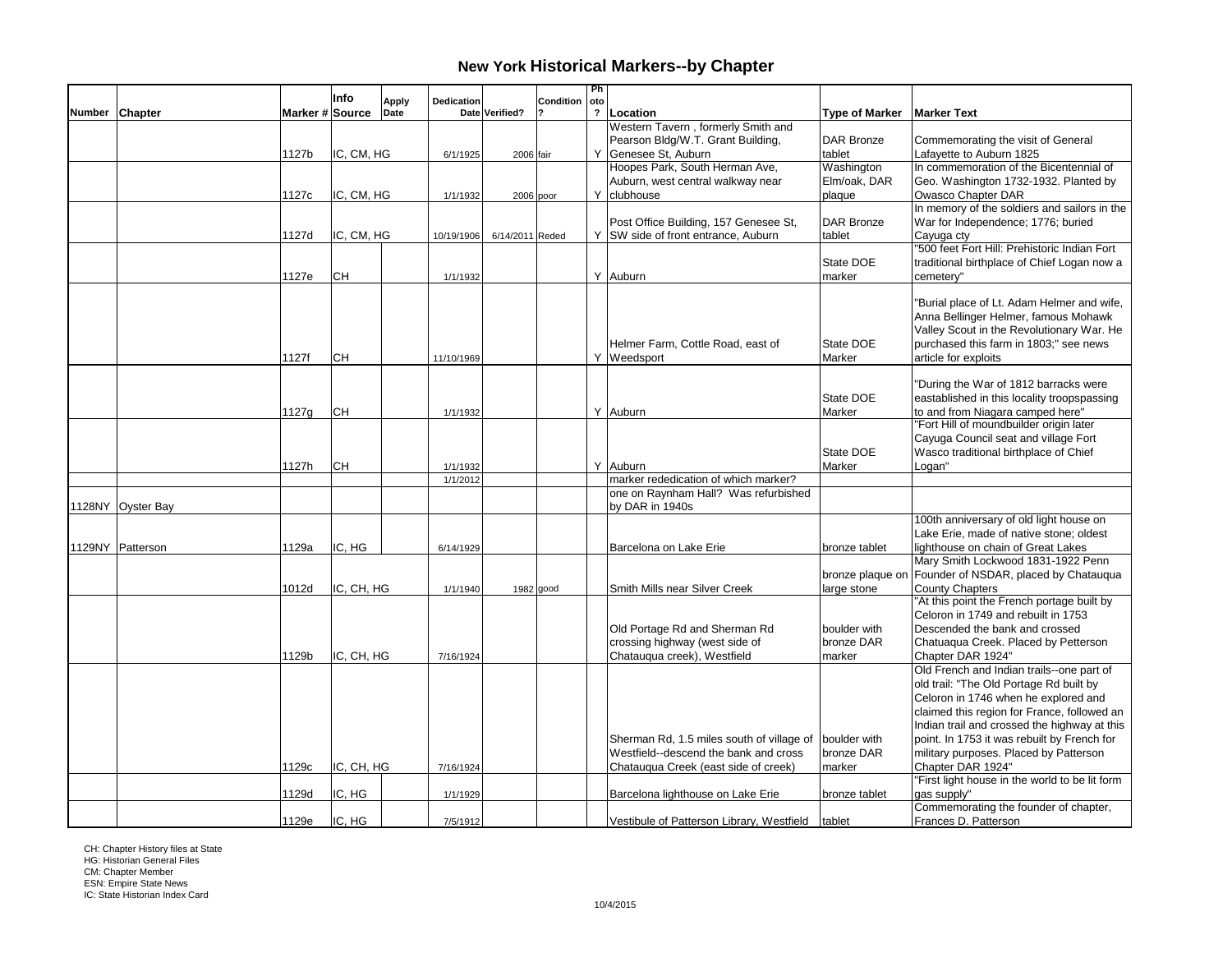|                                    |                 | Info       | <b>Apply</b> | Dedication  |                | Condition   | Ph<br>oto      |                                                                                               |                                                        |                                                                                                                                                                                                                                                                                                        |
|------------------------------------|-----------------|------------|--------------|-------------|----------------|-------------|----------------|-----------------------------------------------------------------------------------------------|--------------------------------------------------------|--------------------------------------------------------------------------------------------------------------------------------------------------------------------------------------------------------------------------------------------------------------------------------------------------------|
| Number Chapter                     | Marker # Source |            | Date         |             | Date Verified? |             | $\overline{2}$ | Location                                                                                      | <b>Type of Marker</b>                                  | <b>Marker Text</b>                                                                                                                                                                                                                                                                                     |
|                                    | 1129f           | ΗG         |              | 10/27/1978  |                |             |                | Quincy Cemetery, Ripley, Chatauqua<br>County                                                  | DAR cemetery<br>entrance marker                        | Soldiers of the Revolution: Levi Adams and<br>Orange Spencer [newly found: John<br>Tennantl                                                                                                                                                                                                            |
| 1174NY Peter Minuit                |                 | 1174 YB90  |              | Apr-90      |                |             |                | DAR HQ Admin Building lunchroom wall                                                          |                                                        | large gold eagle on behalf of Peter Minuet<br>Chapter donated by chapter member<br><b>Frances Messmore</b>                                                                                                                                                                                             |
| 1130NY Philip Schuyler             | 1130a           | IC, CH, HG |              | 6/6/1976    |                |             |                | Village Cemetery, Troy, Lansingburgh,<br><b>Rennselear County</b>                             | bronze plaque                                          | "Revolutionary soldiers buried here"<br>Rededication of "The Village Cemetery."<br>Cemetery opened in 1771 and contains the<br>graves of more than 25 soldiers of the<br>American Revolution                                                                                                           |
|                                    | 1130b           | IC, CH, HG |              | 9/1/1928    |                |             |                | Mt Ida Cemetery, Troy                                                                         | stone                                                  | Commemorating Col. Albert Pawling, first<br>mayor of Troy                                                                                                                                                                                                                                              |
|                                    | 1130c           | lсн        |              | 10/17/1925  |                |             |                | Y Prospect Park, Troy                                                                         | Barre granite<br>monument with<br>DAR bronze<br>tablet | "In grateful remembrance of the patriots of<br>Rensselear County who participated in the<br>Revolutionary War. Placed by Philip<br>Schulyer Chapter, DAR, Troy, NY October<br>17, 1925"                                                                                                                |
|                                    | 1130d           | CН         |              | before 1948 |                |             |                | Vander Hyden Mansion, Division and<br><b>River Sts, Troy</b>                                  | marker                                                 | Served as Schuyler's headquarters during<br>the war and was later visitied by Lafayette                                                                                                                                                                                                                |
| 1131NY Pierre Van Cortlandt        | 1131a           | IC, HG     |              | 5/18/1931   |                |             |                | Oregon Rd, Peekskill, lounge of Cortlandt bronze tablet on<br>Nursing Home; VanCortlandtville | tree                                                   | Commemorating a tree used as military<br>whipping post during the Revolution. Tree<br>fell in 1955, stump removed to begin<br>excavation for building. Tablet is now<br>embedded in the brick wall of the lounge of<br>the Cortlandt Nursing Home, still the<br>original property of the whipping tree |
|                                    | 1131b           | IC, HG     |              | 9/6/1927    |                |             |                | St Peter's Church, VanCortlandtville                                                          | bronze tablet                                          | Commemorating the 160th anniversary of<br>the consecration of the church                                                                                                                                                                                                                               |
| Priscilla                          |                 |            |              |             |                |             |                |                                                                                               |                                                        |                                                                                                                                                                                                                                                                                                        |
| 1132NY Quassaick                   | 1132a           | IC. HG     |              | 1/1/1973    |                |             |                | Presbyterian Cemetery, Marlboro                                                               | historic site<br>marker                                | "Presbyterian Church and Cemetery<br>founded 1764 built at this site on land given<br>by Lewis Dubois, present church built<br>1869"; Revolutionary soldiers buried here                                                                                                                               |
|                                    | 1132b           | IC, CH, HG |              | 4/19/1974   |                |             |                | Old Town Cemetery burying ground,<br>corner of South and Liberty Sts,<br>Y Newburgh           | DAR cemetery<br>entrance marker                        | "Revolutionary soldiers buried here/placed<br>by NYS Org, NSDAR"                                                                                                                                                                                                                                       |
|                                    | 1132c           | IC, CH, HG |              | 10/18/1901  |                | 1979 good   |                | Brewster Forge at Moodna near<br>Newburgh; Old Temple Hill Rd, Vail's<br>Y Gate               | bronze tablet on<br>boulder                            | "On this site stood the forge, where were<br>made parts of the chains thrown across the<br>Hudson River during the American<br>Revolution 1776-1778; Erected by<br>Quassaick Chapter DAR 1901"<br>"On this glebe site about 1730 the Lutheran<br>Church of the Palatine Parish of                      |
| CH: Chapter History files at State | 1132d           | IC, CH, HG |              | 5/30/1899   |                | $1979$ good |                | Old Town burying ground, corner of South bronze DAR<br>Y and Liberty Sts, Newburgh            | tablet on boulder thereafter                           | Quassaick, Rev. Michael Christian Knoll,<br>Pastor. From July 19, 1747-The Rev.<br>Hezekiah Watkins, of the Church of<br>England, held services for about twenty-<br>five years. Erected by Quassaick Chapter<br>DAR 1899"; used as a schoolhouse                                                      |

HG: Historian General Files

CM: Chapter Member ESN: Empire State News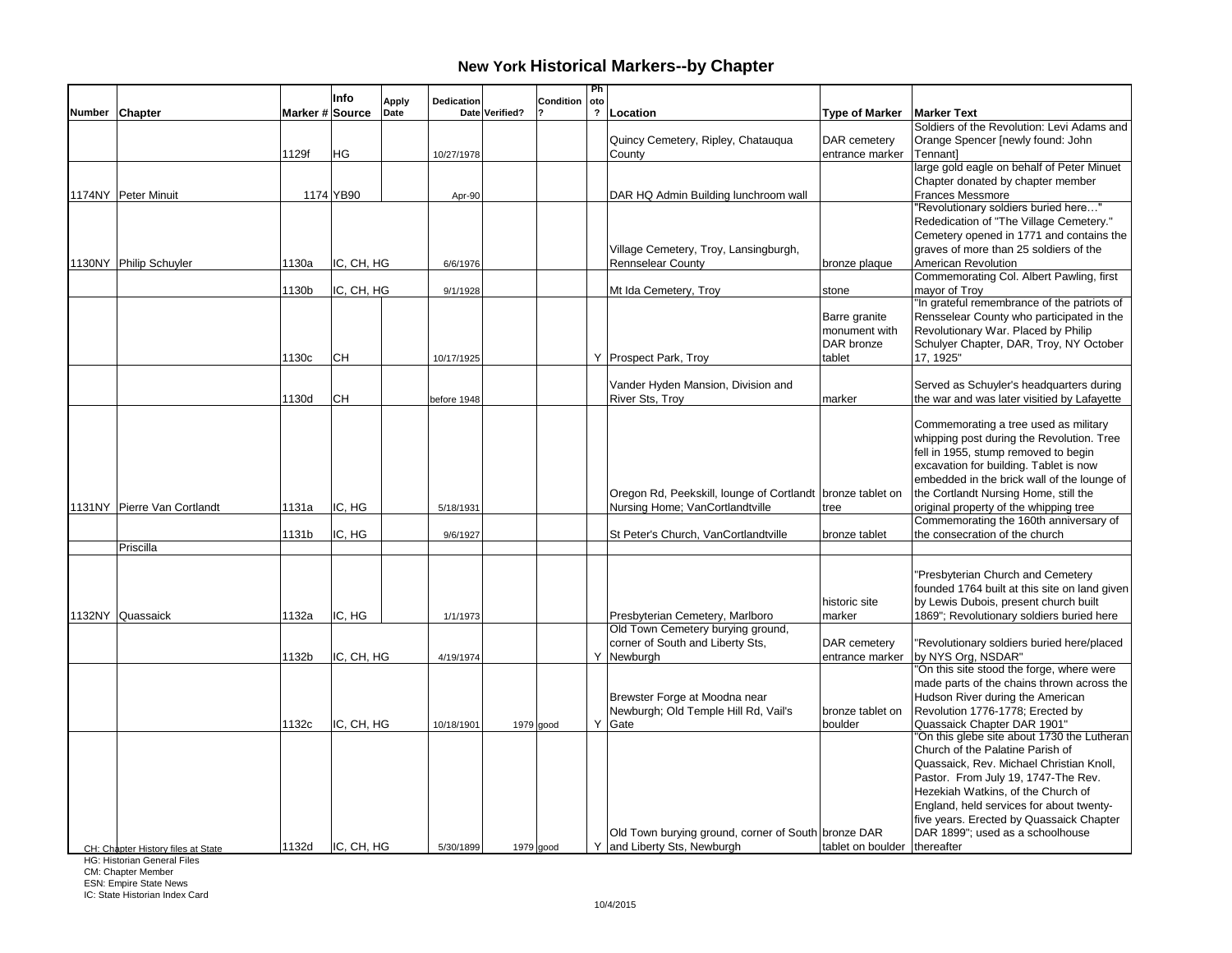|        |                                            |       | Info                              | <b>Apply</b> | <b>Dedication</b> |                                                   | Condition           | Ph<br>oto |                                                                                                        |                              |                                                                                                                                                                                                                                                                                                                                                                                                                                                                    |
|--------|--------------------------------------------|-------|-----------------------------------|--------------|-------------------|---------------------------------------------------|---------------------|-----------|--------------------------------------------------------------------------------------------------------|------------------------------|--------------------------------------------------------------------------------------------------------------------------------------------------------------------------------------------------------------------------------------------------------------------------------------------------------------------------------------------------------------------------------------------------------------------------------------------------------------------|
| Number | <b>Chapter</b>                             |       | Marker # Source                   | Date         |                   | Date Verified?                                    |                     |           | ?   Location                                                                                           | <b>Type of Marker</b>        | <b>Marker Text</b>                                                                                                                                                                                                                                                                                                                                                                                                                                                 |
|        |                                            | 1132e | IC, CH, HG                        |              | 9/7/1985          |                                                   |                     |           | Peace Bell, Parklands across from New<br>Windsor Cantonment, Temple Hill Rd                            | $14"x 10"$ bronze<br>marker  | "The Peace Bell designed by Eric Sloane<br>Erected by the National New Windsor<br>Historic Association to mark the 200th<br>Anniversary of the reading of the Cessation<br>of Hostilities to the Continental Army April<br>19, 1783 on this site. Placed by the<br>Quassaick Chapter DAR Newburgh NY<br>1985"                                                                                                                                                      |
|        |                                            |       |                                   |              |                   |                                                   |                     |           |                                                                                                        |                              |                                                                                                                                                                                                                                                                                                                                                                                                                                                                    |
|        |                                            | 1132f | <b>ESN</b>                        |              | 5/30/1928         |                                                   | reded<br>1992       |           | <b>Isaac Belknap House</b>                                                                             | bronze tablet on<br>house    | Chapter helped save Isaac Belknap House<br>from destruction in 1926. He was ancestor<br>of one of organizing Chapter members,<br>Evalino Deyo Belknap.                                                                                                                                                                                                                                                                                                             |
|        |                                            | 1132g | lсн                               |              | 1/1/1928          |                                                   |                     |           |                                                                                                        |                              | "CLINTON: Site of the homestead of<br>CHARLES CLINTON; settled in Little<br>Britain in 1753 GEN JAMES CLINTON<br>Frontenac, of the Highlands and Yorktown;<br>GEORGE CLINTON member of the<br>Continental Congress, first Governor of the<br>State Of New York. Vice President of the<br>United States: DeWITT CLINTON<br>Governor of the State of New York:<br>Erected under the auspices of Blooming<br>Grove Chapter of DAR and the State of<br>New York, 1928" |
|        |                                            | 1132h | Існ                               |              | 1/1/1932          |                                                   | in Chapter<br>files |           | old County Courthouse, Newburgh [until<br>tree cut down 2002 or earlier, now in<br>Chapter possession] | <b>Bronze Tree</b><br>Marker | "In memory of George Washington 1732-<br>1799 This tree is planted by the Quassaick<br>Chapter DAR in the Bicentennial year of his<br>birth 1932"                                                                                                                                                                                                                                                                                                                  |
|        | 1133NY Rhadamant                           |       |                                   |              |                   |                                                   |                     |           |                                                                                                        |                              |                                                                                                                                                                                                                                                                                                                                                                                                                                                                    |
|        | <b>Richmond County</b>                     |       | see Richmond County-Staten Island |              |                   |                                                   |                     |           |                                                                                                        |                              |                                                                                                                                                                                                                                                                                                                                                                                                                                                                    |
|        | 1134NY Richmond County-Staten Island 1134a |       | IC. CH. HG                        |              | 11/7/1925         |                                                   |                     |           | Tompkinsville Park, Staten Island                                                                      | bronze tablet on<br>boulder  | Marking the Watering Place used before<br>1623 by ships anchoring inside the<br>Narrows. Oldest historic spot on Staten<br>Island                                                                                                                                                                                                                                                                                                                                  |
|        | (see also Staten Island)                   | 1134b | IC, CH, HG                        |              | 5/24/1929         |                                                   |                     |           | Green Ridge (Fresh Kills) Arthur Hill Rd,<br>Staten Island                                             | tablet                       | Site of Old French Church (about 1695)                                                                                                                                                                                                                                                                                                                                                                                                                             |
|        |                                            | 1134с | IC, CH, HG                        |              |                   | 1978<br>restored<br>after<br>$5/8/1931$ vandalism | 1997<br>reded       |           | New Dorp, Staten Island                                                                                | tablet                       | Site of the Rose and Crown Tavern,<br>erected by Huguenots in 1665. This inn<br>was occupied during the Revolution by<br>Gen. Wm. Howe as his headquarters and<br>here the Declaration of Independence was<br>read to the British officers, July 9, 1776                                                                                                                                                                                                           |
|        |                                            | 1134d | IC,CH, HG                         |              | 5/4/1928          |                                                   |                     |           | Perine House, Dongan Hills, Staten Island tablet                                                       |                              | King's Highway connecting the Watering<br>Place (Tompkinsville) with Cuckold's<br>Tavern (Now Richmond), 1705.                                                                                                                                                                                                                                                                                                                                                     |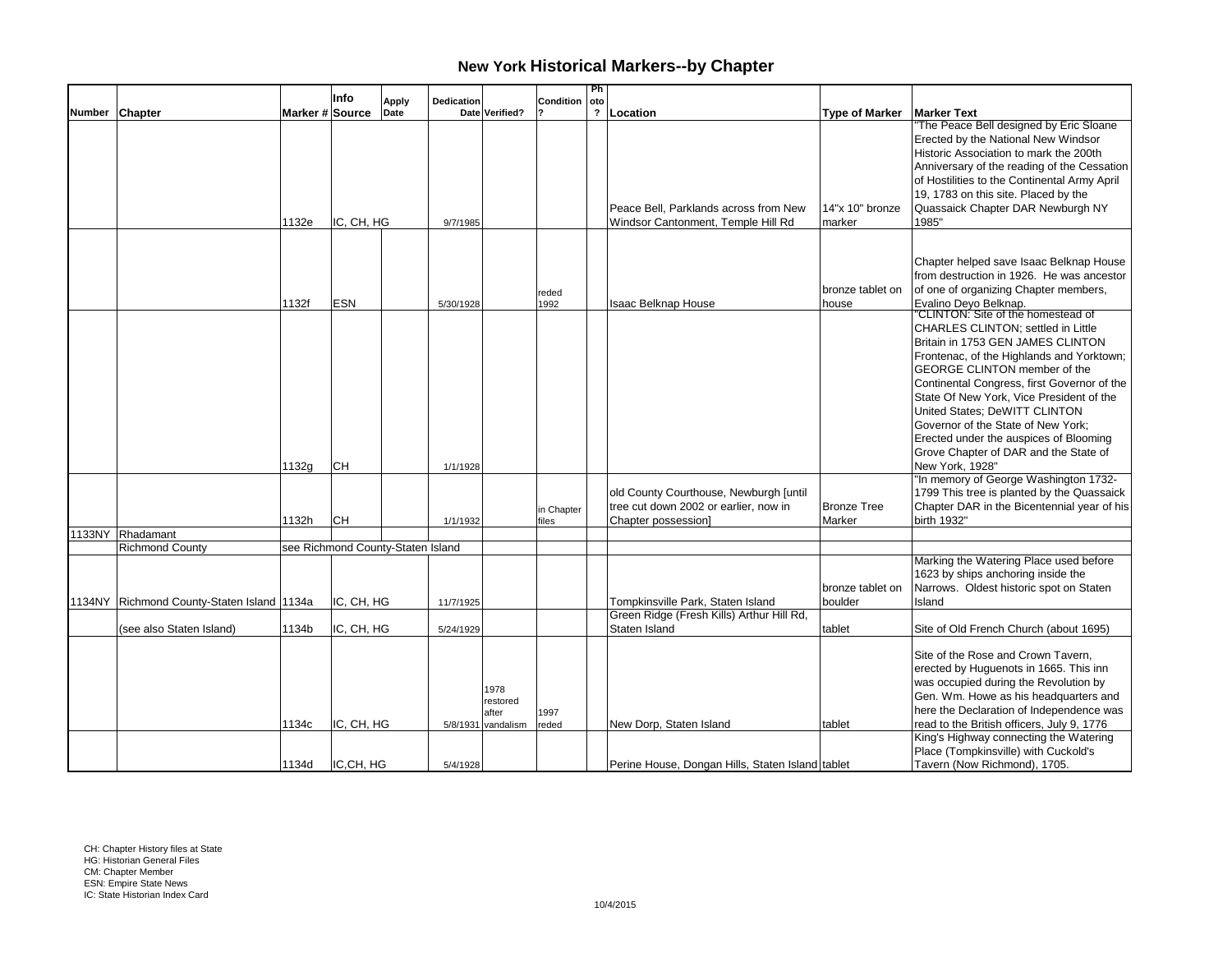|        |                   |                 | Info      | Dedication           |                | Condition   | Ph<br>oto |                                                                                                                                 |                         |                                                                                                                                                                                                                                                                                                                                                                                                                          |
|--------|-------------------|-----------------|-----------|----------------------|----------------|-------------|-----------|---------------------------------------------------------------------------------------------------------------------------------|-------------------------|--------------------------------------------------------------------------------------------------------------------------------------------------------------------------------------------------------------------------------------------------------------------------------------------------------------------------------------------------------------------------------------------------------------------------|
| Number | <b>Chapter</b>    | Marker # Source |           | <b>Apply</b><br>Date | Date Verified? |             |           | ?   Location                                                                                                                    | <b>Type of Marker</b>   | <b>Marker Text</b>                                                                                                                                                                                                                                                                                                                                                                                                       |
|        |                   | 1134e           | IC, HG    | 5/17/1913            |                |             |           | St. Andrew's Church, Richmond<br>Old King's Highway between                                                                     | tablet<br>10 markers on | "1776 In memory of the patriots who under<br>General Hugh Mercer crossing from Perth<br>Amboy surprised and overcame the enemy<br>on this spot on October 16th, 2776 taking<br>twenty prisoners besides arms and<br>ammunition two of the Americans were<br>killed and Colonel Griffin and Lieutenant<br>Colonel SMith were wounded in this action;<br>this tablet is placed by the Richmond<br>County Chapter DAR 1913" |
|        |                   | 1134f           | IC, HG    | 1/1/1918             |                |             |           | Tompkinsville and Richmond                                                                                                      | tele poles              | Old King's Highway                                                                                                                                                                                                                                                                                                                                                                                                       |
|        |                   |                 |           |                      |                |             |           |                                                                                                                                 |                         |                                                                                                                                                                                                                                                                                                                                                                                                                          |
|        |                   | 1134g           | IC, HG    | 5/26/1929            |                |             |           | Huguenot Memorial Church, Huguenot,<br>Staten Island                                                                            | memorial arch           | Memory of Rev. David de Bourepos,<br>Pastor of the French Church on Staten<br>Island, 1690-1734, and his congregation of<br>French Huguenots who worshipped in the<br>church at Fresh Kills, 1661                                                                                                                                                                                                                        |
|        |                   | 1134h           | <b>CH</b> | 5/25/1929            |                |             |           | Conference House, Tottenville, Staten<br>Island                                                                                 | marker                  | marked Conference House<br>Abraham Burbank 1745-1823, outstanding                                                                                                                                                                                                                                                                                                                                                        |
|        |                   | 1134i           | <b>CH</b> | 4/25/1941            |                |             |           | Home of Abraham Burbank. Staten Island marker<br>Jamaica Ave between 150th and 153rd<br>Streets, Jamaica, stonepost entrance to |                         | citizen. The land, previously owned by his<br>grandfather, was once part of the tract f the<br>English Colonial Governor of New York,<br>Thomas Dongan<br>"Rufus King Mansion the home of Rufus<br>King early American statesman marked by                                                                                                                                                                               |
|        | 1135NY Rufus King | 1135a           | IC, HG    | 1/1/1934             |                | $1979$ good |           | King Park                                                                                                                       | marker on stone         | the Rufus King Chapter DAR 1934"                                                                                                                                                                                                                                                                                                                                                                                         |
|        |                   | 1135b           | IC, HG    | 5/21/1977            |                | 1977 good   |           | 159th st and Geaver Rd, on the Chapel at<br>the entrance of the Sisters Prospect<br>Cemetery, Jamaica                           | bronze tablet           | "Revolutionary soldiers buried here; placed<br>here by NYSO NSDAR Rufus King<br>Chapter"                                                                                                                                                                                                                                                                                                                                 |
|        |                   | 1135c           | IC. HG    | 1/1/1937             |                | 1979 good   |           | Chase Manhattan Bldg, Union Hall St and<br>Jamaica Ave, Jamaica                                                                 | bronze tablet           | Site of Old Stone Church, built 1699 and<br>used as a prison by the British in 1776; "At<br>the head of this street known in colonial<br>days as meeting house lane stood the Old<br>Stone Church, used as a place of worship<br>from 1688 to 1813 and as a prison in 1776<br>by the British marked by the Rufus King<br>Chapter DAR"                                                                                    |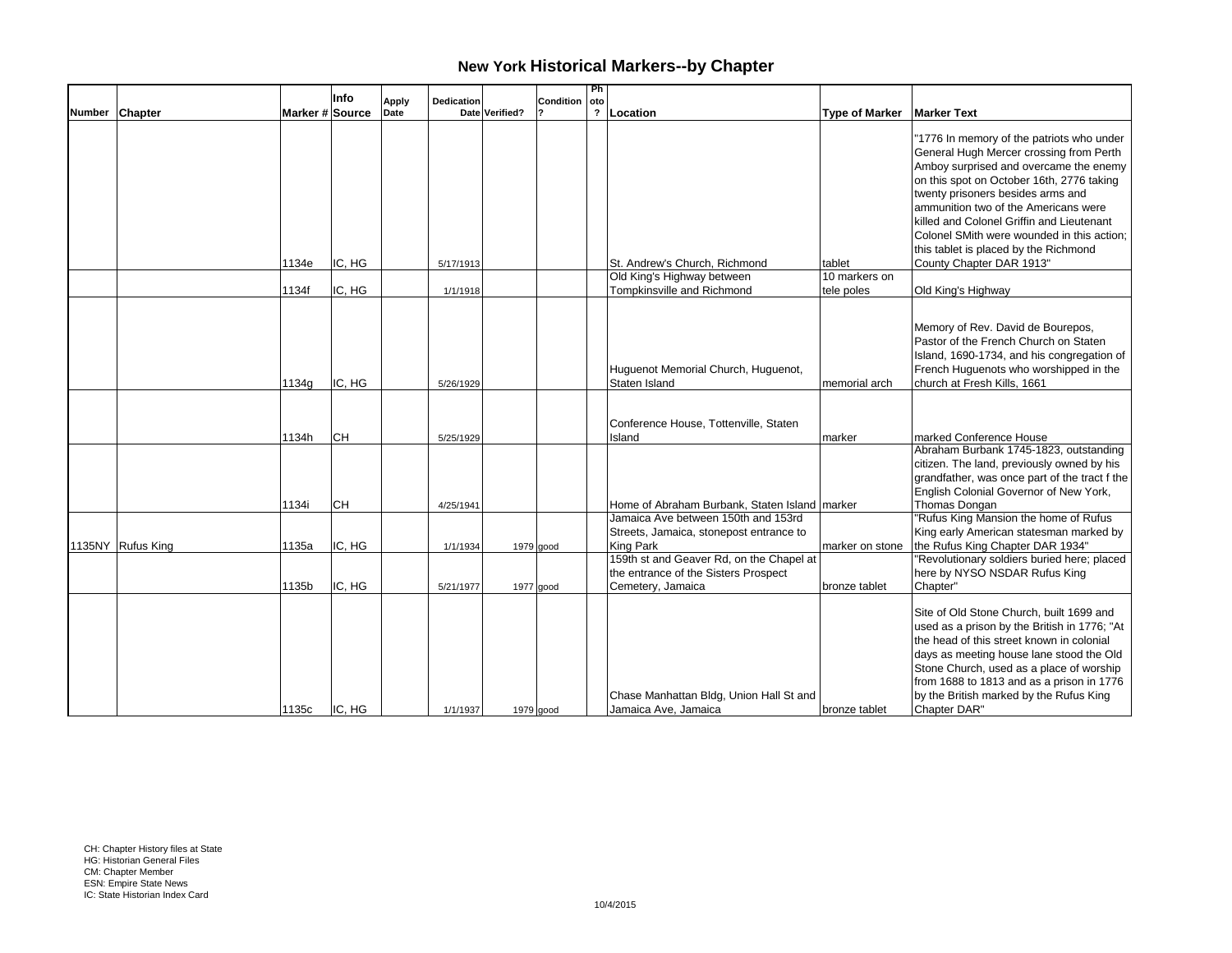|        |                            |                 | Info       | Dedication           |                | Condition | Ph<br>oto               |                                                  |                       |                                                                                  |
|--------|----------------------------|-----------------|------------|----------------------|----------------|-----------|-------------------------|--------------------------------------------------|-----------------------|----------------------------------------------------------------------------------|
| Number | <b>Chapter</b>             | Marker # Source |            | <b>Apply</b><br>Date | Date Verified? |           | $\overline{\mathbf{?}}$ | Location                                         | <b>Type of Marker</b> | <b>Marker Text</b>                                                               |
|        |                            |                 |            |                      |                |           |                         |                                                  |                       | Honorable Francis Lewis, signer                                                  |
|        |                            |                 |            |                      |                |           |                         |                                                  |                       | Declaration of Independence, bought a                                            |
|        |                            |                 |            |                      |                |           |                         |                                                  |                       | farm of 200 acres at Whitestone in the                                           |
|        |                            |                 |            |                      |                |           |                         |                                                  |                       | township of Flushing, in 1775 he was                                             |
|        |                            |                 |            |                      |                |           |                         |                                                  |                       | chosen, with others, to represent N.Y. in                                        |
|        |                            |                 |            |                      |                |           |                         |                                                  |                       | the Continental Congress. He served in                                           |
|        |                            |                 |            |                      |                |           |                         |                                                  |                       | the vestry of St. George's Episcopal                                             |
|        |                            |                 |            |                      |                |           |                         |                                                  |                       | Church from 1770 to 1790. A highway to<br>connect with the Whitestone Bridge has |
|        |                            |                 |            |                      |                |           |                         |                                                  |                       | been named in his honor. Matinecock                                              |
|        |                            |                 |            |                      |                |           |                         |                                                  |                       | Chapter, DAR, placed a bronze marker on                                          |
|        |                            |                 |            |                      |                |           |                         |                                                  |                       | the boulevard on the opening of the bridge                                       |
|        |                            |                 |            |                      |                |           |                         |                                                  |                       | and also a tablet in his memory in St.                                           |
|        |                            | 1135d           | <b>CH</b>  |                      |                |           |                         | Whitestone Bridge, Lewis Blvd                    | bronze marker         | George's Church                                                                  |
|        |                            |                 |            |                      |                |           |                         |                                                  |                       | Honorable Francis Lewis, signer                                                  |
|        |                            |                 |            |                      |                |           |                         |                                                  |                       | Declaration of Independence, bought a                                            |
|        |                            |                 |            |                      |                |           |                         |                                                  |                       | farm of 200 acres at Whitestone in the                                           |
|        |                            |                 |            |                      |                |           |                         |                                                  |                       | township of Flushing, in 1775 he was                                             |
|        |                            |                 |            |                      |                |           |                         |                                                  |                       | chosen, with others, to represent N.Y. in                                        |
|        |                            |                 |            |                      |                |           |                         |                                                  |                       | the Continental Congress. He served in                                           |
|        |                            |                 |            |                      |                |           |                         |                                                  |                       | the vestry of St. George's Episcopal                                             |
|        |                            |                 |            |                      |                |           |                         |                                                  |                       | Church from 1770 to 1790. A highay to                                            |
|        |                            |                 |            |                      |                |           |                         |                                                  |                       | connect with the Whitestone Bridge has                                           |
|        |                            |                 |            |                      |                |           |                         |                                                  |                       | been named in his honor. Matinecock                                              |
|        |                            |                 |            |                      |                |           |                         |                                                  |                       | Chapter, DAR, placed a tablet in his                                             |
|        |                            | 1135e           | lсн        |                      |                |           |                         | St. George's Church, Flushing                    | tablet                | memory in St. George's Church                                                    |
|        |                            |                 |            |                      |                |           |                         |                                                  |                       | Alley Pond Park Road, chapter placed a                                           |
|        |                            |                 |            |                      |                |           |                         |                                                  |                       | boulder and tablet on route traveled by                                          |
|        |                            |                 |            |                      |                |           |                         |                                                  |                       | George Washington in 1790 across Long                                            |
|        |                            |                 |            |                      |                |           |                         |                                                  |                       | Island; after construction at Alley Pond, the                                    |
|        |                            |                 |            |                      |                |           |                         |                                                  |                       | tablet and boulder were replaced on<br>Horace Harding Parkway, just off L.I.     |
|        |                            |                 |            |                      |                |           |                         |                                                  | boulder and           | Expressway and rededicated in 1969 by the                                        |
|        |                            | 1135f           | <b>CH</b>  | 1/1/1934 reded       |                | 1969      |                         | Horace Harding Parkway                           | tablet                | chapter                                                                          |
|        |                            |                 |            |                      |                |           |                         |                                                  |                       | To commemorate the fact that this church                                         |
|        |                            |                 |            |                      |                |           |                         |                                                  |                       | has maintained its religious activities                                          |
|        |                            |                 |            |                      |                |           |                         |                                                  |                       | continuously for two hundred and sixty                                           |
|        |                            |                 |            |                      |                |           |                         |                                                  |                       | years within a few rods of its original                                          |
|        |                            |                 |            |                      |                |           |                         |                                                  |                       | location and to memorialize the men, all                                         |
|        |                            |                 |            |                      |                |           |                         |                                                  |                       | members of this church, who constituted                                          |
|        |                            |                 |            |                      |                |           |                         |                                                  |                       | the local "Committee of Observation and                                          |
|        |                            |                 |            |                      |                |           |                         |                                                  |                       | Correspondence" appointed in 1774 to                                             |
|        |                            |                 |            |                      |                |           |                         | 164th St and Jamaica Ave, First                  |                       | cooperate with the Provincial Congress of                                        |
|        |                            | 1135g           | CH, HG     | 10/12/1922           |                |           |                         | Y   Presbyterian Church, Jamaica                 | bronze tablet         | New York.                                                                        |
|        |                            |                 |            |                      |                |           |                         |                                                  |                       | Commemorating route traveled by George                                           |
|        |                            |                 |            |                      |                |           |                         |                                                  | bronze marker on      | Washington April 24, 1790 from Flushing to                                       |
|        |                            | 1135h           | IC, HG, V2 | 5/25/1934            |                |           |                         | Alley Pond Park, Douglaston, Long Island boulder |                       | Roslyn                                                                           |
|        |                            |                 |            |                      |                |           |                         |                                                  |                       | Sand Hole Church, site of converted store,                                       |
|        |                            |                 |            |                      |                |           |                         | Babylon Turnpike near Seaman Ave,                | State DOE             | first Methodist Church in Freeport 1835-58,                                      |
|        | 1136NY Ruth Floyd Woodhull | 1136a           | IC, CH, HG | 10/12/1935           | 1990 fair      |           |                         | Freeport                                         | marker                | near the old Crooked Ave                                                         |
|        |                            |                 |            |                      |                |           |                         |                                                  |                       | Site of grist and saw mill of Daniel Raynor;                                     |
|        |                            | 1136b           | IC, CH, HG |                      |                |           |                         | Y Mill Rd near Main St, Freeport                 | State DOE             | Raynortown settled by Edward Raynor or                                           |
|        |                            |                 |            | 10/12/1935           | 1990 fair      |           |                         |                                                  | marker                | his children, 1659                                                               |

CH: Chapter History files at State HG: Historian General Files

CM: Chapter Member ESN: Empire State News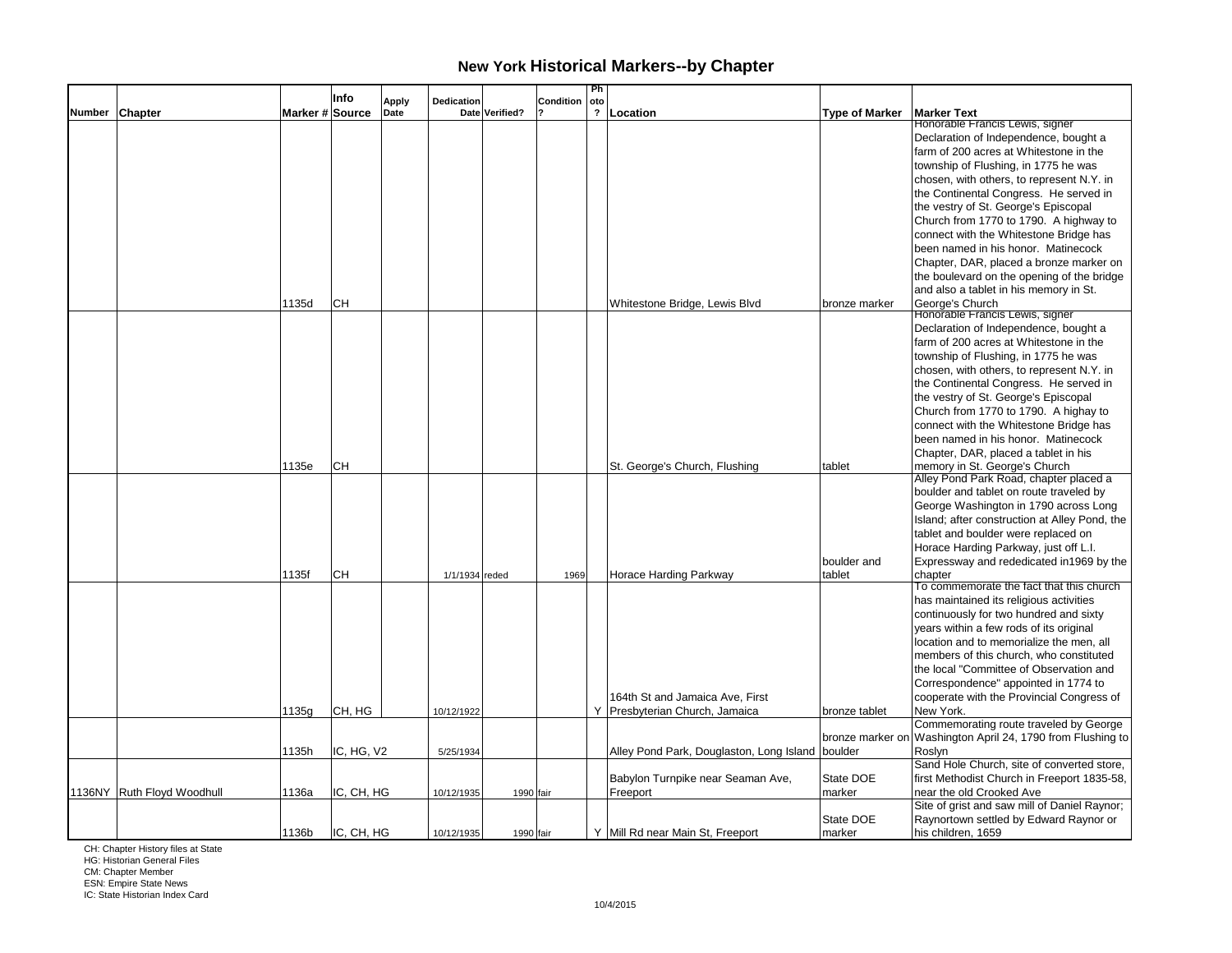|                |                 | Info       | <b>Apply</b> | Dedication |                | Condition    | Ph<br>oto               |                                                 |                       |                                                                                       |
|----------------|-----------------|------------|--------------|------------|----------------|--------------|-------------------------|-------------------------------------------------|-----------------------|---------------------------------------------------------------------------------------|
| Number Chapter | Marker # Source |            | Date         |            | Date Verified? |              | $\overline{\mathbf{?}}$ | Location                                        | <b>Type of Marker</b> | <b>Marker Text</b>                                                                    |
|                |                 |            |              |            |                |              |                         |                                                 |                       |                                                                                       |
|                |                 |            |              |            |                |              |                         | Wantagh State Park, Wantagh Ave and N State DOE |                       | North Jerusalmem Ave, very old route from                                             |
|                | 1136c           | IC, CH, HG |              | 10/12/1935 |                | 1990 missing |                         | Jerusalem Ave, Wantagh                          | marker                | Hempstead to Jerusalem, settled 1644                                                  |
|                |                 |            |              |            |                |              |                         |                                                 |                       | "Site of the home of Robert Jackson,                                                  |
|                |                 |            |              |            |                |              |                         | East side of Wantagh Ave, across from           |                       | pioneer settler of Jerusalem 1644, patentee                                           |
|                |                 |            |              |            |                |              |                         | present Sizzles rest, north of Sunrise          | State DOE             | to tract southward after Hempstead                                                    |
|                | 1136d           | IC, CH, HG |              | 10/12/1935 | 1990 fair      |              |                         | Highway, Wantagh                                | marker                | puchase."                                                                             |
|                |                 |            |              |            |                |              |                         | Merrick Rd at Jones Cemetary,                   |                       | George Washington's travels through Long<br>Island. "Ye South Post Road, Washington's |
|                | 1136e           | IC, CH, HG |              | 9/1/1932   |                |              |                         | Massapequa                                      | marker                | Route 1790"                                                                           |
|                |                 |            |              |            |                | 1990 missing |                         |                                                 |                       |                                                                                       |
|                |                 |            |              |            |                |              |                         |                                                 |                       | Home burned and marker destroyed;                                                     |
|                |                 |            |              |            |                |              |                         |                                                 |                       | Carman homestead; west wing built before                                              |
|                |                 |            |              |            |                |              |                         |                                                 |                       | 1776; owned continuously by family of John                                            |
|                |                 |            |              |            |                |              |                         |                                                 | State DOE             | Carman 1643 purchaser of town of                                                      |
|                | 1136f           | IC, CH, HG |              | 10/12/1935 |                | 1990 missing |                         | Merrick Rd. West Amityville                     | marker                | Hempstead; site of original loghouse                                                  |
|                |                 |            |              |            |                |              |                         | Babylon Turnpike at Freeport near               |                       | "Ye South Post Road, Washington Route                                                 |
|                | 1136g           | IC, CH, HG |              | 1/1/1932   |                | 1990 missing |                         | Meadowbrook State Pkwy                          | roadside marker       | 1790"                                                                                 |
|                |                 |            |              |            |                |              |                         |                                                 |                       | Site of Indian Village; Merrick settled 1643;                                         |
|                |                 |            |              |            |                |              |                         | Sunrise Highway at Meadowbrook Pkwy,            | State DOE             | lodges of Merike Tribe were few hundred                                               |
|                | 1136h           | IC, CH, HG |              | 10/12/1935 |                | 1990 missing |                         | Merrick                                         | marker                | feet south                                                                            |
|                |                 |            |              |            |                |              |                         |                                                 |                       | Site of homestead for six generations of                                              |
|                |                 |            |              |            |                |              |                         |                                                 |                       | the Jonathan Smith, Jr branch of the Rock                                             |
|                |                 |            |              |            |                |              |                         |                                                 | State DOE             | Smith family, 1687-1884; Long Island                                                  |
|                | 1136i           | IC, CH, HG |              | 10/12/1935 |                | 1990 missing |                         | Merrick Rd, Freeport                            | marker                | settlers 1644                                                                         |
|                |                 |            |              |            |                |              |                         |                                                 |                       |                                                                                       |
|                |                 |            |              |            |                |              |                         |                                                 |                       | Wantagh named in memory of the Grand                                                  |
|                |                 |            |              |            |                |              |                         |                                                 |                       | Sachem of the Montauks, 1651-58, an                                                   |
|                |                 |            |              |            |                |              |                         | Grounds of Wantagh Preservation                 |                       | unwavering friend of the white man; marker                                            |
|                | 1136j           | IC, CH, HG |              | 10/12/1935 |                | 1990 present |                         | Society, Wantagh Ave, Wantagh                   | roadside marker       | moved to new site on Feb 29, 1984                                                     |
|                |                 |            |              |            |                |              |                         |                                                 |                       | Site where Captain Richard Jackson,                                                   |
|                |                 |            |              |            |                |              |                         | West side of Wantagh Ave, north of              |                       | Jerusalem Co, Queens Cty militia, lived                                               |
|                |                 |            |              |            |                |              |                         | island rd, south of Jarusalem Ave,              | State DOE             | 1776; now in possession of Nassau Co                                                  |
|                | 1136k           | IC, CH, HG |              | 10/12/1935 | 1980           |              |                         | Wantagh                                         | marker                | Dept of Parks                                                                         |
|                |                 |            |              |            |                |              |                         |                                                 |                       |                                                                                       |
|                |                 |            |              |            |                |              |                         |                                                 |                       | Indian Trail and Seaman's Neck path;                                                  |
|                |                 |            |              |            |                |              |                         | Small Park on Seaman's Neck Rd.                 |                       | through tract purchased from Massapequa                                               |
|                |                 |            |              |            |                |              |                         | northwest of intersection with Merrick Rd.      | State DOE             | Indians 1664 by Captain John Seaman;                                                  |
|                | 11361           | IC, CH, HG |              | 10/12/1935 |                | 1990 present |                         | Seaford                                         | marker                | became public highway 1762<br>Site of stagecoach stop route from                      |
|                |                 |            |              |            |                |              |                         |                                                 |                       |                                                                                       |
|                |                 |            |              |            |                |              |                         | Babylon Turnpike near Meadowbrook Rd, State DOE |                       | Brooklyn to Babylon; Merrick post office<br>and general store 1840-1873; Liberty Flag |
|                | 1136m           | IC, CH, HG |              |            |                |              |                         | Merrick                                         | marker                | Pole 1862-1892                                                                        |
|                |                 |            |              | 10/12/1935 |                | 1990 missing |                         |                                                 |                       | Gristmill site; Col. John Jackson granted                                             |
|                |                 |            |              |            |                |              |                         |                                                 |                       | whole liberty and privilege Jerusalem River                                           |
|                |                 |            |              |            |                |              |                         | Merrick Rd at Wantagh State Pkwy,               | State DOE             | 1704; also Cornbury patent 1708 from                                                  |
|                | 1136n           | IC, CH, HG |              | 10/12/1935 |                | 1990 missing |                         | Wantagh                                         | marker                | Queen Anne (now Jones Beach)                                                          |
|                |                 |            |              |            |                |              |                         |                                                 |                       |                                                                                       |
|                |                 |            |              |            |                |              |                         |                                                 |                       | Meeting house built in 1827 by the religious                                          |
|                |                 |            |              |            |                |              |                         |                                                 |                       | Society of Friends. First meeting in                                                  |
|                |                 |            |              |            |                |              |                         |                                                 |                       | Jerusalem held at home of Benjamin                                                    |
|                |                 |            |              |            |                |              |                         | On building behind Baptist Ch; Wantagh          | State DOE             | Seaman, 1699; Nassau Cty placed marker                                                |
|                | 11360           | IC, CH, HG |              | 10/12/1935 |                | 1990 present |                         | Ave north of Jerusalem Ave, Wantagh             | marker                | on the building (was roadside marker) 1990                                            |

CH: Chapter History files at State HG: Historian General Files

CM: Chapter Member ESN: Empire State News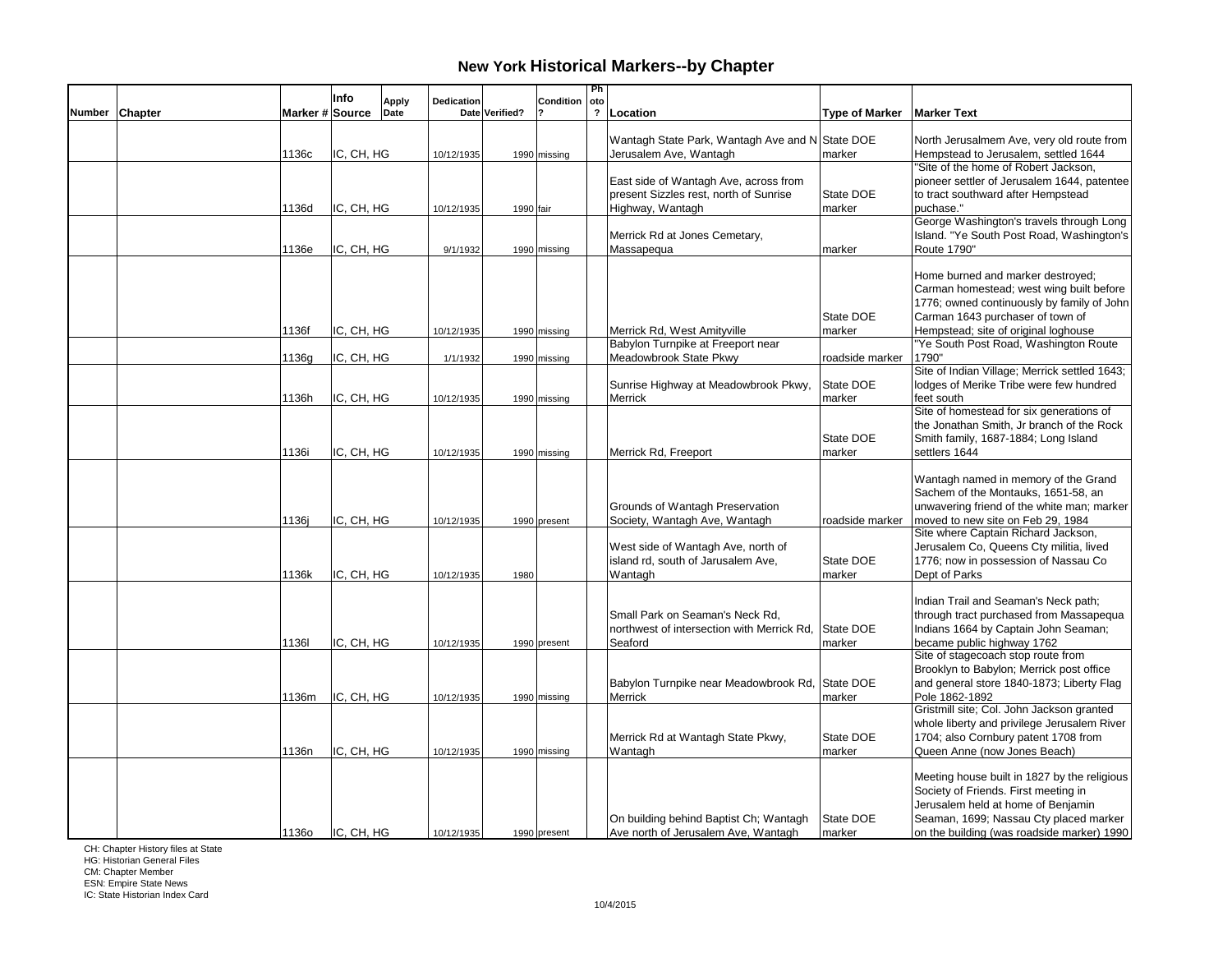|        |                         |                 | Info       | <b>Apply</b> | Dedication |                | Condition    | Ph<br>oto               |                                                                                                   |                                       |                                                                                                                                                                                                                                                                          |
|--------|-------------------------|-----------------|------------|--------------|------------|----------------|--------------|-------------------------|---------------------------------------------------------------------------------------------------|---------------------------------------|--------------------------------------------------------------------------------------------------------------------------------------------------------------------------------------------------------------------------------------------------------------------------|
| Number | Chapter                 | Marker # Source |            | Date         |            | Date Verified? |              | $\overline{\mathbf{?}}$ | Location                                                                                          | <b>Type of Marker</b>                 | <b>Marker Text</b>                                                                                                                                                                                                                                                       |
|        |                         | 1136p           | IC, CH, HG |              | 10/12/1935 |                | 1990 missing |                         | Wantagh and Jerusalem Ave, Wantagh                                                                | State DOE<br>marker                   | "Cherrywood" home of Capt. John<br>Seaman, built near this site 1644; pioneer<br>settler of Jerusalem, patentee to 300-acre<br>tract of the Hempstead purchase                                                                                                           |
|        | 1137NY Ruth Lyon Bush   | 1136g           | CН         |              | 10/12/1935 |                |              |                         | Home of Col John Jackson, Wantagh                                                                 | State DOE<br>marker                   | 1666 - Jackson - Jones 1935, Home of Col<br>John Jackson, Brig Gen Jacob S. Jackson,<br>Samel Jackson Jones (1923) and their<br>descendants for ten generations                                                                                                          |
|        | 1138NY Saghtekoos       |                 |            |              |            |                |              |                         |                                                                                                   |                                       |                                                                                                                                                                                                                                                                          |
|        | 1139NY Sa-Go-Ye-Wat-Ha  | 1139a           | IC, CH, HG |              | 6/15/1925  |                |              |                         | North side of Seneca Falls-Waterloo<br>Highway, near Kingdom Bridge, just<br>outside Seneca Falls | CT granite with<br>bronze plaque      | 'To the memory of the Revolutionary<br>soldiers, Pioneer settlers of Seneca<br>County, to commemorate Seneca County<br>as part of the military tract assigned<br>Revolutionary soldiers. Erected by Sa-Go-<br>Ya-Wat-Ha Chapter DAR of Seneca Falls<br>June 15, 1925"    |
|        |                         | 1139b           | IC, HG     |              | 1/1/1911   |                |              |                         | Park in Seneca Falls                                                                              | bronze talbet on<br>park fountain     | "Erected by Sa-Go-Ye-Wat-Ha Chapter<br>DAR to mark the encampment of General<br>Sullivan's Army 1779 1911"                                                                                                                                                               |
|        |                         | 1139c           | IC, HG     |              | 1/1/1913   |                |              |                         | Village Park, Seneca Falls                                                                        | Fountain and<br>marker on<br>fountain | Trail used by Gen. Sullivan's expedition                                                                                                                                                                                                                                 |
|        |                         | 1139d           | IC, HG     |              | 1/1/1917   |                |              |                         | End of Main St, Seneca Falls                                                                      | tablet on boulder                     | 'Iroquois Trail and Seneca Turnpike placed<br>by Sa-Go-Ye-Wat-Ha Chapter DAR"                                                                                                                                                                                            |
|        |                         | 1139e           | IC, HG     |              | 1/1/1928   |                |              |                         | 2 miles north of Seneca Falls on US<br>Highway 5                                                  | granite<br>monument with<br>tablet    | Tablet on which is a brief legend and a<br>raised map of Seneca Co showing Gen.<br>Sullivan's line of march                                                                                                                                                              |
|        |                         | 1139f           | IC. HG     |              | 2/22/1921  |                |              |                         | Mynderse Library, Seneca Falls                                                                    | bronze tablet                         | To the Kirk-Casey Post, American Legion<br>containing the names of 360 soldiers,<br>sailors, and nurses from Seneca Falls who<br>served in the Great War                                                                                                                 |
|        |                         |                 |            |              |            |                |              |                         | Rt 5, 1/2 mile east of village line of Town                                                       |                                       | "Historic Klock's Church; 300 feet north on<br>hill; 1750 First St John's Reformed Church<br>and School; Klock's Churchyard Cemetery<br>where several Rev. War soldiers and<br>Mohawk Valley pioneers are buried Oct 19,<br>1780 Rev. Battle of Klock's Field took place |
|        | 1140NY Saint Johnsville | 1140a           | IC, CH, HG |              | 5/26/1980  |                |              |                         | of St. Johnsville, Mont Cty                                                                       | roadside marker                       | in and around this site"                                                                                                                                                                                                                                                 |
|        |                         | 1140b           | CH         |              | 1/1/1976   |                |              |                         | St Johnsville Cemetery                                                                            | marker                                | 'Revolutionary soldiers buried here; placed<br>by NYSO NSDAR"                                                                                                                                                                                                            |
|        |                         | 1140c           | CН         |              | 1/1/1976   |                |              |                         | West St Johnsville Cemetery<br>Site of Battle of Klock's Field, St                                | marker                                | "Revolutionary soldiers buried here; placed<br>by NYSO NSDAR"<br>Erected flagpole in honor of 124th                                                                                                                                                                      |
|        |                         | 1140d           | CН         |              | 10/19/1906 |                |              |                         | Johnsville                                                                                        | flagpole                              | anniversary of battle                                                                                                                                                                                                                                                    |
|        |                         | 1140e           | <b>CH</b>  |              | 8/14/1910  |                |              |                         | Palatine Church, 3 miles east of St<br>Johnsville                                                 | tablet                                | Commemorating the 140th anniversary of<br>the historic old edifice.                                                                                                                                                                                                      |

CH: Chapter History files at State HG: Historian General Files CM: Chapter Member ESN: Empire State News IC: State Historian Index Card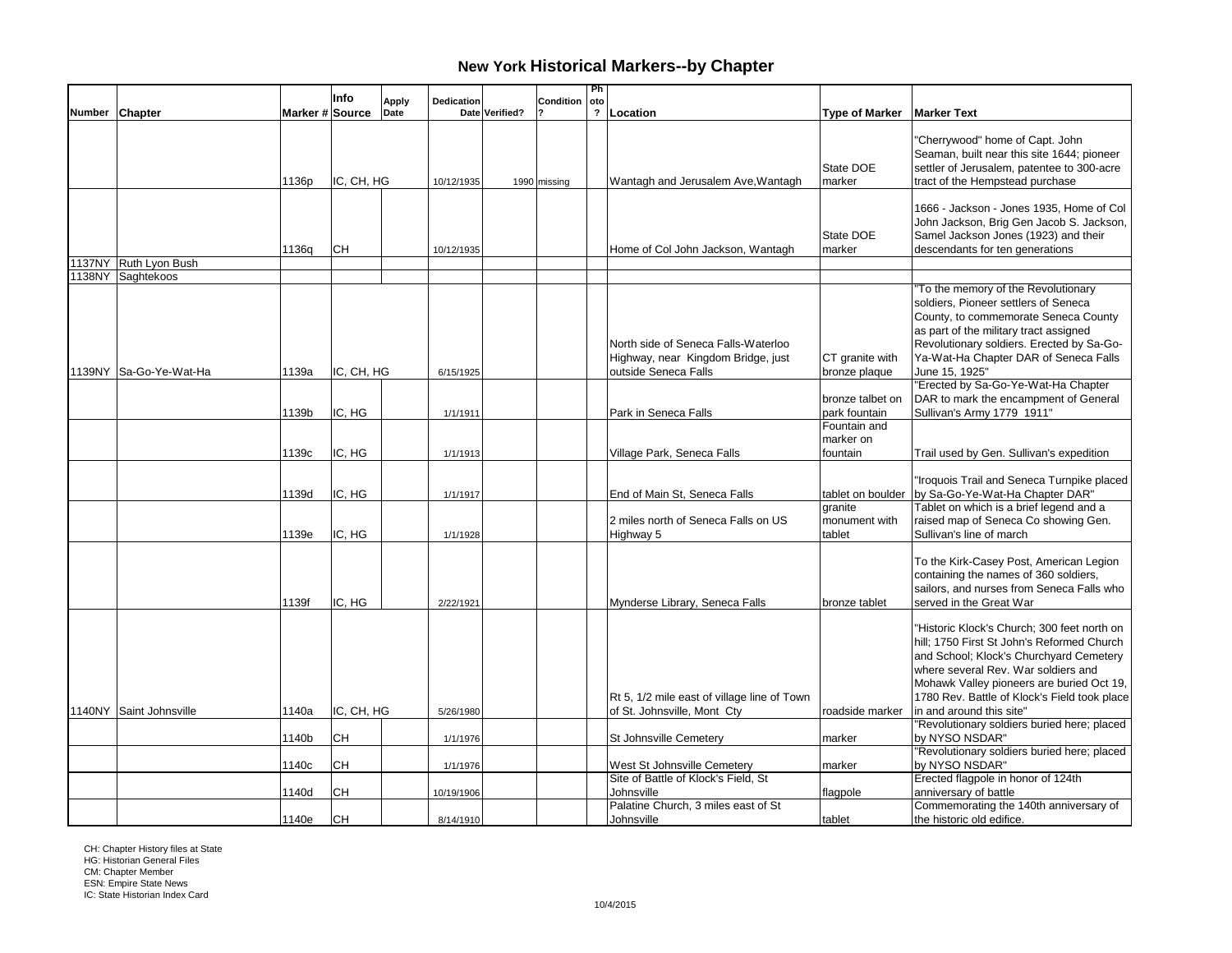|        |                                    |                 | Info   |                             |                 |              | Ph                    |                                                             |                         |                                                                                                                                                                                                                    |
|--------|------------------------------------|-----------------|--------|-----------------------------|-----------------|--------------|-----------------------|-------------------------------------------------------------|-------------------------|--------------------------------------------------------------------------------------------------------------------------------------------------------------------------------------------------------------------|
| Number | <b>Chapter</b>                     | Marker # Source |        | Dedication<br>Apply<br>Date | Date Verified?  | Condition    | oto<br>$\overline{?}$ | Location                                                    | <b>Type of Marker</b>   | <b>Marker Text</b>                                                                                                                                                                                                 |
|        |                                    |                 |        |                             |                 |              |                       |                                                             |                         |                                                                                                                                                                                                                    |
|        |                                    | 1140f           | CН     | 10/27/1921                  |                 |              |                       | Entrance to Memorial Park at east end of<br>Y St Johnsville | Cobblestone<br>entrance | At a cost of \$1000, entrance gift was made<br>in memory of all soldiers and sailors of all<br>wars who have fought for America<br>"40 mile route taken by Gen. Herkimer                                           |
|        |                                    |                 |        |                             |                 |              |                       |                                                             |                         | Aug. 3-6, 1777 for relief of Fort Stanwix.<br>The Battle of Oriskany, Aug. 6, between<br>Herkimer's men and St. Leger with his<br>Indians was the turning point of the<br>Revolution; to the memory of the men who |
|        |                                    |                 |        |                             |                 |              |                       | Herkimer Home State Historic Site near                      |                         | passed along this route and fought with                                                                                                                                                                            |
|        |                                    |                 |        |                             |                 | moved and    |                       | flagpole; originally about 1/2 mile from                    | Herkimer Marker         | General Nicholas Herkimer on the                                                                                                                                                                                   |
|        |                                    | 1060i           | IC. CH | 6/14/1912                   | 6/13/2004 reded |              |                       | Homestead                                                   | #2                      | battlefield of Oriskany Aug. 6, 1777."                                                                                                                                                                             |
|        |                                    |                 |        |                             |                 |              |                       | East Otto Cemetery; East Otto,                              |                         | Commemorating most Revolutionary                                                                                                                                                                                   |
|        | 1141NY Salamanca                   | 1141a           | IC     | 1/1/1971                    |                 | 1991 present |                       | Cattaraugus Co.                                             | 8x4" plaque             | graves in our area                                                                                                                                                                                                 |
|        |                                    |                 |        |                             |                 |              |                       |                                                             |                         | MacDonough's victory over the British fleet                                                                                                                                                                        |
|        |                                    |                 |        |                             |                 |              |                       |                                                             |                         | under Downie on Cumberland Bay; the                                                                                                                                                                                |
|        |                                    |                 |        |                             |                 |              |                       |                                                             |                         | soldiers and sailors who gave their lives in                                                                                                                                                                       |
|        |                                    |                 |        |                             |                 |              |                       |                                                             |                         | the engagement around Plattsburgh, Sept                                                                                                                                                                            |
|        | 1142NY Saranac                     | 1142a           | IC, HG | 1/1/1903                    |                 |              |                       | East side of Plattsburgh Post Office                        | bronze tablet           | 1814                                                                                                                                                                                                               |
|        |                                    |                 |        |                             |                 |              |                       |                                                             |                         | "Sacrifice and service of the sons and                                                                                                                                                                             |
|        |                                    |                 |        |                             |                 |              |                       |                                                             |                         | daughters of the high school who                                                                                                                                                                                   |
|        |                                    | 1142b           | IC, HG | 2/22/1923                   |                 |              |                       | Corridor of High School, Plattsburgh                        | bronze tablet           | participated in the World War"                                                                                                                                                                                     |
|        |                                    |                 |        |                             |                 |              |                       |                                                             |                         | Grave of General John Thomas, physician,                                                                                                                                                                           |
|        |                                    |                 |        |                             |                 |              |                       |                                                             |                         | died of smallpox 1776, buried with 400                                                                                                                                                                             |
|        |                                    |                 |        |                             |                 |              |                       | Old Miltary Cemetery, Fort Chambly,                         |                         | others; plaque stolen 6/1/2015; rock still                                                                                                                                                                         |
|        |                                    | 1142c           | IC, HG | 5/1/1925                    |                 |              |                       | Y Quebec, Canada                                            | Monument                | in place                                                                                                                                                                                                           |
|        |                                    |                 |        |                             |                 |              |                       |                                                             |                         | 152nd anniversary of Battle of Valcour                                                                                                                                                                             |
|        |                                    |                 |        |                             |                 |              |                       | Main shore opposite the south end of                        |                         | between British under Gen. Charleton and                                                                                                                                                                           |
|        |                                    | 1142d           | IC, HG | 10/11/1928                  |                 |              |                       | Valcour Island                                              | marker                  | Americans under Benedict Arnold                                                                                                                                                                                    |
|        |                                    |                 |        |                             |                 |              |                       |                                                             |                         | Military post with a strong garrison in 1774,                                                                                                                                                                      |
|        |                                    |                 |        |                             |                 |              |                       |                                                             |                         | many stirring events took place there and                                                                                                                                                                          |
|        |                                    |                 |        |                             |                 |              |                       |                                                             |                         | important men resorted there; known as                                                                                                                                                                             |
|        |                                    |                 |        |                             |                 |              |                       |                                                             |                         | "White House; tablet reads "To the                                                                                                                                                                                 |
|        |                                    |                 |        |                             |                 |              |                       | Point au Fer, Lake Champlain, near                          | marker with             | unknown soldiers British and American                                                                                                                                                                              |
|        |                                    | 1142e           | IC, HG | 10/11/1930                  |                 |              |                       | Y Rouses Point                                              | tablet                  | 1776-1798"                                                                                                                                                                                                         |
|        |                                    |                 |        |                             |                 |              |                       |                                                             |                         | "In this house lived Benjamin Mooers; a                                                                                                                                                                            |
|        |                                    |                 |        |                             |                 |              |                       |                                                             |                         | lieutenant in the War of the American                                                                                                                                                                              |
|        |                                    |                 |        |                             |                 |              |                       |                                                             |                         | Revolution and Major General of                                                                                                                                                                                    |
|        |                                    |                 |        |                             |                 |              |                       |                                                             |                         | Volunteers in the War of 1812-1814;                                                                                                                                                                                |
|        |                                    |                 |        |                             |                 |              |                       |                                                             |                         | erected by the Saranac Chapter DAR July                                                                                                                                                                            |
|        |                                    | 1142f           | IC, HG | 7/4/1895                    | 1981            |              |                       | Y   112 Bridge St, Plattsburgh on building                  | bronze tablet           | 4, 1895"                                                                                                                                                                                                           |
|        |                                    |                 |        |                             |                 |              |                       |                                                             |                         | Grave of Rubena Hyde Walworth;                                                                                                                                                                                     |
|        |                                    |                 |        |                             |                 |              |                       |                                                             |                         | "Fortress Monroe Montauk Spanish-                                                                                                                                                                                  |
|        |                                    |                 |        |                             |                 |              |                       |                                                             |                         | American War 1898; she served her flag --                                                                                                                                                                          |
|        |                                    |                 |        |                             |                 |              |                       |                                                             |                         | not as a man but better still as only a                                                                                                                                                                            |
|        |                                    |                 |        |                             |                 |              |                       |                                                             |                         | woman can" [daughter of one of four                                                                                                                                                                                |
|        |                                    |                 |        |                             |                 |              |                       |                                                             |                         | founders, Ellen Hardin Walworth]; first                                                                                                                                                                            |
|        |                                    |                 |        |                             |                 | reded        |                       | Walworth Oval; Greenridge Cemetery,                         | 30 foot                 | nurse to lose her life in the service of her                                                                                                                                                                       |
|        | 1143NY Saratoga                    | 1143a           | IC     | 10/18/1899                  |                 | 4/30/2011    |                       | Saratoga Springs                                            | monument                | country Spanish American War                                                                                                                                                                                       |
|        |                                    |                 |        |                             |                 |              |                       |                                                             |                         | Commemorating first inn in Saratoga                                                                                                                                                                                |
|        |                                    |                 |        |                             |                 |              |                       |                                                             |                         | Springs where visitors came to drink water                                                                                                                                                                         |
|        |                                    | 1143b           | IC, HG | 5/7/1938                    |                 |              |                       | 123 Maple Ave, Saratoga Springs                             | Bronze tablet           | at High Rock Springs                                                                                                                                                                                               |
|        | CH: Chapter History files at State | 1143c           | IC     | 10/17/1921                  |                 |              |                       | Saratoga Battlefield, Saratoga                              | Memorial                | Commemorating battlefield                                                                                                                                                                                          |

HG: Historian General Files

CM: Chapter Member ESN: Empire State News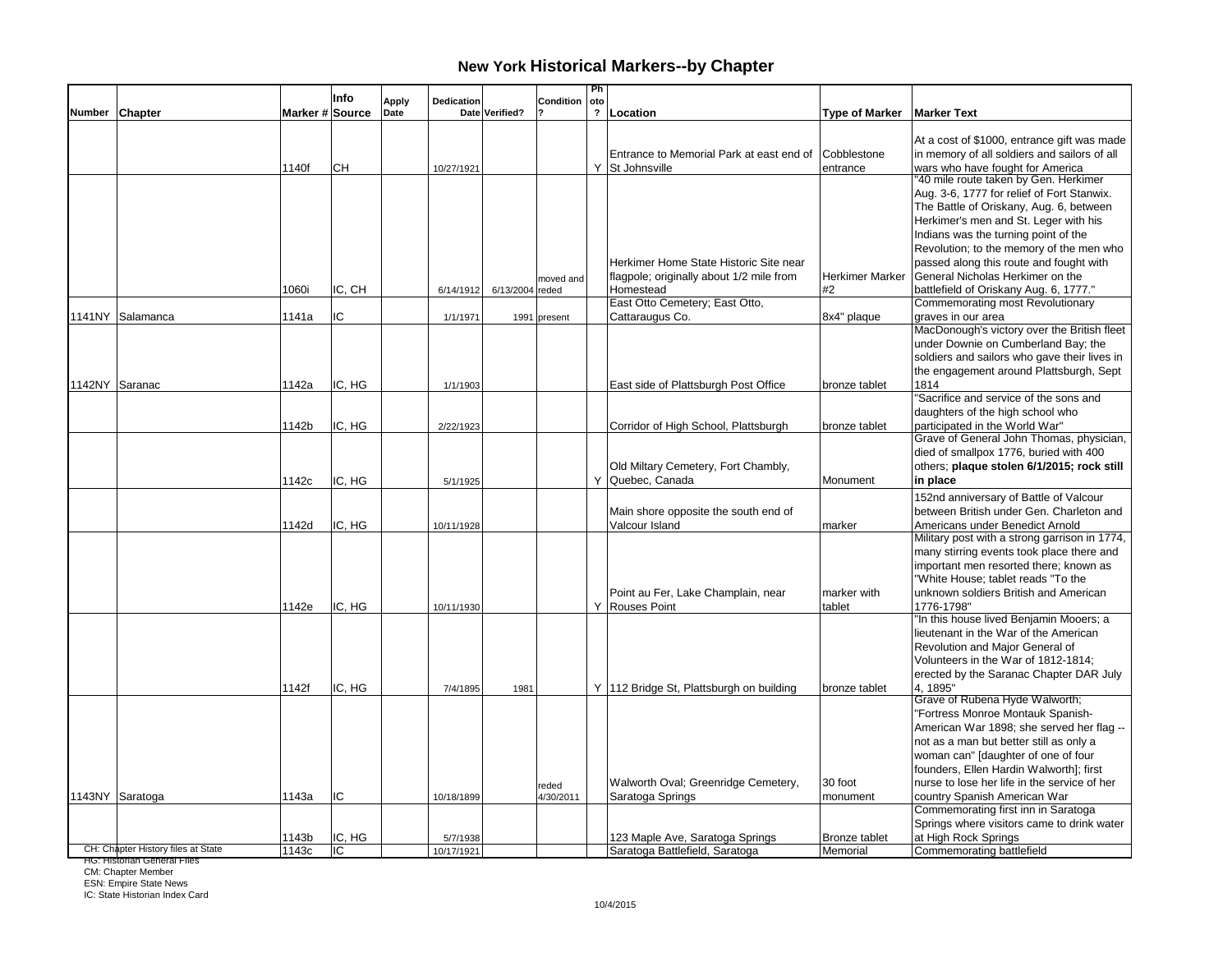|        |                                                                          |                 | Info              | <b>Apply</b> | Dedication |                | Condition                       | Ph<br>oto               |                                                                                                |                                          |                                                                                                                                                                                                    |
|--------|--------------------------------------------------------------------------|-----------------|-------------------|--------------|------------|----------------|---------------------------------|-------------------------|------------------------------------------------------------------------------------------------|------------------------------------------|----------------------------------------------------------------------------------------------------------------------------------------------------------------------------------------------------|
| Number | <b>Chapter</b>                                                           | Marker # Source |                   | Date         |            | Date Verified? |                                 | $\overline{\mathbf{r}}$ | Location                                                                                       | <b>Type of Marker</b>                    | <b>Marker Text</b>                                                                                                                                                                                 |
|        |                                                                          | 1143d           | IC, HG, ESN       |              | 10/17/1921 |                | replaced<br>7/18/2006 and reded |                         | Y   Putnam Cemetery, Saratoga                                                                  | DAR bronze<br>tablet on gate of<br>fence | 'To the memory of the Early Pioneers of<br>Saratoga who lie Buried in this Putnam<br>Cemetery; erected October 17, 1921 by<br>Saratoga Chapter DAR"                                                |
|        |                                                                          | 1143e           | CH, HG            |              | 1/1/1909   |                |                                 |                         | Road to Saratoga Battlefield from<br>Saratoga Springs: Moons, on the<br>Saratoga Lake Road     | granite marker 3<br>feet in height       | Commemorating the road to the Saratoga<br>Battlefield; "To the Battlefield 1777 Erected<br>by the Saratoga Chapter DAR"                                                                            |
|        |                                                                          | 1143f           | CH, HG            |              | 1/1/1909   |                |                                 |                         | Road to Saratoga Battlefield from<br>Saratoga Springs: Howland's Corner                        | granite marker 3<br>feet in height       | Commemorating the road to the Saratoga<br>Battlefield; "To the Battlefield 1777 Erected<br>by the Saratoga Chapter DAR"                                                                            |
|        |                                                                          | 1143g           | CH, HG            |              | 1/1/1909   |                |                                 |                         | Road to Saratoga Battlefield from<br>Saratoga Springs: McOmber Corner                          | granite marker 3<br>feet in height       | Commemorating the road to the Saratoga<br>Battlefield; "To the Battlefield 1777 Erected<br>by the Saratoga Chapter DAR"                                                                            |
|        |                                                                          | 1143h           | CH, HG            |              | 1/1/1909   |                |                                 |                         | Road to Saratoga Battlefield from<br>Saratoga Springs: Albert Bakers                           | granite marker 3<br>feet in height       | Commemorating the road to the Saratoga<br>Battlefield; "To the Battlefield 1777 Erected<br>by the Saratoga Chapter DAR"                                                                            |
|        |                                                                          | 1143i           | CH, HG            |              | 1/1/1909   |                |                                 |                         | Road to Saratoga Battlefield from<br>Saratoga Springs: near Quaker Meeting<br>House            | granite marker 3<br>feet in height       | Commemorating the road to the Saratoga<br>Battlefield: "To the Battlefield 1777 Erected<br>by the Saratoga Chapter DAR"                                                                            |
|        |                                                                          | 1143i           | CH, HG            |              | 1/1/1909   |                |                                 |                         | Road to Saratoga Battlefield from<br>Saratoga Springs: Quaker Meeting House feet in height     | granite marker 3                         | Commemorating the road to the Saratoga<br>Battlefield; "To the Battlefield 1777 Erected<br>by the Saratoga Chapter DAR"                                                                            |
|        |                                                                          | 1143k           | CH, HG            |              | 1/1/1909   |                |                                 |                         | Road to Saratoga Battlefield from<br>Saratoga Springs: south of Quaker<br><b>Meeting House</b> | granite marker 3<br>feet in height       | Commemorating the road to the Saratoga<br>Battlefield; "To the Battlefield 1777 Erected<br>by the Saratoga Chapter DAR"                                                                            |
|        |                                                                          | 11431           | CH, HG            |              | 1/1/1909   |                |                                 |                         | Road to Saratoga Battlefield from<br>Saratoga Springs: Leggett's Place                         | granite marker 3<br>feet in height       | Commemorating the road to the Saratoga<br>Battlefield; "To the Battlefield 1777 Erected<br>by the Saratoga Chapter DAR"                                                                            |
|        |                                                                          | 1143m           | CH, HG            |              | 1/1/1909   |                |                                 |                         | Road to Saratoga Battlefield from<br>Saratoga Springs: Freeman's Corners                       | granite marker 3<br>feet in height       | Commemorating the road to the Saratoga<br>Battlefield; "To the Battlefield 1777 Erected<br>by the Saratoga Chapter DAR"                                                                            |
|        |                                                                          | 1143n           | HG, Y96 2/16/1995 |              | 7/8/1995   |                |                                 |                         | West fence of Wast Line Cemetery,<br>Malta, Saratoga County                                    | bronze cemetery<br>entrance marker       | "In memory of the men buried in this<br>cemetery who served with valor in the<br>Revolutionary War; placed by Saratoga<br>Chapter DAR May 1995"                                                    |
|        |                                                                          | 11430           |                   |              | 1937       |                |                                 |                         | <b>Walworth House</b>                                                                          | Marker<br>bronze tablet on               | Centennial History p62<br>Commemorating the boys from Saugerties                                                                                                                                   |
|        | 1144NY Saugerties/Wiltwyck                                               | 1144a           | IC, HG            |              | 5/30/1920  |                |                                 |                         | High School grounds, Saugerties                                                                | boulder                                  | who served in the World War                                                                                                                                                                        |
|        |                                                                          | 1144b           | IC, CH, HG        |              | 5/6/1938   |                |                                 |                         | Main Street, Saugerties                                                                        | roadside marker                          | "Kiersted House. Of pre-Revolutionary<br>days. Home of Christopher Kiersted, first<br>physician in town. Rendered service during<br>Revolutionary War."<br>"Persen Store Site; 25 yards east stood |
|        | CH: Chapter History files at State<br><b>HG: Historian General Files</b> | 1144с           | IC, CH, HG        |              | 5/6/1938   |                |                                 |                         | Route 31, Katsbaan                                                                             | roadside marker                          | store of Cornelius Persen; also fur trade<br>headquarters of John Jacob Astor; in 1867<br>used as a place of worship"                                                                              |

CM: Chapter Member ESN: Empire State News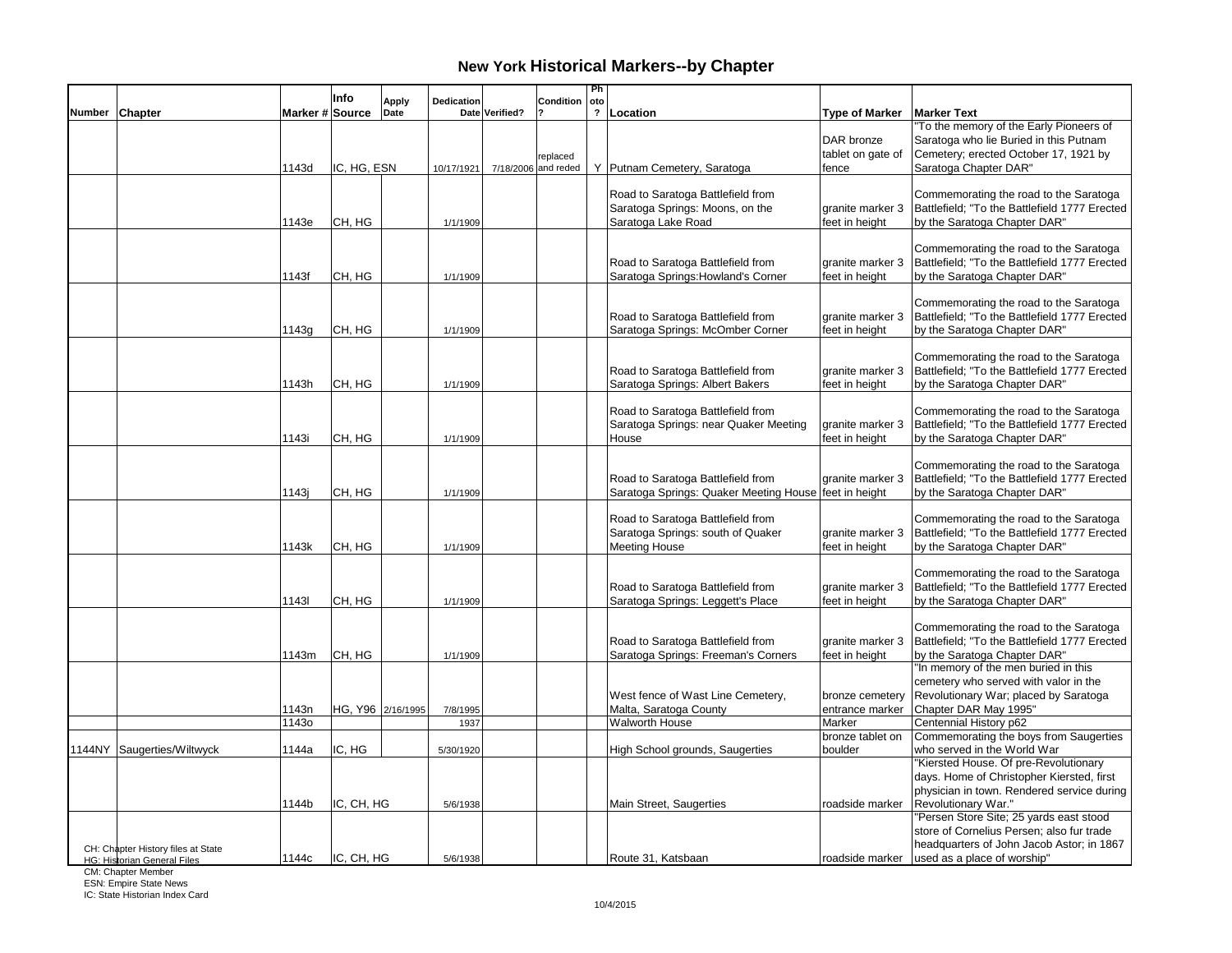|                |                 | Info       | Dedication<br><b>Apply</b> |                | Condition    | Ph<br>oto               |                                      |                         |                                                     |
|----------------|-----------------|------------|----------------------------|----------------|--------------|-------------------------|--------------------------------------|-------------------------|-----------------------------------------------------|
| Number Chapter | Marker # Source |            | Date                       | Date Verified? |              | $\overline{\mathbf{?}}$ | Location                             | <b>Type of Marker</b>   | <b>Marker Text</b>                                  |
|                |                 |            |                            |                |              |                         |                                      |                         | "King's Road; oldest highway in town;               |
|                |                 |            |                            |                |              |                         |                                      |                         | 1703, first known as footpath to Albany,            |
|                |                 |            |                            |                |              |                         |                                      |                         | then as Queen's Highway; later as the Old           |
|                | 1144d           | IC, CH, HG | 5/6/1938                   |                |              |                         | Route 31. Katsbaan                   | roadside marker         | King's Road"                                        |
|                |                 |            |                            |                |              |                         |                                      |                         | "Katsbaan Church. Erected 1732 known as             |
|                |                 |            |                            |                |              |                         |                                      |                         | De Steeneberk Op De Katsbaan; rebuilt               |
|                |                 |            |                            |                |              |                         |                                      |                         | 1867: in north wall are stones with names           |
|                | 1144e           | IC, CH, HG | 5/6/1938                   |                |              |                         | Route 31, Katsbaan                   | roadside marker         | of builders"                                        |
|                |                 |            |                            |                |              |                         |                                      |                         | "West Camp Village; settled 1710 by                 |
|                |                 |            |                            |                |              |                         |                                      |                         | Palatines from the Rhineland for production         |
|                |                 |            |                            |                |              |                         |                                      |                         | of naval stores. Built church and school            |
|                | 1144f           | IC, CH, HG | 5/6/1938                   |                |              |                         | Route 9W, West Camp                  | roadside marker         | during first winter."                               |
|                |                 |            |                            |                |              |                         |                                      |                         | "Post tavern site; used as patriotic meeting        |
|                |                 |            |                            |                |              |                         |                                      |                         | place during Revolution. Articles of                |
|                |                 |            |                            |                |              |                         |                                      |                         | Association signed there; religious services        |
|                | 1144g           | IC, CH, HG | 5/6/1938                   |                | 1979 missing |                         | Main Street, Saugerties              | roadside marker         | held 1815-1829"                                     |
|                |                 |            |                            |                |              |                         |                                      |                         | "Brick Church; this Brick Church was built          |
|                |                 |            |                            |                |              |                         |                                      |                         | 1827 used for worship until 1852; sold for          |
|                |                 |            |                            |                |              |                         |                                      |                         | use as Academy; later known and used as             |
|                | 1144h           | IC, CH, HG | 5/6/1938                   |                | 1979 missing |                         | Livingston Street, Saugerties        |                         | roadside marker   Burhan's Blacksmith Shop"         |
|                |                 |            |                            |                |              |                         |                                      |                         | "Tavern site; tavern site kept by Christian         |
|                |                 |            |                            |                |              |                         |                                      |                         | Fiero, public meeting place during the              |
|                |                 |            |                            |                |              |                         |                                      |                         | Revoltion; first town meeting held here             |
|                | 1144i           | IC, CH, HG | 5/6/1938                   |                |              |                         | Route 31, Katsbaan                   | roadside marker         | April 16, 1811"                                     |
|                |                 |            |                            |                |              |                         |                                      |                         | "Indian Cave; home of 'Nachte Jan' last             |
|                |                 |            |                            |                |              |                         |                                      |                         | Indian of region; friend of Cornelius Persen;       |
|                |                 |            |                            |                |              |                         |                                      |                         | often warned him of attacks by Indians and          |
|                | 1144i           | IC, CH, HG | 5/6/1938                   |                |              |                         | Route 32, Katsbaan                   | roadside marker         | Tories"                                             |
|                |                 |            |                            |                |              |                         |                                      |                         | "Sawyer's Mill stood on this site 1663;             |
|                |                 |            |                            |                |              |                         |                                      |                         | Saugerties derived its name from the Dutch          |
|                | 1144k           | IC, CH, HG | 5/6/1938                   |                |              |                         | Route 9W, Saugerties                 | roadside marker         | word 'De Zaagertjes'"                               |
|                |                 |            |                            |                |              |                         |                                      |                         |                                                     |
|                | 11441           | IC, CH     | 5/6/1938                   |                | 1979 missing |                         | Route 9W, West Camp                  |                         | roadside marker Lutheran Church inscription unknown |
|                |                 |            |                            |                |              |                         | Gate of Mountain View Cemetery, Main |                         | Commemorating Revolutionary soldiers                |
|                | 1144m           | IC, HG     | 10/15/1913                 |                |              |                         | St. Saugerties                       | <b>Bluestone tablet</b> | buried there                                        |
|                |                 |            |                            |                |              |                         |                                      |                         |                                                     |
|                |                 |            |                            |                |              |                         |                                      |                         |                                                     |
|                |                 |            |                            |                |              |                         |                                      |                         | "Brink Homestead; owned continuously by             |
|                |                 |            |                            |                |              |                         |                                      |                         | family of Cornelius Lambertsen Brink,               |
|                |                 |            |                            |                |              |                         |                                      |                         | purchaser 1688 of second land grant in              |
|                | 1144n           | IC, CH, HG | 5/6/1938                   |                |              |                         | Route 33, Mount Marion               | roadside marker         | town; part of original house remains"               |
|                |                 |            |                            |                |              |                         |                                      |                         | "Myer Homestead; land deeded 1724 to                |
|                |                 |            |                            |                |              |                         |                                      |                         | Christian Myer prominent Palatine settler;          |
|                |                 |            |                            |                |              |                         |                                      |                         | eighteen descendants served in                      |
|                | 1144o           | IC, CH, HG | 5/6/1938                   |                |              |                         | Route 33, Churchland                 | roadside marker         | Revolutionary War"                                  |
|                |                 |            |                            |                |              |                         |                                      |                         | Tavern site; near here stood noted inn              |
|                |                 |            |                            |                |              |                         |                                      |                         | kept by 'Oom Hans' Myer, frequented by              |
|                |                 |            |                            |                |              |                         |                                      |                         | Aaron Burr; Myer drove ambulance wagon              |
|                | 1144p           | IC, CH, HG | 5/6/1938                   |                |              |                         | Route 33, Churchland                 | roadside marker         | from Saratoga to Albany."                           |
|                |                 |            |                            |                |              |                         |                                      |                         |                                                     |
|                |                 |            |                            |                |              |                         |                                      |                         | "Mynderse House. John Persen, Patentee              |
|                |                 |            |                            |                |              |                         |                                      |                         | 1712; built grist mill and est'dferry across        |
|                |                 |            |                            |                |              |                         |                                      |                         | Esopus Creek; deeded to daughter of                 |
|                | 1144q           | IC, CH, HG | 5/6/1938                   |                |              |                         | <b>Mynders Street, Saugerties</b>    | roadside marker         | Myndert Mynderse; addition built 1743"              |

CH: Chapter History files at State

HG: Historian General Files

CM: Chapter Member ESN: Empire State News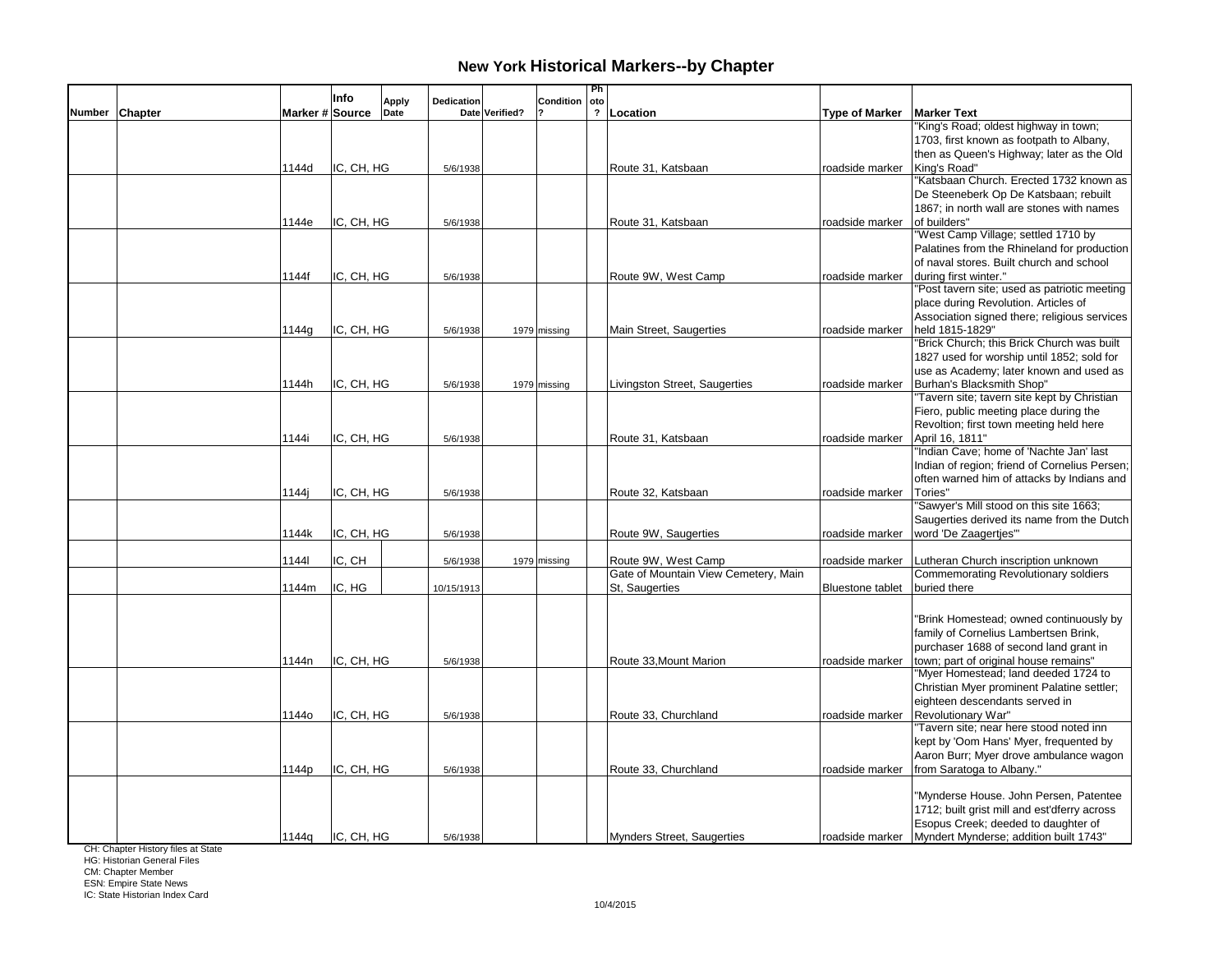|               |                                   |                   | Info       | <b>Apply</b> | Dedication |                          | Condition      | Ph<br>oto      |                                                    |                       |                                                                                      |
|---------------|-----------------------------------|-------------------|------------|--------------|------------|--------------------------|----------------|----------------|----------------------------------------------------|-----------------------|--------------------------------------------------------------------------------------|
| <b>Number</b> | Chapter                           | Marker # Source   |            | Date         |            | Date Verified?           |                | $\overline{2}$ | Location                                           | <b>Type of Marker</b> | <b>Marker Text</b>                                                                   |
|               |                                   |                   |            |              |            |                          |                |                |                                                    | Tree, bronze on       | "This tree was planted in memory of our                                              |
|               |                                   | 1144r             | IC, HG     |              | 1/1/1951   |                          |                |                | Leamon Park, Saugerties                            | stone                 | Charter Members, 1931-1951"                                                          |
|               |                                   |                   |            |              |            |                          |                |                |                                                    |                       | "Schoonmaker Homestead; elder Katsbaan                                               |
|               |                                   |                   |            |              |            |                          |                |                |                                                    |                       | Church, member of General Committee                                                  |
|               |                                   |                   |            |              |            |                          |                |                |                                                    |                       | ofArticles of Association; occupied                                                  |
|               |                                   |                   |            |              |            |                          |                |                |                                                    |                       | continuously by descendants; pre-                                                    |
|               |                                   | 1144s             | IC, CH, HG |              | 5/6/1938   |                          |                |                | Main Street, Saugerties                            | roadside marker       | <b>Revolutionary House"</b>                                                          |
|               |                                   |                   |            |              |            |                          |                |                |                                                    |                       | Barclay Heights; named for Henry Barclay,                                            |
|               |                                   |                   |            |              |            |                          |                |                |                                                    |                       | 1778-1851; early settlers who founded                                                |
|               |                                   |                   |            |              |            |                          |                |                |                                                    |                       | Trinity Church, utilized local water power                                           |
|               |                                   | 1144t             | IC. HG     |              | 11/6/1940  |                          |                |                | Route 9W, Saugerties, Barclay Heights              | roadside marker       | and promoted industry.                                                               |
|               |                                   |                   |            |              |            |                          |                |                |                                                    | bronzetablet on       |                                                                                      |
|               |                                   | 1144u             | IC, HG     |              | 5/1/1935   |                          |                |                | Reformed Church, Main St, Saugerties               | bluestone             | Bicentennial elm tree<br>"Henry Barclay, 1778-1851. A beloved                        |
|               |                                   |                   |            |              |            |                          |                |                |                                                    |                       | Christian gentlemen for whom Barclay                                                 |
|               |                                   |                   |            |              |            |                          |                |                |                                                    |                       | Heights was named. He founded this                                                   |
|               |                                   |                   |            |              |            |                          |                |                |                                                    |                       | church and Sunday School, cut the                                                    |
|               |                                   |                   |            |              |            |                          |                |                |                                                    |                       | raceway, built the dam and established                                               |
|               |                                   |                   |            |              |            |                          |                |                |                                                    |                       | extensive mills upon the Esopus Creek.                                               |
|               |                                   |                   |            |              |            |                          |                |                |                                                    |                       | The site of his former home "Ury" is directly                                        |
|               |                                   |                   |            |              |            |                          |                |                |                                                    |                       | east upon the bank of the Hudson River.                                              |
|               |                                   |                   |            |              |            |                          |                |                |                                                    |                       | Placed by the Saugerties Chapter DAR                                                 |
|               |                                   | 1144 <sub>v</sub> | CH, HG     |              | 10/21/1939 |                          |                |                | Front of Trinity Church, Saugerties                | tablet                | 1939."                                                                               |
|               |                                   |                   |            |              |            |                          |                |                |                                                    |                       |                                                                                      |
|               |                                   |                   |            |              |            |                          |                |                |                                                    |                       | House erected about 1680; "Beukendaal                                                |
|               |                                   |                   |            |              |            |                          |                |                |                                                    |                       | skirmish, July 18, 1748; this occurred in                                            |
|               |                                   |                   |            |              |            |                          |                |                |                                                    |                       | Glen village about three miles northrly from                                         |
|               |                                   |                   |            |              |            |                          |                |                |                                                    |                       | city; sixty citizens were drawn into ambush                                          |
|               |                                   |                   |            |              |            |                          |                |                |                                                    |                       | by Indians, thirty nine were killed. Dead                                            |
|               |                                   |                   |            |              |            |                          |                |                | Mabee Farm Historic Site Cemetery,                 |                       | were brought through this gate to barn on                                            |
|               | 1145NY Schenectada                | 1145a             | IC. HG     |              |            | 1/1/1926 1979; 2013 good |                |                | northgate of stockade, Schenectady                 | bronze marker         | lot north of present Dutch Church."                                                  |
|               |                                   |                   |            |              |            |                          |                |                |                                                    |                       |                                                                                      |
|               |                                   |                   |            |              |            |                          |                |                |                                                    |                       | "To commemorate the opening of the Old                                               |
|               |                                   |                   |            |              |            |                          |                |                |                                                    |                       | Mohawk turnpike; the historic gateway to                                             |
|               |                                   |                   |            |              |            |                          |                |                |                                                    |                       | the west; placed by Schenectada Chapter                                              |
|               |                                   |                   |            |              |            |                          |                |                |                                                    |                       | DAR 1925;" Early bridge; wooden                                                      |
|               |                                   |                   |            |              |            |                          |                |                | Western Gateway Bridge entrance over               |                       | suspension bridge; erected here 1808;                                                |
|               |                                   |                   |            |              |            |                          |                |                | Mohawk River, foot of Washington Ave,              |                       | designed by Theodore Burr; used by                                                   |
|               |                                   | 1145b             | IC. HG     |              | 6/16/1926  |                          | 1979 good      |                | Schenectady                                        | marker                | Saratoga Ref. 1832-39; replaced 1874                                                 |
|               |                                   |                   |            |              |            |                          |                |                |                                                    |                       |                                                                                      |
|               |                                   |                   |            |              |            |                          |                |                |                                                    |                       | "Sacred to the memory of 57 American                                                 |
|               |                                   |                   |            |              |            |                          |                |                |                                                    |                       | soldiers who were buried at Schenectady<br>during the Revolution. Their remains were |
|               |                                   |                   |            |              |            |                          |                |                |                                                    |                       |                                                                                      |
|               |                                   |                   |            |              |            |                          |                |                |                                                    |                       | disinterred Nov. 1854 and reinterred with                                            |
|               |                                   |                   |            |              |            |                          |                |                |                                                    |                       | military honors Aug. 1859. They were again                                           |
|               |                                   |                   |            |              |            |                          |                |                |                                                    |                       | removed and placed beneath this                                                      |
|               |                                   |                   |            |              |            |                          |                |                |                                                    |                       | monument erected by the citizens of                                                  |
|               |                                   |                   |            |              |            |                          |                |                | Vale Cemetery, Schenectady, side of                |                       | Schenectady; they were again moved and                                               |
|               |                                   | 1145c             | IC, HG     |              | 10/1/1924  |                          | $1979$ good    |                | ravine                                             | marker                | placed beneath this stone."<br>"In Memoriam - This marker honoring the               |
|               |                                   |                   |            |              |            |                          |                |                |                                                    |                       | known and unknown Revolutionary War                                                  |
|               |                                   |                   |            |              |            |                          |                |                |                                                    |                       | soldiers of Schoharie County 1775-1783                                               |
|               |                                   |                   |            |              |            |                          |                |                |                                                    | granite DAR           | was placed by Schoharie Chapter DAR                                                  |
|               |                                   | 1146a             | CH, HG     |              | 10/11/2003 |                          | 2003 excellent |                | Y Front Lawn of Old Stone Fort, Schoharie   marker |                       | 2003                                                                                 |
|               | 1146 Non Schonavic files at State |                   |            |              |            |                          |                |                |                                                    |                       |                                                                                      |

HG: Historian General Files

CM: Chapter Member ESN: Empire State News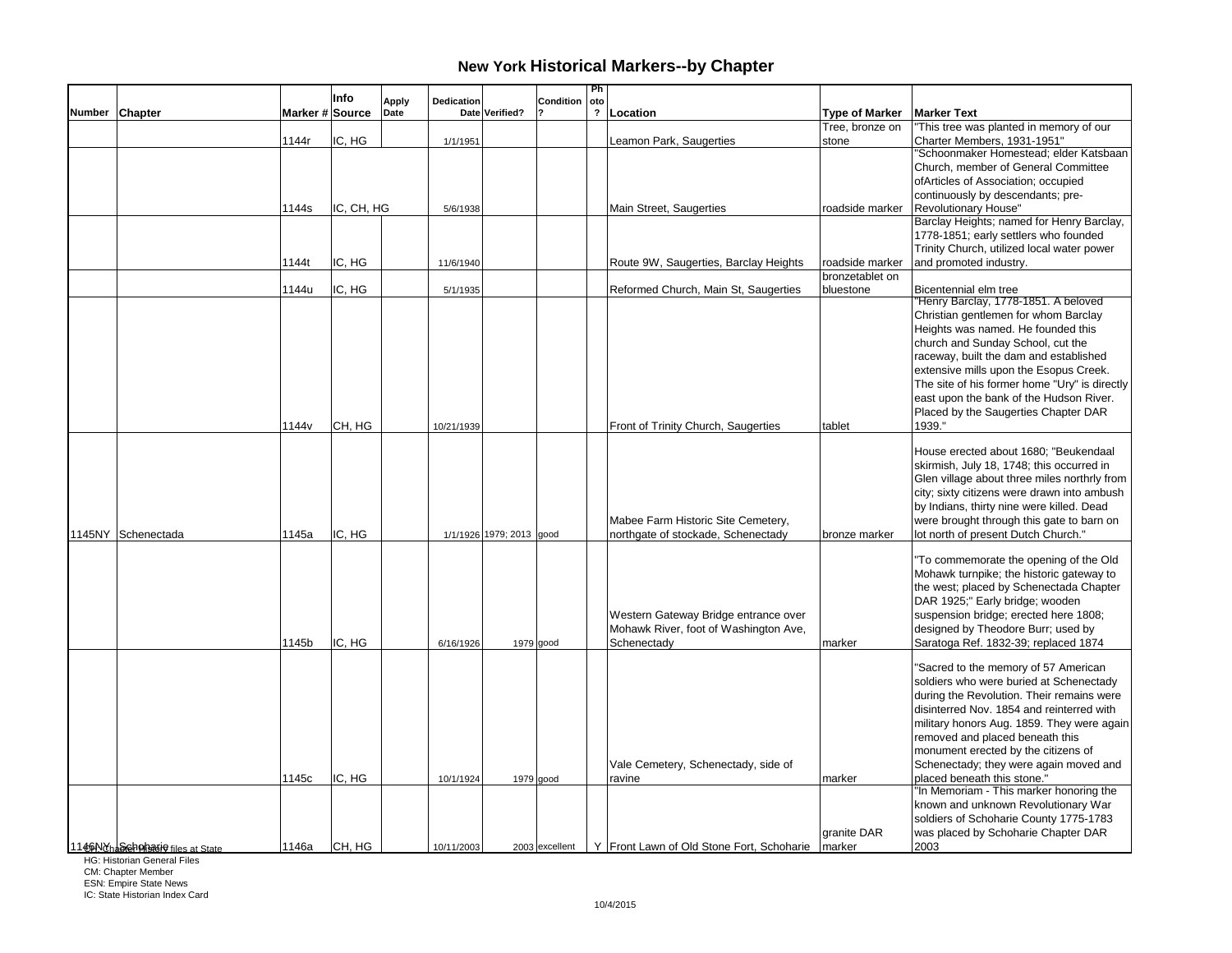|        |                       |                 | Info     | Dedication<br><b>Apply</b> |                 | <b>Condition</b>     | Ph<br>oto               |                                                                 |                            |                                                         |
|--------|-----------------------|-----------------|----------|----------------------------|-----------------|----------------------|-------------------------|-----------------------------------------------------------------|----------------------------|---------------------------------------------------------|
| Number | Chapter               | Marker # Source |          | Date                       | Date Verified?  |                      | $\overline{\mathbf{r}}$ | Location                                                        | <b>Type of Marker</b>      | <b>Marker Text</b>                                      |
|        |                       |                 |          |                            |                 |                      |                         |                                                                 | bronze marker on           |                                                         |
|        |                       |                 |          |                            |                 | no elms on<br>school |                         | School grounds at Glen Head, Long                               | Washington elm             |                                                         |
|        | 1147NY Seawanhaka     | 1147a           | IC, HG   | 1/1/1932                   |                 | 1979 property        |                         | Island                                                          | tree                       | Commemorating Washington's birthday                     |
|        |                       |                 |          |                            |                 | no marker.           |                         | School grounds at Glenwood Landing,                             | <b>Washington Elm</b>      |                                                         |
|        |                       | 1147b           | IC, HG   | 1/1/1932                   |                 | 1979 great elm       |                         | Long Island                                                     | Tree                       | Commemorating Washington's birthday                     |
|        |                       |                 |          |                            |                 |                      |                         |                                                                 | bronze marker on           |                                                         |
|        |                       |                 |          |                            |                 | no elms on<br>school |                         | Triangle, Park Place, Sea Cliff, Long                           | Washington                 |                                                         |
|        |                       | 1147c           | IC, HG   | 1/1/1932                   |                 | 1979 property        |                         | Island                                                          | Hawthorne tree             | Commemorating Washington's birthday                     |
|        |                       |                 |          |                            |                 |                      |                         |                                                                 |                            | Commemorating Washington's birthday;                    |
|        |                       |                 |          |                            |                 |                      |                         |                                                                 |                            | bronze marker on tree nearly dead in 1979, north Riding |
|        |                       |                 |          |                            |                 | tree nearly          |                         | Grounds of Fire Hall, Locust Valley, Long                       | Washington                 | Chapter willrelocate and rededicate marker              |
|        |                       | 1147d           | IC, HG   | 1/1/1932                   |                 | 1979 dead            |                         | Island                                                          | Hawthorne tree             | and tree if necessary                                   |
|        |                       |                 |          |                            |                 |                      |                         |                                                                 |                            |                                                         |
|        |                       |                 |          |                            |                 |                      |                         |                                                                 |                            | Visit of George Washington in 1790; while               |
|        |                       |                 |          |                            |                 |                      |                         |                                                                 |                            | making his tour of LongIsland, Washington               |
|        |                       |                 |          |                            |                 |                      |                         |                                                                 |                            | made a sheet of paper at the mill, which                |
|        |                       |                 |          |                            |                 |                      |                         | Roslyn Park, Roslyn, Long Island--site of                       |                            | was the first to be erected in the Province             |
|        |                       | 1147e           | IC, HG   | 1/1/1932                   |                 | 1979 missing         |                         | old Onderdonck paper mill                                       | wooden marker              | of New York; part of mill is still standing             |
|        |                       |                 |          |                            |                 |                      |                         | Memorial Drive, Tamassee, North                                 |                            | Commemorating the memory of departed                    |
|        |                       | 1147f           | IC, HG   | 1/1/1936                   |                 |                      |                         | Carolina                                                        | tree with marker           | members                                                 |
|        |                       |                 |          |                            |                 |                      |                         | Triangle, Park Place, Sea Cliff, Long                           |                            | bronze marker on Founding of Sea Cliff as a village,    |
|        |                       | 1147g           | IC, HG   | 1/1/1930                   |                 | 1979 missing         |                         | Island                                                          | boulder                    | incorporated in 1883                                    |
|        |                       |                 |          |                            |                 |                      |                         |                                                                 |                            | The establishment of the Geneva Free                    |
|        |                       |                 |          |                            |                 |                      |                         |                                                                 |                            | Library in 1905 by Seneca Chapter, DAR. It              |
|        |                       |                 |          |                            |                 |                      |                         | Geneva Free Library, on wall above inner DAR 8 x 10             |                            | opened for issuance of books on May 14,                 |
|        | 1148NY Seneca         | 1148a           | HG, YB89 | 10/8/1988                  |                 |                      |                         | door, Geneva, Ontario County                                    | bronze plate               | 1906                                                    |
|        |                       |                 |          |                            |                 |                      |                         |                                                                 |                            | "Route between Lakes, sullivan Expedition.              |
|        |                       |                 |          |                            |                 |                      |                         |                                                                 |                            | This campaign severed the English-Indian                |
|        |                       |                 |          |                            |                 |                      |                         |                                                                 |                            | alliance and checked English aggression                 |
|        |                       |                 |          |                            |                 |                      |                         |                                                                 | Sullivan bronze            | on the Western Frontier. Erected by                     |
|        |                       |                 |          |                            |                 |                      |                         | Lake Road and Waterloo highway at the                           | plaque on granite          | Seneca Chapter DAR Geneva NY June 4,                    |
|        |                       | 1148b           | CН       | 6/14/1928                  |                 |                      |                         | foot of Seneca Lake                                             | boulder                    | 1928."                                                  |
|        |                       |                 |          |                            |                 |                      |                         |                                                                 | bronze marker              | Bicentennial tree; no longer standing 1979,             |
|        | 1149NY Shatemuc       | 1149a           | IC. HG   | 5/14/1932                  |                 | 1979 missing         |                         | American Legion Hall, Spring Valley                             | and tree                   | marker missing                                          |
|        |                       |                 |          |                            |                 |                      |                         |                                                                 |                            | "Mad Anthony Wayne: about one mile                      |
|        |                       |                 |          |                            |                 |                      |                         |                                                                 |                            | north lies Springsteel Farm where General               |
|        |                       |                 |          |                            |                 |                      |                         |                                                                 |                            | Wayne spent the evening of July 16, 1779,               |
|        |                       |                 |          |                            |                 |                      |                         |                                                                 |                            | before the Battle of Stony Point;"                      |
|        |                       |                 |          |                            |                 |                      |                         |                                                                 |                            | Commemorating Anthony Wayne's resting                   |
|        |                       |                 |          |                            |                 |                      |                         | Springsteel Farm on Cricket-town Road                           |                            | place on the eve of the capture of Stony                |
|        |                       |                 |          |                            |                 |                      |                         | (swinging marker at Route 210 and C-t                           | 20x25 boulder              | Point, July 15, 1779; Scouts cleaned in                 |
|        |                       | 1149b           | IC, HG   | 7/1/1932                   | 6/13/1981 reded |                      |                         | Rd; visible from Frank Rd)                                      | with inscription           | 1979                                                    |
|        |                       | 1149c           | IC, HG   | 1/1/1942                   |                 | 1980 missing         |                         | Camp Shanks' Nurse's Quarters                                   |                            | Chapter furnished room in 1942                          |
|        |                       |                 |          |                            |                 |                      |                         |                                                                 | marker                     |                                                         |
|        |                       | 1149d           | IC. HG   |                            |                 |                      |                         | West New Hempstead Reformed Church,<br>brick wall near entrance |                            | Commemorating Reformed Dutch Church,<br>Sept 28, 1774   |
|        |                       |                 |          | 9/1/1935                   |                 | $1979$ good          |                         | Camp Shanks Triangle, Orangeburg-                               | bronze tablet              |                                                         |
|        |                       |                 |          |                            |                 |                      |                         |                                                                 |                            |                                                         |
|        |                       | 1149e           | IC, HG   | 11/11/1967                 |                 | 1979 good            |                         | Tappan, Rockland County                                         | bronze plaque<br>State DOE | Camp Shanks Memorial and Park                           |
|        |                       |                 | IC       |                            |                 |                      |                         |                                                                 |                            |                                                         |
|        |                       | 1149f           |          |                            |                 |                      |                         | <b>Stony Point</b>                                              | Imarker                    | <b>Commemorating Stony Point Battle</b>                 |
|        |                       | 1149q           | CH, HG   |                            |                 |                      |                         | <b>Stony Point</b>                                              | marker                     | Chapter had marker repaired and<br>rededicated          |
|        | 1172NY Shelter Island |                 |          | 1/1/1932                   | 6/13/1981 reded |                      |                         |                                                                 |                            |                                                         |
|        |                       |                 |          |                            |                 |                      |                         |                                                                 |                            |                                                         |

CH: Chapter History files at State HG: Historian General Files CM: Chapter Member ESN: Empire State News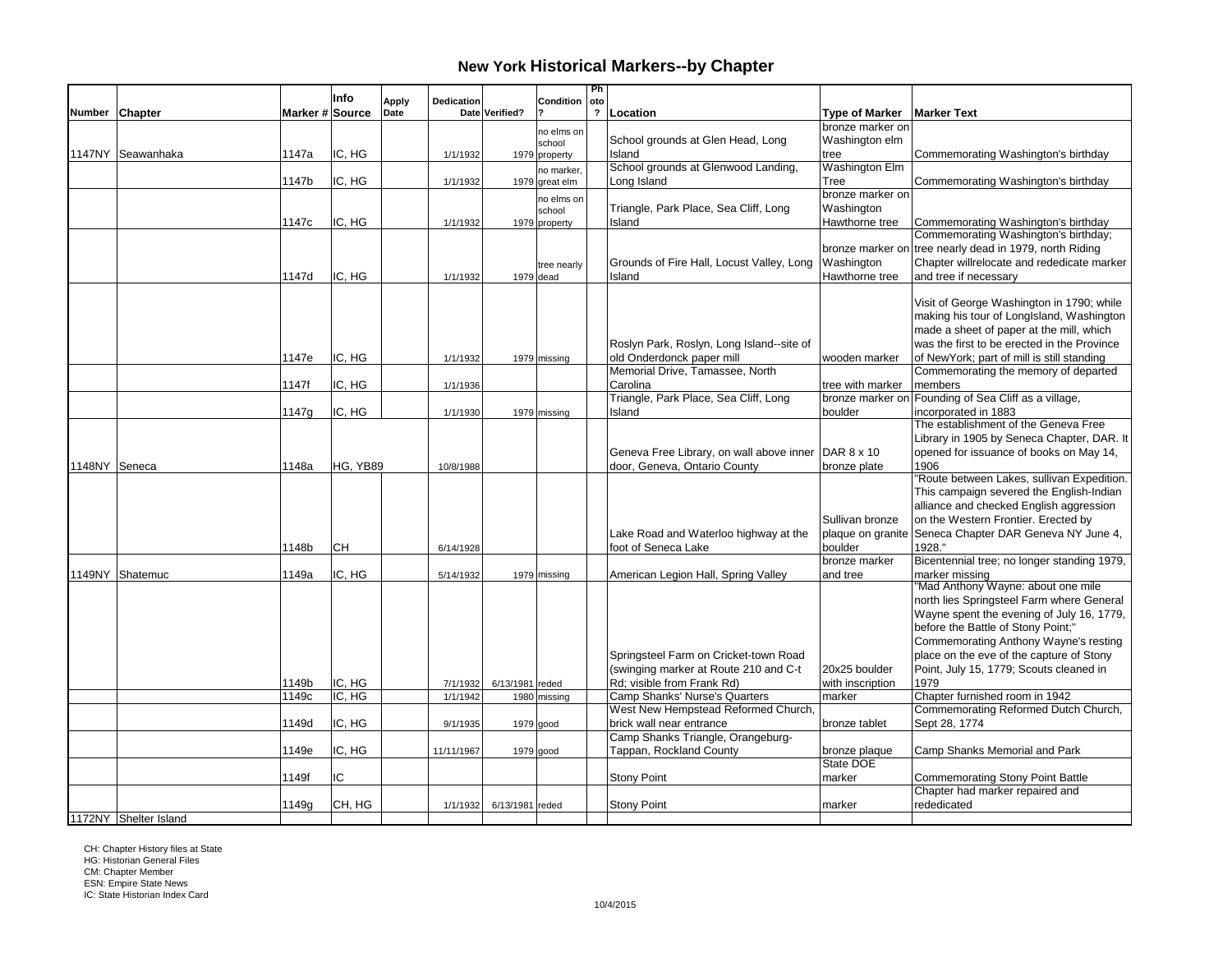|               |                           |                 | Info          | <b>Apply</b> | Dedication |                | Condition        | Ph<br>oto               |                                                                                                |                                                     |                                                                                                                                                                                                                                                                              |
|---------------|---------------------------|-----------------|---------------|--------------|------------|----------------|------------------|-------------------------|------------------------------------------------------------------------------------------------|-----------------------------------------------------|------------------------------------------------------------------------------------------------------------------------------------------------------------------------------------------------------------------------------------------------------------------------------|
| <b>Number</b> | <b>Chapter</b>            | Marker # Source |               | Date         |            | Date Verified? |                  | $\overline{\mathbf{?}}$ | Location                                                                                       | <b>Type of Marker</b>                               | <b>Marker Text</b>                                                                                                                                                                                                                                                           |
|               | 1150NY She-Qua-Gah        | 1150a           | IC            |              | 11/11/1929 |                |                  |                         | Court House Yard, Franklin St, Watkins<br>Glen, Schuyler Cty                                   | marker                                              | "In memory of the Schuyler County boys<br>who made the supreme sacrifice in the<br>World War. William Erected by She-Qua-<br>Gah Chapter of Schuyler County, DAR<br>1929"                                                                                                    |
|               |                           | 1150b           | IC            |              | 6/14/1928  |                |                  |                         | State Highway 14, south of Montour Falls, plaque # __ on<br><b>Schuyler Cty</b>                | Sullivan bronze<br>granite boulder                  | Commemorating Sullivan Trail (one of<br>seven markers); "Route between the<br>Lakes, Sullivan Expedition, 1779. This<br>campaign severedthe English-Indian<br>alliance and checked English aggression<br>on our Western Frontier. Erected by the<br>She-Qua-Gah Chapter DAR" |
| 1151NY Sidney |                           | 1151a           | IC, CH, HG    |              | 5/26/1976  |                | restored<br>2008 |                         | Iron gate, Masonville Pioneer Cemetery,<br>Masonville, Delaware Cty                            | bronze cemetery<br>entrance marker                  | 'Revolutionary soldiers buried here. Placed<br>by NYSO DAR." 11 soldiers in cemetery                                                                                                                                                                                         |
|               |                           | 1151b           | IC, HG        |              | 9/12/1929  |                |                  |                         | Camping place of General Clinton's on his<br>way to join Sullivan; ground deeded to<br>Chapter | marker, 2 elm<br>trees                              | Ground deeded to chapter, marker placed<br>June 1933 for 2 elm trees planted on the<br>plot in 1929; commemorating camping<br>place of Clinton                                                                                                                               |
| 1152NY        | Silas Towne               |                 |               |              |            |                |                  |                         |                                                                                                |                                                     |                                                                                                                                                                                                                                                                              |
|               |                           |                 | <b>NYS VI</b> |              |            |                |                  |                         | Lima Park                                                                                      |                                                     | Planted tree sometime between 1992-                                                                                                                                                                                                                                          |
|               | 1153NY Ska-Hase-Ga-O      | 1153a           |               |              | 1/1/2000   |                |                  |                         |                                                                                                |                                                     | Tree with plaque 2008; marked with a plaque<br>Commemorating the soldiers, sailors and                                                                                                                                                                                       |
|               | 1154NY Skenandoah         | 1154a           | IC, HG        |              | 6/30/1925  |                | 1979 good        |                         | Allen Park, Oneida                                                                             | Drinking fountain<br>with tablet                    | patriots of the Revolution buried n Madison<br>County                                                                                                                                                                                                                        |
|               |                           | 1154b           | IC, HG        |              | 9/21/1912  |                | $1979$ good      |                         | Near Old Seneca Turnpike west of<br>Y Oneida Castle                                            | large boulder                                       | Site of the last home of old Chief<br>Skenandoah, from whom the Oneida<br>Chapter takes its name, 7000 lb boulder                                                                                                                                                            |
|               |                           | 1154с           | IC, HG        |              | 6/1/1912   |                | 1979 good        |                         | Corner of Hamilton Ave, Oneida Castle                                                          | Skenandoah<br>boulder                               | Commemorating spot where Chief<br>Skenanadoah of the Oneidas had a home<br>or old tavern                                                                                                                                                                                     |
|               |                           | 1154d           | IC, HG        |              | 12/12/1963 |                | 1979 good        |                         | Neva Bligh Woodbury Memorial House,<br>Vernon, Oneida Cty                                      | sign painted<br>designating<br><b>Chapter House</b> | Commemorating house given to Chapter<br>by Walter Woodbury in memory of his<br>mother, Neva Bligh Woodbury                                                                                                                                                                   |
|               | Sleepy Hollow             |                 |               |              |            |                |                  |                         |                                                                                                |                                                     | Commemorating oldest English settlement                                                                                                                                                                                                                                      |
|               | 1155NY Southampton Colony | 1155a           | IC, HG        |              | 6/12/1924  |                | 1979 excellent   |                         | East and west entrance to Village of<br>Southampton                                            | signs                                               | in New York State founded by Puritans<br>1640                                                                                                                                                                                                                                |
|               |                           | 1155b           | IC, HG        |              | 3/9/1925   |                | 1979 good        |                         | Main St, town building, Southampton                                                            | tablet                                              | Commemorating the patriots of the town<br>who gave service in the war of the<br>American Revolution                                                                                                                                                                          |
|               |                           |                 |               |              |            |                |                  |                         |                                                                                                | elm tree and                                        |                                                                                                                                                                                                                                                                              |
|               |                           | 1155c           | HG            |              | 6/12/1932  |                |                  |                         | Southampton                                                                                    | marker                                              | Washington Bicentennial                                                                                                                                                                                                                                                      |
|               | 1183NY Southold           | 1155d           | ΗG            |              | 9/3/1934   |                |                  |                         | Water Mill, NY                                                                                 | marker                                              | Old Cornwith Grist Mill, marking the<br>passing of an important colonial industry                                                                                                                                                                                            |
|               | 1156NY Staten Island      | 1156a           | IC, CH, HG    |              | 6/7/1930   |                |                  |                         | Port Richmond Park, Staten Island                                                              | bronze tablet on<br>a standard                      | Commemorating "this tree planted 1927 in<br>memory of Dr. Mary Wolcott Green, in<br>organizing Regent, Staten Island Chapter,<br>DAR"                                                                                                                                        |

CH: Chapter History files at State HG: Historian General Files

CM: Chapter Member ESN: Empire State News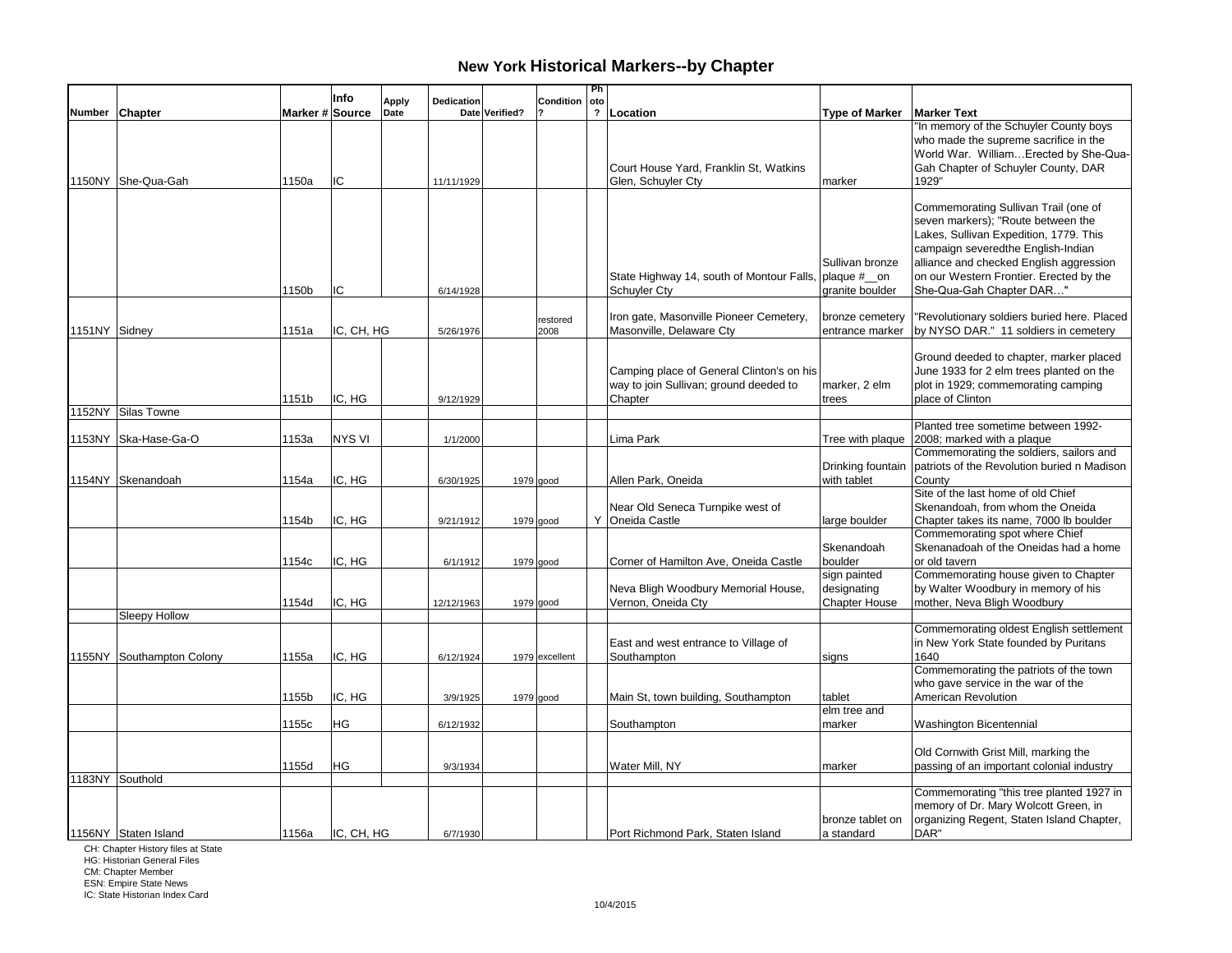|                            |                 | Info       |                      |            |                           | Condition | -Ph  |                                                        |                                     |                                               |
|----------------------------|-----------------|------------|----------------------|------------|---------------------------|-----------|------|--------------------------------------------------------|-------------------------------------|-----------------------------------------------|
| Number Chapter             | Marker # Source |            | <b>Apply</b><br>Date | Dedication | Date Verified?            |           | loto | ? Location                                             | <b>Type of Marker</b>               | <b>Marker Text</b>                            |
|                            |                 |            |                      |            |                           |           |      |                                                        |                                     | Pero House, built before the Revolution,      |
|                            |                 |            |                      |            |                           |           |      |                                                        |                                     | owned by Garrett Cruser in 1739, by John      |
| (see also Richmond County- |                 |            |                      |            |                           |           |      | Pero House, Watchogue and Willowbrook bronze tablet on |                                     | Cruser in 1784. Daniel Winant 1839, and       |
| Staten Island)             | 1156b           | IC, HG     |                      | 3/25/1937  |                           |           |      | Rd, Port Richmond, Staten Island                       | right of stone wall by Pero in 1878 |                                               |
|                            |                 |            |                      |            |                           |           |      |                                                        |                                     | Commemorating crossing of Indian trails,      |
|                            |                 |            |                      |            |                           |           |      | Willowbrook Rd and Victory Blvd, Staten                | aranite marker                      | Willowbrook Road and Blazing Star Trail,      |
|                            | 1156c           | IC, CH, HG |                      | 6/25/1921  |                           |           |      | Island                                                 | and bronze tablet 1793              |                                               |
|                            |                 |            |                      |            |                           |           |      |                                                        |                                     | "On this site stood St. James Hotel built     |
|                            |                 |            |                      |            |                           |           |      |                                                        |                                     | shortly after the American Revolution         |
|                            |                 |            |                      |            |                           |           |      | 15 Richmond Ave, Port Richmond, Staten                 |                                     | Aaron Burr died here September 14, 1836;      |
|                            |                 |            |                      |            |                           |           |      | Island--Port Richmond Hotel at Bayonne                 |                                     | originally dedicated Feb, 22 1932;            |
|                            | 1156d           | IC, CH, HG |                      |            | 2/22/1932 9/14/1976 reded |           |      | Ferry                                                  | bronze marker                       | rededicated Sep, 1976                         |
|                            |                 |            |                      |            |                           |           |      |                                                        |                                     | "The Pelton House, this pre-Revolutionary     |
|                            |                 |            |                      |            |                           |           |      |                                                        |                                     | homestead is built in three distinct          |
|                            |                 |            |                      |            |                           |           |      |                                                        |                                     | sections, each representing a different       |
|                            |                 |            |                      |            |                           |           |      |                                                        |                                     | period. The earliest was erected in 1730,     |
|                            |                 |            |                      |            |                           |           |      |                                                        |                                     | the central portion in 1776, the third in     |
|                            |                 |            |                      |            |                           |           |      |                                                        |                                     | 1832. Originally built by Johannes de         |
|                            |                 |            |                      |            |                           |           |      |                                                        |                                     | Groot, the house passed to the Pelton         |
|                            |                 |            |                      |            |                           |           |      |                                                        |                                     | family in 1811. In this house (then owned     |
|                            |                 |            |                      |            |                           |           |      |                                                        |                                     | by the Cruser family) Gen. Courtlandt         |
|                            |                 |            |                      |            |                           |           |      |                                                        |                                     | Skinner in command of the British forces      |
|                            |                 |            |                      |            |                           |           |      |                                                        |                                     | occupying Staten Island, was quartered;       |
|                            |                 |            |                      |            |                           |           |      |                                                        |                                     | and here for a time Major Andre was           |
|                            |                 |            |                      |            |                           |           |      |                                                        |                                     | billetted. HRH Prince William Henry, later    |
|                            |                 |            |                      |            |                           |           |      |                                                        |                                     | King William IV, was entertained here. A      |
|                            |                 |            |                      |            |                           |           |      |                                                        |                                     | British man-of-war the "Asis" fired into this |
|                            |                 |            |                      |            |                           |           |      | Pelton House, corner of Pelton Ave and                 |                                     | house from the Kill Von Kull, dislodging the  |
|                            |                 |            |                      |            |                           |           |      | Richmond Terrace, West New Brighton,                   |                                     | Americans. Marked Sept 17, 1932, during       |
|                            | 1156e           | IC, CH, HG |                      | 9/17/1932  |                           |           |      | Staten Island                                          | bronze tablet                       | Washington Bicentennial.'                     |
|                            | 1156f           | IC, HG     |                      | 1/1/1932   |                           |           |      | Mariner's Harbor, Staten Island                        | tree and marker                     | Commemorating the bicentennial year           |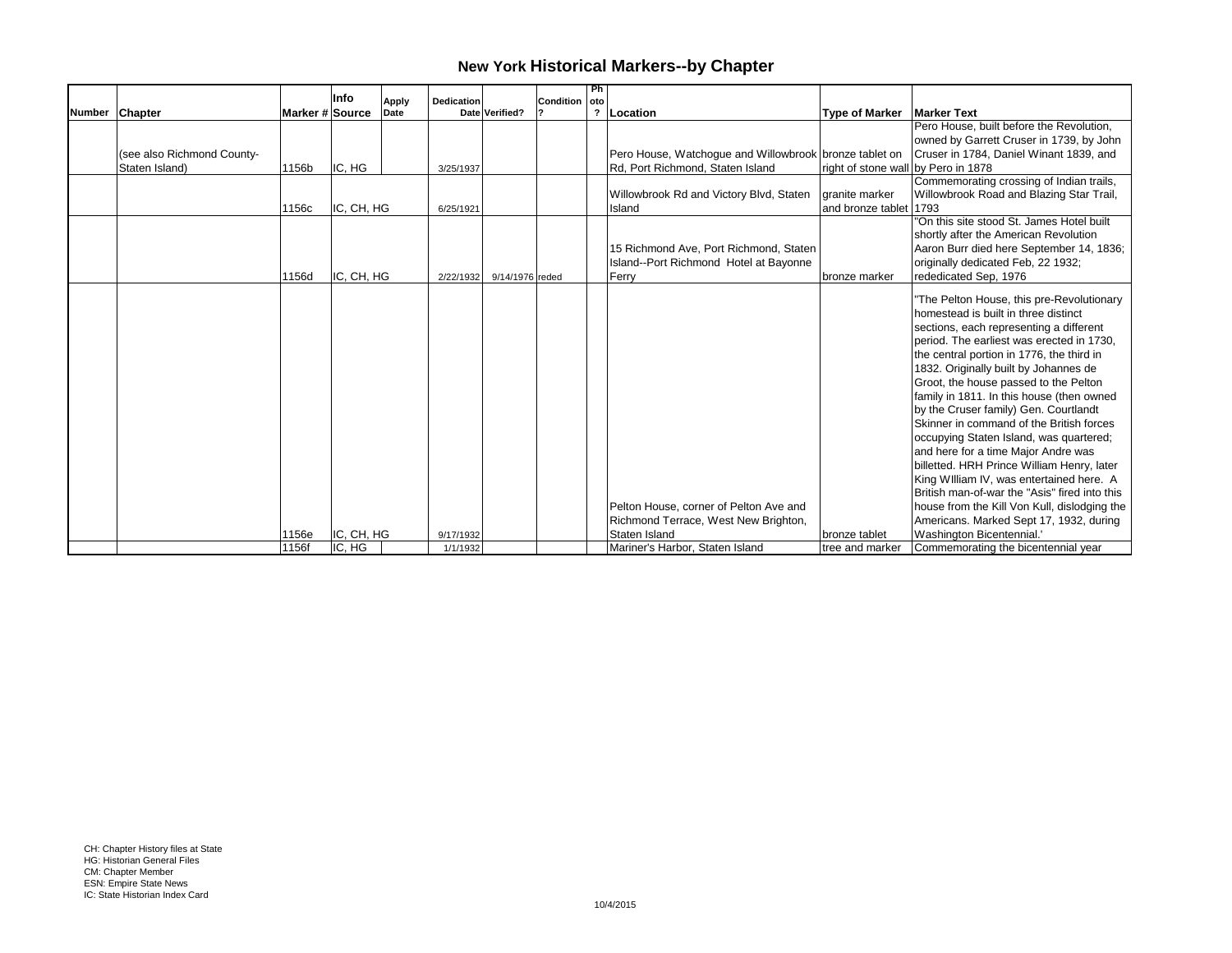|                |                 | Info       |               |            |                |           | Ph                  |                                                          |                       |                                              |
|----------------|-----------------|------------|---------------|------------|----------------|-----------|---------------------|----------------------------------------------------------|-----------------------|----------------------------------------------|
| Number Chapter | Marker # Source |            | Apply<br>Date | Dedication | Date Verified? | Condition | oto<br>$\mathbf{r}$ | Location                                                 | <b>Type of Marker</b> | <b>Marker Text</b>                           |
|                |                 |            |               |            |                |           |                     |                                                          |                       |                                              |
|                |                 |            |               |            |                |           |                     |                                                          |                       |                                              |
|                |                 |            |               |            |                |           |                     |                                                          |                       | "This building, erected in 1786 and rebuilt  |
|                |                 |            |               |            |                |           |                     |                                                          |                       | in 1844, is used for the worship of Almighty |
|                |                 |            |               |            |                |           |                     |                                                          |                       | God, by the congregation of the Reformed     |
|                |                 |            |               |            |                |           |                     |                                                          |                       | Church of Staten Island. The congregation    |
|                |                 |            |               |            |                |           |                     |                                                          |                       | was organized in 1663 by the Reverend        |
|                |                 |            |               |            |                |           |                     |                                                          |                       | Samuel Brisius, who began preaching on       |
|                |                 |            |               |            |                |           |                     |                                                          |                       | Staten Island in 1660. The congregation      |
|                |                 |            |               |            |                |           |                     |                                                          |                       | was the first religious organization on      |
|                |                 |            |               |            |                |           |                     |                                                          |                       | Staten Island. At least two, possibly three  |
|                |                 |            |               |            |                |           |                     |                                                          |                       | buildings preceded the erection of the       |
|                |                 |            |               |            |                |           |                     |                                                          |                       | present edifice. A hexagonal building of     |
|                |                 |            |               |            |                |           |                     |                                                          |                       | logs erected in 1751 was destroyed by the    |
|                |                 |            |               |            |                |           |                     |                                                          |                       | British troops during the Revolution. A      |
|                |                 |            |               |            |                |           |                     |                                                          |                       | more substantial building followed in 1785.  |
|                |                 |            |               |            |                |           |                     |                                                          |                       | In 1844 the structure was rebuilt and        |
|                |                 |            |               |            |                |           |                     |                                                          |                       | enlarged, upon the site occupied by the      |
|                |                 |            |               |            |                |           |                     |                                                          |                       | present Church building. Following a         |
|                |                 |            |               |            |                |           |                     |                                                          |                       | destructive fire in 1929 the interior of the |
|                |                 |            |               |            |                |           |                     |                                                          |                       | present building was completely              |
|                |                 |            |               |            |                |           |                     |                                                          |                       | remodeled. More than 270 years have          |
|                |                 |            |               |            |                |           |                     | Dutch Reformed Church, Richmond Ave,                     |                       | gone by during which only 16 ministers       |
|                | 1156g           | IC, HG     |               | 1/1/1932   |                |           |                     | Port Richmond, brick wall left of entrance bronze tablet |                       | have served the congregation as pastors."    |
|                |                 |            |               |            |                |           |                     |                                                          |                       |                                              |
|                |                 |            |               |            |                |           |                     |                                                          |                       | 275th Anniversary of the Reformed Church     |
|                |                 |            |               |            |                |           |                     |                                                          |                       | on Staten Island and in celebration of the   |
|                | 1156h           | IC. HG     |               | 5/19/1940  |                |           |                     | Reformed Church at Port Richmond                         | tablet                | 50th Golden Jubilee of the NSDAR             |
|                |                 |            |               |            |                |           |                     |                                                          |                       | "In honor of George Washington, who          |
|                |                 |            |               |            |                |           |                     |                                                          |                       | sailed through the Kill Von Kull past this   |
|                |                 |            |               |            |                |           |                     |                                                          |                       | spot on his way from Elizabethtown NJ to     |
|                |                 |            |               |            |                |           |                     |                                                          |                       | New York City for his inaugeration as        |
|                |                 |            |               |            |                |           |                     | Faber Park, Kill Von Kull, Richmond                      | bronze tablet on      | President of the United States, April 23,    |
|                | 1156i           | IC, CH, HG |               | 11/5/1932  |                |           |                     | Terrace, Port Richmond                                   | boulder               | 1789."                                       |
|                |                 |            |               |            |                |           |                     |                                                          |                       | Major William Gifford (1750-1814) who is     |
|                |                 |            |               |            |                |           |                     |                                                          |                       | buried under the side walk in front of the   |
|                |                 |            |               |            |                |           |                     |                                                          |                       | church. He served during the war in the 3rd  |
|                |                 |            |               |            |                |           |                     | Staten Island Reformed Church façade,                    | bronze tablet on      | Regiment of NJ, and Aide-de-Camp to          |
|                | 1156j           | IC, CH, HG |               | 10/12/1912 |                |           |                     | Richmond Ave, Port Richmond                              | brick wall            | Gen. Washington                              |
|                | 1156k           | IC, HG     |               | 1/1/1932   |                |           |                     | Port Richmond Park, Port Richmond                        | tree and marker       | Commemorating the bicentennial year          |
|                |                 |            |               |            |                |           |                     |                                                          |                       | "In memory of George Washington, 1732-       |
|                |                 |            |               |            |                |           |                     | Conference (Billop) House, Hylan Blvd,                   |                       | 1799, marked by Staten Island Chapter        |
|                | 11561           | IC, CH, HG |               | 5/21/1932  |                |           |                     | Tottenville, Staten Island                               | tree and marker       | May 21, 1932"                                |
|                |                 |            |               |            |                |           |                     |                                                          |                       |                                              |
|                |                 |            |               |            |                |           |                     | Port Richmond Park, Park Ave, Port                       | granite marker        | Spot where the Americans under Gen.          |
|                | 1156m           | IC, CH, HG |               | 6/7/1930   |                |           |                     | Richmond                                                 | and bronze tablet     | Sullivan routed the British at Deckers Ferry |
|                |                 |            |               |            |                |           |                     |                                                          |                       | Commemorating the five Mersereau             |
|                |                 |            |               |            |                |           |                     | Staten Island Reformed Church, Port                      |                       | brothers who took part in the Revolution     |
|                | 1156n           | IC, CH, HG |               | 6/19/1925  |                |           |                     | Richmond on Richmond Ave                                 | bronze tablet         | from Long Island                             |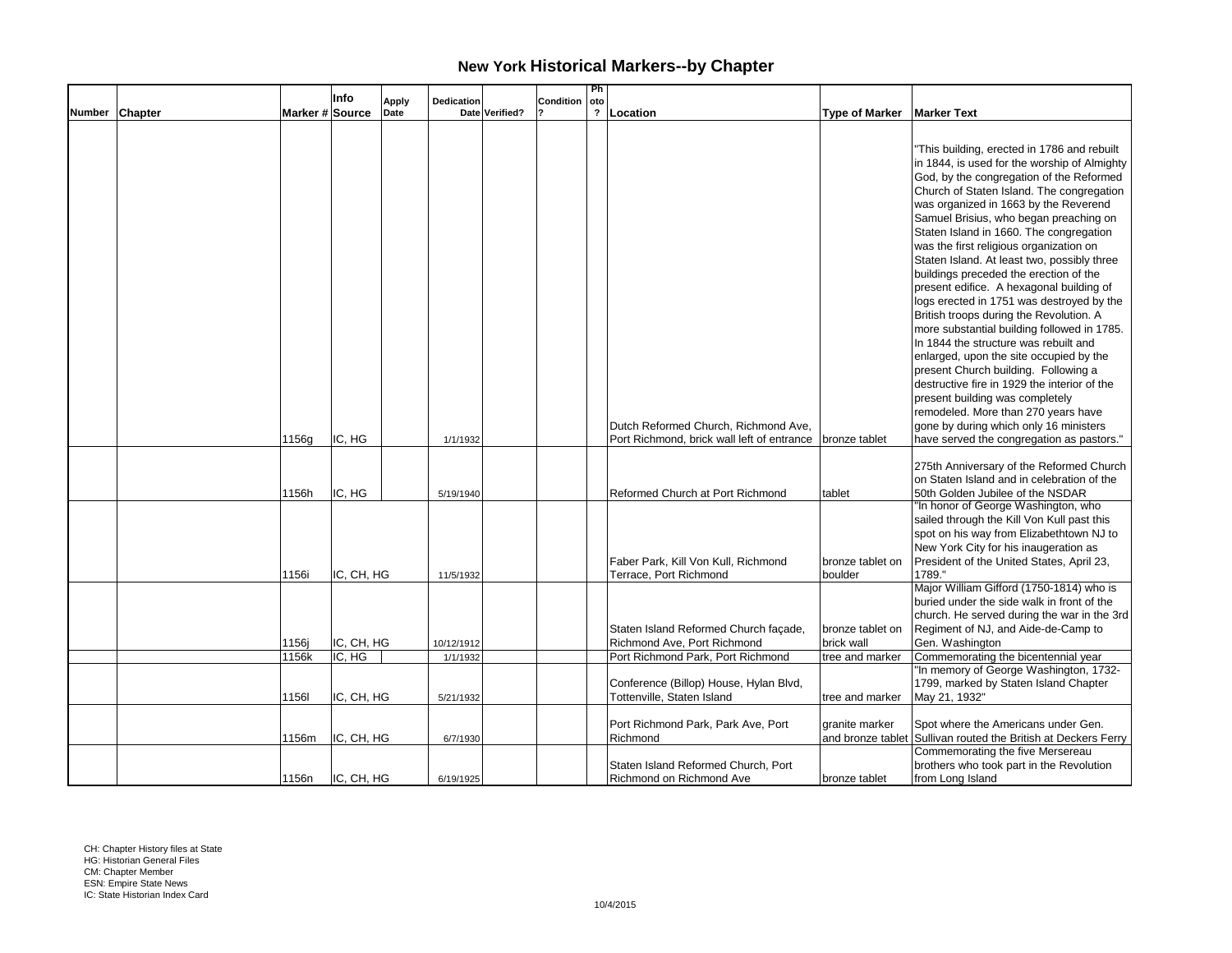|                |                 | Info            | <b>Apply</b> | Dedication             |                      | <b>Condition</b> | Ph<br>l oto |                                                                                 |                               |                                                                                                                                                                                                                                                                                                                                                                                                                                                                                                                                                                                                                                                                                                                              |
|----------------|-----------------|-----------------|--------------|------------------------|----------------------|------------------|-------------|---------------------------------------------------------------------------------|-------------------------------|------------------------------------------------------------------------------------------------------------------------------------------------------------------------------------------------------------------------------------------------------------------------------------------------------------------------------------------------------------------------------------------------------------------------------------------------------------------------------------------------------------------------------------------------------------------------------------------------------------------------------------------------------------------------------------------------------------------------------|
| Number Chapter | Marker # Source |                 | Date         |                        | Date Verified?       |                  |             | ? Location                                                                      | <b>Type of Marker</b>         | <b>Marker Text</b>                                                                                                                                                                                                                                                                                                                                                                                                                                                                                                                                                                                                                                                                                                           |
|                | <b>1156o</b>    | IC, CH, HG      |              | 11/20/1932             |                      |                  |             | Huguenot Church, Amboy Road and<br>Huguenot Ave, Huguenot, Staten Island        | tree and marker               | "New York State tree planted in honor of<br>Nicolas Martiau, Huguenot ancestor of<br>George Washington, and in recognition of<br>the Bicentennial of the birth of George<br>Washington. Nicolas Martiau wasborn in<br>France in 1591, and was an original<br>Patentee of Yorktown, Virginia. He died at<br>Yorktown in 1657. He married a widow,<br>Mrs. Jane Barkley, who died in 1640 in<br>Va."                                                                                                                                                                                                                                                                                                                           |
|                | 1156p           | IC, CH, HG, ESN |              |                        | 5/25/1929 reded 2002 |                  |             | Conference House at foot of Hylan<br>Boulevard, Tottenville, Staten Island      | bronze tablet on<br>stone     | "Conference House, long known as Billop<br>House, built before 1680. In this house on<br>Sept. 11, 1776, after the battle of Long<br>Island, a peace conference was held<br>between Lord Howe, Benjamin Franklin,<br>John Adams, and Edward Rutledge."                                                                                                                                                                                                                                                                                                                                                                                                                                                                       |
|                |                 | IC, HG          |              |                        |                      |                  |             | Port Richmond High School                                                       |                               | Bicentennial year for the Public School 23                                                                                                                                                                                                                                                                                                                                                                                                                                                                                                                                                                                                                                                                                   |
|                | 1156q<br>1156r  | CH, HG          |              | 1/1/1932<br>11/10/1928 |                      |                  |             | Victory Boulevard at Travis near Carteret   Boulder and<br>Ferry, Staten Island | tree and marker<br>tablet     | "Site of the new Blazing Star Ferry, and a<br>skirmish with British forces Aug 22, 1777<br>when Gen. Sullivan of the American forces<br>made a sudden raid from New Jersey,<br>erected by the Staten Island Chapter Nov<br>10, 1928"                                                                                                                                                                                                                                                                                                                                                                                                                                                                                         |
|                | 1156s           | CH, HG          |              | 6/21/1932              |                      |                  |             | Tomkinsville Park, Arietta St at Victory<br><b>Blvd, Tompkinsville</b>          | boulder with<br>bronze tablet | "Daniel S. Tompkins 1774-1825 Gov.<br>State of New York 1807-1817. Vice<br>President of the United States 1817-1825,<br>and resident of Staten Island, NY. Among<br>many meritorious acts he aided the<br>passage of the law abolishing slavery<br>within the state; added to the fortification of<br>the Narrows during the War of 1812;<br>founded the village of Tompkinsville, laid<br>out the Richmond Turnpike (now Victory<br>Boulevard); gave the land on which the<br>New Brighton Reformed Church was built<br>and eastablished the first steamboat ferry.<br>In 1824 he and the Rev. Van Felt<br>entertained General Lafayette on Staten<br>Island. Erected during the Washington<br>Bicentennial June 21, 1932." |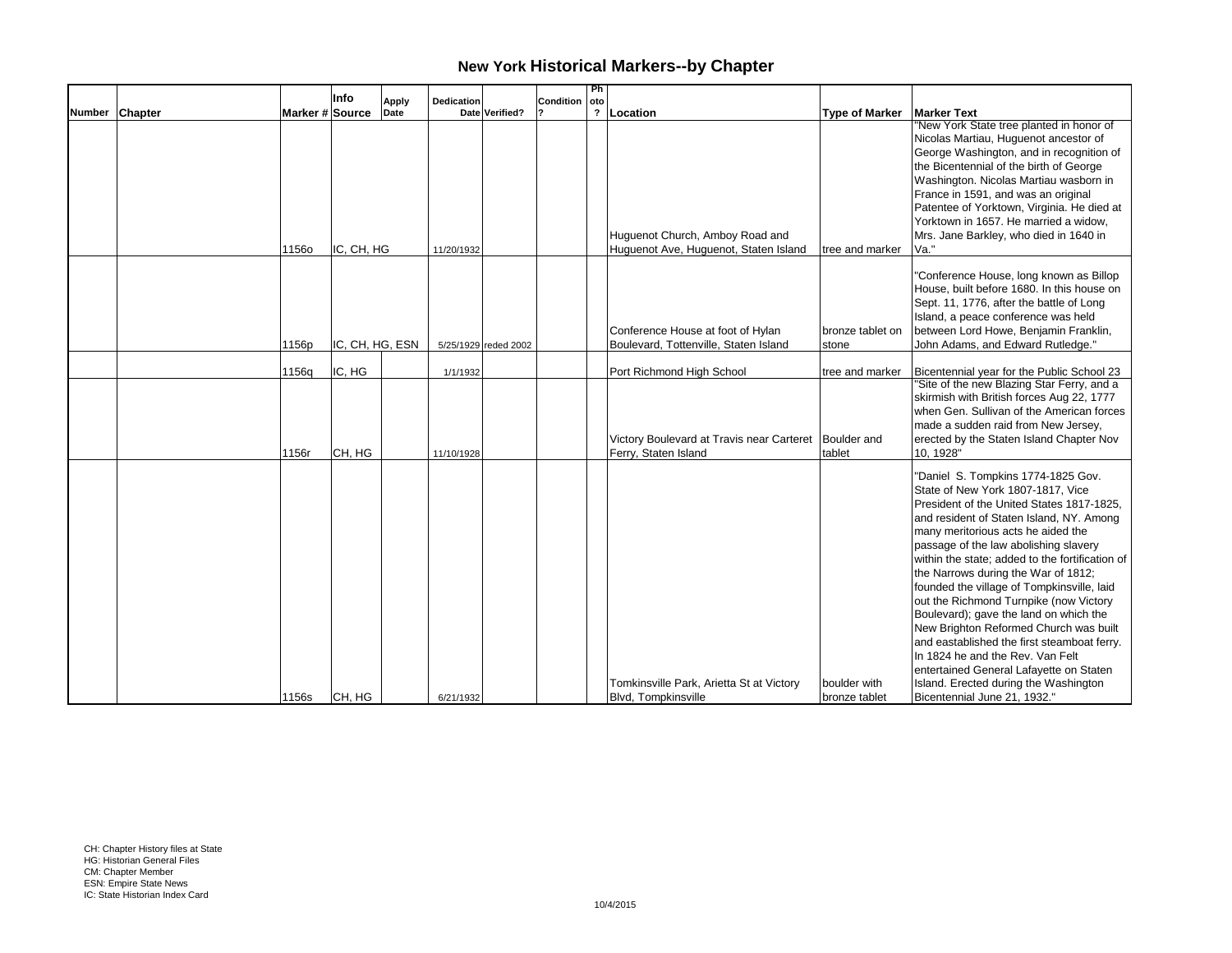|                |                                 |                 | Info   | <b>Apply</b> | Dedication |                | Condition | Ph<br>oto      |                                                                              |                                           |                                                                                                                                                                                                                                                                                                                                                                                                                                                                                                                                                                                                                                                                                                                                                                                                                                                                                                                                                                                                                                                            |
|----------------|---------------------------------|-----------------|--------|--------------|------------|----------------|-----------|----------------|------------------------------------------------------------------------------|-------------------------------------------|------------------------------------------------------------------------------------------------------------------------------------------------------------------------------------------------------------------------------------------------------------------------------------------------------------------------------------------------------------------------------------------------------------------------------------------------------------------------------------------------------------------------------------------------------------------------------------------------------------------------------------------------------------------------------------------------------------------------------------------------------------------------------------------------------------------------------------------------------------------------------------------------------------------------------------------------------------------------------------------------------------------------------------------------------------|
| Number Chapter |                                 | Marker # Source |        | Date         |            | Date Verified? |           | $\overline{?}$ | Location                                                                     | <b>Type of Marker</b>                     | <b>Marker Text</b>                                                                                                                                                                                                                                                                                                                                                                                                                                                                                                                                                                                                                                                                                                                                                                                                                                                                                                                                                                                                                                         |
|                |                                 | 1156t           | CH, HG |              | 9/17/1932  |                |           |                | Christopher House, Willowbrook Rd,<br>south of Victory Blvd, Staten Island   | bronze tablet to<br>right of doorway      | "Christopher House: in this house the<br>Committee of Safety met during the<br>Revolution, to advise Gen. Washington of<br>theplans of the British in and around New<br>York, especially Staten Island. This house<br>was situated on the great swamp which<br>has now been converted into Willowbrook<br>Park. Hans Christopfel recieved a land<br>grant on Staten Island in 1695. His<br>grandson built the housein 1750. Another<br>grandson, Joseph Christpoher, who lived<br>here during the American Revolution was a<br>member of the Committee of Safety;<br>erected Sept 17, 1932 during the<br>Washington Bicentennial."                                                                                                                                                                                                                                                                                                                                                                                                                         |
|                |                                 | 1156u           | CH, HG |              | 9/17/1932  |                |           |                | Stone gateway entrance to St. Andrews<br>Churchyard, Richmond, Staten Island | bronze tablet                             | "Church of St Andrews was founded in<br>1708, and the first Church building was<br>completed in 1712 on land given in 1711 by<br>William Tillier. In 1713 Queen Anne<br>granted the Church a charter and<br>presented valuavble gifts, including a<br>chalice and paten. The first Rector was the<br>Rev. Acucas Mac Kensie. During the<br>American Revolution, skirmishes initiated<br>by the American forces occurred in the<br>vicinity of the church on Oct 28, 1777 and<br>Aug 8, 1777; the church was damaged<br>during the latter engagement. This Church<br>was twice razed by fire, once on March 9,<br>1867 and again on Oct 6, 1872; but the<br>original walls remain. This church has been<br>served by a distinguished line of<br>clergymen, among them the Right<br>Reverend Samuel Seabury, consecrated<br>firt American bishop at Aberdeen in 1784.<br>The Right Reverend Richard Channing<br>Moore, consecrated Bishop of Virginiain<br>1815; and the Right Reverend Charles<br>Sumner Burch, consecrated Bishop of New<br>York in 1911." |
|                |                                 |                 |        |              |            |                |           |                |                                                                              |                                           | Placed in honor of Mrs. Newton D.<br>Chapman, the state chairman of the<br>National Shrine, commemorating her                                                                                                                                                                                                                                                                                                                                                                                                                                                                                                                                                                                                                                                                                                                                                                                                                                                                                                                                              |
|                |                                 | 1156v           | CН     |              | 11/1/1934  |                |           |                | Patriot's Hall, Valley Forge, PA                                             | bronze tablet                             | devotion to that service.                                                                                                                                                                                                                                                                                                                                                                                                                                                                                                                                                                                                                                                                                                                                                                                                                                                                                                                                                                                                                                  |
|                | 1189NY Stockbridge              |                 |        |              |            |                |           |                |                                                                              |                                           |                                                                                                                                                                                                                                                                                                                                                                                                                                                                                                                                                                                                                                                                                                                                                                                                                                                                                                                                                                                                                                                            |
| 1157NY Suffolk |                                 |                 |        |              |            |                |           |                |                                                                              |                                           | Father Francois Piquet, on the site of his                                                                                                                                                                                                                                                                                                                                                                                                                                                                                                                                                                                                                                                                                                                                                                                                                                                                                                                                                                                                                 |
|                | 11 SUN Chastere Kappen at State | 1158a           | IC, HG |              | 10/6/1899  |                |           |                | Fort la Presentation, Ogdensburg                                             | stone monument<br>shaped like<br>Wash Mon | original garrison and settlement at<br>Ogdensburg. Exact site of the Fort La<br>Presentation built by Abe Piquet                                                                                                                                                                                                                                                                                                                                                                                                                                                                                                                                                                                                                                                                                                                                                                                                                                                                                                                                           |

**HG: Historian General Files** 

CM: Chapter Member ESN: Empire State News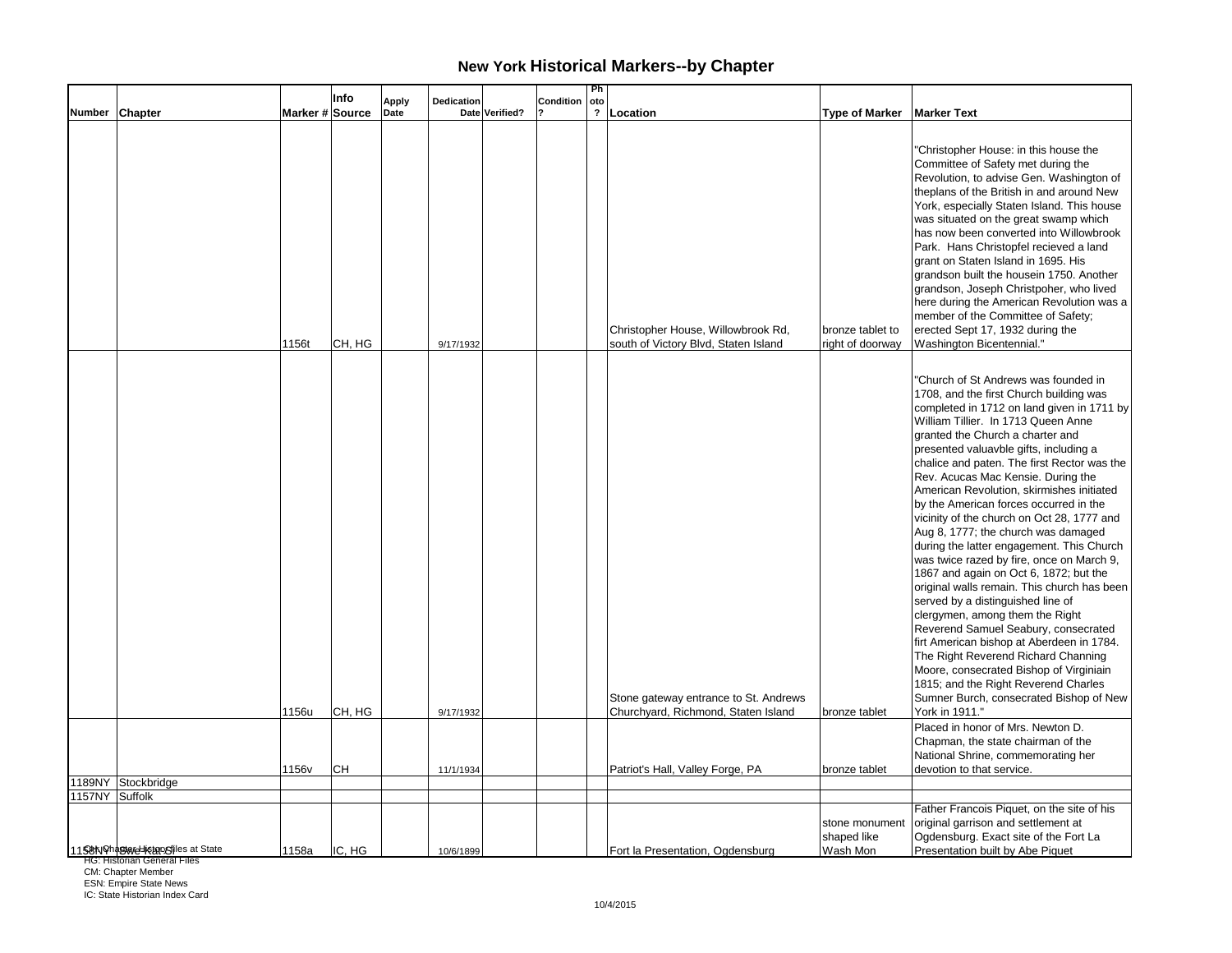|               |                       |                 | Info                      | <b>Apply</b> | Dedication |                | Condition | Ph<br>oto               |                                                   |                             |                                                                                                                                                                                                                                                                                                                                                                                                                                                                                            |
|---------------|-----------------------|-----------------|---------------------------|--------------|------------|----------------|-----------|-------------------------|---------------------------------------------------|-----------------------------|--------------------------------------------------------------------------------------------------------------------------------------------------------------------------------------------------------------------------------------------------------------------------------------------------------------------------------------------------------------------------------------------------------------------------------------------------------------------------------------------|
| <b>Number</b> | <b>Chapter</b>        | Marker # Source |                           | Date         |            | Date Verified? |           | $\overline{\mathbf{?}}$ | Location                                          | <b>Type of Marker</b>       | <b>Marker Text</b>                                                                                                                                                                                                                                                                                                                                                                                                                                                                         |
|               |                       |                 |                           |              |            |                |           |                         |                                                   |                             | Birthplace of Senator Preston Foster.                                                                                                                                                                                                                                                                                                                                                                                                                                                      |
|               |                       |                 |                           |              |            |                |           |                         |                                                   |                             | prominent statesman of the 19th century                                                                                                                                                                                                                                                                                                                                                                                                                                                    |
|               |                       | 1158b           | IC, HG                    |              | 10/2/1935  |                |           |                         | Webster Mansion, Ogdensburg                       | marker                      | and friend of President Lincoln                                                                                                                                                                                                                                                                                                                                                                                                                                                            |
|               |                       |                 |                           |              |            |                |           |                         |                                                   |                             | The cornerstone of the original Fort La                                                                                                                                                                                                                                                                                                                                                                                                                                                    |
|               |                       |                 |                           |              |            |                |           |                         |                                                   | marker near gray            | Presentation which is incoporated in the                                                                                                                                                                                                                                                                                                                                                                                                                                                   |
|               |                       | 1158c           | IC, HG                    |              | 5/30/1936  |                |           |                         | City Hall, Ogdensburg                             | cornerstone                 | corridor of City Hall                                                                                                                                                                                                                                                                                                                                                                                                                                                                      |
|               |                       |                 |                           |              |            |                |           |                         |                                                   |                             | Marks site where Captain Joseph York                                                                                                                                                                                                                                                                                                                                                                                                                                                       |
|               |                       |                 |                           |              |            |                |           |                         |                                                   |                             | commanded a cannon with signal bravery                                                                                                                                                                                                                                                                                                                                                                                                                                                     |
|               |                       |                 |                           |              |            |                |           |                         |                                                   |                             | during a surprise attack by the British on                                                                                                                                                                                                                                                                                                                                                                                                                                                 |
|               |                       | 1158d           | IСH                       |              | 1/1/1939   |                |           |                         | Hotel Seymour, Ogdensburg                         | bronze marker               | Feb 22, 1813.                                                                                                                                                                                                                                                                                                                                                                                                                                                                              |
|               | Sylvia DeGrasse       |                 | see LeRay du Chaumont     |              |            |                |           |                         |                                                   |                             |                                                                                                                                                                                                                                                                                                                                                                                                                                                                                            |
|               | <b>Taconic Valley</b> |                 |                           |              |            |                |           |                         |                                                   |                             |                                                                                                                                                                                                                                                                                                                                                                                                                                                                                            |
|               | Tarrytown             |                 | see Hudson River Patriots |              |            |                |           |                         |                                                   |                             |                                                                                                                                                                                                                                                                                                                                                                                                                                                                                            |
|               |                       |                 |                           |              |            |                |           |                         |                                                   |                             | "Johannes Dietz and eight members of his<br>family were massacred by Tories and<br>Indians, Sept. 1781. Capt. Dietz was one of<br>twenty-two out of a company of eighty-five<br>granite stone with militia men who fought on the American                                                                                                                                                                                                                                                  |
|               | 1161NY Tawasentha     | 1161a           | IC, HG                    |              | 6/5/1927   |                |           |                         | Berne, 14 miles from Albany                       | bronze tablet               | side; the remainder joined the British."                                                                                                                                                                                                                                                                                                                                                                                                                                                   |
|               |                       |                 |                           |              |            |                |           |                         |                                                   |                             | "Hamilton Glass House, one of the earliest                                                                                                                                                                                                                                                                                                                                                                                                                                                 |
|               |                       |                 |                           |              |            |                |           |                         |                                                   |                             | granite stone with glass factories in America, named for                                                                                                                                                                                                                                                                                                                                                                                                                                   |
|               |                       | 1161b           | IC, HG                    |              | 10/23/1927 |                |           |                         | Guilderland, 6 miles from Albany                  | bronze tablet               | Alexander Hamilton."                                                                                                                                                                                                                                                                                                                                                                                                                                                                       |
|               |                       |                 |                           |              |            |                |           |                         |                                                   |                             | bronze marker on Pioneer geologists who worked there in                                                                                                                                                                                                                                                                                                                                                                                                                                    |
|               |                       | 1161c           | IC, CH, HG                |              | 11/5/1933  |                |           |                         | John Boyd Thatcher Park                           | cliffs                      | period 1819-1850                                                                                                                                                                                                                                                                                                                                                                                                                                                                           |
|               |                       |                 |                           |              |            |                |           |                         |                                                   |                             | Second oldest Presbyterian Church in                                                                                                                                                                                                                                                                                                                                                                                                                                                       |
|               |                       |                 |                           |              |            |                |           |                         |                                                   |                             | Albany Co., organized 1787, Revolutionary                                                                                                                                                                                                                                                                                                                                                                                                                                                  |
|               |                       |                 |                           |              |            |                |           |                         | Presbyterian Church grounds, New                  |                             | granite stone with soldiers buried in yard; program on 35th                                                                                                                                                                                                                                                                                                                                                                                                                                |
|               |                       | 1161d           | IC, HG                    |              | 10/11/1925 |                |           |                         | Scotland                                          | bronze tablet               | anniversary of NSDAR.                                                                                                                                                                                                                                                                                                                                                                                                                                                                      |
|               |                       | 1161e           | Y95                       |              | 1995       |                |           |                         | Tory Caves, Heldeberg                             | marker                      | Stolen marker was replaced in 1995                                                                                                                                                                                                                                                                                                                                                                                                                                                         |
|               |                       |                 |                           |              |            |                |           |                         |                                                   | Tulip tree and              | Commemorating "Centennial Tree" of                                                                                                                                                                                                                                                                                                                                                                                                                                                         |
|               |                       | 1161f           | <b>NYSVI</b>              |              | 1/1/2007   |                |           |                         | Local School                                      | bronze plaque               | Chapter's 100th anniversary                                                                                                                                                                                                                                                                                                                                                                                                                                                                |
|               | Te-Car-Na-Wun-Na      |                 |                           |              |            |                |           |                         |                                                   |                             |                                                                                                                                                                                                                                                                                                                                                                                                                                                                                            |
|               | 1162NY Tianderah      | 1162a           | IC, HG                    |              | 9/1/1976   |                |           |                         | Prentiss Cemetery, Butternuts, Otsego<br>Co       | cemetery<br>entrance marker | "Revolutionary soldiers buried here. Placed<br>by NYSO DAR."                                                                                                                                                                                                                                                                                                                                                                                                                               |
|               | 1163NY Ticonderoga    | 1163a<br>1163b  | CН<br>CН                  |              | 10/11/1925 |                |           |                         | South Main Street near Battery St,<br>Ticonderoga | granite marker<br>tablet    | "From this point south this street follows<br>the route of the IndianCarry between the<br>lakes and of Montcalm's Military Road<br>traversed by Washington and Franklin<br>during the Revolution; erected by<br>Ticonderoga Chapter DAR 1925"<br>"To the honor and glory of the Ticonderoga<br>boys who gave their services and<br>especially in memory of [list] who gave their<br>lives in the World War; this tablet is<br>boulder with DAR erected by Ticonderoga Chapter DAR<br>1922" |
|               |                       |                 |                           |              | 11/1/1922  |                |           |                         | Y Black Watch Library lawn, Ticonderoga           |                             |                                                                                                                                                                                                                                                                                                                                                                                                                                                                                            |
|               |                       |                 |                           |              |            |                |           |                         |                                                   |                             | Old military Road used in 1759 by General                                                                                                                                                                                                                                                                                                                                                                                                                                                  |
|               |                       |                 |                           |              |            |                |           |                         |                                                   |                             | Jeffrey Amherst prior to his siege of Fort                                                                                                                                                                                                                                                                                                                                                                                                                                                 |
|               |                       | 1163c           | <b>YB06</b>               |              | 10/1/2005  |                |           |                         | Old Military Road                                 | Marker                      | Ticonderoga                                                                                                                                                                                                                                                                                                                                                                                                                                                                                |
|               |                       |                 |                           |              |            |                |           |                         |                                                   |                             | Honoring Prince Taylor, a freed slave and<br>veteran of the Am Rev from New England                                                                                                                                                                                                                                                                                                                                                                                                        |
|               |                       | 1163d           | <b>NYS VI</b>             |              | 1/1/2000   |                |           |                         |                                                   | <b>Historic Marker</b>      | who settled in Ticonderoga                                                                                                                                                                                                                                                                                                                                                                                                                                                                 |
|               |                       |                 |                           |              |            |                |           |                         |                                                   |                             |                                                                                                                                                                                                                                                                                                                                                                                                                                                                                            |

CH: Chapter History files at State HG: Historian General Files

CM: Chapter Member ESN: Empire State News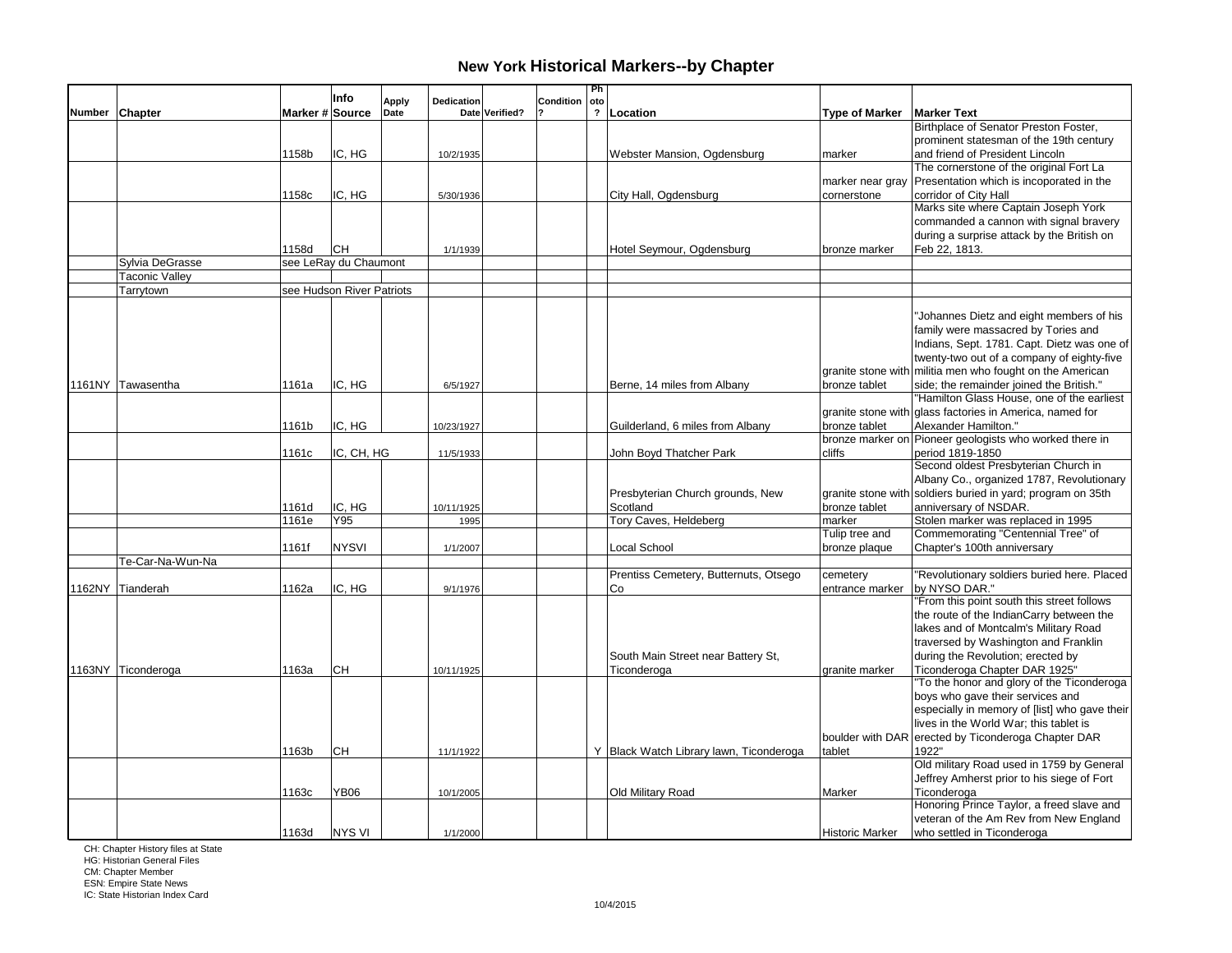|                           |                   | Info             | <b>Apply</b> | Dedication |                | Condition     | Ph<br>oto    |                                               |                        |                                                                 |
|---------------------------|-------------------|------------------|--------------|------------|----------------|---------------|--------------|-----------------------------------------------|------------------------|-----------------------------------------------------------------|
| Number Chapter            | Marker # Source   |                  | Date         |            | Date Verified? |               | $\mathbf{r}$ | Location                                      | <b>Type of Marker</b>  | <b>Marker Text</b>                                              |
|                           |                   |                  |              |            |                |               |              |                                               |                        | Home of Joseph Cook, world famous                               |
|                           |                   |                  |              |            |                |               |              |                                               |                        | author and lecturer and Tinconderoga town                       |
|                           | 1163e             | NYS VI           |              | 1/1/2000   |                |               |              | <b>Cliffseat</b>                              | <b>Historic Marker</b> | historian                                                       |
|                           |                   |                  |              |            |                |               |              | Parker Farm, NYS route 222 W.                 |                        | granite stone with Birthplace of Alton B. Parker; Chief Justice |
| 1164NY Tioughnioga        | 1164a             | IC, HG           |              | 6/11/1929  |                |               |              | Y Cortlandville                               | marker                 | of Court of Appeals, 1852-1926                                  |
|                           |                   |                  |              |            |                |               |              |                                               |                        | Plaque honors 107 men and women who                             |
|                           |                   |                  |              |            |                | restored      |              |                                               |                        | fought in the Rev War and later lived in                        |
|                           | 1164b             | <b>NYS VI</b>    |              | 1/1/1906   |                | 1990s         |              | Courthouse Park, Cortland                     | <b>DAR Boulder</b>     | <b>Cortland County</b>                                          |
| To-Whan-Ta-Qua            | see Comfort Tyler |                  |              |            |                |               |              |                                               |                        |                                                                 |
|                           |                   |                  |              |            |                |               |              |                                               |                        | Memory of soldiers and sailors in the War                       |
|                           |                   |                  |              |            |                |               |              | County Courthouse, Binghamton, wall of        |                        | for Independence, 1776, buried in Broome                        |
| 1165NY Tuscarora          | 1165a             | IC, HG           |              | 5/12/1902  |                | $1979$ good   |              | corridor                                      | bronze tablet          | County, NY<br>"Joseph Handy, Revolutionary soldier,             |
|                           |                   |                  |              |            |                |               |              |                                               | <b>State Hist</b>      | 1752-1838", private burial grounds on farm                      |
|                           |                   |                  |              |            |                |               |              | Patch & River Road, Kattleville, Broome       | marker, family         | formerly owned by Azariah Heath, now                            |
|                           |                   |                  |              |            |                |               |              | County, owned by Chenango Forks               | marker, SAR            | owned by Chenenago Forks Central                                |
|                           | 1165b             | IC, HG           |              | 5/28/1976  |                | 1979 good     |              | <b>Central School</b>                         | marker                 | School                                                          |
|                           |                   |                  |              |            |                |               |              |                                               |                        | Point where Aug. 18, 1779, camped the                           |
|                           |                   |                  |              |            |                |               |              |                                               |                        | army of Gen. James Clinton enroute to join                      |
|                           |                   |                  |              |            |                |               |              |                                               |                        | the forces of Gen. Sullivan in the                              |
|                           |                   |                  |              |            |                |               |              |                                               |                        | expedition against the Iroquois Indians and                     |
|                           | 1165с             | IC, HG           |              | 10/12/1929 |                | $1979$ good   |              | Chenango Point Park, Binghamton               | boulder                | their British allies                                            |
|                           |                   |                  |              |            |                |               |              |                                               |                        | "Memory of Mrs. Rebecca Kellogg Ashley                          |
|                           |                   |                  |              |            |                |               |              |                                               |                        | (Wausaunia), an interpreter to the Indians                      |
|                           |                   |                  |              |            |                |               |              |                                               |                        | and the first white woman buried in the                         |
|                           |                   |                  |              |            |                |               |              |                                               |                        | town of Windsor (born 12/22/1695 in                             |
|                           |                   |                  |              |            |                |               |              | Site of Old Fort, 2 miles north of village of |                        | Suffield, Mass; died Aug 1757 in Windsor,                       |
|                           | 1165d             | IC, HG           |              | 6/17/1909  |                | 1982 replaced |              | Windsor, Broome County                        | natural boulder        | NY)                                                             |
|                           |                   |                  |              |            |                |               |              |                                               |                        | Meeting of General Clinton's army with a                        |
|                           |                   |                  |              |            |                |               |              |                                               | memorial boulder       | detachment of that of General Sullivan,                         |
|                           | 1165e             | IC, HG           |              | 6/17/1913  |                | 1979 good     |              | Union, Broome CO                              | with tablet            | August 1779                                                     |
|                           |                   |                  |              |            |                |               |              |                                               |                        | "The Colonial Grove is planted in                               |
|                           |                   |                  |              |            |                |               |              |                                               |                        | commemoration of the bicentennial of our                        |
|                           |                   |                  |              |            |                |               |              |                                               |                        | Nation [200th Anniv Treaty of Paris] and in                     |
|                           |                   |                  |              |            |                |               |              |                                               |                        | loving memory of Mrs. Radcliffe B.                              |
|                           |                   |                  |              |            |                |               |              |                                               |                        | bronze marker on Lockwood, past Regent of Tuscarora             |
|                           | 1165f             | <b>HG</b>        |              | 9/3/1983   |                |               |              | Broome County Courthouse grounds              | boulder                | Chapter, NSDAR<br>Replaced previous marker at park; marks       |
|                           |                   |                  |              |            |                |               |              |                                               |                        | where General James Clinton's troops                            |
|                           |                   |                  |              |            |                |               |              |                                               |                        | reached the Conlfuence of the                                   |
|                           |                   |                  |              |            |                |               |              |                                               |                        | Susquehanna and Chenango Rivers to join                         |
|                           | 1165g             | FB               |              | 8/18/2015  |                |               |              | Confluence Park, Binghampton                  | marker                 | the Sullivan Expedition.                                        |
| 1198NY Van Rensselaer     |                   |                  |              |            |                |               |              |                                               |                        |                                                                 |
| Vassar College            |                   |                  |              |            |                |               |              |                                               |                        |                                                                 |
|                           |                   |                  |              |            |                |               |              |                                               |                        | Battle of Harlem Heights; Marks the                             |
|                           |                   |                  |              |            |                |               |              |                                               |                        | position of "The First Line of Defense                          |
|                           |                   |                  |              |            |                |               |              |                                               |                        | Constructed Across these Heights and                            |
|                           |                   |                  |              |            |                |               |              |                                               |                        | Bravely Defended by the American Army,                          |
|                           |                   |                  |              |            |                | rededicate    |              |                                               |                        | 1776;" rededicated Sept 25, 2001 on 225th                       |
|                           |                   |                  |              |            |                | d by NYC      |              | Along Hudson River back from George           |                        | boulder and DAR Anniversary of Battle of Harlem Heights, by     |
| <b>Washington Heights</b> | 1113g             | IC, CH (NYC), HG |              | 9/29/1909  |                | 2001 Chapter  |              | Y Washington Bridge                           | marker                 | <b>NYC Chapter</b>                                              |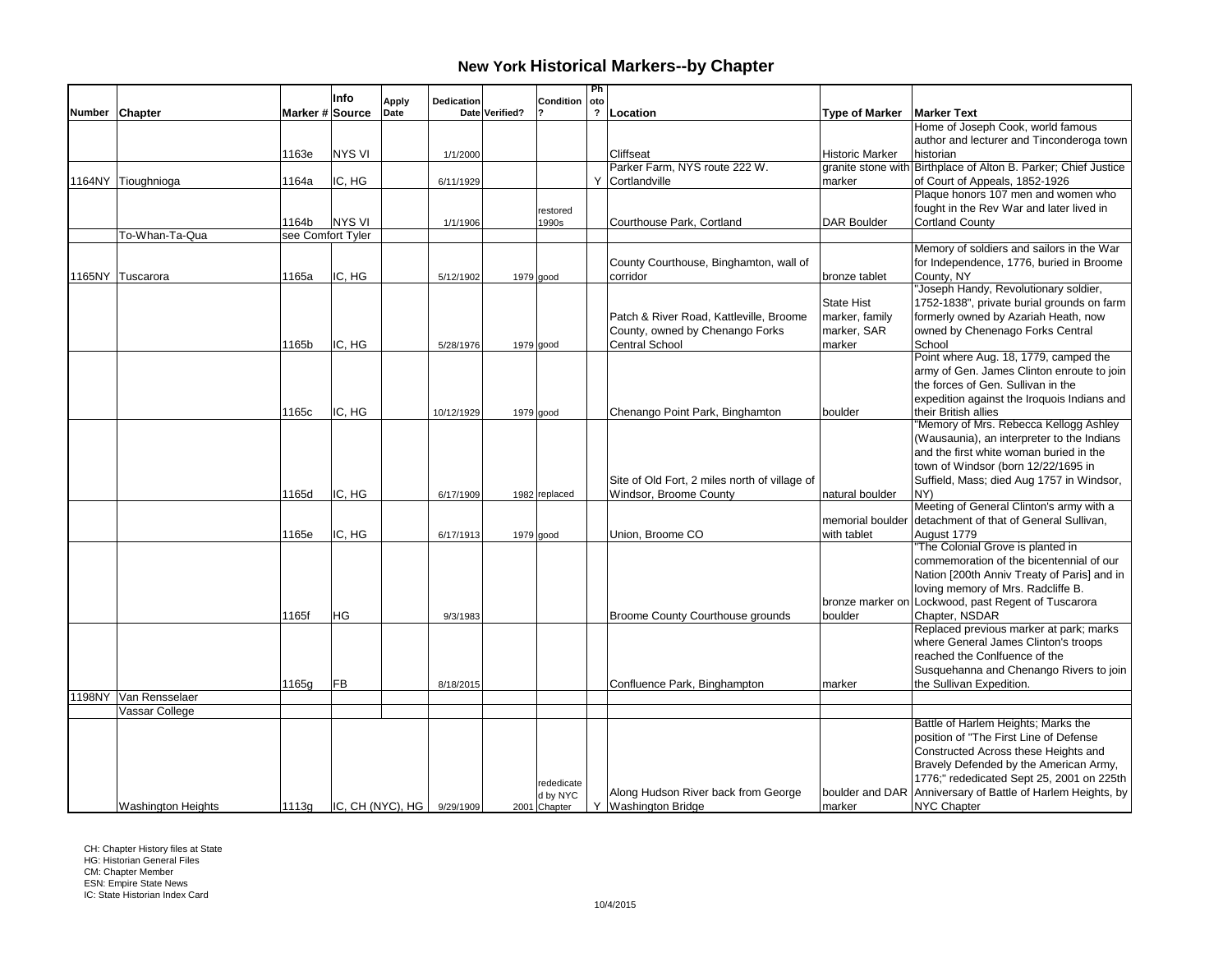|        |                                          |                 | Info                         | <b>Apply</b> | Dedication               |                | Condition      | Ph<br>oto    |                                                                                                                                         |                             |                                                                                                                                                                                                                                                                                                                                                                                                                                                                                                                                                                              |
|--------|------------------------------------------|-----------------|------------------------------|--------------|--------------------------|----------------|----------------|--------------|-----------------------------------------------------------------------------------------------------------------------------------------|-----------------------------|------------------------------------------------------------------------------------------------------------------------------------------------------------------------------------------------------------------------------------------------------------------------------------------------------------------------------------------------------------------------------------------------------------------------------------------------------------------------------------------------------------------------------------------------------------------------------|
| Number | <b>Chapter</b>                           | Marker # Source |                              | Date         |                          | Date Verified? |                | $\mathbf{r}$ | Location                                                                                                                                | <b>Type of Marker</b>       | <b>Marker Text</b>                                                                                                                                                                                                                                                                                                                                                                                                                                                                                                                                                           |
|        |                                          | 1113i           | HG, FB                       |              | 5/5/1929                 |                | 2015 excellent |              | Trinity Church Cemetery, 155th St and<br>Broadway, Washington Heights, NYC--6<br>miles from Trinity church                              | plaque on a<br>boulder rock | This marks the middle redoubt built by the<br>American Army 1776; at this point on Nov<br>16, 1776 under General Washington<br>occurred some of the fiercest fighting of the<br>Battle of Washington Heights Erected by<br>Wash Heights Chapter NSDAR May 5,<br>1929"                                                                                                                                                                                                                                                                                                        |
|        |                                          | 1113j           | HG                           |              |                          |                |                |              | Morris House, NYC                                                                                                                       | bronze plaque               | "Washington's Headquarters: this tablet is<br>dedicated by the Washington Heights<br>Chapter DAR to the memory of General<br>George Washington who occupied this<br>mansion as his headquarters from Sep 16<br>to Oct 21st 1776. Battle of Harlem Heights<br>Sep 16 Councils of War. President<br>Washington visited this mansion<br>accompanied by the cabinet Jury 1790."                                                                                                                                                                                                  |
|        | <b>West Point</b>                        |                 |                              |              |                          |                |                |              |                                                                                                                                         |                             |                                                                                                                                                                                                                                                                                                                                                                                                                                                                                                                                                                              |
|        | 1190NY West Point<br>1167NY White Plains | 1167a           | IC, CH, HG, CM               |              | 10/28/1911               |                |                |              | Y Chatterton (or Battle) Hill, White Plains                                                                                             | flagstaff<br>mounted gun    | Commemorating the 135th anniversary of<br>the Battle of White Plains; Chatterton Hill,<br>from whose heights Alexander Hamilton in<br>the memorable conflict of the Revolution.<br>poured forth musket balls by the hatful from<br>the mouths of two cannon of his battery,<br>which carried destruction into the<br>advancing ranks of the Hessians, forcing<br>them to fall back.<br>Commemorating the 139th anniversary of<br>the Battle of White Plains; marker, suitably<br>bronze marker on inscribed, mounted on a granite gun<br>carriage, supporting a gun from the |
|        |                                          | 1167b<br>1167c  | IC, CH, HG, CM<br>IC, HG, CM |              | 10/28/1915<br>10/28/1923 |                |                | Y            | Y Chatterton (or Battle) Hill, White Plains<br>Entrance to Grasslands Hospital, Valhalla Stone monument<br>(now Westchester Med Center) | carriage<br>with DAR tablet | <b>Battleship Maine</b><br>Commemorating the 147th anniversary of<br>the Battle of White Plains. "Here rest the<br>remains of the soldiers of the Continental<br>Army who fell February 3rd, 1780 in the<br>gallant defense of Young's Corners. Buried<br>in this vicinity with several of their<br>opponents they are re-interred on the field<br>of conflict beneath this memorial by the<br>White Plains Chapter of the DAR." Found<br>on the Taylor farm and reinterred.<br>141st anniversary of the Battle of White<br>Plains. Placed in memory of Geor.                |
|        |                                          |                 | 1167d IC. HG. CM             |              | 5/11/1918                |                |                |              | Old Miller House (Washington's HQs),<br>North White Plains                                                                              | bronze tablet               | Washington on the house which sheltered<br>him 3 times during the Revolution                                                                                                                                                                                                                                                                                                                                                                                                                                                                                                 |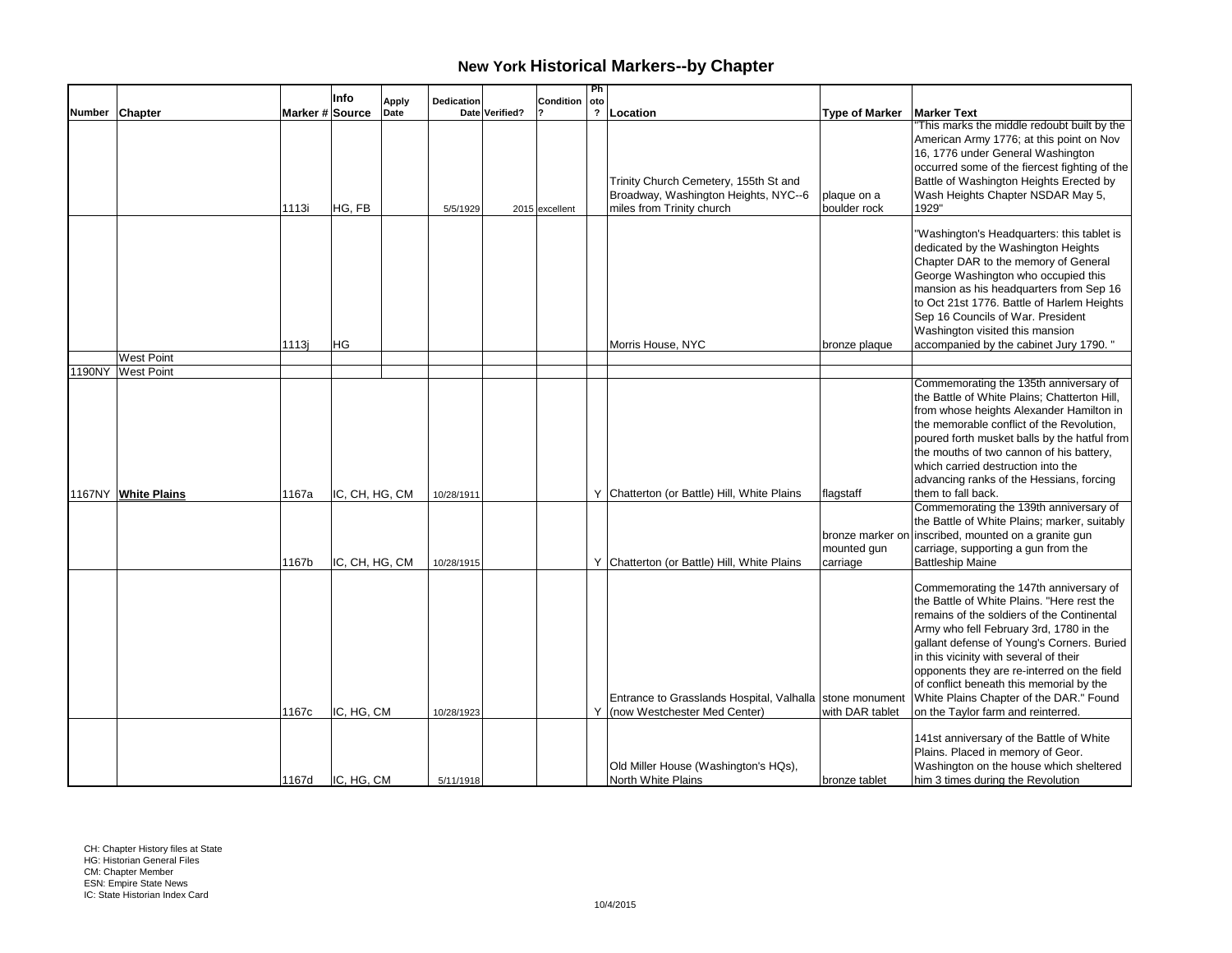|                |                 | Info           | <b>Apply</b> | Dedication |                | Condition | Ph<br>oto |                                                            |                                                                 |                                                                                                                                                                                                                                                                                                                                                              |
|----------------|-----------------|----------------|--------------|------------|----------------|-----------|-----------|------------------------------------------------------------|-----------------------------------------------------------------|--------------------------------------------------------------------------------------------------------------------------------------------------------------------------------------------------------------------------------------------------------------------------------------------------------------------------------------------------------------|
| Number Chapter | Marker # Source |                | Date         |            | Date Verified? |           |           | ? Location                                                 | <b>Type of Marker</b>                                           | <b>Marker Text</b>                                                                                                                                                                                                                                                                                                                                           |
|                | 1167e           | IC, HG         |              | 6/14/1910  |                |           |           | South Broadway, in front of Armory,<br><b>White Plains</b> | stone shaft                                                     | Commemorating the birthplace of the state<br>of NY, large stone shaft surmounted by a<br>bronze eagle, bronze shield of the State of<br>NY, insignia of NSDAR and lettering in<br>bronze on face of monument                                                                                                                                                 |
|                |                 |                |              |            |                |           |           |                                                            |                                                                 | Site of the County Courthouse where on                                                                                                                                                                                                                                                                                                                       |
|                | 1167f           | IC, CH, HG, CM |              | 6/14/1910  |                |           |           | Y County Courthouse                                        | large DAR<br>marker                                             | July 10, 1776 the Provincial Congress<br>proclaimed the passing of the dependent<br>colony and the birth of the independent<br>State of New York                                                                                                                                                                                                             |
|                | 1167g           | IC, HG, CM     |              | 3/20/1928  |                |           |           | N. Broadway and Virginia Ave, White<br>Plains              | iron and bronze<br>marker                                       | Commemorating the Historic Oak; wrought<br>iron and bronze marker bearing an oak<br>tree, hung from a design of a gun with<br>bayonet pointing to Washington's<br>headquarters                                                                                                                                                                               |
|                | 1167h           | IC,CH, HG      |              | 10/28/1921 |                |           |           | N. Broadway and Virginia Ave, North<br>Y White Plains      | stone near white<br>oak tree                                    | "Site of historic oak. Stump made of<br>ancient tree. Stone from Washington's<br>Headquarters. Placed by White Plains<br>Chapter DAR Oct 28, 1921." Near the spot<br>where the old historic white oak stood<br>which was a "line" tree to the Indians and<br>which sheltered Washington and his<br>troops.                                                   |
|                | 1167i           | CH, CM         |              | 1/1/1908   |                |           |           | New York Post Road, Route 22,<br>Scarsdale                 | bronze marker                                                   | "White Plains Chapter Daughters of the<br>American Revolution 1773-1908"                                                                                                                                                                                                                                                                                     |
|                |                 |                |              |            |                |           |           |                                                            | brass naval                                                     | Brass naval cannon from the battleship<br>Santiago, which took part in the Spanish<br>War, was loaned by the government to the<br>White Plains Chapter. They loaned it to the<br>Veteran's of Foreign Wars, and with money<br>raised by popular subscription, a granite<br>base was erected and the gun mounted<br>thereon. It was unveiled with appropriate |
|                | 1167i           | <b>CH</b>      |              | 11/11/1922 |                |           |           | Y VFW, White Plains                                        | cannon<br>tablet with Rev                                       | ceremonies on Armistice Day.<br>A tablet was erected to mark the<br>earthworks on North Broadway, from which<br>an old mortar had protruded since<br>Revolutionary times. This mortar was<br>placed on a granite base and the tablet<br>unveiled on the 130th Ann of the Battle of                                                                           |
|                | 1167k           | <b>CH</b>      |              | 10/30/1906 |                |           |           | Y North Broadway, White Plains                             | War mortar                                                      | White Plains.                                                                                                                                                                                                                                                                                                                                                |
|                | 11671           | HG, CM         |              | 10/28/1932 |                |           |           | Route 22 at Armonk                                         | two Rev War<br>millstones in a<br>stone monument<br>with plaque | Reuben Wright's Mill, used by Gen.<br>Washington as his headquarters, July<br>1778. 156th Anniversary of the Battle of<br>White Plains.<br>"In tribute to the White Plains DAR in                                                                                                                                                                            |
|                | 1167m           | <b>CM</b>      |              | 4/11/1993  |                |           |           | Washington's Headquarters Museum,<br><b>White Plains</b>   | plaque                                                          | recognition of unstinting service to<br>Washington's Headquarters Museum<br>spanning the years from 1917 to 1993."                                                                                                                                                                                                                                           |

CH: Chapter History files at State HG: Historian General Files

CM: Chapter Member

ESN: Empire State News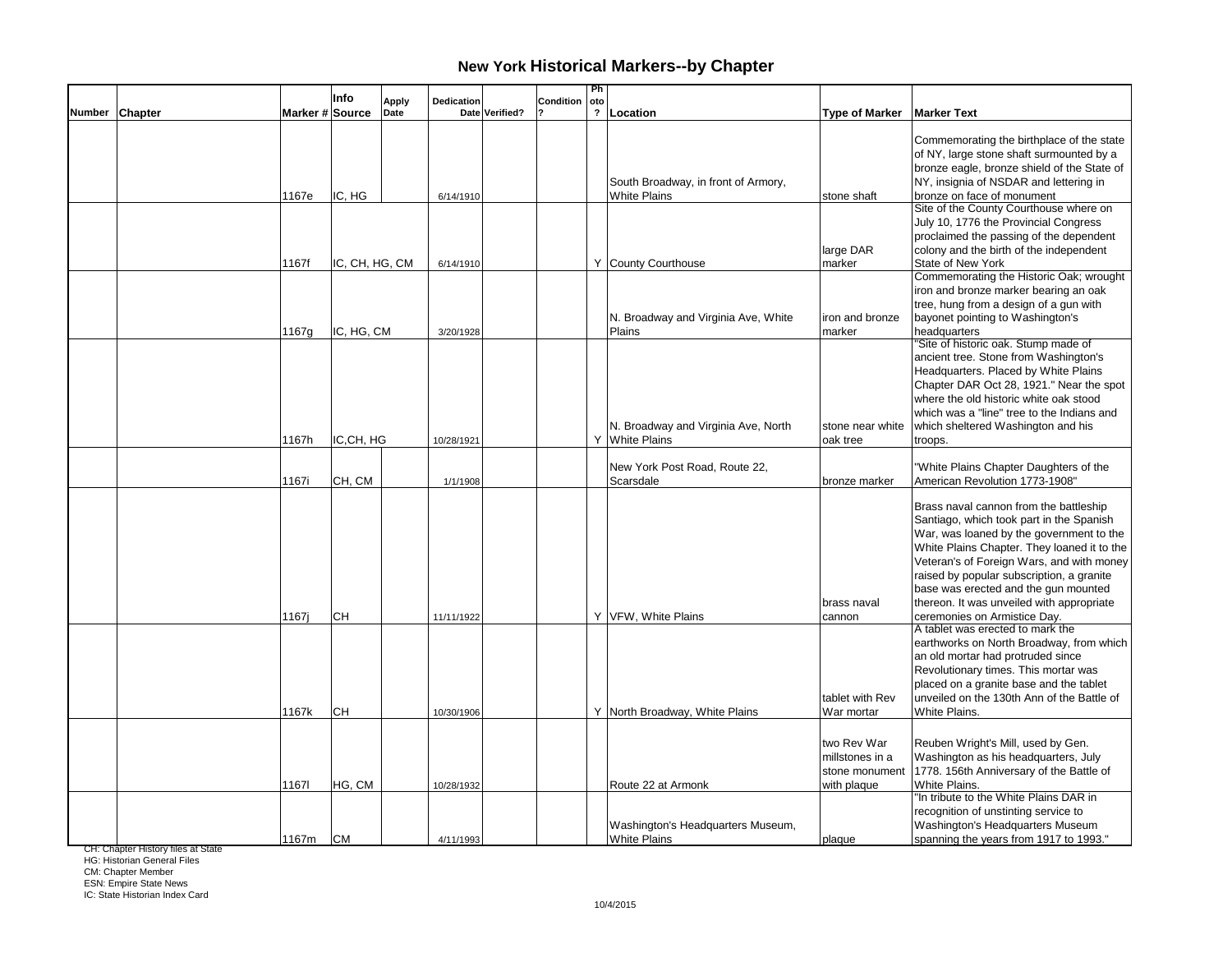|               |                          |                 | Info            | Apply | Dedication |                | Condition                  | Ph<br>oto               |                                                                                             |                                                  |                                                                                                                                                                                                                                                                                                                                                                                                                             |
|---------------|--------------------------|-----------------|-----------------|-------|------------|----------------|----------------------------|-------------------------|---------------------------------------------------------------------------------------------|--------------------------------------------------|-----------------------------------------------------------------------------------------------------------------------------------------------------------------------------------------------------------------------------------------------------------------------------------------------------------------------------------------------------------------------------------------------------------------------------|
| <b>Number</b> | Chapter                  | Marker # Source |                 | Date  |            | Date Verified? |                            | $\overline{\mathbf{r}}$ | Location                                                                                    | <b>Type of Marker</b>                            | <b>Marker Text</b>                                                                                                                                                                                                                                                                                                                                                                                                          |
|               | 1168NY Willards Mountain | 1168a           | IC. HG          |       | 1/1/1931   |                | $1991$ good                |                         | Cemetery connected to Bottskill Baptiist<br>Church at Greenwich, Washington Cty             | granite marker<br>and bronze tablet Greenwich)." | Commemorating "This burying ground was<br>given by John P. Becker in 1794 and for<br>more than 50 years it was used by the<br>community. After many years of neglect it<br>was reclaimed by Willards Mountain<br>Chapter NSDAR through the generous gift<br>of Anna Clarke Giles of a fund for<br>restoration and endowment as a memorial<br>to her mother Frances Corey Clark a<br>descendant of Job Whipple (a founder of |
|               |                          | 1168b           | IC, CH, HG      |       | 5/23/1923  |                |                            |                         | Road between Greenwich and<br>Y Cambridge; Easton Washington County                         | marker                                           | Baum'sTrail, route that Baum's troops took<br>after leaving the main body of British troops<br>to raid the colonial storehouse at<br>Bennington; "Old Continental Road over<br>which a detachment of Burgoyne's Army<br>under Col. Baum passed on its way to<br>Bennington, Vt. Aug 13, 1777, erected by<br>Willard's Mountain Chapter DAr,<br>Greenwich NY 1922""                                                          |
|               |                          | 1168c           | IC, CH, HG      |       | 9/1/1919   |                |                            |                         | Dix Bridge, Tomson, Washington County   marker                                              |                                                  | Commemorating the spot where<br>Burgoyne's Army crossed the Hudson<br>River at the time of the Battle of Saratoga:<br>"300 feet north of this spot is the road cut<br>in the bank by Gen. Fraser for the crossing<br>of the Hudson by Burgoyne's Army, Sept<br>13-14, 1777, erected by Willard's Mountain  <br>Chapter DAR Greenwich NY Sept 1919"<br>Commemorating the Hudson River                                        |
|               |                          | 1168d           | IC              |       |            |                |                            |                         | 2 miles north of Schuylerville                                                              | wooden marker                                    | crossing where British army crossed from<br>the east to the west side of the river about<br>2 miles north of Old Saratoga, now<br>Schuvlerville                                                                                                                                                                                                                                                                             |
|               |                          | 1168e           | IC, HG          |       | 11/1/1932  |                | elm gone,<br>1990 replaced |                         | Memorial Park, Greenwich                                                                    | elm tree (now<br>maple) with<br>bronze marker    | "Memorial tree George Washington<br>Bicentennial (1732-1932) Williard's<br>Mountain Chapter DAR"<br>Site of loghouse in which nine persons of                                                                                                                                                                                                                                                                               |
|               |                          | 1168f           | IC. HG          |       | 7/1/1927   | 1990 fair      |                            |                         | South Argyle, Washington County                                                             | cairn                                            | the family of John Allen were massacred by<br>the Indians under Chief LeLoup, at noon,<br>July 26,1777                                                                                                                                                                                                                                                                                                                      |
| 1169NY        | <b>William Dawes</b>     | 1169a           | <b>ESN 2013</b> |       | 5/22/2013  |                |                            |                         | Hill overlooking Museum and Long Island<br>Sound, US Merchant Marine Academy<br>Kings Point | elm tree and<br>marker                           | Replaced elm lost dugin Hurricane Sandy<br>fall 2012.                                                                                                                                                                                                                                                                                                                                                                       |
| 1175NY        | <b>Williams Mills</b>    |                 |                 |       |            |                |                            |                         |                                                                                             |                                                  |                                                                                                                                                                                                                                                                                                                                                                                                                             |
|               | 1144NY Wiltwyck          | see Saugerties  |                 |       |            |                |                            |                         |                                                                                             |                                                  |                                                                                                                                                                                                                                                                                                                                                                                                                             |
|               | Women of 76              | 2015a           | IC, HG          |       |            |                |                            |                         | Prospect Park, Brooklyn, crest of hill                                                      | tree                                             | Commemorating: here General Sullivan<br>was captured in the Battle of Long Island                                                                                                                                                                                                                                                                                                                                           |
|               |                          | 2015b           | IC, HG          |       | 11/16/1929 |                |                            |                         | Fort Hamilton, Brooklyn                                                                     | bronze tablet                                    | Commemorating site of "Long House of<br>Nayack Indians"                                                                                                                                                                                                                                                                                                                                                                     |

CH: Chapter History files at State HG: Historian General Files CM: Chapter Member ESN: Empire State News IC: State Historian Index Card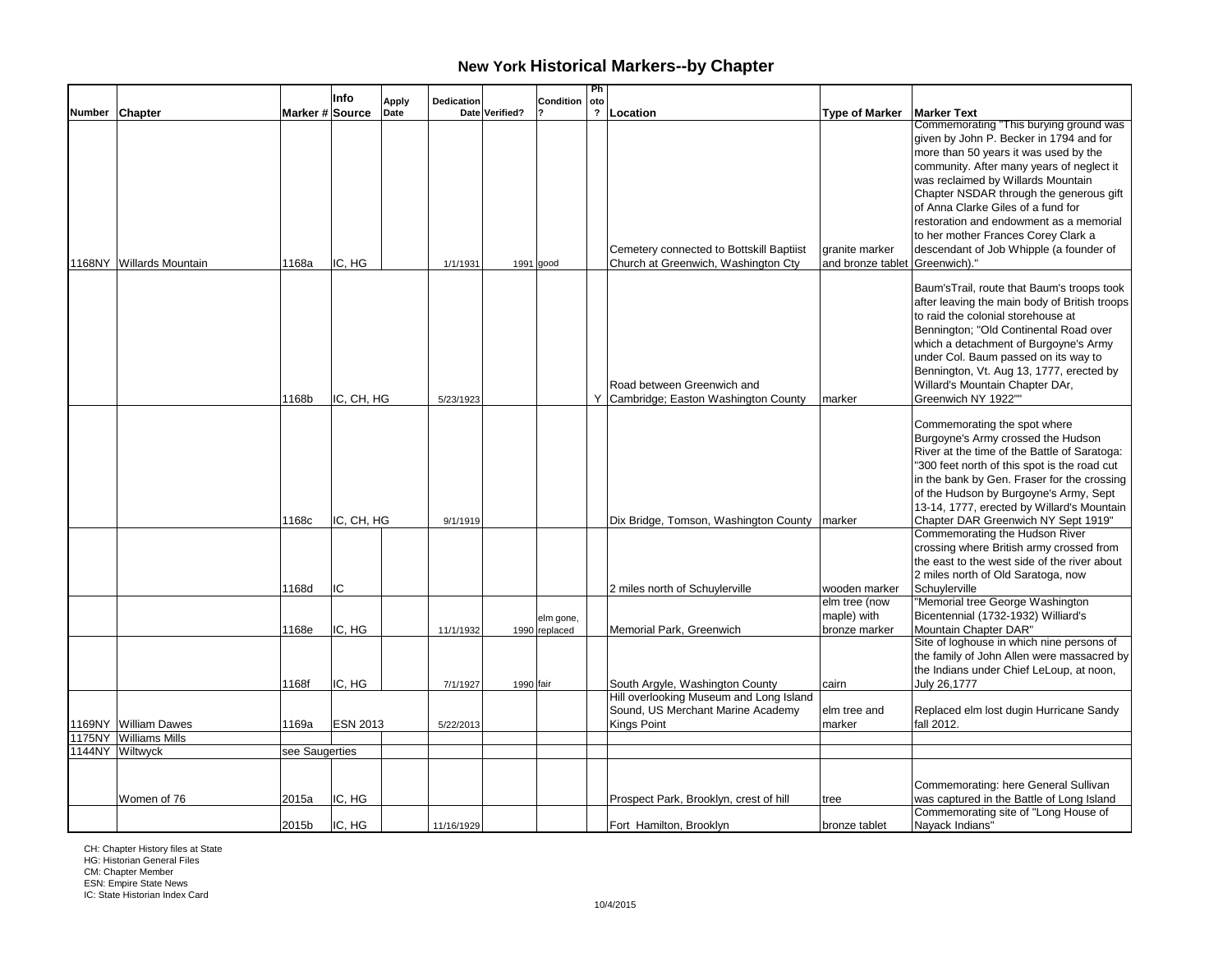|        |                                    |                 | Info   | Apply | Dedication  |                | Condition  | Ph<br>oto               |                                                                            |                                                                        |                                                                                                                                                                                                                                                                                                                                                                                                                                                                                    |
|--------|------------------------------------|-----------------|--------|-------|-------------|----------------|------------|-------------------------|----------------------------------------------------------------------------|------------------------------------------------------------------------|------------------------------------------------------------------------------------------------------------------------------------------------------------------------------------------------------------------------------------------------------------------------------------------------------------------------------------------------------------------------------------------------------------------------------------------------------------------------------------|
| Number | <b>Chapter</b>                     | Marker # Source |        | Date  |             | Date Verified? |            | $\overline{\mathbf{?}}$ | Location                                                                   | <b>Type of Marker</b>                                                  | <b>Marker Text</b>                                                                                                                                                                                                                                                                                                                                                                                                                                                                 |
|        |                                    | 2015c           | IC, HG |       | 5/22/1926   |                |            |                         | Prospect Park, Brooklyn                                                    | bronze tablet on<br>oak tree                                           | Tree dedicated to the memory of the<br>women who rendered service to their<br>country by giving moral support and<br>material aid to the brave men who took part<br>in the Battle of Long Island, August 27,<br>1776                                                                                                                                                                                                                                                               |
|        |                                    |                 |        |       |             |                |            |                         |                                                                            |                                                                        | bronze marker on Commemorating the early settlers of                                                                                                                                                                                                                                                                                                                                                                                                                               |
|        |                                    | 2015d           | IC, HG |       | 5/9/1936    |                |            |                         | Van Sicklen Ave and Neck Rd, Brooklyn                                      | boulder                                                                | Gravesend                                                                                                                                                                                                                                                                                                                                                                                                                                                                          |
|        | New York State Organization        | 1400a           | IC, HG |       | 10/10/1931  |                |            |                         | Y American Cemetery, Saratoga Battlefield                                  | 18 foot granite<br>monument,<br>octagon shape,<br>bronze DAR<br>tablet | "The unknown American soldiers who<br>perished in the Battle of Saratoga--Sept 19<br>and Oct 7, 1777and were here buried in<br>unmarked gravs. Helped to assure the<br>triumph of the War of Independence; To<br>create the Republic of the United States of<br>America; and to establish liberty throughout<br>the world. In honor of these patriots and in<br>recognition of the birthday of George<br>Washington this memorial is erected by the<br>DAR of New York State 1931" |
|        |                                    |                 |        |       |             |                |            |                         | Memorial Drive, Tamassee, NC                                               |                                                                        | Commmorating the memory of departed                                                                                                                                                                                                                                                                                                                                                                                                                                                |
|        |                                    | 1400b           | IC     |       | 1/1/1936    |                |            |                         | (Seawanhaka)                                                               | tree with marker                                                       | members                                                                                                                                                                                                                                                                                                                                                                                                                                                                            |
|        |                                    | 1400c           | IC, HG |       | 10/24/1982  |                |            |                         | Capitol Park, Albany                                                       | Flowering crab<br>tree w/DAR<br>plaque                                 | "In celebration of the 250th Anniversary of<br>the birth of George Washington this tree<br>was dedicated October 24, 1982, NYSO<br>NSDAR, Mrs. Ralph E. Theobold, State<br>Regent"                                                                                                                                                                                                                                                                                                 |
|        |                                    | 1400d           | IC, HG |       | 8/2/1926    | Feb-81         | rededicate |                         | Capitol Building, Albany; moved to Flag<br>Room in 1981                    | DAR bronze<br>tablet with reliefs<br>of the four men                   | Commemorating the four signers of the<br>Declaration of Independence from New<br><b>York State</b>                                                                                                                                                                                                                                                                                                                                                                                 |
|        |                                    | 1400e           | IC, HG |       | 10/31/1925  |                |            |                         | Valley Forge Chapel, Pennsylvania                                          | Bell in the Peace<br>Chimes Chapel                                     | The New York State soldiers at Velley<br>Forge. It is one of the two largest bells in<br>the Star Spangled Chime of the Peace<br>Chimes.                                                                                                                                                                                                                                                                                                                                           |
|        |                                    | 1400f           | IC, HG |       | 4/14/1926   |                |            |                         | West Point Cemetery, US Military<br>Y Academy, to left of Old Cadet Chapel | DAR granite<br>monument with<br>brass plaque                           | Monument has bronze tablet with figure in<br>relief of a woman firing a cannon;<br>"Margaret Corbin, a heroine of the<br>Revolution, known as "Captain Molly" 1751-<br>1800, who filled her husband's place at the<br>Battle of Fort Washington"                                                                                                                                                                                                                                   |
|        |                                    | 1400a           | IC, HG |       | 4/14/1926   |                |            |                         | Church of the Holy Innocents, Highland<br>Falls, Orange Cty                | DAR brass tablet of 126 years"                                         | Patriot's Corner of church, "Margaret<br>Corbin, known throughout the Highlands of<br>the Hudson as "Captain Molly" in the<br>vicinity where she had slept the last sleep<br>Tablet with Declaration of Independence                                                                                                                                                                                                                                                               |
|        |                                    | 1400h           | IC, HG |       | 2/24/1929   |                |            |                         | Cathedral of St. John the Divine, New<br><b>York City</b>                  | DAR bronze<br>tablet<br>Silver receiving                               | and a bas-relief of the signing of the<br>Declaration of Trumbull' as a reminder to<br>succeeding generations for all time of the<br>Country and their God                                                                                                                                                                                                                                                                                                                         |
|        | CH: Chapter History files at State | 1400i           | CH-131 |       | before 1948 |                |            |                         | <b>West Point Chapel</b>                                                   | basin?                                                                 |                                                                                                                                                                                                                                                                                                                                                                                                                                                                                    |

HG: Historian General Files

CM: Chapter Member ESN: Empire State News